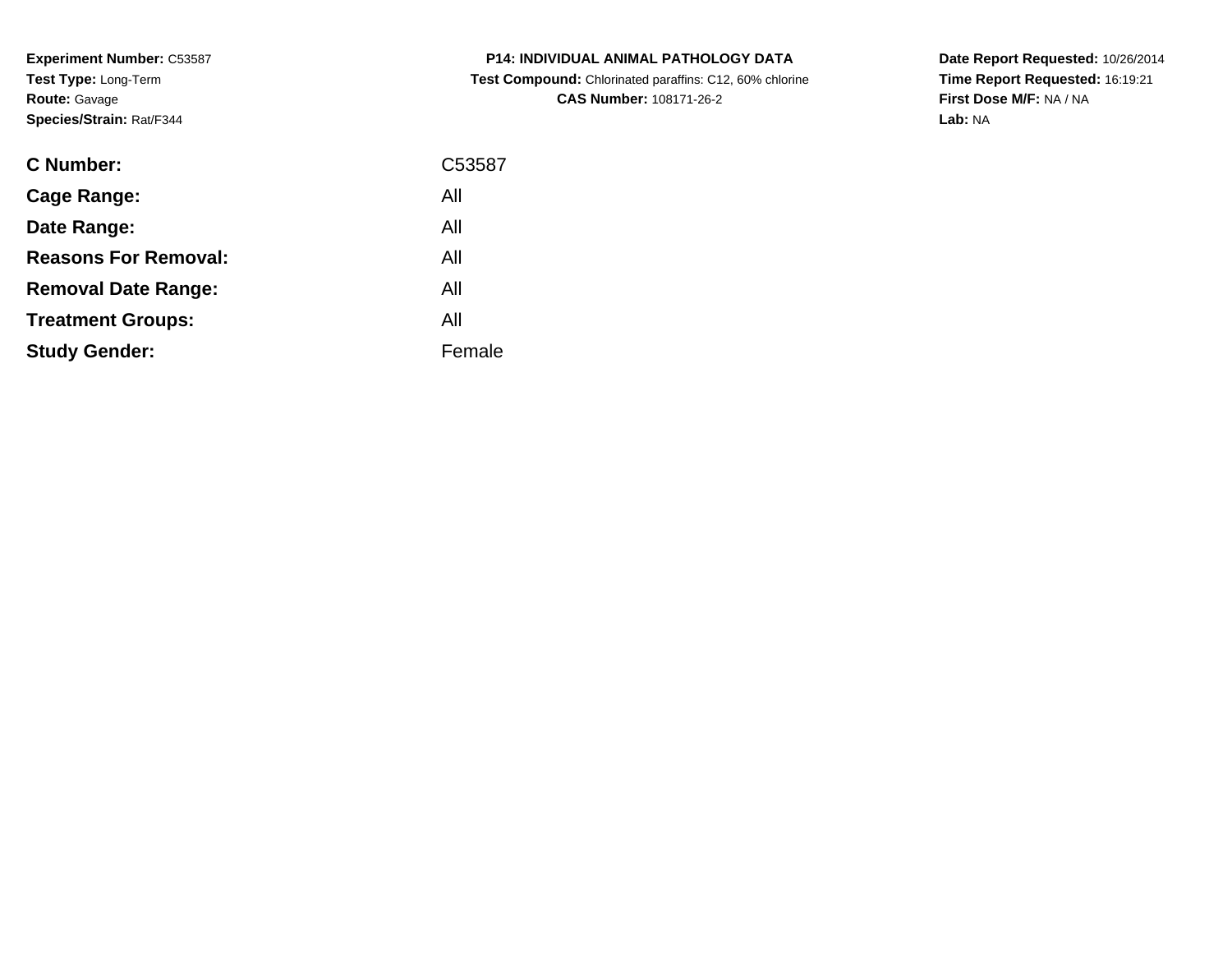**Test Type:** Long-Term

# **Route:** Gavage

**Species/Strain:** Rat/F344

#### **P14: INDIVIDUAL ANIMAL PATHOLOGY DATA**

#### **Test Compound:** Chlorinated paraffins: C12, 60% chlorine**CAS Number:** 108171-26-2

| <b>ANIMAL ID: 1_001</b> | <b>TRT#: 1</b>            | <b>SEX: Female</b>                  | DAY ON TEST: |
|-------------------------|---------------------------|-------------------------------------|--------------|
|                         | <b>DOSE: 625.0 MG/KG</b>  | <b>DISP: Terminal Sacrifice</b>     | HISTO:       |
| <b>OBSERVATIONS</b>     |                           |                                     |              |
| Heart                   |                           | Fibrosis, Focal                     |              |
| Intestine Large         | Rectum                    | Parasitism                          |              |
| Kidney                  |                           | Nephropathy                         |              |
| Liver                   |                           | <b>Focal Cellular Change</b>        |              |
|                         |                           | Hypertrophy, Nos                    |              |
| Lung                    |                           | <b>Cholesterol Deposit</b>          |              |
| Mammary gland           |                           | <b>Cystic Ducts</b>                 |              |
| Nasal cavity            |                           | Lymphocytic Inflammatory Infiltrate |              |
| Pituitary gland         | <b>Anterior Pituitary</b> | Adenoma, Nos                        |              |
|                         | <b>Anterior Pituitary</b> | Angiectasis                         |              |
| PRIMARY CAUSE OF DEATH  | $\,$                      |                                     |              |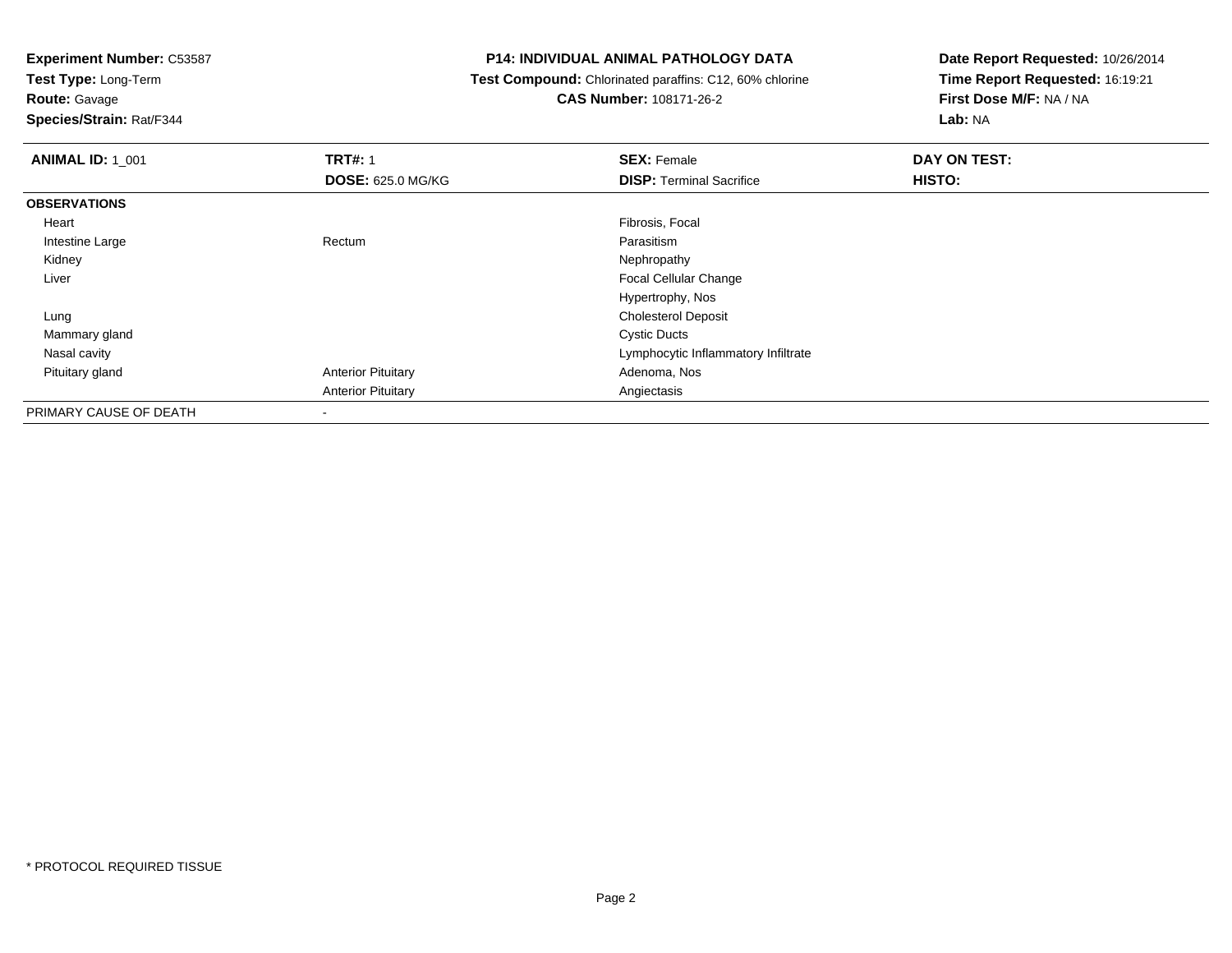**Test Type:** Long-Term

**Route:** Gavage

**Species/Strain:** Rat/F344

#### **P14: INDIVIDUAL ANIMAL PATHOLOGY DATA**

 **Test Compound:** Chlorinated paraffins: C12, 60% chlorine**CAS Number:** 108171-26-2

| <b>ANIMAL ID: 1_002</b> | <b>TRT#: 1</b>            | <b>SEX: Female</b>                  | DAY ON TEST: |  |
|-------------------------|---------------------------|-------------------------------------|--------------|--|
|                         | <b>DOSE: 625.0 MG/KG</b>  | <b>DISP: Dosing Accident</b>        | HISTO:       |  |
| <b>OBSERVATIONS</b>     |                           |                                     |              |  |
| Adrenal gland           | <b>Cortex Nos</b>         | Hyperplasia, Focal                  |              |  |
| Kidney                  |                           | Nephropathy                         |              |  |
| Liver                   |                           | <b>Focal Cellular Change</b>        |              |  |
|                         | <b>Bile Duct</b>          | Hyperplasia, Nos                    |              |  |
| Lung                    |                           | Congestion, Nos                     |              |  |
|                         |                           | Foreign Body, Nos                   |              |  |
| Mammary gland           |                           | <b>Cystic Ducts</b>                 |              |  |
| Nasal cavity            |                           | Lymphocytic Inflammatory Infiltrate |              |  |
| Pituitary gland         | <b>Anterior Pituitary</b> | Adenoma, Nos                        |              |  |
|                         | <b>Anterior Pituitary</b> | Angiectasis                         |              |  |
| Unspecified             | Multiple Organs Nos       | Leukemia, Mononuclear Cell          |              |  |
| PRIMARY CAUSE OF DEATH  |                           |                                     |              |  |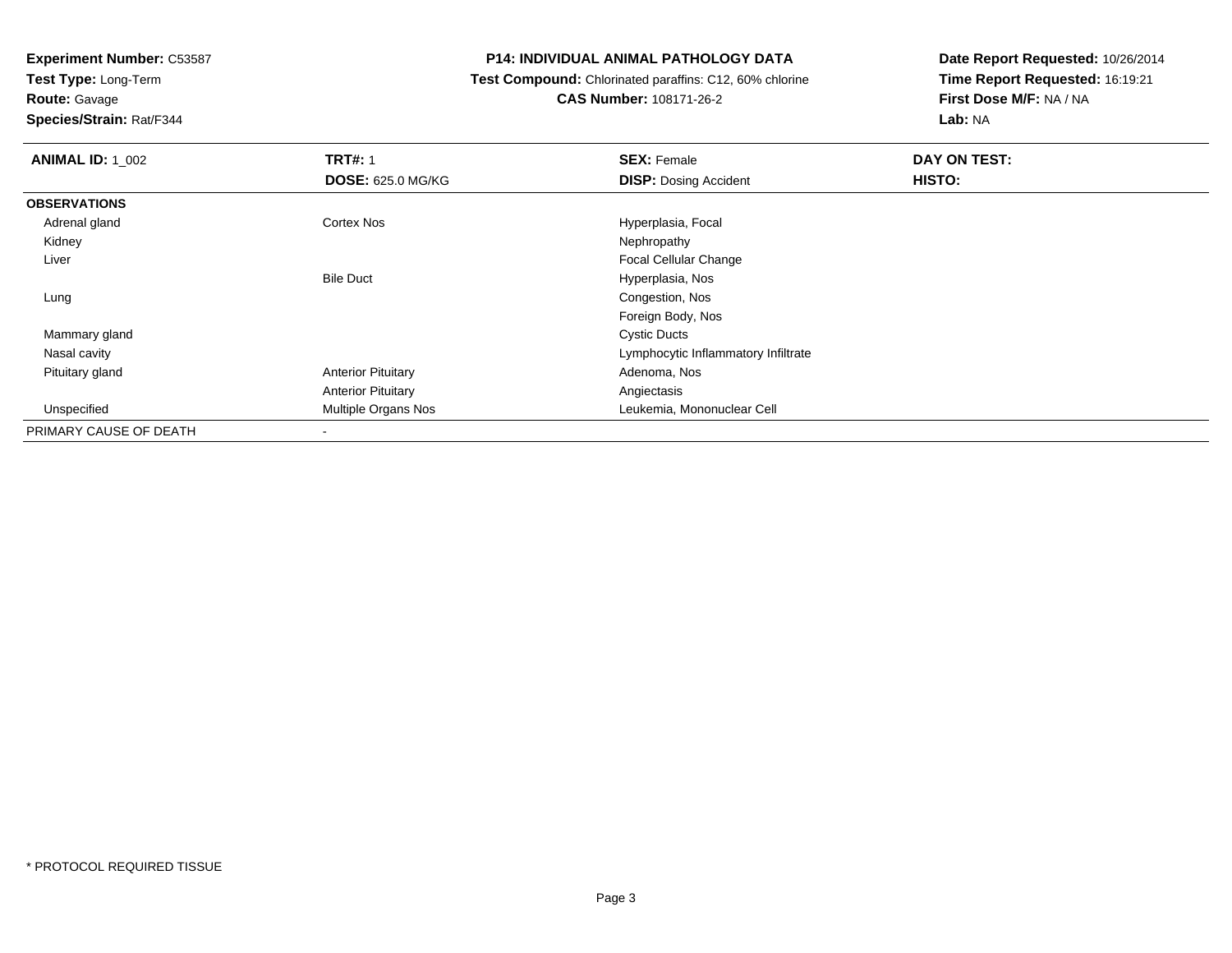**Experiment Number:** C53587**Test Type:** Long-Term

**Route:** Gavage

**Species/Strain:** Rat/F344

#### **P14: INDIVIDUAL ANIMAL PATHOLOGY DATA**

 **Test Compound:** Chlorinated paraffins: C12, 60% chlorine**CAS Number:** 108171-26-2

| <b>ANIMAL ID: 1_003</b> | <b>TRT#: 1</b>            | <b>SEX: Female</b>                  | DAY ON TEST: |  |
|-------------------------|---------------------------|-------------------------------------|--------------|--|
|                         | DOSE: 625.0 MG/KG         | <b>DISP: Terminal Sacrifice</b>     | HISTO:       |  |
| <b>OBSERVATIONS</b>     |                           |                                     |              |  |
| Adrenal gland           | Cortex Nos                | Congestion, Nos                     |              |  |
| Heart                   |                           | Fibrosis, Multifocal                |              |  |
| Kidney                  |                           | Nephropathy                         |              |  |
| Liver                   | <b>Bile Duct</b>          | Hyperplasia, Nos                    |              |  |
| Lung                    |                           | Lymphocytic Inflammatory Infiltrate |              |  |
| Mammary gland           | <b>Mammary Duct</b>       | Cyst, Multiple                      |              |  |
| Nasal cavity            |                           | Lymphocytic Inflammatory Infiltrate |              |  |
| Pituitary gland         | <b>Anterior Pituitary</b> | Adenoma, Nos                        |              |  |
|                         | <b>Anterior Pituitary</b> | Angiectasis                         |              |  |
|                         | <b>Anterior Pituitary</b> | Cyst, Nos                           |              |  |
| Spleen                  |                           | Fibrosis, Multifocal                |              |  |
|                         |                           | Hemorrhage                          |              |  |
| Stomach                 | Glandular Stomach         | Edema, Nos                          |              |  |
|                         | Forestomach               | Hyperkeratosis                      |              |  |
|                         | Forestomach               | Hyperplasia, Epithelial             |              |  |
|                         | Forestomach               | Inflammation, Acute/Chronic         |              |  |
|                         | Forestomach               | Ulcer, Nos                          |              |  |
| Unspecified             | Multiple Organs Nos       | Leukemia, Mononuclear Cell          |              |  |
| PRIMARY CAUSE OF DEATH  | $\overline{\phantom{a}}$  |                                     |              |  |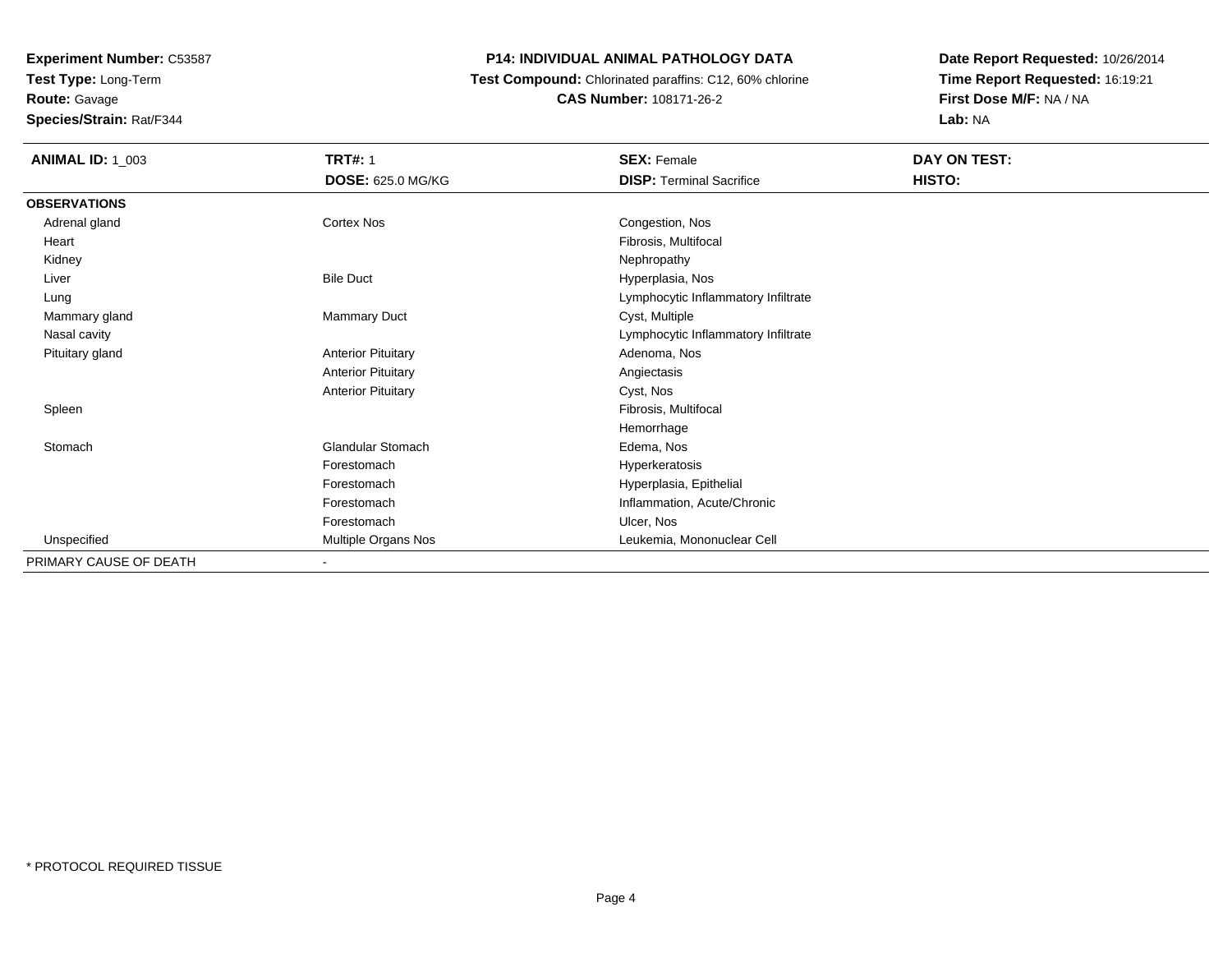**Experiment Number:** C53587**Test Type:** Long-Term

**Route:** Gavage

**Species/Strain:** Rat/F344

#### **P14: INDIVIDUAL ANIMAL PATHOLOGY DATA**

 **Test Compound:** Chlorinated paraffins: C12, 60% chlorine**CAS Number:** 108171-26-2

| <b>ANIMAL ID: 1_004</b> | <b>TRT#: 1</b>            | <b>SEX: Female</b>                  | DAY ON TEST: |  |
|-------------------------|---------------------------|-------------------------------------|--------------|--|
|                         | <b>DOSE: 625.0 MG/KG</b>  | <b>DISP: Terminal Sacrifice</b>     | HISTO:       |  |
| <b>OBSERVATIONS</b>     |                           |                                     |              |  |
| Adrenal gland           | Cortex Nos                | Angiectasis                         |              |  |
|                         | Medulla                   | Pheochromocytoma                    |              |  |
| Clitoral gland          |                           | Carcinoma, Nos                      |              |  |
| Eye                     |                           | Cataract                            |              |  |
| <b>Intestine Small</b>  | <b>Mesentery Nos</b>      | Necrosis, Fat                       |              |  |
| Kidney                  |                           | Nephropathy                         |              |  |
| Liver                   |                           | Cytoplasmic Change, Basophilic      |              |  |
|                         |                           | Hypertrophy, Nos                    |              |  |
| Mammary gland           |                           | Adenosis                            |              |  |
|                         | <b>Mammary Duct</b>       | Cyst, Multiple                      |              |  |
|                         |                           | Fibroadenoma                        |              |  |
| Nasal cavity            |                           | Lymphocytic Inflammatory Infiltrate |              |  |
| Pituitary gland         | <b>Anterior Pituitary</b> | Adenoma, Nos                        |              |  |
|                         | <b>Anterior Pituitary</b> | Angiectasis                         |              |  |
|                         | <b>Anterior Pituitary</b> | Cyst, Nos                           |              |  |
|                         | <b>Anterior Pituitary</b> | Hemorrhage                          |              |  |
| PRIMARY CAUSE OF DEATH  | ٠                         |                                     |              |  |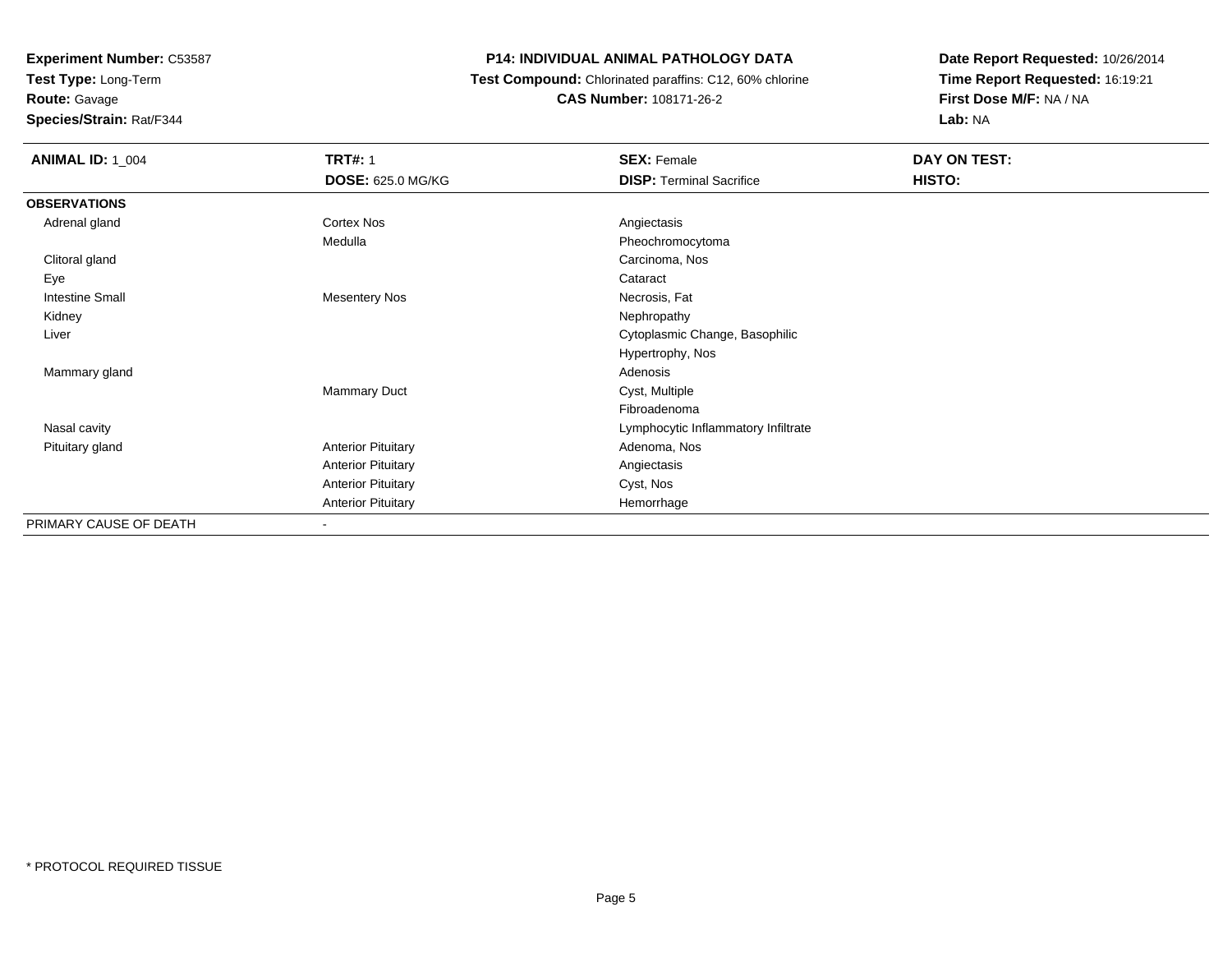**Test Type:** Long-Term

# **Route:** Gavage

**Species/Strain:** Rat/F344

#### **P14: INDIVIDUAL ANIMAL PATHOLOGY DATA**

#### **Test Compound:** Chlorinated paraffins: C12, 60% chlorine**CAS Number:** 108171-26-2

| <b>ANIMAL ID: 1_005</b> | <b>TRT#: 1</b>           | <b>SEX: Female</b>              | DAY ON TEST:  |  |
|-------------------------|--------------------------|---------------------------------|---------------|--|
|                         | <b>DOSE: 625.0 MG/KG</b> | <b>DISP:</b> Moribund Sacrifice | <b>HISTO:</b> |  |
| <b>OBSERVATIONS</b>     |                          |                                 |               |  |
| Adrenal gland           | Cortex Nos               | Cyst, Nos                       |               |  |
| Clitoral gland          |                          | Hyperplasia, Nos                |               |  |
|                         |                          | Inflammation, Acute Suppurative |               |  |
| Heart                   |                          | Thrombus, Mural                 |               |  |
| Kidney                  |                          | Nephropathy                     |               |  |
| Liver                   | <b>Bile Duct</b>         | Hyperplasia, Nos                |               |  |
|                         |                          | Hypertrophy, Nos                |               |  |
|                         |                          | Necrosis, Zonal                 |               |  |
| Mammary gland           |                          | <b>Cystic Ducts</b>             |               |  |
| Spleen                  |                          | Hematopoiesis                   |               |  |
| PRIMARY CAUSE OF DEATH  | $\overline{\phantom{a}}$ |                                 |               |  |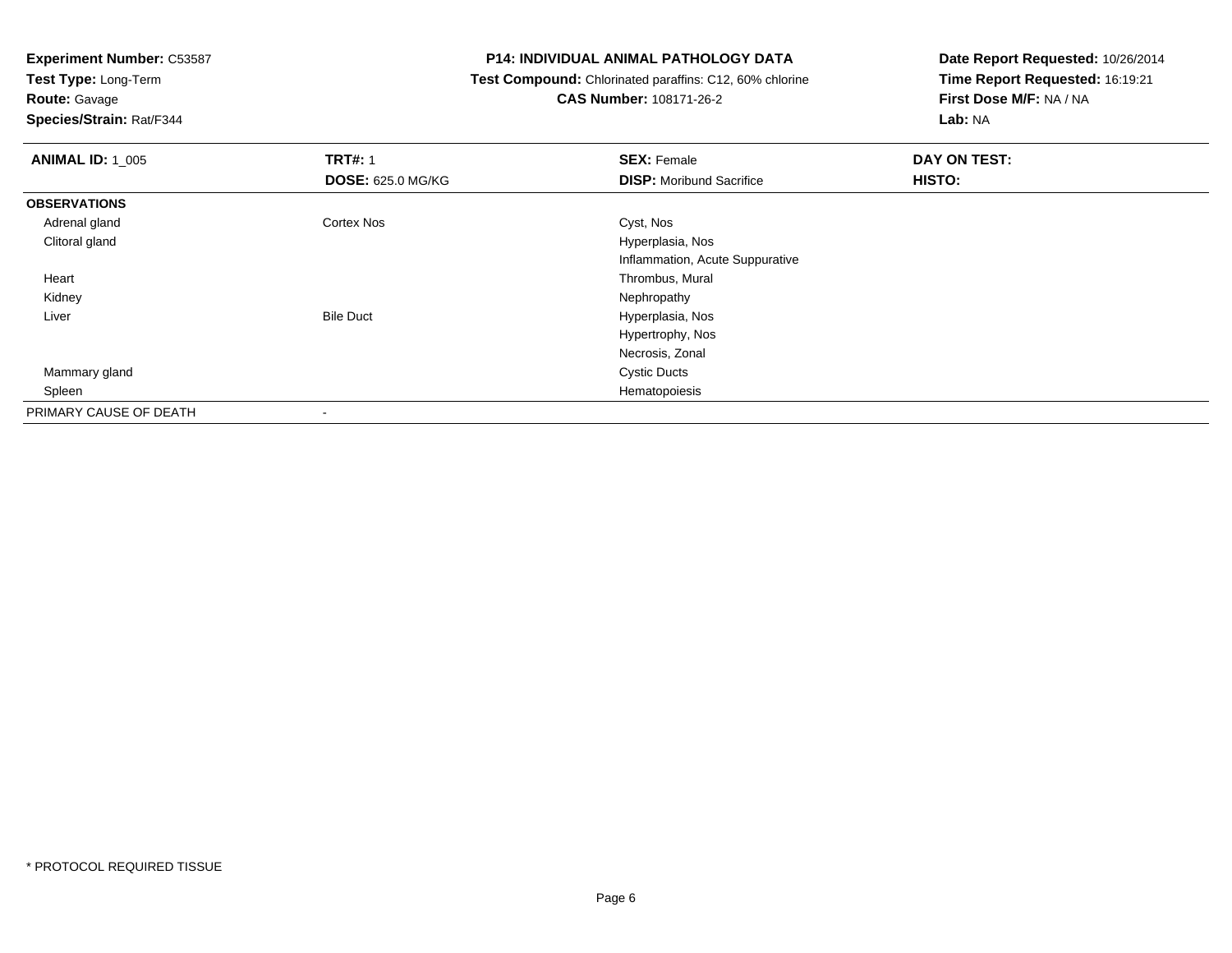**Test Type:** Long-Term

**Route:** Gavage

**Species/Strain:** Rat/F344

#### **P14: INDIVIDUAL ANIMAL PATHOLOGY DATA**

 **Test Compound:** Chlorinated paraffins: C12, 60% chlorine**CAS Number:** 108171-26-2

| <b>ANIMAL ID: 1 006</b> | <b>TRT#: 1</b>           | <b>SEX: Female</b>                  | DAY ON TEST: |  |
|-------------------------|--------------------------|-------------------------------------|--------------|--|
|                         | <b>DOSE: 625.0 MG/KG</b> | <b>DISP: Terminal Sacrifice</b>     | HISTO:       |  |
| <b>OBSERVATIONS</b>     |                          |                                     |              |  |
| Adrenal gland           | Medulla                  | Pheochromocytoma                    |              |  |
| Harderian gland         | Hardarian Gland          | Lymphocytic Inflammatory Infiltrate |              |  |
| Heart                   |                          | Fibrosis, Focal                     |              |  |
| Kidney                  |                          | Nephropathy                         |              |  |
| Liver                   |                          | Hypertrophy, Nos                    |              |  |
| Nasal cavity            |                          | Lymphocytic Inflammatory Infiltrate |              |  |
| Thyroid                 |                          | <b>Cystic Follicles</b>             |              |  |
|                         |                          | Hyperplasia, Follicular Cell        |              |  |
| Uterus                  |                          | <b>Endometrial Stromal Polyp</b>    |              |  |
| PRIMARY CAUSE OF DEATH  |                          |                                     |              |  |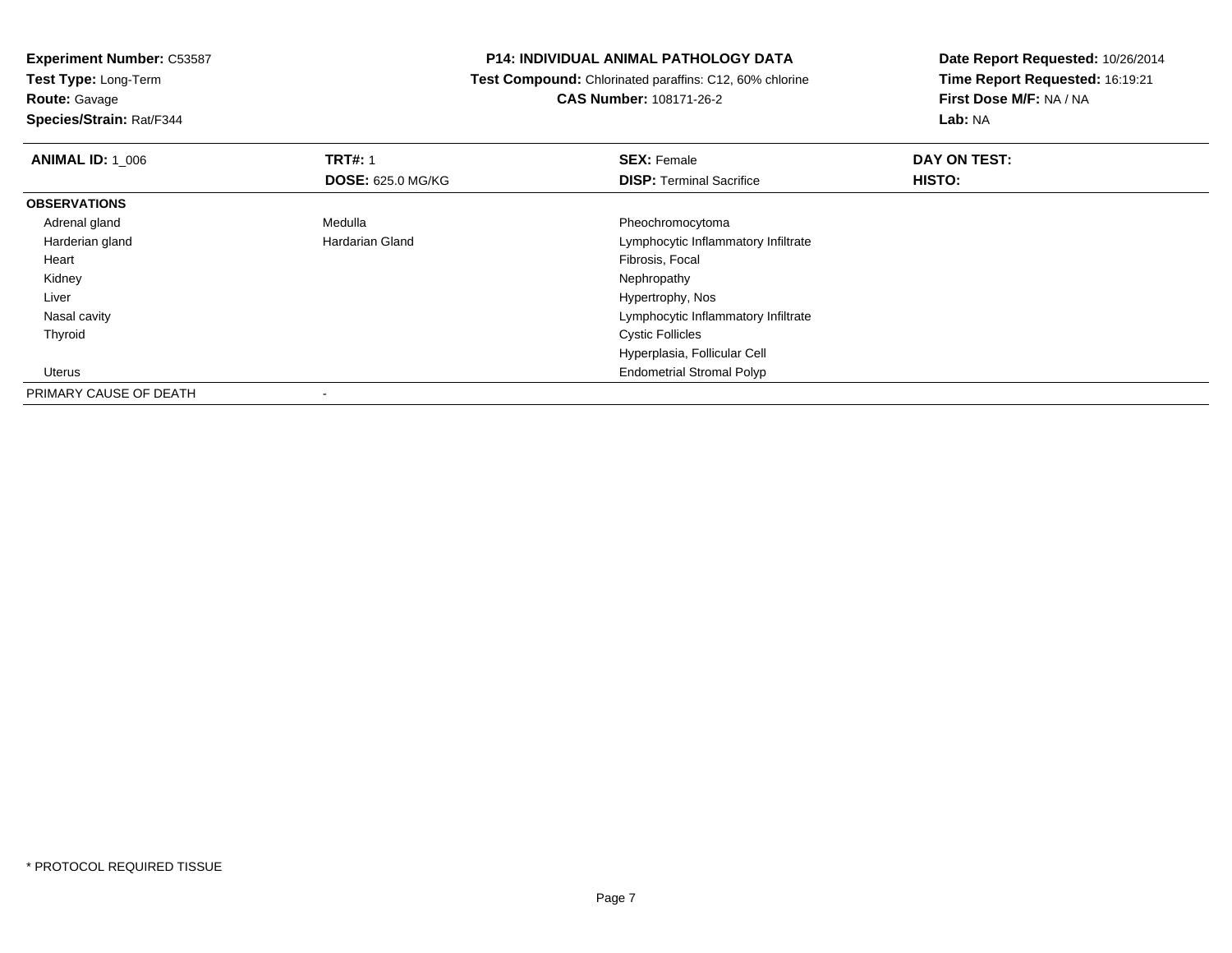| <b>Experiment Number: C53587</b><br>Test Type: Long-Term<br><b>Route: Gavage</b><br>Species/Strain: Rat/F344 |                          | <b>P14: INDIVIDUAL ANIMAL PATHOLOGY DATA</b><br>Test Compound: Chlorinated paraffins: C12, 60% chlorine<br>CAS Number: 108171-26-2 | Date Report Requested: 10/26/2014<br>Time Report Requested: 16:19:21<br>First Dose M/F: NA / NA<br>Lab: NA |  |
|--------------------------------------------------------------------------------------------------------------|--------------------------|------------------------------------------------------------------------------------------------------------------------------------|------------------------------------------------------------------------------------------------------------|--|
| <b>ANIMAL ID: 1 007</b>                                                                                      | <b>TRT#: 1</b>           | <b>SEX: Female</b>                                                                                                                 | DAY ON TEST:                                                                                               |  |
|                                                                                                              | <b>DOSE: 625.0 MG/KG</b> | <b>DISP:</b> Moribund Sacrifice                                                                                                    | HISTO:                                                                                                     |  |
| <b>OBSERVATIONS</b>                                                                                          |                          |                                                                                                                                    |                                                                                                            |  |
| Heart                                                                                                        |                          | Lymphocytic Inflammatory Infiltrate                                                                                                |                                                                                                            |  |
| Kidney                                                                                                       |                          | Nephropathy                                                                                                                        |                                                                                                            |  |
| Uterus                                                                                                       |                          | Prolapse                                                                                                                           |                                                                                                            |  |
| PRIMARY CAUSE OF DEATH                                                                                       |                          |                                                                                                                                    |                                                                                                            |  |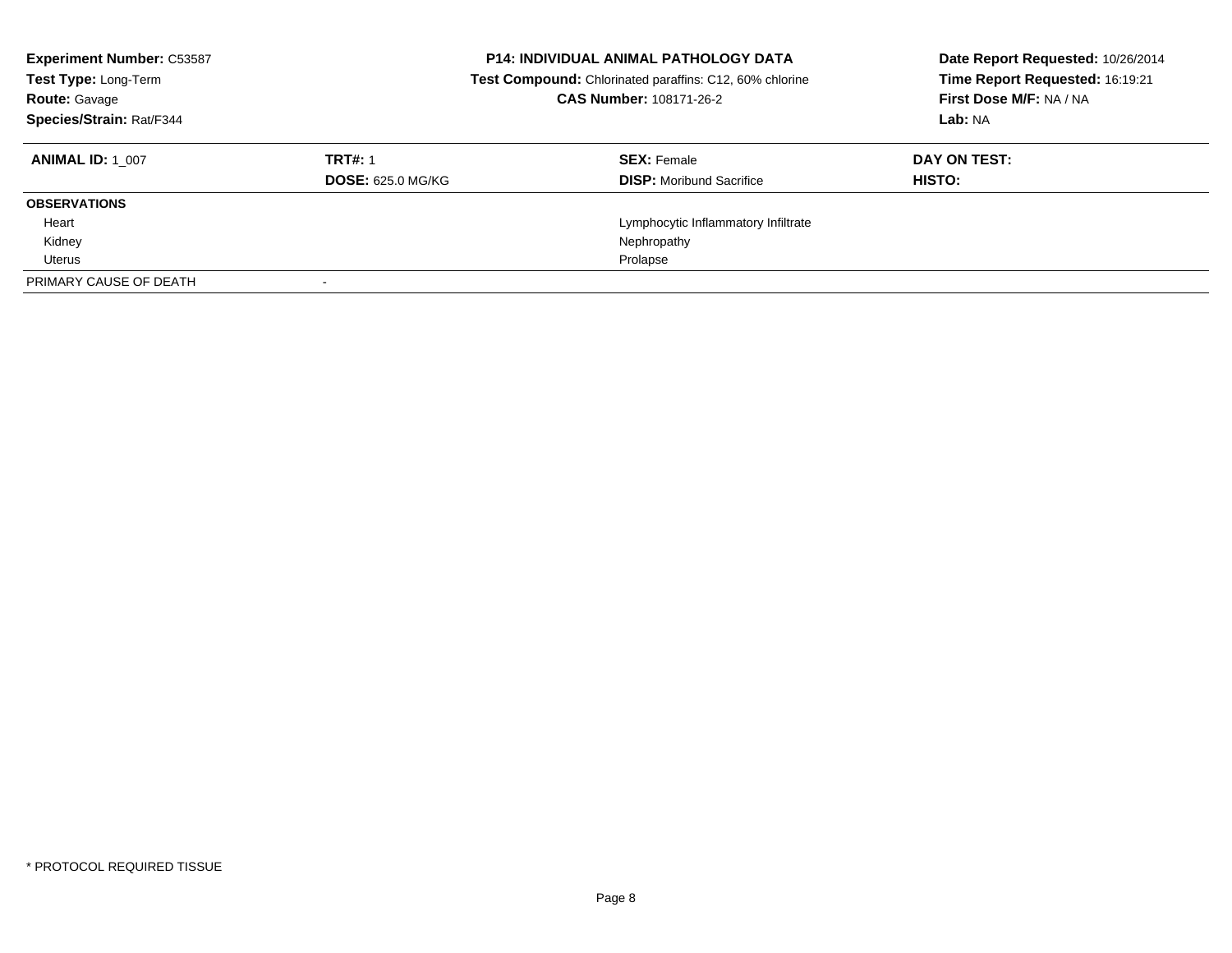**Test Type:** Long-Term

**Route:** Gavage

**Species/Strain:** Rat/F344

#### **P14: INDIVIDUAL ANIMAL PATHOLOGY DATA**

 **Test Compound:** Chlorinated paraffins: C12, 60% chlorine**CAS Number:** 108171-26-2

| <b>ANIMAL ID: 1_008</b> | <b>TRT#: 1</b>            | <b>SEX: Female</b>                  | DAY ON TEST: |  |
|-------------------------|---------------------------|-------------------------------------|--------------|--|
|                         | <b>DOSE: 625.0 MG/KG</b>  | <b>DISP: Moribund Sacrifice</b>     | HISTO:       |  |
| <b>OBSERVATIONS</b>     |                           |                                     |              |  |
| Adrenal gland           | <b>Cortex Nos</b>         | Angiectasis                         |              |  |
|                         | <b>Cortex Nos</b>         | Necrosis, Focal                     |              |  |
| Clitoral gland          |                           | Atrophy, Nos                        |              |  |
| Harderian gland         | Hardarian Gland           | Lymphocytic Inflammatory Infiltrate |              |  |
| Heart                   |                           | Fibrosis, Focal                     |              |  |
| Kidney                  |                           | Nephropathy                         |              |  |
| Liver                   | <b>Bile Duct</b>          | Hyperplasia, Nos                    |              |  |
|                         |                           | Hypertrophy, Nos                    |              |  |
|                         |                           | Necrosis, Nos                       |              |  |
| Mammary gland           |                           | Adenosis                            |              |  |
|                         | Mammary Duct              | Cyst, Multiple                      |              |  |
|                         |                           | Fibroadenoma                        |              |  |
| Nasal cavity            |                           | Lymphocytic Inflammatory Infiltrate |              |  |
| Pancreas                |                           | Atrophy, Nos                        |              |  |
|                         |                           | Periarteritis                       |              |  |
| Pituitary gland         | <b>Anterior Pituitary</b> | Adenoma, Nos                        |              |  |
|                         | <b>Anterior Pituitary</b> | Angiectasis                         |              |  |
|                         | <b>Anterior Pituitary</b> | Cyst, Nos                           |              |  |
|                         | <b>Anterior Pituitary</b> | Hemorrhage                          |              |  |
| Skin                    | Ear                       | Hyperkeratosis                      |              |  |
|                         | Ear                       | Hyperplasia, Epithelial             |              |  |
| Spleen                  |                           | Fibrosis, Focal                     |              |  |
| Stomach                 | <b>Glandular Stomach</b>  | Edema, Nos                          |              |  |
|                         | <b>Glandular Stomach</b>  | Inflammation, Acute/Chronic         |              |  |
| Thyroid                 |                           | Follicular-Cell Adenoma             |              |  |
| Unspecified             | Multiple Organs Nos       | Leukemia, Mononuclear Cell          |              |  |
| PRIMARY CAUSE OF DEATH  | $\blacksquare$            |                                     |              |  |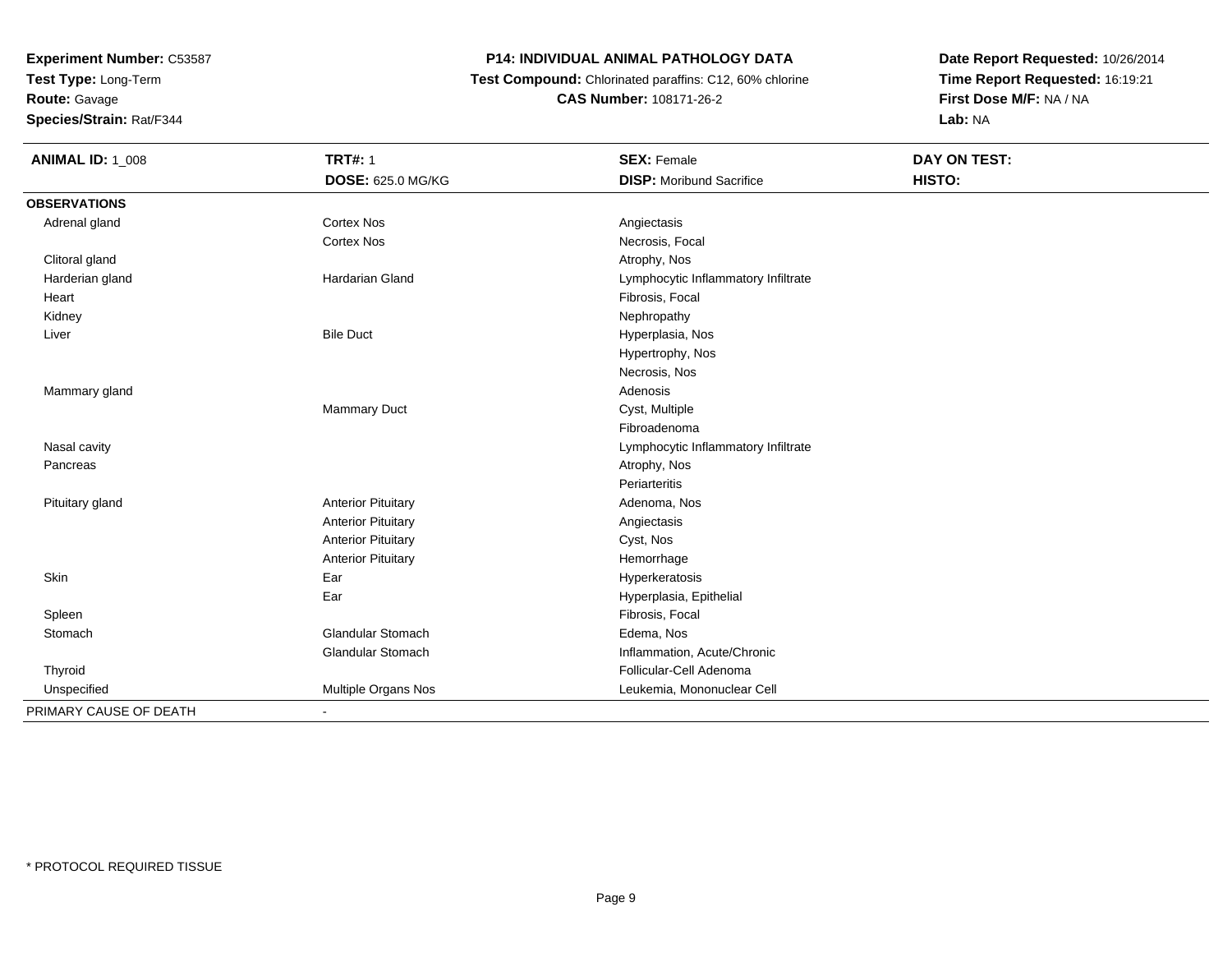**Experiment Number:** C53587**Test Type:** Long-Term

**Route:** Gavage

**Species/Strain:** Rat/F344

#### **P14: INDIVIDUAL ANIMAL PATHOLOGY DATA**

 **Test Compound:** Chlorinated paraffins: C12, 60% chlorine**CAS Number:** 108171-26-2

| <b>ANIMAL ID: 1_009</b> | <b>TRT#: 1</b>            | <b>SEX: Female</b>                  | DAY ON TEST: |  |
|-------------------------|---------------------------|-------------------------------------|--------------|--|
|                         | <b>DOSE: 625.0 MG/KG</b>  | <b>DISP:</b> Moribund Sacrifice     | HISTO:       |  |
| <b>OBSERVATIONS</b>     |                           |                                     |              |  |
| Intestine Large         | Cecum, Colon              | <b>Distention</b>                   |              |  |
|                         | Cecum, Colon              | Edema, Nos                          |              |  |
|                         | Cecum, Colon              | Inflammation, Chronic               |              |  |
| <b>Intestine Small</b>  | <b>Mesentery Nos</b>      | Congestion, Nos                     |              |  |
|                         | Duodenum                  | Erosion                             |              |  |
|                         | <b>Mesentery Nos</b>      | Hemorrhage                          |              |  |
|                         | <b>Mesentery Nos</b>      | Torsion                             |              |  |
| Kidney                  |                           | Nephropathy                         |              |  |
| Liver                   |                           | Hypertrophy, Nos                    |              |  |
|                         |                           | Necrosis, Focal                     |              |  |
| Mammary gland           |                           | <b>Cystic Ducts</b>                 |              |  |
| Nasal cavity            |                           | Lymphocytic Inflammatory Infiltrate |              |  |
| Pituitary gland         | <b>Anterior Pituitary</b> | Adenoma, Nos                        |              |  |
|                         | <b>Anterior Pituitary</b> | Angiectasis                         |              |  |
|                         | <b>Anterior Pituitary</b> | Cyst, Multiple                      |              |  |
|                         | <b>Anterior Pituitary</b> | Hemosiderosis                       |              |  |
| Thyroid                 |                           | Cyst, Embryonal Duct                |              |  |
|                         |                           | Hyperplasia, C Cell                 |              |  |
| PRIMARY CAUSE OF DEATH  | ٠                         |                                     |              |  |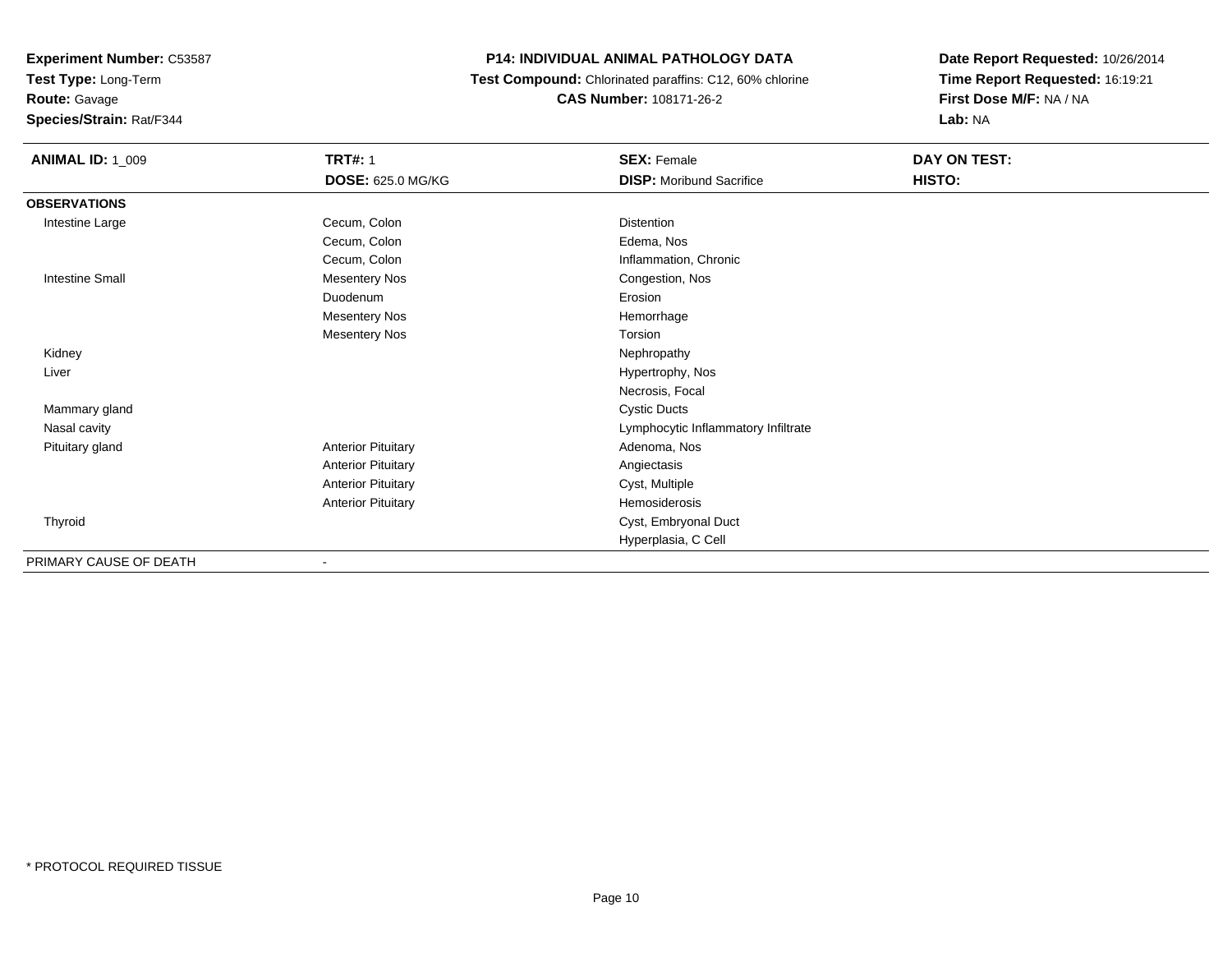| <b>Experiment Number: C53587</b><br>Test Type: Long-Term<br><b>Route: Gavage</b><br>Species/Strain: Rat/F344 |                          | <b>P14: INDIVIDUAL ANIMAL PATHOLOGY DATA</b><br>Test Compound: Chlorinated paraffins: C12, 60% chlorine<br>CAS Number: 108171-26-2 | Date Report Requested: 10/26/2014<br>Time Report Requested: 16:19:21<br>First Dose M/F: NA / NA<br>Lab: NA |
|--------------------------------------------------------------------------------------------------------------|--------------------------|------------------------------------------------------------------------------------------------------------------------------------|------------------------------------------------------------------------------------------------------------|
| <b>ANIMAL ID:</b> 1 010                                                                                      | <b>TRT#: 1</b>           | <b>SEX: Female</b>                                                                                                                 | DAY ON TEST:                                                                                               |
|                                                                                                              | <b>DOSE: 625.0 MG/KG</b> | <b>DISP: Natural Death</b>                                                                                                         | HISTO:                                                                                                     |
| <b>OBSERVATIONS</b>                                                                                          |                          |                                                                                                                                    |                                                                                                            |
| Liver                                                                                                        |                          | Hypertrophy, Nos                                                                                                                   |                                                                                                            |
| Lung                                                                                                         |                          | Congestion, Nos                                                                                                                    |                                                                                                            |
| Thymus                                                                                                       |                          | Hemorrhage                                                                                                                         |                                                                                                            |
| PRIMARY CAUSE OF DEATH                                                                                       |                          |                                                                                                                                    |                                                                                                            |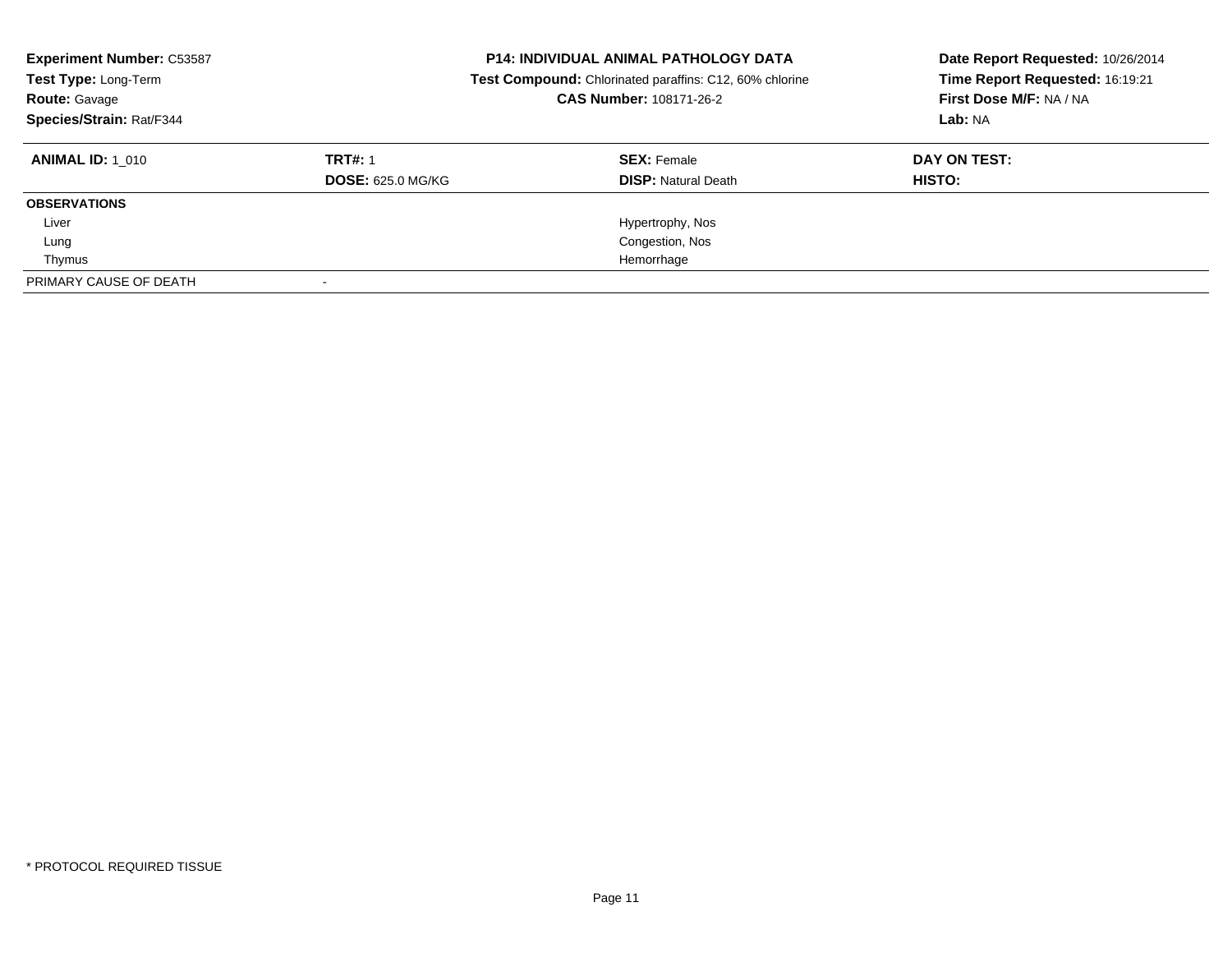**Experiment Number:** C53587**Test Type:** Long-Term**Route:** Gavage **Species/Strain:** Rat/F344**P14: INDIVIDUAL ANIMAL PATHOLOGY DATA Test Compound:** Chlorinated paraffins: C12, 60% chlorine**CAS Number:** 108171-26-2**Date Report Requested:** 10/26/2014**Time Report Requested:** 16:19:21**First Dose M/F:** NA / NA**Lab:** NA**ANIMAL ID:** 1\_011**TRT#:** 1 **SEX:** Female **DAY ON TEST: DOSE:** 625.0 MG/KG**DISP:** Terminal Sacrifice **HISTO: OBSERVATIONS** Clitoral glandd and the control of the control of the control of the control of the control of the control of the control of the control of the control of the control of the control of the control of the control of the control of the co Heart Fibrosis, Multifocal Intestine Large Rectum Parasitism Kidneyy the control of the control of the control of the control of the control of the control of the control of the control of the control of the control of the control of the control of the control of the control of the contro Liver Hypertrophy, Nos Mammary glandd Cystic Ducts Nasal cavity Lymphocytic Inflammatory Infiltrate Uterus Endometrial Stromal PolypPRIMARY CAUSE OF DEATH

-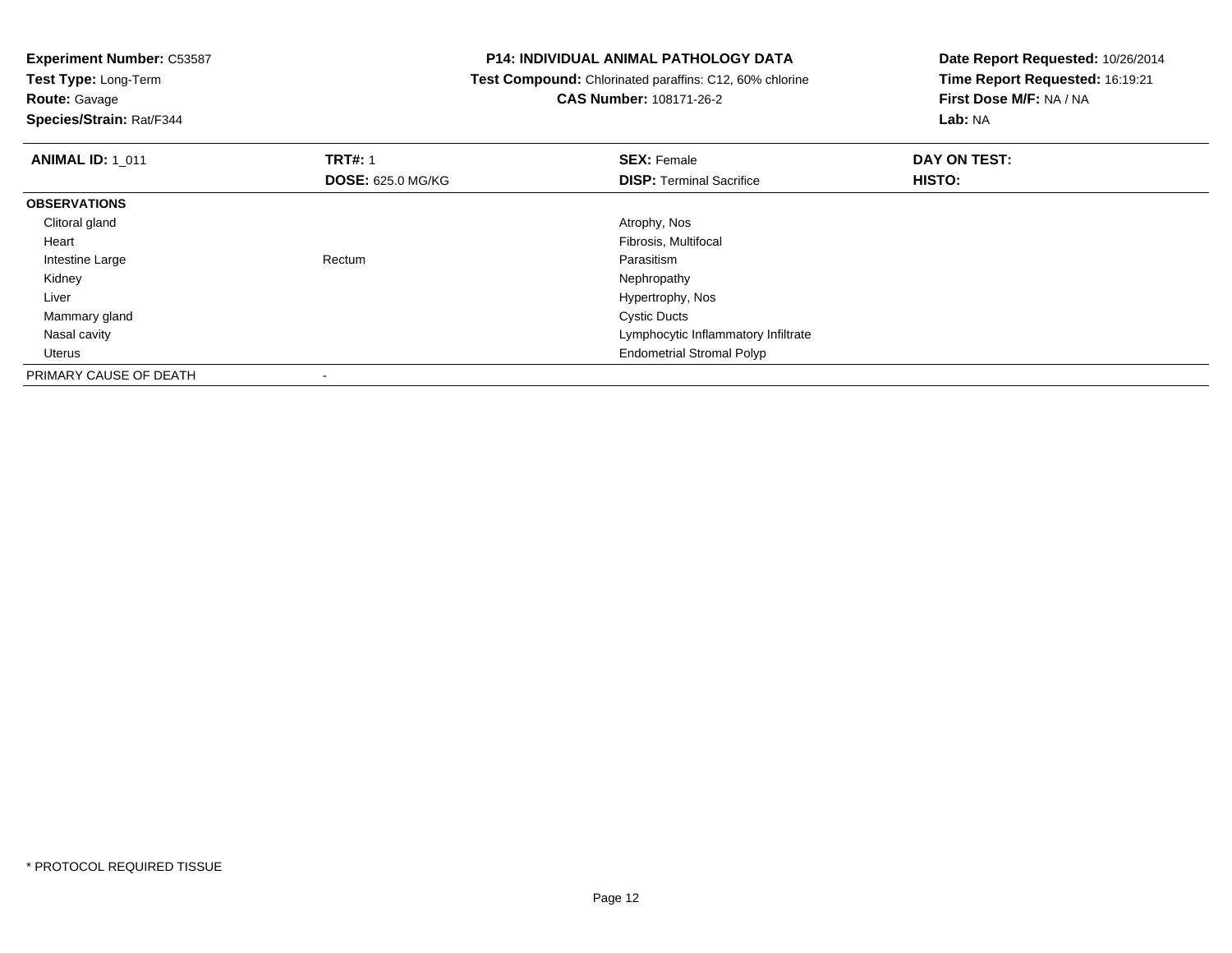**Test Type:** Long-Term**Route:** Gavage

**Species/Strain:** Rat/F344

#### **P14: INDIVIDUAL ANIMAL PATHOLOGY DATA**

 **Test Compound:** Chlorinated paraffins: C12, 60% chlorine**CAS Number:** 108171-26-2

| <b>ANIMAL ID: 1 012</b> | <b>TRT#: 1</b>           | <b>SEX: Female</b>                  | DAY ON TEST: |  |
|-------------------------|--------------------------|-------------------------------------|--------------|--|
|                         | <b>DOSE: 625.0 MG/KG</b> | <b>DISP: Terminal Sacrifice</b>     | HISTO:       |  |
| <b>OBSERVATIONS</b>     |                          |                                     |              |  |
| Harderian gland         | Hardarian Gland          | Lymphocytic Inflammatory Infiltrate |              |  |
| <b>Intestine Small</b>  | <b>Mesentery Nos</b>     | Necrosis, Fat                       |              |  |
| Kidney                  |                          | Nephropathy                         |              |  |
| Liver                   |                          | <b>Focal Cellular Change</b>        |              |  |
|                         | <b>Bile Duct</b>         | Hyperplasia, Nos                    |              |  |
|                         |                          | Hypertrophy, Nos                    |              |  |
| Mammary gland           |                          | Fibroadenoma                        |              |  |
| Uterus                  |                          | <b>Endometrial Stromal Polyp</b>    |              |  |
| PRIMARY CAUSE OF DEATH  |                          |                                     |              |  |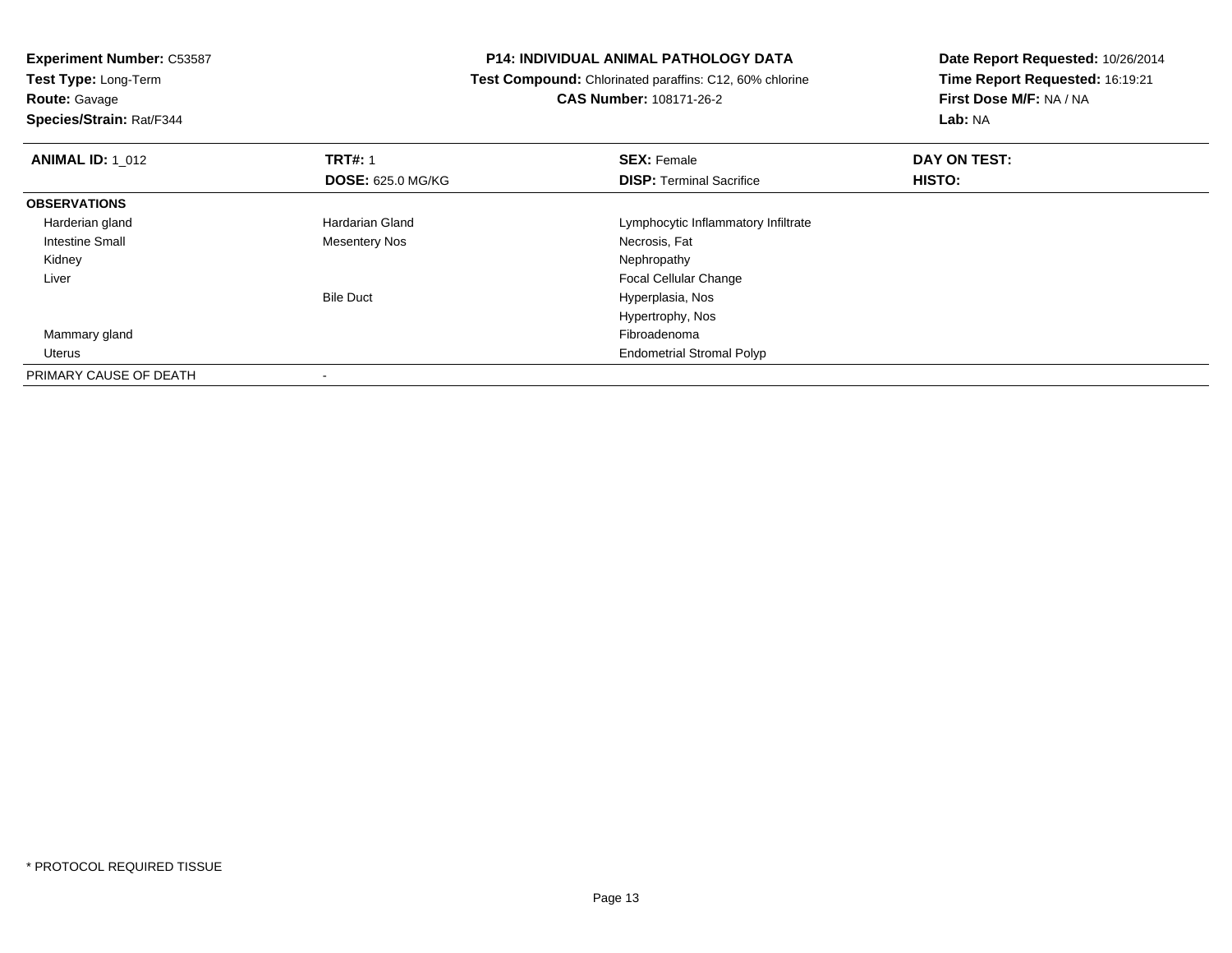**Test Type:** Long-Term

### **Route:** Gavage

**Species/Strain:** Rat/F344

#### **P14: INDIVIDUAL ANIMAL PATHOLOGY DATA**

 **Test Compound:** Chlorinated paraffins: C12, 60% chlorine**CAS Number:** 108171-26-2

| <b>ANIMAL ID: 1_013</b> | <b>TRT#: 1</b>            | <b>SEX: Female</b>              | DAY ON TEST: |  |
|-------------------------|---------------------------|---------------------------------|--------------|--|
|                         | <b>DOSE: 625.0 MG/KG</b>  | <b>DISP: Terminal Sacrifice</b> | HISTO:       |  |
| <b>OBSERVATIONS</b>     |                           |                                 |              |  |
| Heart                   |                           | Fibrosis, Multifocal            |              |  |
| Kidney                  | Cortex                    | Cyst, Multiple                  |              |  |
|                         |                           | Nephropathy                     |              |  |
| Liver                   |                           | Hypertrophy, Nos                |              |  |
| Lung                    |                           | Histiocytosis                   |              |  |
| Mammary gland           |                           | Adenosis                        |              |  |
|                         |                           | <b>Cystic Ducts</b>             |              |  |
| Pituitary gland         | <b>Anterior Pituitary</b> | Adenoma, Nos                    |              |  |
|                         | <b>Anterior Pituitary</b> | Angiectasis                     |              |  |
| PRIMARY CAUSE OF DEATH  |                           |                                 |              |  |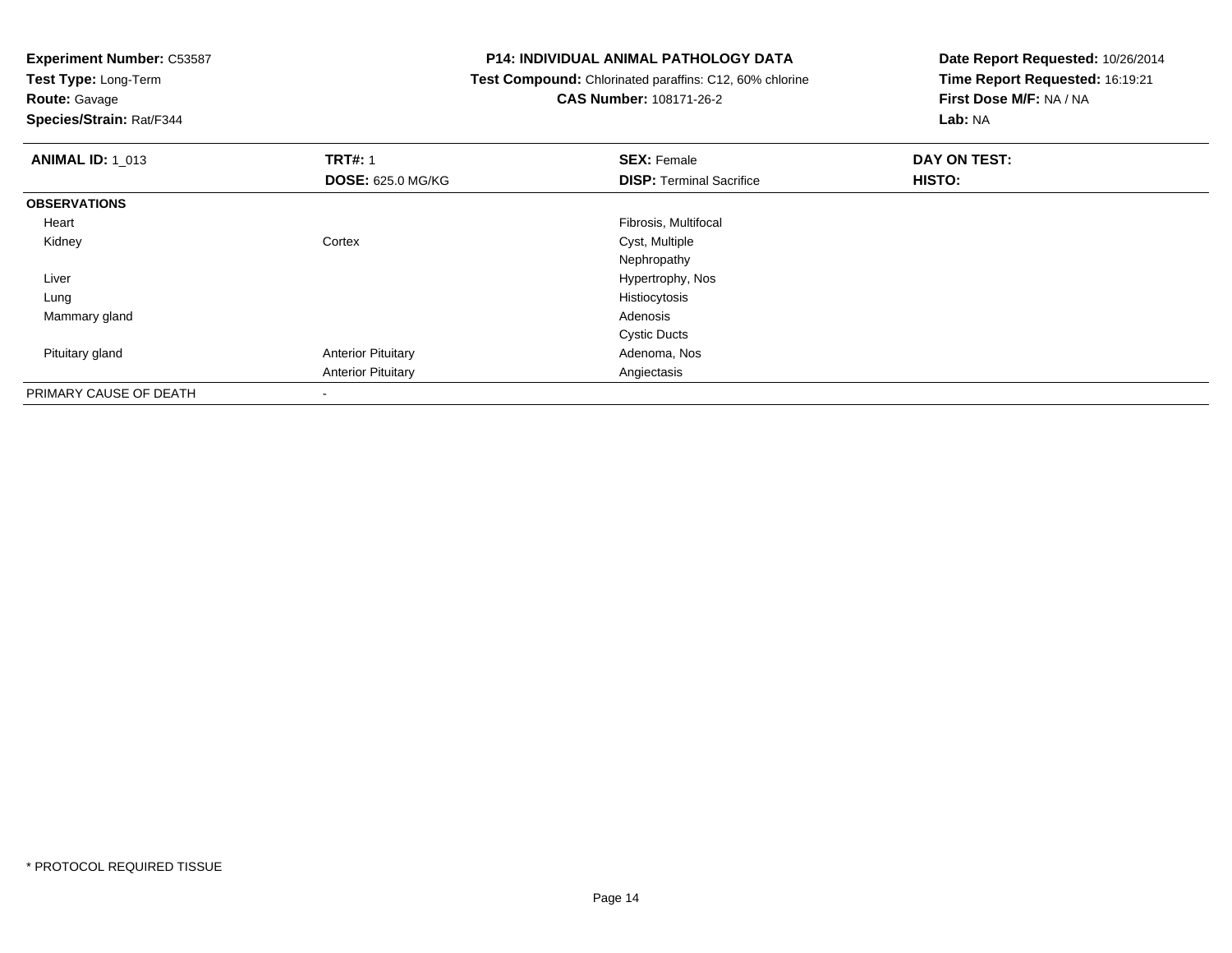**Test Type:** Long-Term

## **Route:** Gavage

**Species/Strain:** Rat/F344

#### **P14: INDIVIDUAL ANIMAL PATHOLOGY DATA**

#### **Test Compound:** Chlorinated paraffins: C12, 60% chlorine**CAS Number:** 108171-26-2

| <b>ANIMAL ID: 1_014</b> | <b>TRT#: 1</b>            | <b>SEX: Female</b>              | DAY ON TEST: |  |
|-------------------------|---------------------------|---------------------------------|--------------|--|
|                         | <b>DOSE: 625.0 MG/KG</b>  | <b>DISP: Terminal Sacrifice</b> | HISTO:       |  |
| <b>OBSERVATIONS</b>     |                           |                                 |              |  |
| Heart                   |                           | Fibrosis, Multifocal            |              |  |
| Kidney                  |                           | Nephropathy                     |              |  |
| Liver                   |                           | <b>Focal Cellular Change</b>    |              |  |
|                         |                           | Hypertrophy, Nos                |              |  |
|                         |                           | Neoplastic Nodule               |              |  |
| Mammary gland           |                           | <b>Cystic Ducts</b>             |              |  |
| Pituitary gland         | <b>Anterior Pituitary</b> | Angiectasis                     |              |  |
|                         | <b>Anterior Pituitary</b> | Hemorrhage                      |              |  |
|                         | <b>Anterior Pituitary</b> | Hemosiderosis                   |              |  |
| Skin                    | Back                      | Keratoacanthoma                 |              |  |
| PRIMARY CAUSE OF DEATH  | $\overline{\phantom{a}}$  |                                 |              |  |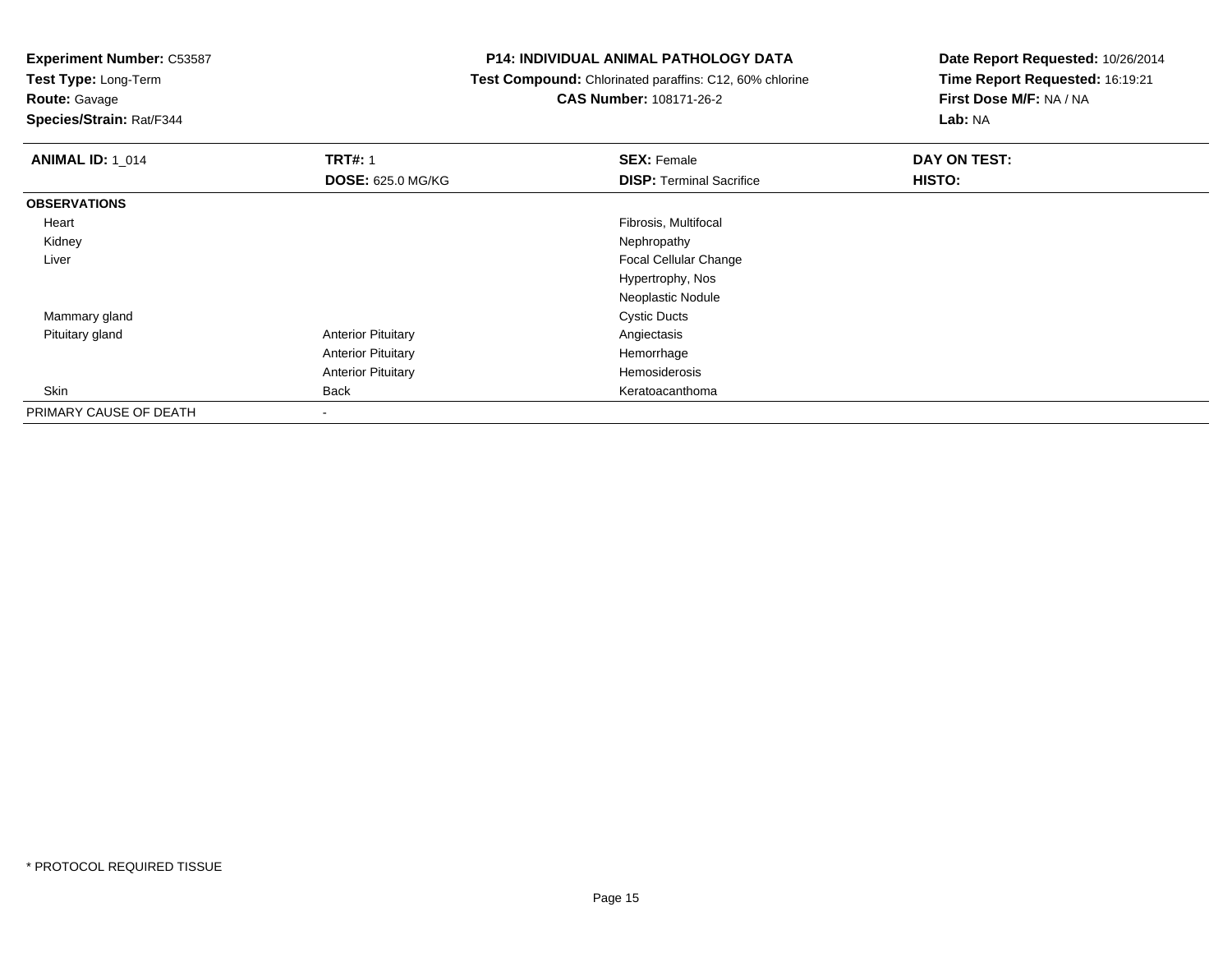**Test Type:** Long-Term

**Route:** Gavage

**Species/Strain:** Rat/F344

#### **P14: INDIVIDUAL ANIMAL PATHOLOGY DATA**

 **Test Compound:** Chlorinated paraffins: C12, 60% chlorine**CAS Number:** 108171-26-2

| <b>ANIMAL ID: 1_015</b> | <b>TRT#: 1</b>            | <b>SEX: Female</b>              | DAY ON TEST: |  |
|-------------------------|---------------------------|---------------------------------|--------------|--|
|                         | <b>DOSE: 625.0 MG/KG</b>  | <b>DISP: Terminal Sacrifice</b> | HISTO:       |  |
| <b>OBSERVATIONS</b>     |                           |                                 |              |  |
| Kidney                  |                           | Inflammation, Acute Suppurative |              |  |
|                         |                           | Nephropathy                     |              |  |
| Liver                   |                           | Hypertrophy, Nos                |              |  |
| Mammary gland           |                           | <b>Cystic Ducts</b>             |              |  |
| Ovary                   |                           | Cyst, Parovarian                |              |  |
| Pancreas                |                           | Atrophy, Focal                  |              |  |
| Pituitary gland         | <b>Anterior Pituitary</b> | Adenoma, Nos                    |              |  |
|                         | <b>Anterior Pituitary</b> | Cyst, Nos                       |              |  |
| Thyroid                 |                           | C-Cell Adenoma                  |              |  |
| PRIMARY CAUSE OF DEATH  | $\,$                      |                                 |              |  |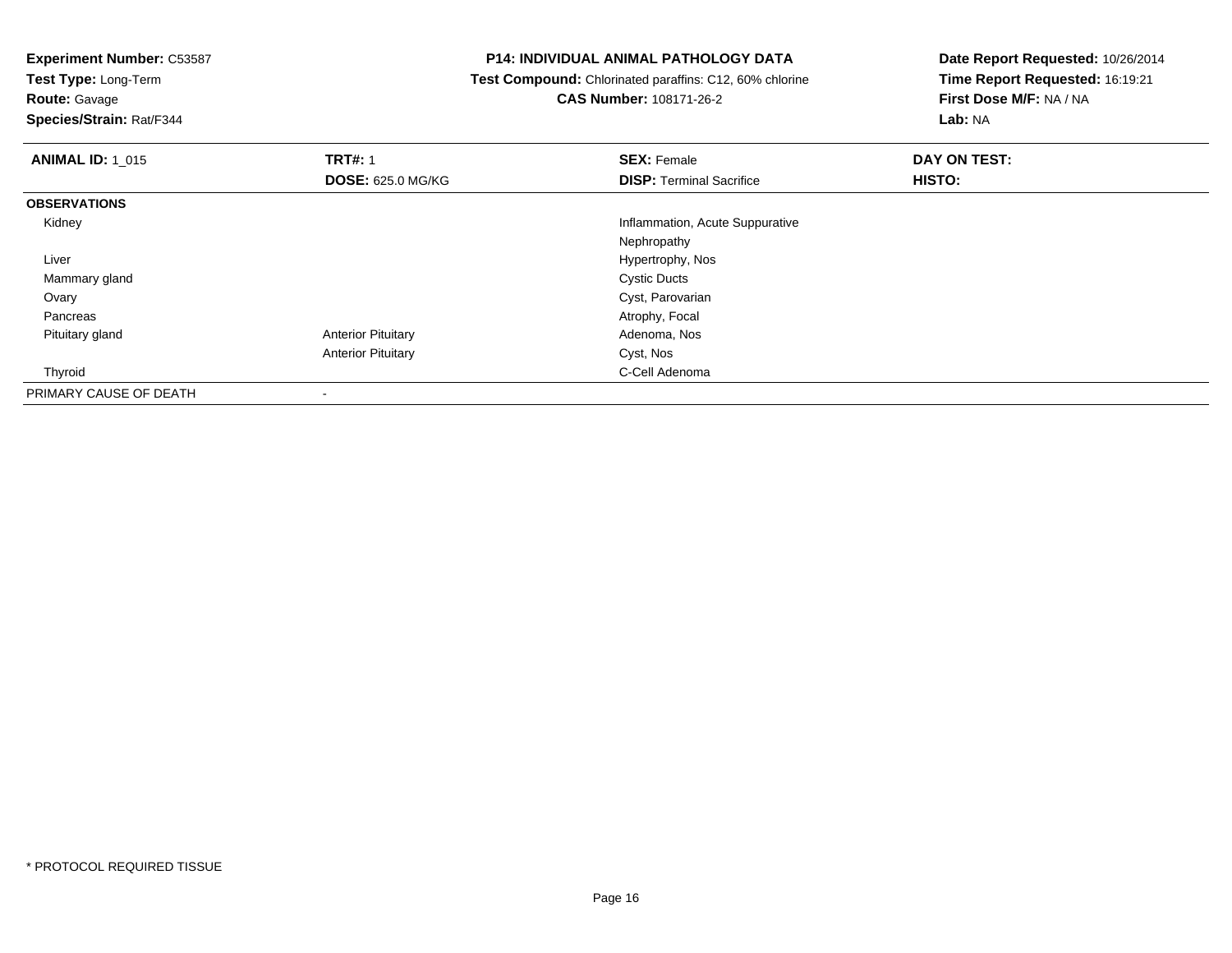| <b>Experiment Number: C53587</b><br>Test Type: Long-Term<br><b>Route: Gavage</b><br>Species/Strain: Rat/F344 |                          | <b>P14: INDIVIDUAL ANIMAL PATHOLOGY DATA</b><br>Test Compound: Chlorinated paraffins: C12, 60% chlorine<br>CAS Number: 108171-26-2 | Date Report Requested: 10/26/2014<br>Time Report Requested: 16:19:21<br>First Dose M/F: NA / NA<br>Lab: NA |
|--------------------------------------------------------------------------------------------------------------|--------------------------|------------------------------------------------------------------------------------------------------------------------------------|------------------------------------------------------------------------------------------------------------|
| <b>ANIMAL ID: 1 016</b>                                                                                      | <b>TRT#: 1</b>           | <b>SEX: Female</b>                                                                                                                 | DAY ON TEST:                                                                                               |
|                                                                                                              | <b>DOSE: 625.0 MG/KG</b> | <b>DISP:</b> Terminal Sacrifice                                                                                                    | HISTO:                                                                                                     |
| <b>OBSERVATIONS</b>                                                                                          |                          |                                                                                                                                    |                                                                                                            |
| Heart                                                                                                        |                          | Fibrosis, Multifocal                                                                                                               |                                                                                                            |
| Kidney                                                                                                       |                          | Nephropathy                                                                                                                        |                                                                                                            |
| Liver                                                                                                        | <b>Bile Duct</b>         | Hyperplasia, Nos                                                                                                                   |                                                                                                            |
|                                                                                                              |                          | Hypertrophy, Nos                                                                                                                   |                                                                                                            |
| Mammary gland                                                                                                |                          | <b>Cystic Ducts</b>                                                                                                                |                                                                                                            |
| Pancreas                                                                                                     |                          | Atrophy, Focal                                                                                                                     |                                                                                                            |
| PRIMARY CAUSE OF DEATH                                                                                       |                          |                                                                                                                                    |                                                                                                            |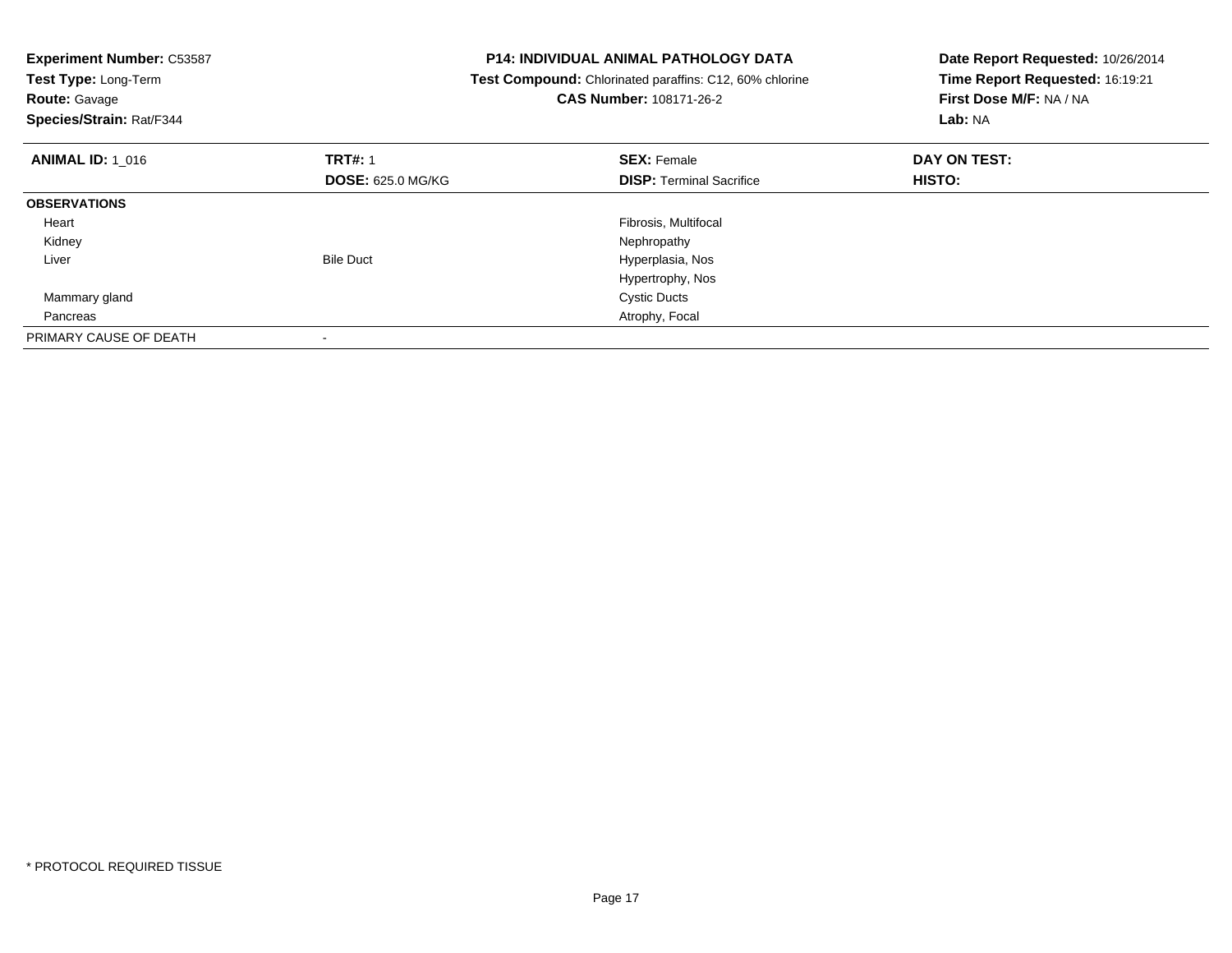| <b>Experiment Number: C53587</b><br><b>Test Type: Long-Term</b><br><b>Route: Gavage</b><br>Species/Strain: Rat/F344 |                                            | <b>P14: INDIVIDUAL ANIMAL PATHOLOGY DATA</b><br><b>Test Compound:</b> Chlorinated paraffins: C12, 60% chlorine<br>CAS Number: 108171-26-2 | Date Report Requested: 10/26/2014<br>Time Report Requested: 16:19:21<br>First Dose M/F: NA / NA<br>Lab: NA |
|---------------------------------------------------------------------------------------------------------------------|--------------------------------------------|-------------------------------------------------------------------------------------------------------------------------------------------|------------------------------------------------------------------------------------------------------------|
| <b>ANIMAL ID: 1 017</b>                                                                                             | <b>TRT#: 1</b><br><b>DOSE: 625.0 MG/KG</b> | <b>SEX: Female</b><br><b>DISP:</b> Terminal Sacrifice                                                                                     | DAY ON TEST:<br><b>HISTO:</b>                                                                              |
| <b>OBSERVATIONS</b>                                                                                                 |                                            |                                                                                                                                           |                                                                                                            |
| Kidney                                                                                                              |                                            | Nephropathy                                                                                                                               |                                                                                                            |
| Liver                                                                                                               |                                            | Angiectasis                                                                                                                               |                                                                                                            |
|                                                                                                                     |                                            | Hypertrophy, Nos                                                                                                                          |                                                                                                            |
| Unspecified                                                                                                         | Multiple Organs Nos                        | Leukemia, Mononuclear Cell                                                                                                                |                                                                                                            |
| PRIMARY CAUSE OF DEATH                                                                                              |                                            |                                                                                                                                           |                                                                                                            |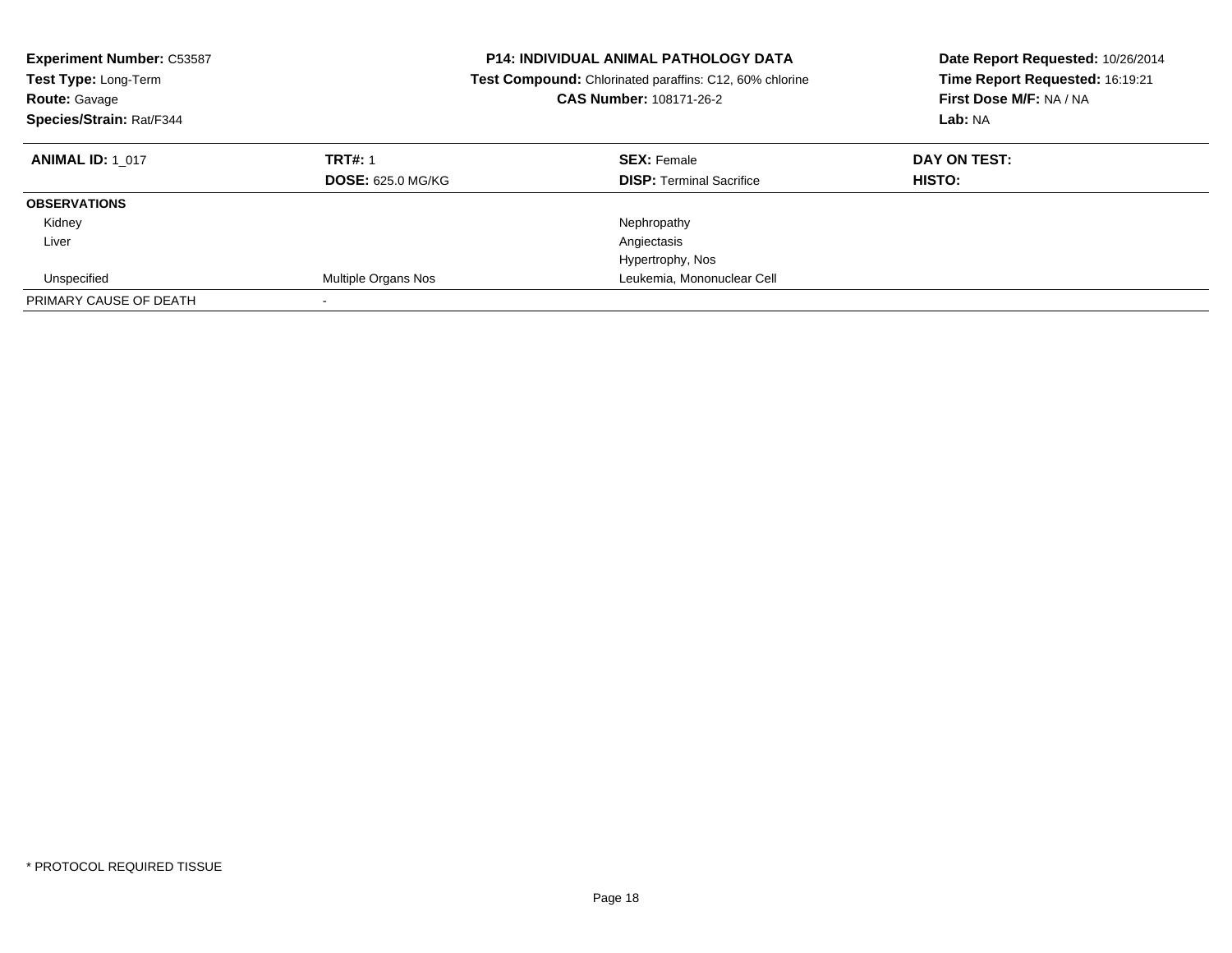**Test Type:** Long-Term

### **Route:** Gavage

**Species/Strain:** Rat/F344

#### **P14: INDIVIDUAL ANIMAL PATHOLOGY DATA**

#### **Test Compound:** Chlorinated paraffins: C12, 60% chlorine**CAS Number:** 108171-26-2

| <b>ANIMAL ID: 1_018</b> | <b>TRT#: 1</b>            | <b>SEX: Female</b>               | DAY ON TEST: |  |
|-------------------------|---------------------------|----------------------------------|--------------|--|
|                         | <b>DOSE: 625.0 MG/KG</b>  | <b>DISP: Terminal Sacrifice</b>  | HISTO:       |  |
| <b>OBSERVATIONS</b>     |                           |                                  |              |  |
| Adrenal gland           | <b>Cortex Nos</b>         | Angiectasis                      |              |  |
|                         |                           | Cortical Adenoma                 |              |  |
|                         | Medulla                   | Pheochromocytoma                 |              |  |
| Heart                   |                           | Fibrosis, Multifocal             |              |  |
| Liver                   |                           | <b>Focal Cellular Change</b>     |              |  |
|                         |                           | Hypertrophy, Nos                 |              |  |
| Mammary gland           |                           | <b>Cystic Ducts</b>              |              |  |
| Pancreas                |                           | Atrophy, Focal                   |              |  |
| Pituitary gland         | <b>Anterior Pituitary</b> | Adenoma, Nos                     |              |  |
|                         | <b>Anterior Pituitary</b> | Angiectasis                      |              |  |
| Thyroid                 |                           | Cyst, Embryonal Duct             |              |  |
| Uterus                  |                           | <b>Endometrial Stromal Polyp</b> |              |  |
| PRIMARY CAUSE OF DEATH  |                           |                                  |              |  |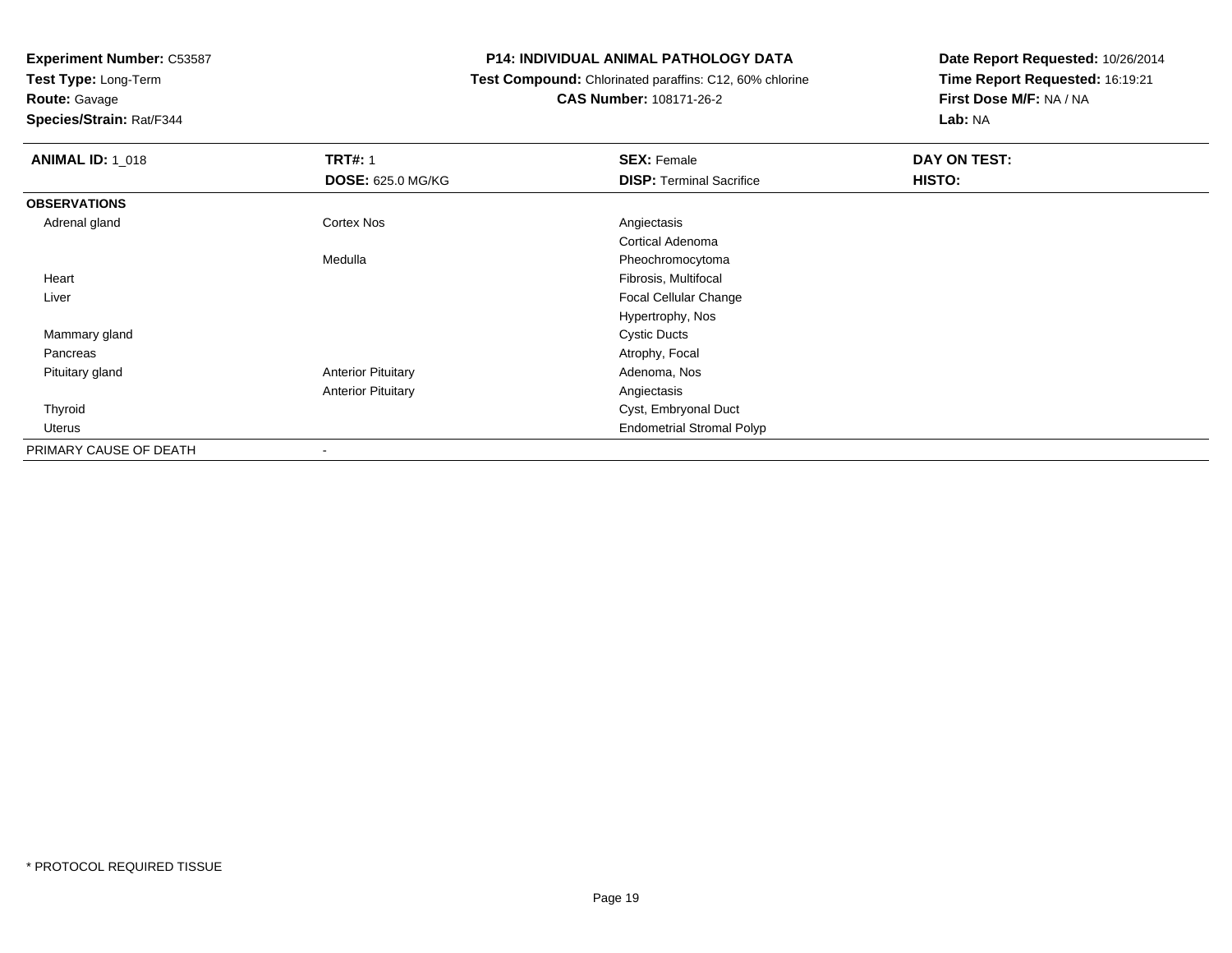**Test Type:** Long-Term

**Route:** Gavage

**Species/Strain:** Rat/F344

#### **P14: INDIVIDUAL ANIMAL PATHOLOGY DATA**

 **Test Compound:** Chlorinated paraffins: C12, 60% chlorine**CAS Number:** 108171-26-2

| <b>ANIMAL ID: 1_019</b> | <b>TRT#: 1</b>           | <b>SEX: Female</b>               | DAY ON TEST: |  |
|-------------------------|--------------------------|----------------------------------|--------------|--|
|                         | <b>DOSE: 625.0 MG/KG</b> | <b>DISP:</b> Moribund Sacrifice  | HISTO:       |  |
| <b>OBSERVATIONS</b>     |                          |                                  |              |  |
| Adrenal gland           | <b>Cortex Nos</b>        | Angiectasis                      |              |  |
| Clitoral gland          |                          | Carcinoma, Nos                   |              |  |
| Eye                     |                          | Retinopathy                      |              |  |
| Kidney                  |                          | Nephropathy                      |              |  |
| Liver                   |                          | Hypertrophy, Nos                 |              |  |
|                         |                          | Necrosis, Focal                  |              |  |
|                         |                          | Necrosis, Zonal                  |              |  |
|                         |                          | Neoplastic Nodule                |              |  |
| Mammary gland           |                          | <b>Cystic Ducts</b>              |              |  |
| Unspecified             | Multiple Organs Nos      | Leukemia, Mononuclear Cell       |              |  |
| Uterus                  |                          | <b>Endometrial Stromal Polyp</b> |              |  |
| PRIMARY CAUSE OF DEATH  |                          |                                  |              |  |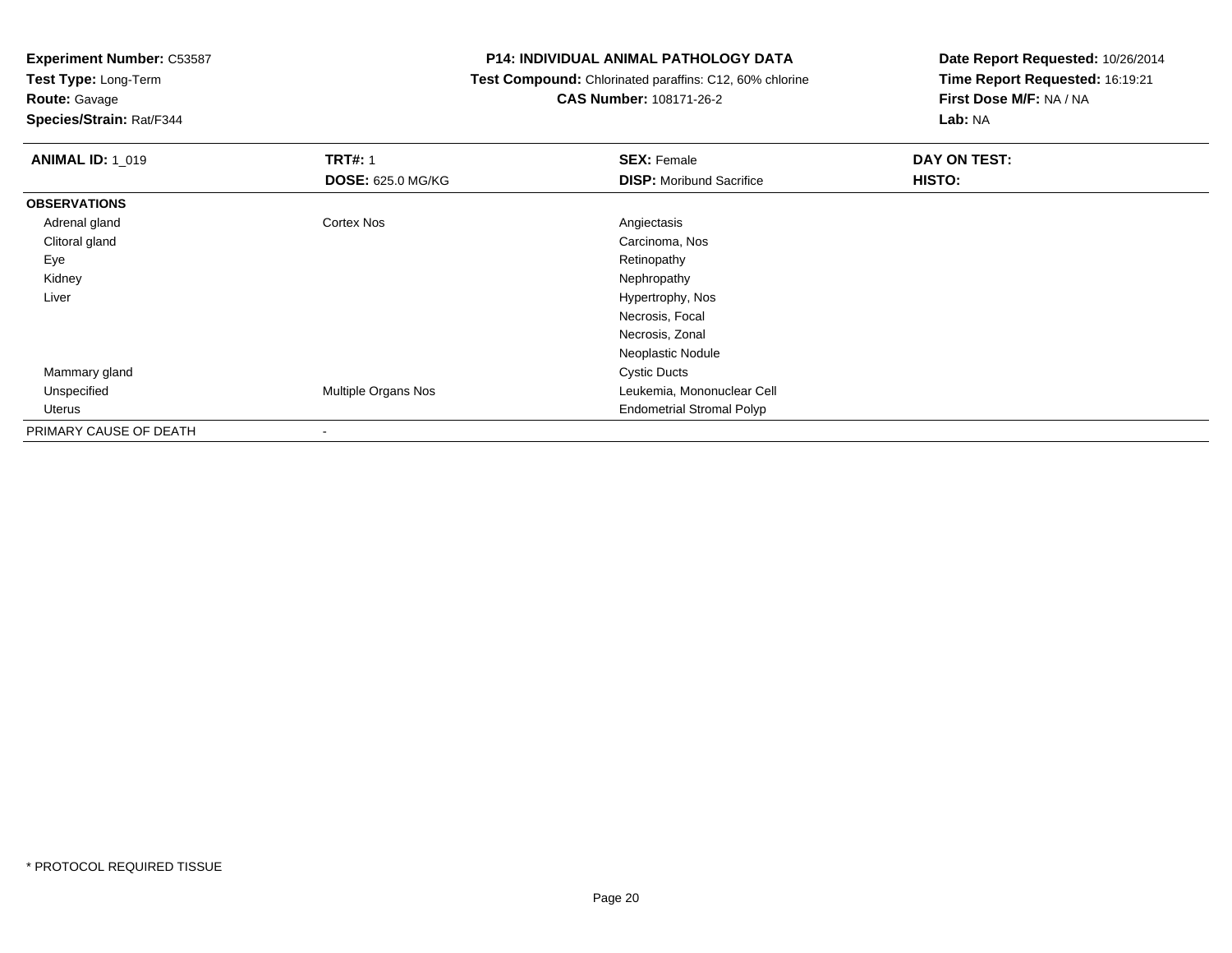**Test Type:** Long-Term

**Route:** Gavage

**Species/Strain:** Rat/F344

#### **P14: INDIVIDUAL ANIMAL PATHOLOGY DATA**

 **Test Compound:** Chlorinated paraffins: C12, 60% chlorine**CAS Number:** 108171-26-2

| <b>ANIMAL ID: 1_020</b> | <b>TRT#: 1</b>            | <b>SEX: Female</b>                  | DAY ON TEST: |
|-------------------------|---------------------------|-------------------------------------|--------------|
|                         | <b>DOSE: 625.0 MG/KG</b>  | <b>DISP:</b> Moribund Sacrifice     | HISTO:       |
| <b>OBSERVATIONS</b>     |                           |                                     |              |
| Adrenal gland           | Cortex Nos                | Degeneration, Lipoid                |              |
| Brain                   |                           | Compression, Nos                    |              |
| Heart                   |                           | Fibrosis, Multifocal                |              |
| Kidney                  |                           | Nephropathy                         |              |
| Liver                   | <b>Bile Duct</b>          | Hyperplasia, Nos                    |              |
|                         |                           | Hypertrophy, Nos                    |              |
|                         |                           | Malposition, Nos                    |              |
|                         |                           | Necrosis, Zonal                     |              |
| Mammary gland           |                           | <b>Cystic Ducts</b>                 |              |
| Nasal cavity            |                           | Lymphocytic Inflammatory Infiltrate |              |
| Pancreas                |                           | Atrophy, Focal                      |              |
| Pituitary gland         | <b>Anterior Pituitary</b> | Adenoma, Nos                        |              |
|                         | <b>Anterior Pituitary</b> | Angiectasis                         |              |
|                         | <b>Anterior Pituitary</b> | Cyst, Nos                           |              |
| Stomach                 | <b>Glandular Stomach</b>  | Edema, Nos                          |              |
|                         | Forestomach               | Hyperkeratosis                      |              |
|                         | Forestomach               | Hyperplasia, Epithelial             |              |
|                         | Forestomach               | Inflammation, Acute/Chronic         |              |
|                         | Forestomach               | Ulcer, Nos                          |              |
| Thyroid                 |                           | C-Cell Adenoma                      |              |
|                         |                           | Follicular-Cell Adenoma             |              |
| Unspecified             | Multiple Organs Nos       | Leukemia, Mononuclear Cell          |              |
| PRIMARY CAUSE OF DEATH  | $\overline{\phantom{a}}$  |                                     |              |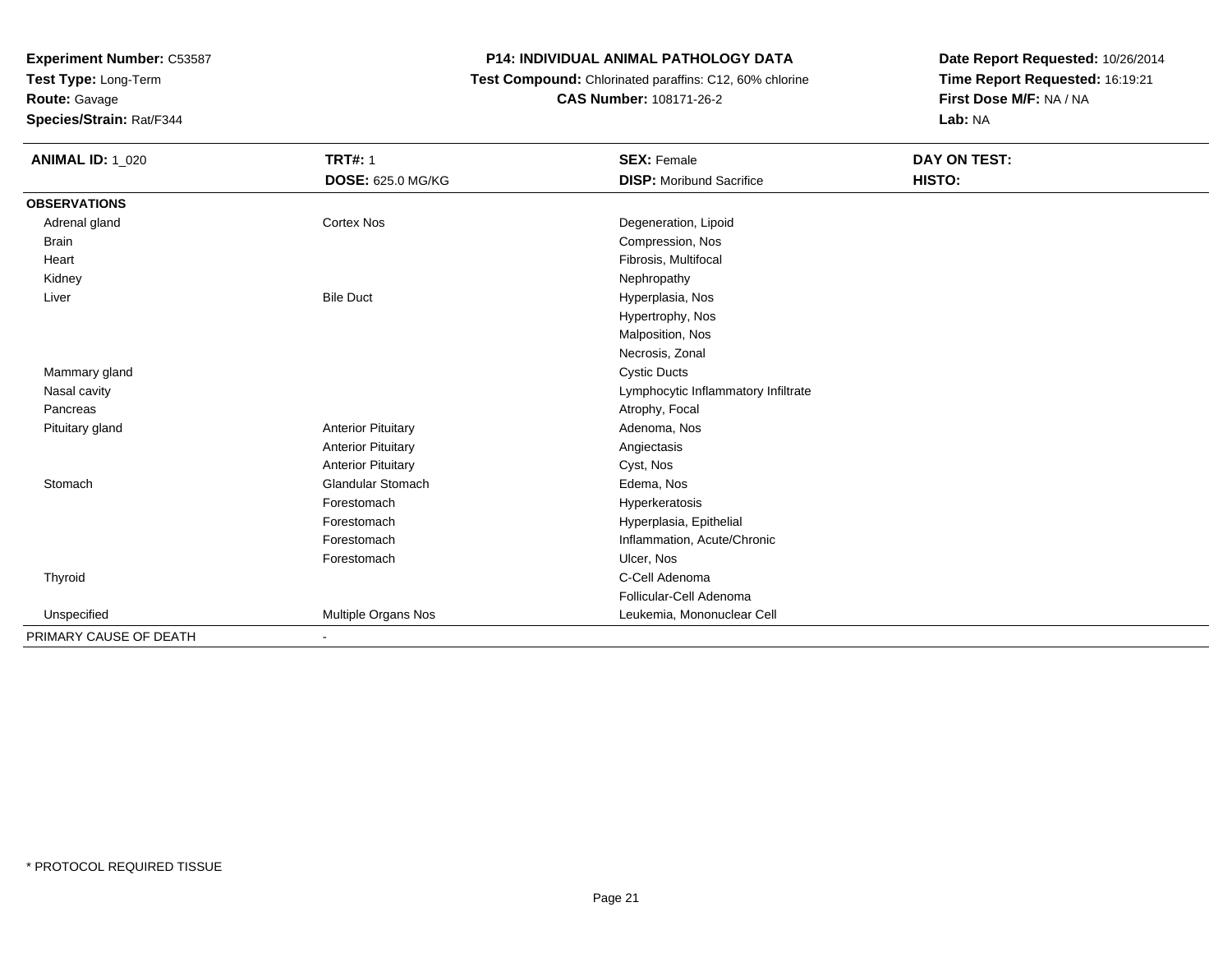**Test Type:** Long-Term

**Route:** Gavage

**Species/Strain:** Rat/F344

#### **P14: INDIVIDUAL ANIMAL PATHOLOGY DATA**

 **Test Compound:** Chlorinated paraffins: C12, 60% chlorine**CAS Number:** 108171-26-2

| <b>ANIMAL ID: 1_021</b> | <b>TRT#: 1</b>            | <b>SEX: Female</b>              | DAY ON TEST: |  |
|-------------------------|---------------------------|---------------------------------|--------------|--|
|                         | <b>DOSE: 625.0 MG/KG</b>  | <b>DISP: Terminal Sacrifice</b> | HISTO:       |  |
| <b>OBSERVATIONS</b>     |                           |                                 |              |  |
| Adrenal gland           | Medulla                   | Hyperplasia, Nos                |              |  |
| Kidney                  |                           | Nephropathy                     |              |  |
| Liver                   | <b>Bile Duct</b>          | Hyperplasia, Nos                |              |  |
|                         |                           | Hypertrophy, Nos                |              |  |
| Mammary gland           |                           | <b>Cystic Ducts</b>             |              |  |
|                         |                           | Fibroadenoma                    |              |  |
| Pancreas                |                           | Hyperplasia, Focal              |              |  |
| Pituitary gland         | <b>Anterior Pituitary</b> | Adenoma, Nos                    |              |  |
|                         | <b>Anterior Pituitary</b> | Angiectasis                     |              |  |
|                         | <b>Anterior Pituitary</b> | Cyst, Nos                       |              |  |
|                         | <b>Anterior Pituitary</b> | Hemosiderosis                   |              |  |
| Unspecified             | Multiple Organs Nos       | Leukemia, Mononuclear Cell      |              |  |
| PRIMARY CAUSE OF DEATH  |                           |                                 |              |  |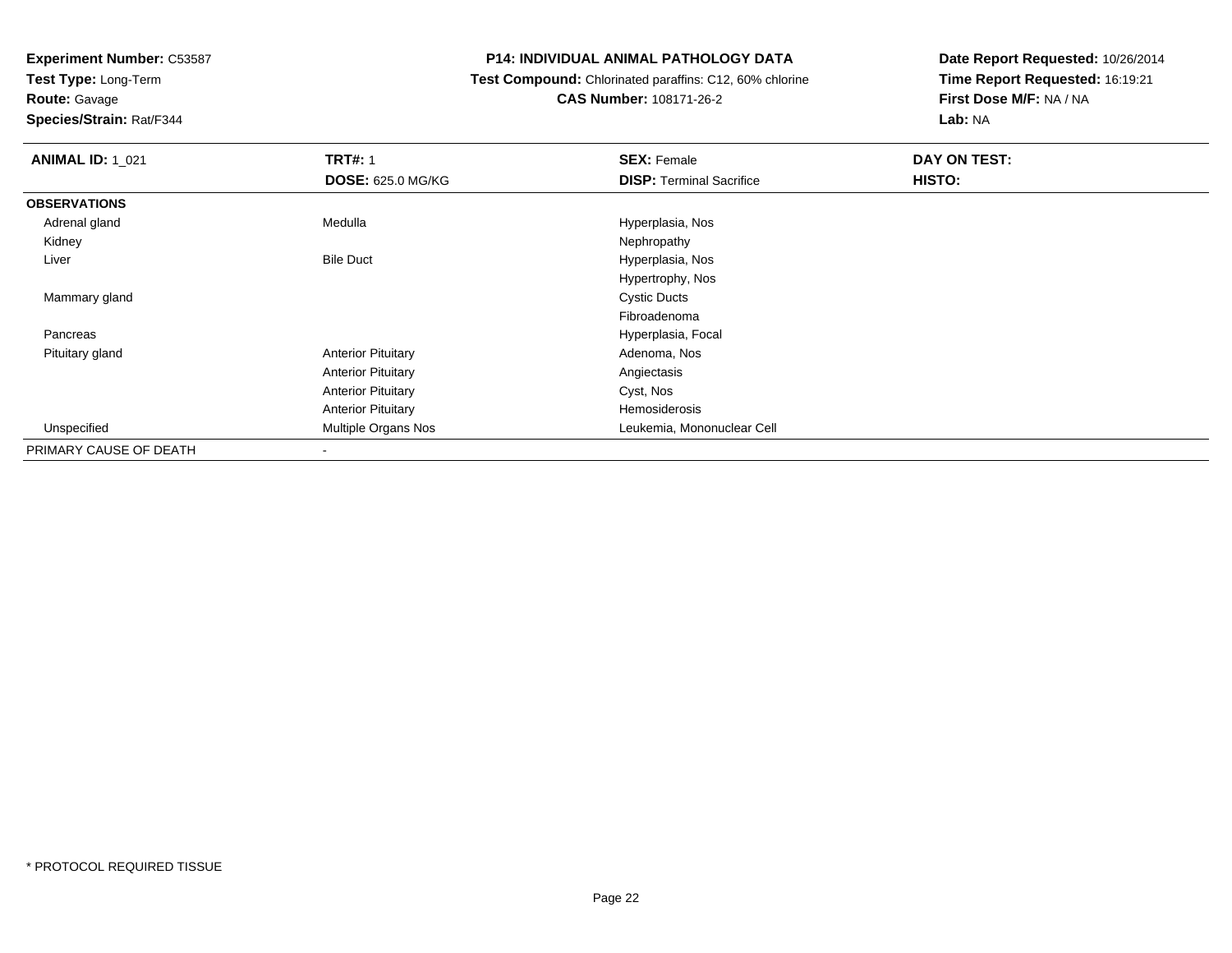| <b>Experiment Number: C53587</b><br>Test Type: Long-Term<br><b>Route: Gavage</b><br>Species/Strain: Rat/F344 |                          | <b>P14: INDIVIDUAL ANIMAL PATHOLOGY DATA</b><br>Test Compound: Chlorinated paraffins: C12, 60% chlorine<br><b>CAS Number: 108171-26-2</b> | Date Report Requested: 10/26/2014<br>Time Report Requested: 16:19:21<br>First Dose M/F: NA / NA<br>Lab: NA |
|--------------------------------------------------------------------------------------------------------------|--------------------------|-------------------------------------------------------------------------------------------------------------------------------------------|------------------------------------------------------------------------------------------------------------|
| <b>ANIMAL ID: 1 022</b>                                                                                      | <b>TRT#: 1</b>           | <b>SEX: Female</b>                                                                                                                        | DAY ON TEST:                                                                                               |
|                                                                                                              | <b>DOSE: 625.0 MG/KG</b> | <b>DISP:</b> Terminal Sacrifice                                                                                                           | <b>HISTO:</b>                                                                                              |
| <b>OBSERVATIONS</b>                                                                                          |                          |                                                                                                                                           |                                                                                                            |
| <b>Intestine Small</b>                                                                                       | <b>Mesentery Nos</b>     | Necrosis, Fat                                                                                                                             |                                                                                                            |
| Kidney                                                                                                       |                          | Nephropathy                                                                                                                               |                                                                                                            |
| Liver                                                                                                        |                          | Hypertrophy, Nos                                                                                                                          |                                                                                                            |
| Mammary gland                                                                                                |                          | Adenoma, Nos                                                                                                                              |                                                                                                            |
|                                                                                                              |                          | <b>Cystic Ducts</b>                                                                                                                       |                                                                                                            |
| PRIMARY CAUSE OF DEATH                                                                                       |                          |                                                                                                                                           |                                                                                                            |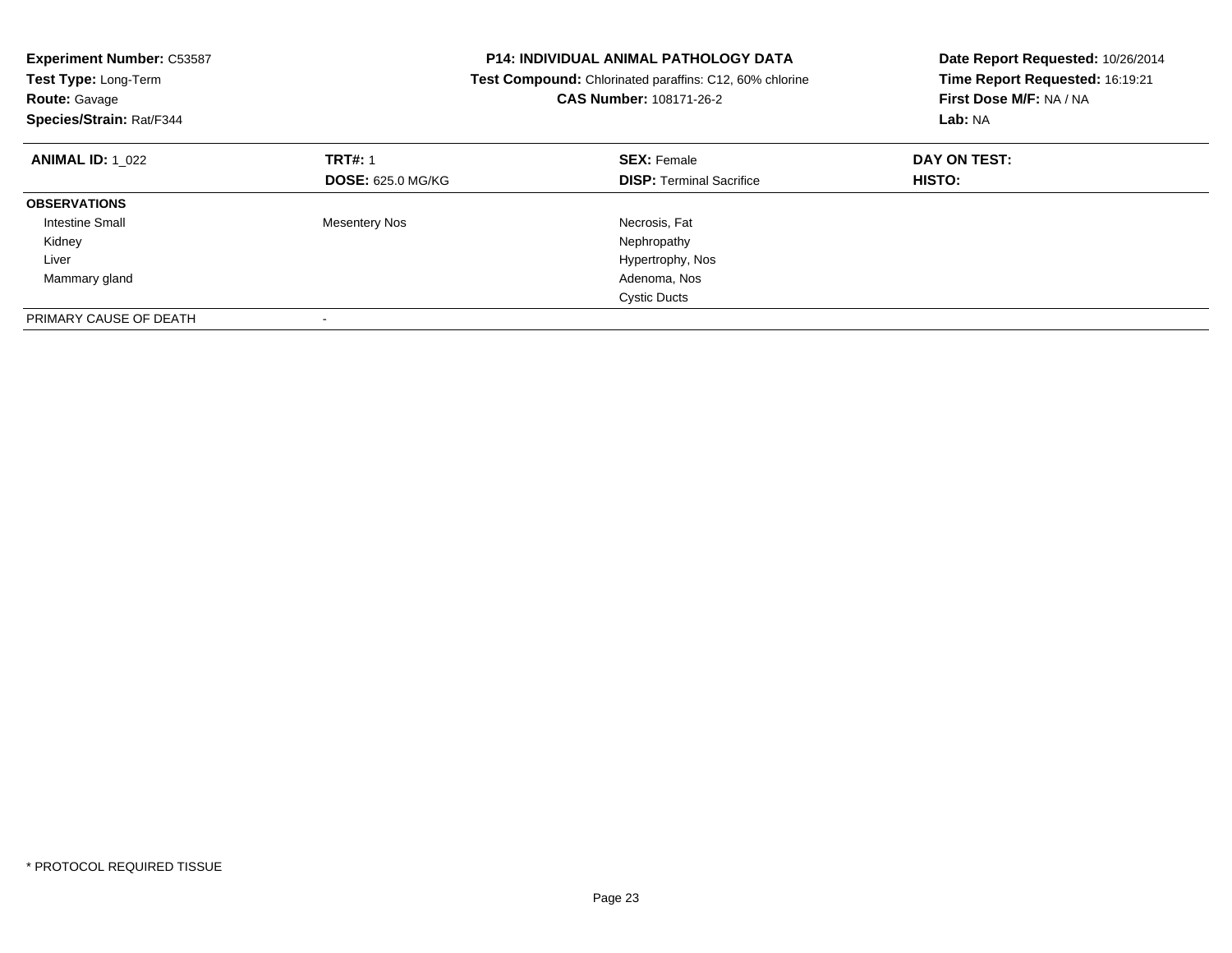**Test Type:** Long-Term

**Route:** Gavage

**Species/Strain:** Rat/F344

#### **P14: INDIVIDUAL ANIMAL PATHOLOGY DATA**

 **Test Compound:** Chlorinated paraffins: C12, 60% chlorine**CAS Number:** 108171-26-2

| <b>ANIMAL ID: 1 023</b> | <b>TRT#: 1</b>            | <b>SEX: Female</b>                  | DAY ON TEST: |  |
|-------------------------|---------------------------|-------------------------------------|--------------|--|
|                         | <b>DOSE: 625.0 MG/KG</b>  | <b>DISP: Natural Death</b>          | HISTO:       |  |
| <b>OBSERVATIONS</b>     |                           |                                     |              |  |
| Clitoral gland          |                           | Atrophy, Nos                        |              |  |
| Heart                   |                           | Fibrosis, Focal                     |              |  |
| Kidney                  |                           | Nephropathy                         |              |  |
| Liver                   |                           | Hypertrophy, Nos                    |              |  |
| Mammary gland           |                           | <b>Cystic Ducts</b>                 |              |  |
| Nasal cavity            |                           | Lymphocytic Inflammatory Infiltrate |              |  |
| Pituitary gland         | <b>Anterior Pituitary</b> | Adenoma, Nos                        |              |  |
|                         | <b>Anterior Pituitary</b> | Angiectasis                         |              |  |
| Spleen                  |                           | Atrophy, Nos                        |              |  |
| PRIMARY CAUSE OF DEATH  |                           |                                     |              |  |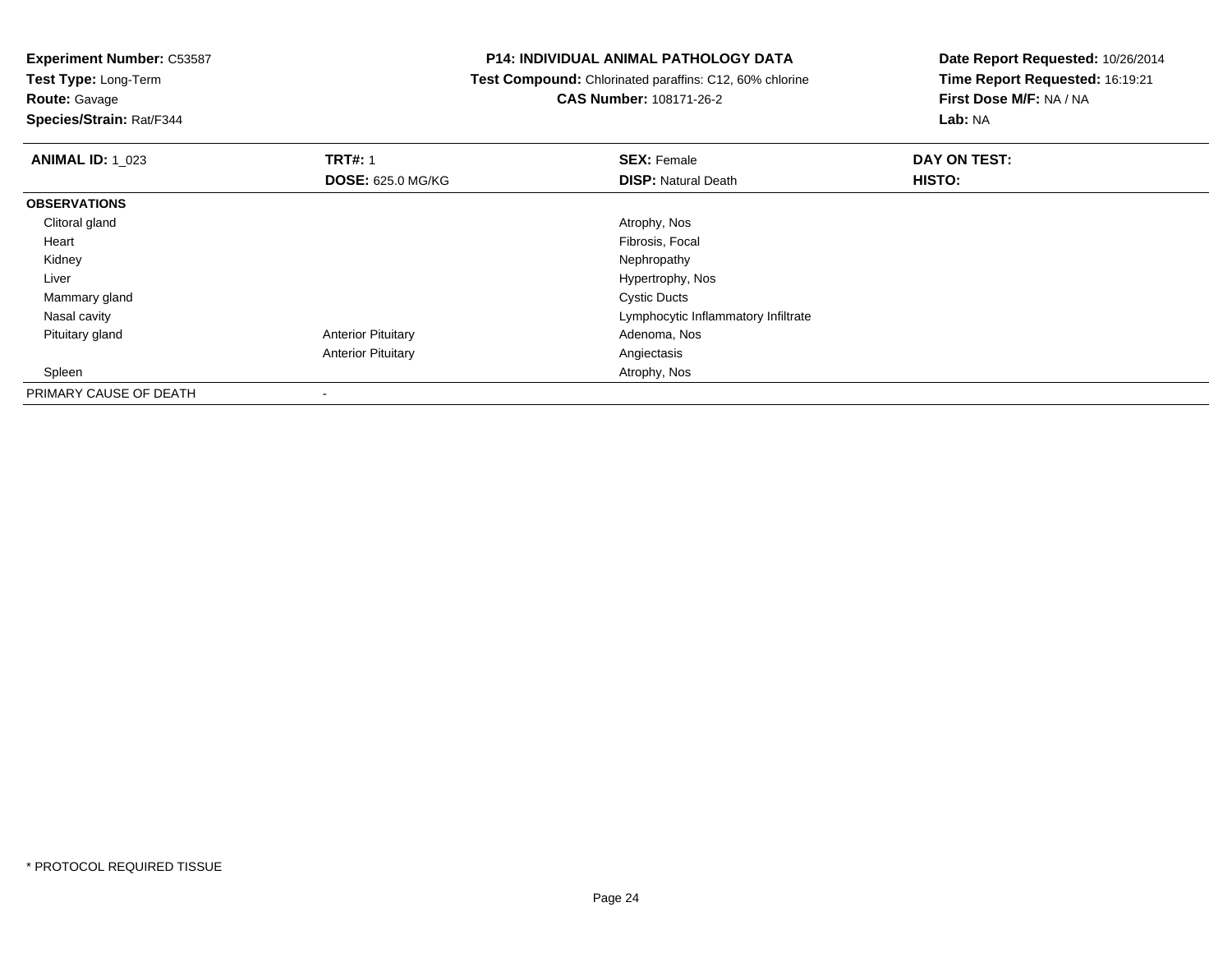**Test Type:** Long-Term

**Route:** Gavage

**Species/Strain:** Rat/F344

#### **P14: INDIVIDUAL ANIMAL PATHOLOGY DATA**

 **Test Compound:** Chlorinated paraffins: C12, 60% chlorine**CAS Number:** 108171-26-2

| <b>ANIMAL ID: 1_024</b> | <b>TRT#: 1</b>            | <b>SEX: Female</b>               | DAY ON TEST: |
|-------------------------|---------------------------|----------------------------------|--------------|
|                         | <b>DOSE: 625.0 MG/KG</b>  | <b>DISP: Terminal Sacrifice</b>  | HISTO:       |
| <b>OBSERVATIONS</b>     |                           |                                  |              |
| Intestine Large         | Colon                     | Parasitism                       |              |
| Kidney                  |                           | Nephropathy                      |              |
| Liver                   |                           | Hypertrophy, Nos                 |              |
|                         |                           | Neoplastic Nodule                |              |
| Mammary gland           |                           | <b>Cystic Ducts</b>              |              |
| Pituitary gland         | <b>Anterior Pituitary</b> | Adenoma, Nos                     |              |
|                         | <b>Anterior Pituitary</b> | Angiectasis                      |              |
| Thyroid                 |                           | Follicular-Cell Carcinoma        |              |
| Uterus                  |                           | <b>Endometrial Stromal Polyp</b> |              |
|                         |                           | Inflammation, Acute Suppurative  |              |
| PRIMARY CAUSE OF DEATH  |                           |                                  |              |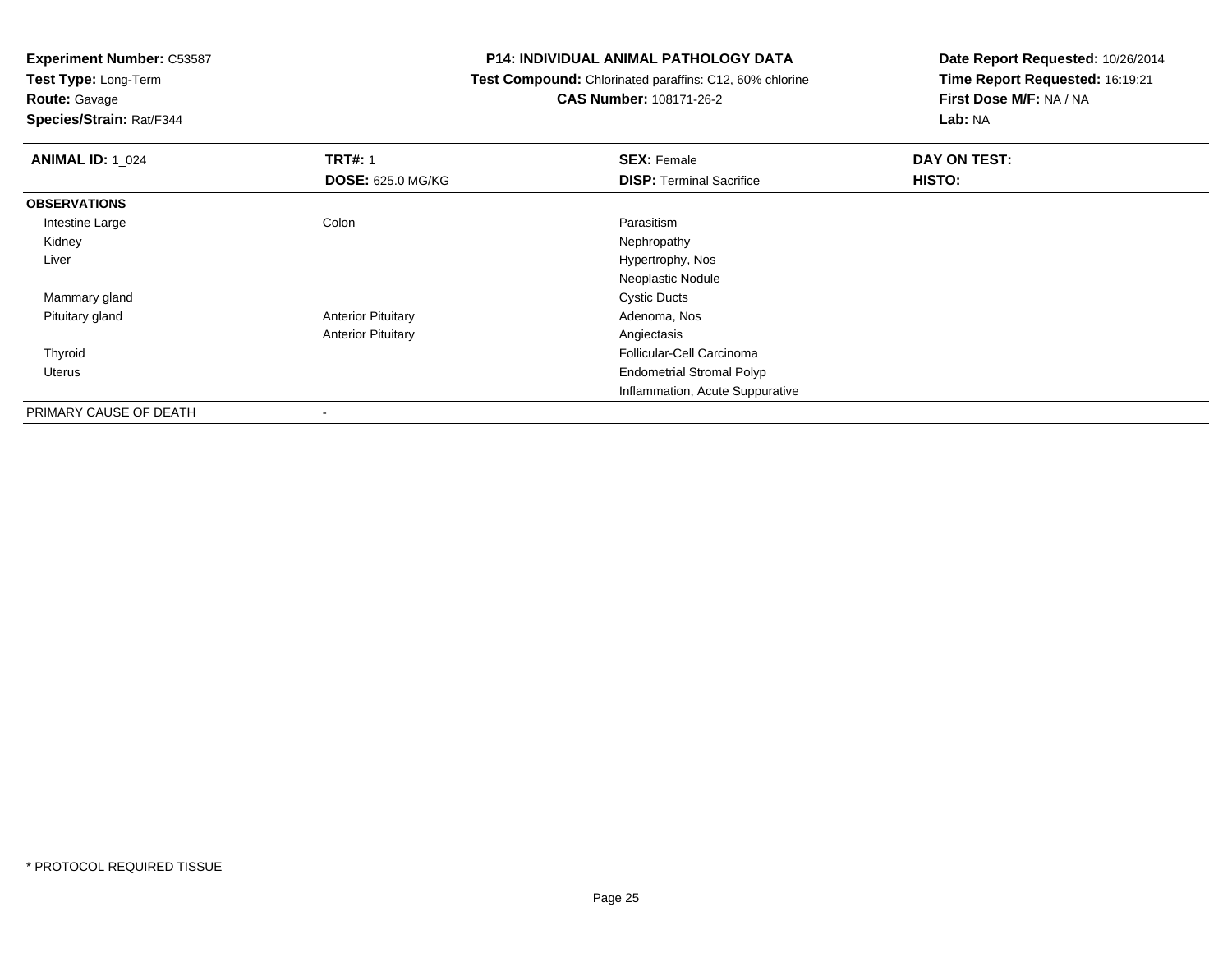**Experiment Number:** C53587**Test Type:** Long-Term**Route:** Gavage **Species/Strain:** Rat/F344**P14: INDIVIDUAL ANIMAL PATHOLOGY DATA Test Compound:** Chlorinated paraffins: C12, 60% chlorine**CAS Number:** 108171-26-2**Date Report Requested:** 10/26/2014**Time Report Requested:** 16:19:21**First Dose M/F:** NA / NA**Lab:** NA**ANIMAL ID:** 1\_025**TRT#:** 1 **SEX:** Female **DAY ON TEST: DOSE:** 625.0 MG/KG**DISP:** Terminal Sacrifice **HISTO: OBSERVATIONS** Heartt de la constitución de la constitución de la constitución de la constitución de la constitución de la constitución Nephropathy Kidneyy the control of the control of the control of the control of the control of the control of the control of the control of the control of the control of the control of the control of the control of the control of the contro Liverr and the contract of the contract of the contract of the contract of the contract of the contract of the contract of the contract of the contract of the contract of the contract of the contract of the contract of the cont Hyperplasia, NosBile Duct Hypertrophy, Nos Inflammation, Granulomatous Focal Pancreass and the contract of the contract of the contract of the contract of the contract of the contract of the contract of the contract of the contract of the contract of the contract of the contract of the contract of the cont d<sub>d</sub> C-Cell Carcinoma Thyroid Unspecified Multiple Organs Nos Leukemia, Mononuclear Cell PRIMARY CAUSE OF DEATH-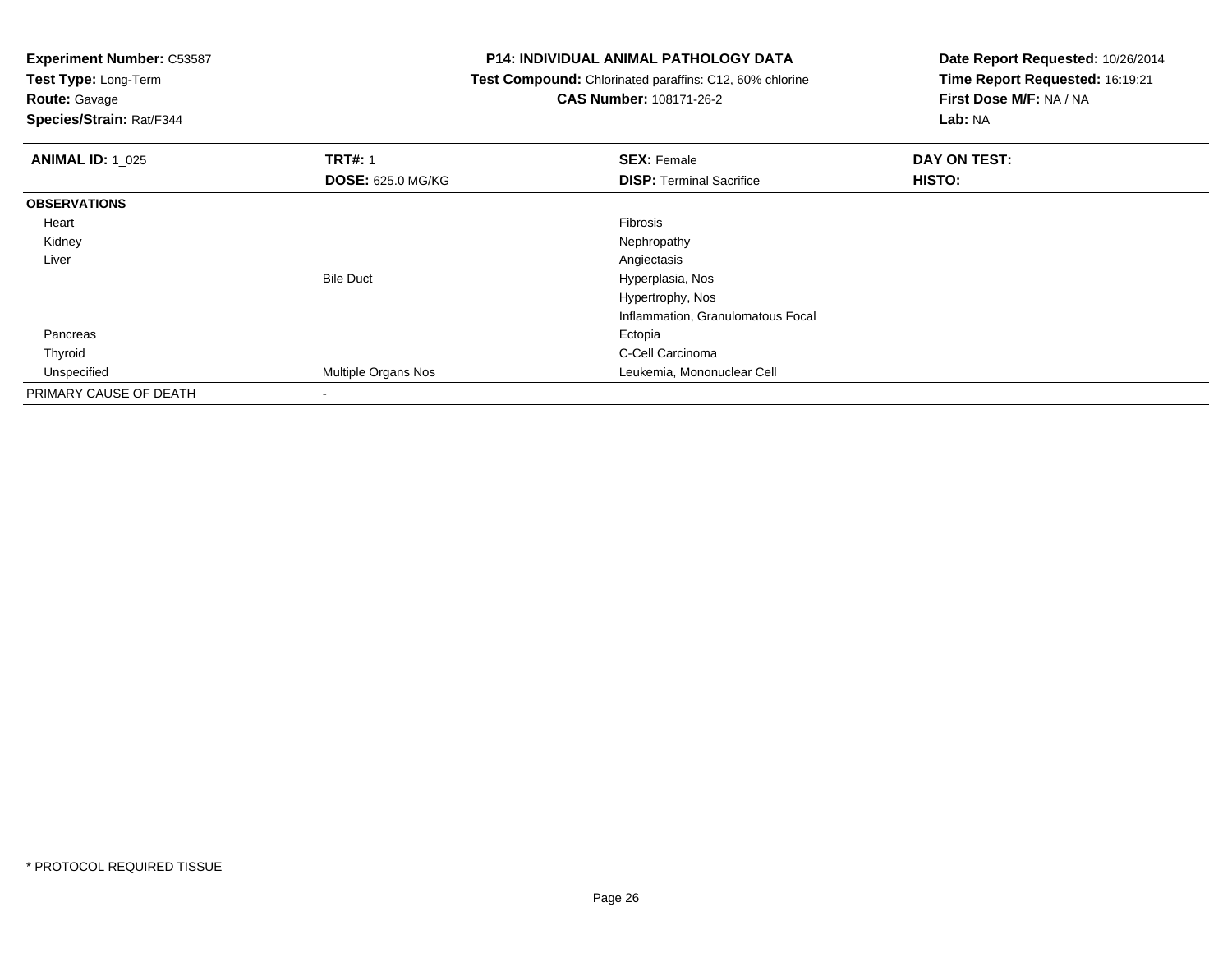**Test Type:** Long-Term

### **Route:** Gavage

**Species/Strain:** Rat/F344

#### **P14: INDIVIDUAL ANIMAL PATHOLOGY DATA**

#### **Test Compound:** Chlorinated paraffins: C12, 60% chlorine**CAS Number:** 108171-26-2

| <b>ANIMAL ID: 1_026</b> | <b>TRT#: 1</b>            | <b>SEX: Female</b>                  | DAY ON TEST: |  |
|-------------------------|---------------------------|-------------------------------------|--------------|--|
|                         | DOSE: 625.0 MG/KG         | <b>DISP: Terminal Sacrifice</b>     | HISTO:       |  |
| <b>OBSERVATIONS</b>     |                           |                                     |              |  |
| Heart                   |                           | Fibrosis, Multifocal                |              |  |
| Kidney                  |                           | Nephropathy                         |              |  |
| Liver                   |                           | Angiectasis                         |              |  |
|                         |                           | Focal Cellular Change               |              |  |
|                         | <b>Bile Duct</b>          | Hyperplasia, Nos                    |              |  |
|                         |                           | Hypertrophy, Nos                    |              |  |
| Mammary gland           |                           | Adenocarcinoma, Nos                 |              |  |
|                         |                           | Fibroadenoma                        |              |  |
| Nasal cavity            |                           | Lymphocytic Inflammatory Infiltrate |              |  |
| Pituitary gland         | <b>Anterior Pituitary</b> | Adenoma, Nos                        |              |  |
| Skin                    | Tail                      | Hyperkeratosis                      |              |  |
|                         | Tail                      | Hyperplasia, Epithelial             |              |  |
| Unspecified             | Multiple Organs Nos       | Leukemia, Mononuclear Cell          |              |  |
| PRIMARY CAUSE OF DEATH  | $\blacksquare$            |                                     |              |  |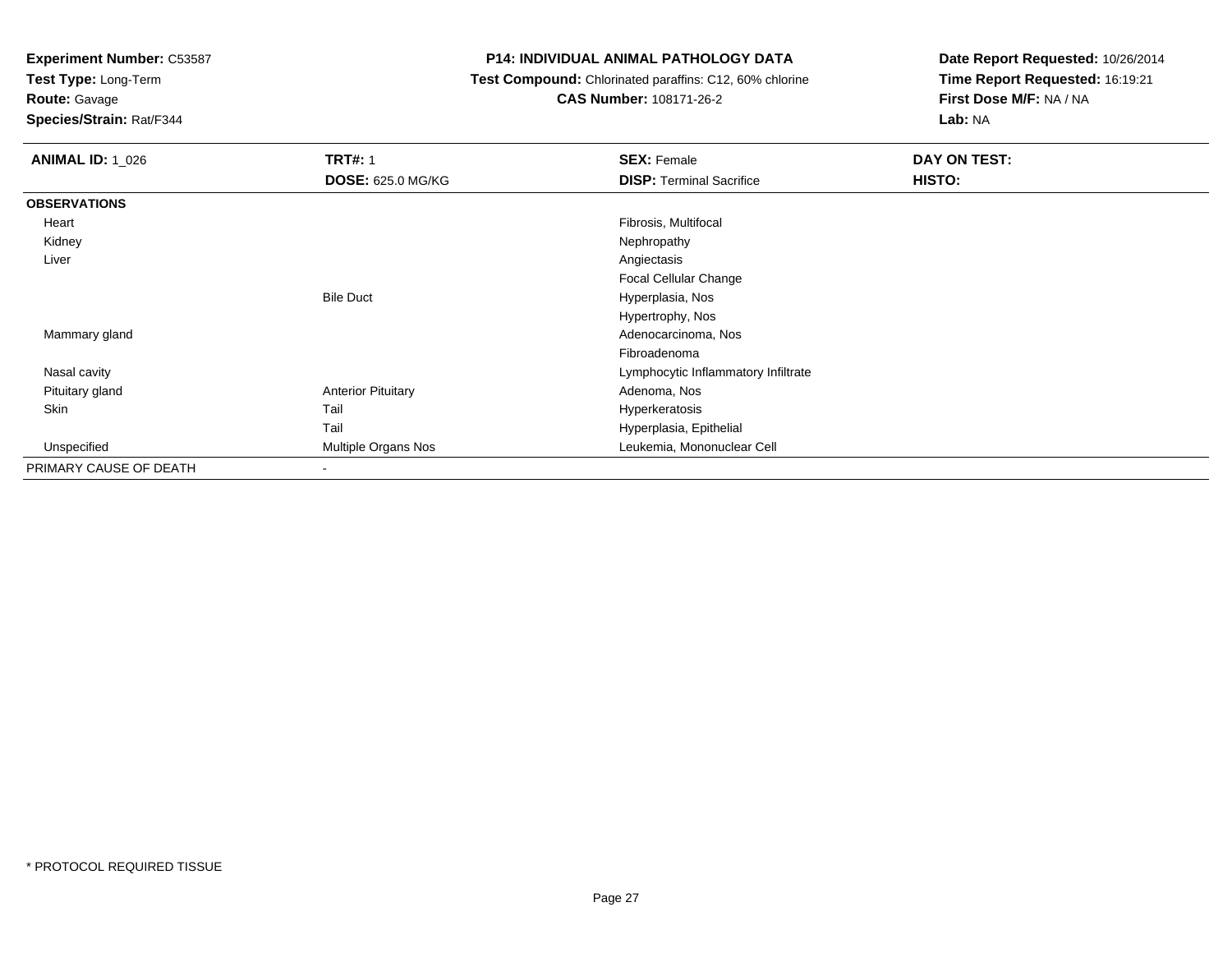**Test Type:** Long-Term

**Route:** Gavage

**Species/Strain:** Rat/F344

#### **P14: INDIVIDUAL ANIMAL PATHOLOGY DATA**

 **Test Compound:** Chlorinated paraffins: C12, 60% chlorine**CAS Number:** 108171-26-2

| <b>ANIMAL ID: 1 027</b> | <b>TRT#: 1</b>            | <b>SEX: Female</b>                  | DAY ON TEST: |
|-------------------------|---------------------------|-------------------------------------|--------------|
|                         | <b>DOSE: 625.0 MG/KG</b>  | <b>DISP: Natural Death</b>          | HISTO:       |
| <b>OBSERVATIONS</b>     |                           |                                     |              |
| Adrenal gland           | Medulla                   | Hyperplasia, Focal                  |              |
| Bone                    |                           | Fibrous Osteodystrophy              |              |
|                         | Skull                     | Hyperostosis                        |              |
| Kidney                  |                           | Nephropathy                         |              |
| Liver                   | <b>Bile Duct</b>          | Hyperplasia, Nos                    |              |
|                         |                           | Hypertrophy, Nos                    |              |
|                         |                           | Necrosis, Nos                       |              |
| Mammary gland           |                           | <b>Cystic Ducts</b>                 |              |
| Nasal cavity            |                           | Lymphocytic Inflammatory Infiltrate |              |
| Parathyroid gland       |                           | Hyperplasia, Nos                    |              |
| Pituitary gland         | <b>Anterior Pituitary</b> | Cyst, Multiple                      |              |
|                         | <b>Anterior Pituitary</b> | Hyperplasia, Nos                    |              |
| Stomach                 | Forestomach               | Hyperplasia, Epithelial             |              |
| Unspecified             | Multiple Organs Nos       | Leukemia, Mononuclear Cell          |              |
| PRIMARY CAUSE OF DEATH  | ۰                         |                                     |              |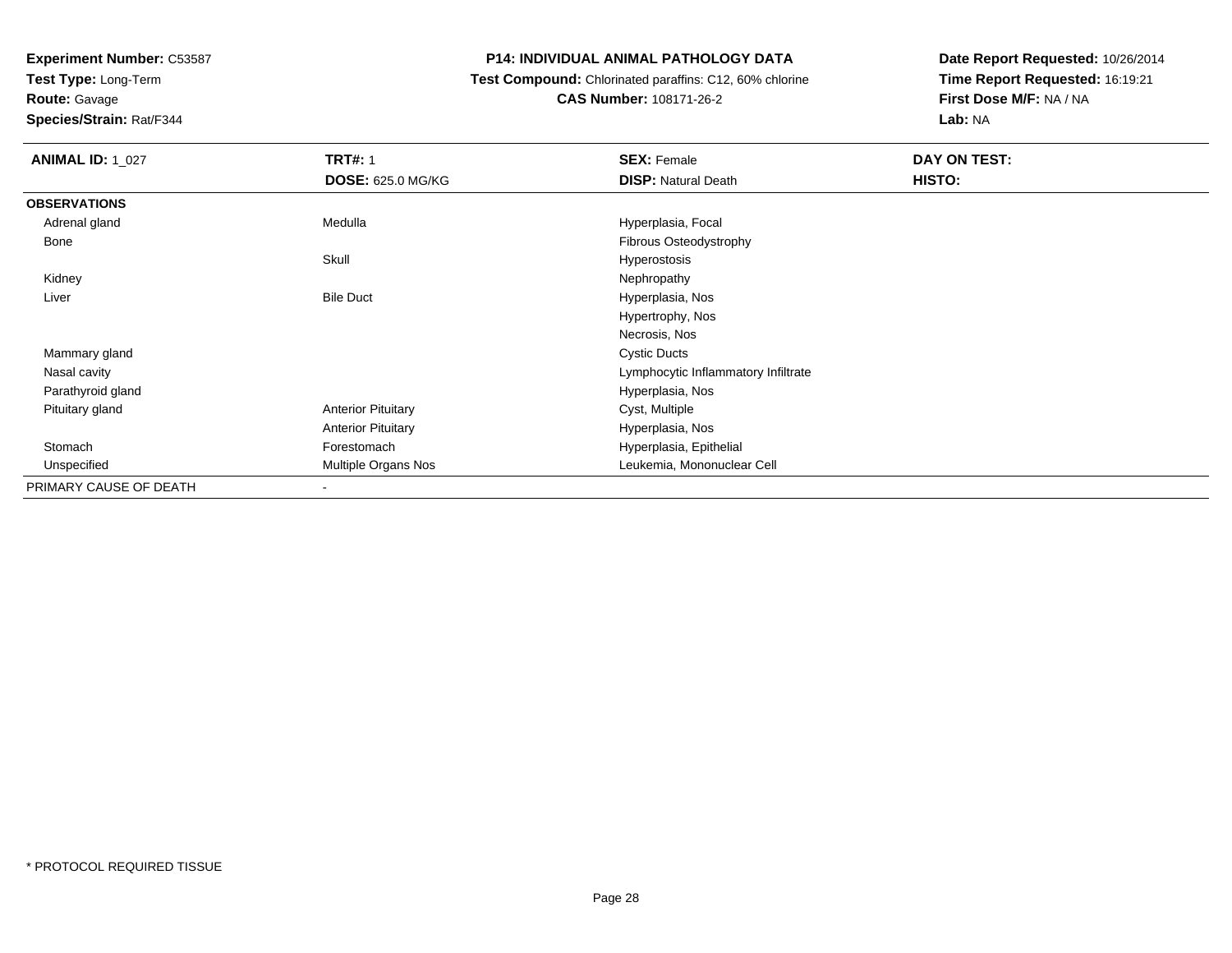**Test Type:** Long-Term

**Route:** Gavage

**Species/Strain:** Rat/F344

#### **P14: INDIVIDUAL ANIMAL PATHOLOGY DATA**

 **Test Compound:** Chlorinated paraffins: C12, 60% chlorine**CAS Number:** 108171-26-2

| <b>ANIMAL ID: 1 028</b> | <b>TRT#: 1</b>            | <b>SEX: Female</b>              | DAY ON TEST: |  |
|-------------------------|---------------------------|---------------------------------|--------------|--|
|                         | <b>DOSE: 625.0 MG/KG</b>  | <b>DISP: Terminal Sacrifice</b> | HISTO:       |  |
| <b>OBSERVATIONS</b>     |                           |                                 |              |  |
| Heart                   |                           | Fibrosis, Multifocal            |              |  |
| Intestine Large         | Rectum                    | Parasitism                      |              |  |
| Kidney                  |                           | Nephropathy                     |              |  |
| Liver                   |                           | Hypertrophy, Nos                |              |  |
| Mammary gland           |                           | <b>Cystic Ducts</b>             |              |  |
| Pancreas                |                           | Acinar-Cell Carcinoma           |              |  |
| Pituitary gland         | <b>Anterior Pituitary</b> | Adenoma, Nos                    |              |  |
|                         | <b>Anterior Pituitary</b> | Angiectasis                     |              |  |
| Skin                    | Ear                       | Hyperplasia, Nos                |              |  |
| Thyroid                 |                           | Follicular-Cell Carcinoma       |              |  |
| PRIMARY CAUSE OF DEATH  |                           |                                 |              |  |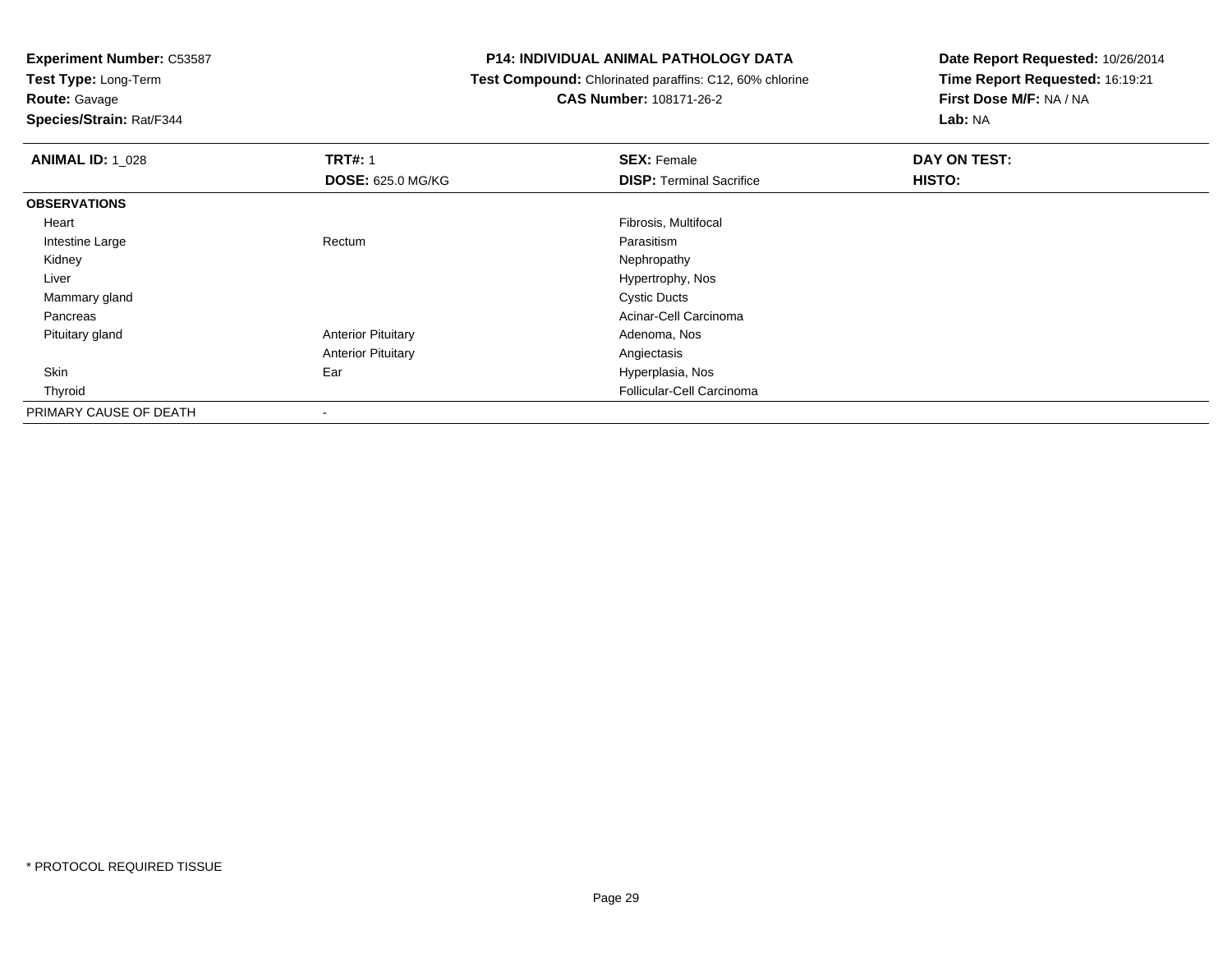**Experiment Number:** C53587**Test Type:** Long-Term**Route:** Gavage **Species/Strain:** Rat/F344**P14: INDIVIDUAL ANIMAL PATHOLOGY DATA Test Compound:** Chlorinated paraffins: C12, 60% chlorine**CAS Number:** 108171-26-2**Date Report Requested:** 10/26/2014**Time Report Requested:** 16:19:21**First Dose M/F:** NA / NA**Lab:** NA**ANIMAL ID: 1\_029 TRT#:** 1 **SEX:** Female **DAY ON TEST: DOSE:** 625.0 MG/KG**DISP:** Moribund Sacrifice **HISTO: OBSERVATIONS** Adrenal gland Cortex Nos Congestion, Nos Brainn and the state of the state of the state of the state of the state of the state of the state of the state of the state of the state of the state of the state of the state of the state of the state of the state of the stat Kidneyy the control of the control of the control of the control of the control of the control of the control of the control of the control of the control of the control of the control of the control of the control of the contro LiverBile Duct **Hyperplasia**, Nos Hypertrophy, NosNecrosis, NosHemorrhage Lungg and the state of the state of the state of the state of the state of the state of the state of the state of the state of the state of the state of the state of the state of the state of the state of the state of the stat Mammary glandd and a state of the control of the control of the control of the control of the control of the control of the control of the control of the control of the control of the control of the control of the control of the contro Unspecified Multiple Organs Nos Leukemia, Mononuclear Cell PRIMARY CAUSE OF DEATH

-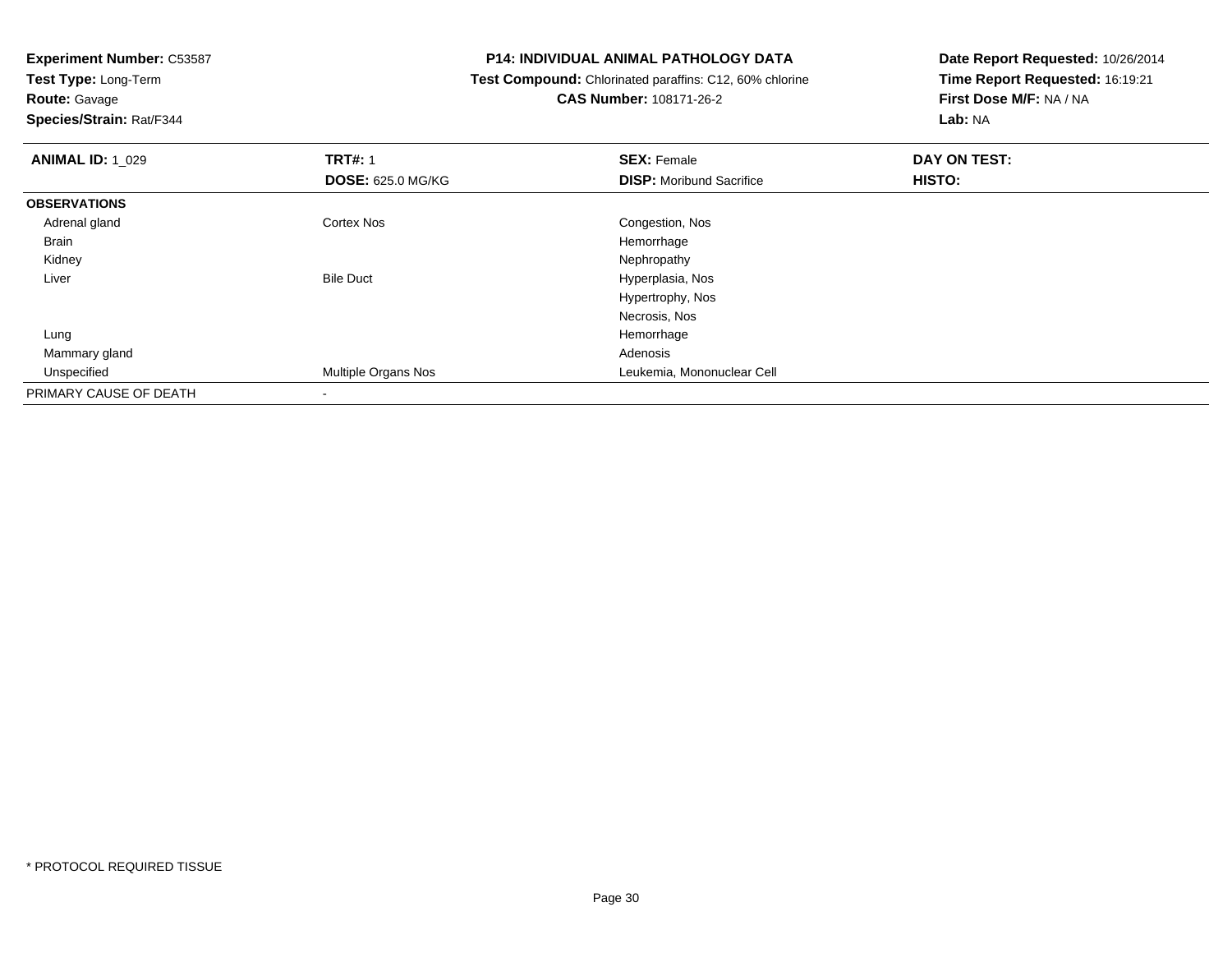| <b>Experiment Number: C53587</b><br>Test Type: Long-Term<br><b>Route: Gavage</b><br>Species/Strain: Rat/F344 | <b>P14: INDIVIDUAL ANIMAL PATHOLOGY DATA</b><br>Test Compound: Chlorinated paraffins: C12, 60% chlorine<br><b>CAS Number: 108171-26-2</b> |                                  | Date Report Requested: 10/26/2014<br>Time Report Requested: 16:19:21<br>First Dose M/F: NA / NA<br>Lab: NA |  |
|--------------------------------------------------------------------------------------------------------------|-------------------------------------------------------------------------------------------------------------------------------------------|----------------------------------|------------------------------------------------------------------------------------------------------------|--|
| <b>ANIMAL ID: 1_030</b>                                                                                      | <b>TRT#: 1</b>                                                                                                                            | <b>SEX: Female</b>               | DAY ON TEST:                                                                                               |  |
|                                                                                                              | <b>DOSE: 625.0 MG/KG</b>                                                                                                                  | <b>DISP:</b> Terminal Sacrifice  | <b>HISTO:</b>                                                                                              |  |
| <b>OBSERVATIONS</b>                                                                                          |                                                                                                                                           |                                  |                                                                                                            |  |
| Heart                                                                                                        |                                                                                                                                           | Fibrosis, Multifocal             |                                                                                                            |  |
| Kidney                                                                                                       |                                                                                                                                           | Nephropathy                      |                                                                                                            |  |
| Liver                                                                                                        |                                                                                                                                           | Angiectasis                      |                                                                                                            |  |
|                                                                                                              |                                                                                                                                           | Hypertrophy, Nos                 |                                                                                                            |  |
| Lung                                                                                                         |                                                                                                                                           | Inflammation, Chronic Focal      |                                                                                                            |  |
| Uterus                                                                                                       |                                                                                                                                           | <b>Endometrial Stromal Polyp</b> |                                                                                                            |  |
| PRIMARY CAUSE OF DEATH                                                                                       |                                                                                                                                           |                                  |                                                                                                            |  |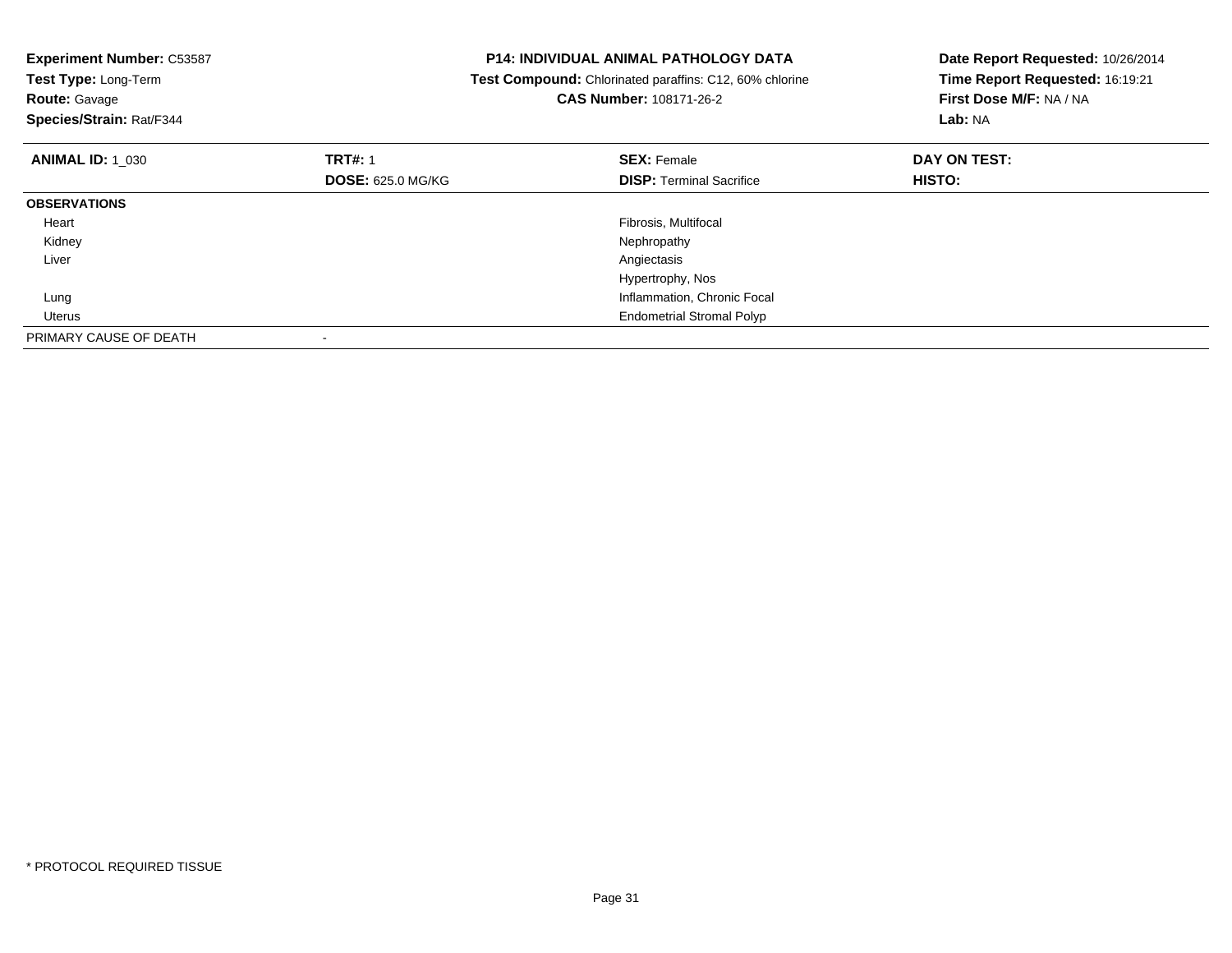**Test Type:** Long-Term

**Route:** Gavage

**Species/Strain:** Rat/F344

#### **P14: INDIVIDUAL ANIMAL PATHOLOGY DATA**

 **Test Compound:** Chlorinated paraffins: C12, 60% chlorine**CAS Number:** 108171-26-2

| <b>ANIMAL ID: 1_031</b> | <b>TRT#: 1</b>           | <b>SEX: Female</b>              | DAY ON TEST: |  |
|-------------------------|--------------------------|---------------------------------|--------------|--|
|                         | <b>DOSE: 625.0 MG/KG</b> | <b>DISP: Terminal Sacrifice</b> | HISTO:       |  |
| <b>OBSERVATIONS</b>     |                          |                                 |              |  |
| Adrenal gland           | Cortex Nos               | Angiectasis                     |              |  |
| Heart                   |                          | Fibrosis, Multifocal            |              |  |
| Kidney                  |                          | Nephropathy                     |              |  |
| Liver                   | <b>Bile Duct</b>         | Hyperplasia, Nos                |              |  |
|                         |                          | Hypertrophy, Nos                |              |  |
|                         |                          | Necrosis, Zonal                 |              |  |
| Mammary gland           |                          | Adenosis                        |              |  |
|                         |                          | Fibroadenoma                    |              |  |
| Skin                    | Ear                      | Cyst, Epidermal Inclusion       |              |  |
|                         | Ear                      | Squamous Cell Papilloma         |              |  |
| Unspecified             | Multiple Organs Nos      | Leukemia, Mononuclear Cell      |              |  |
| PRIMARY CAUSE OF DEATH  | $\overline{\phantom{a}}$ |                                 |              |  |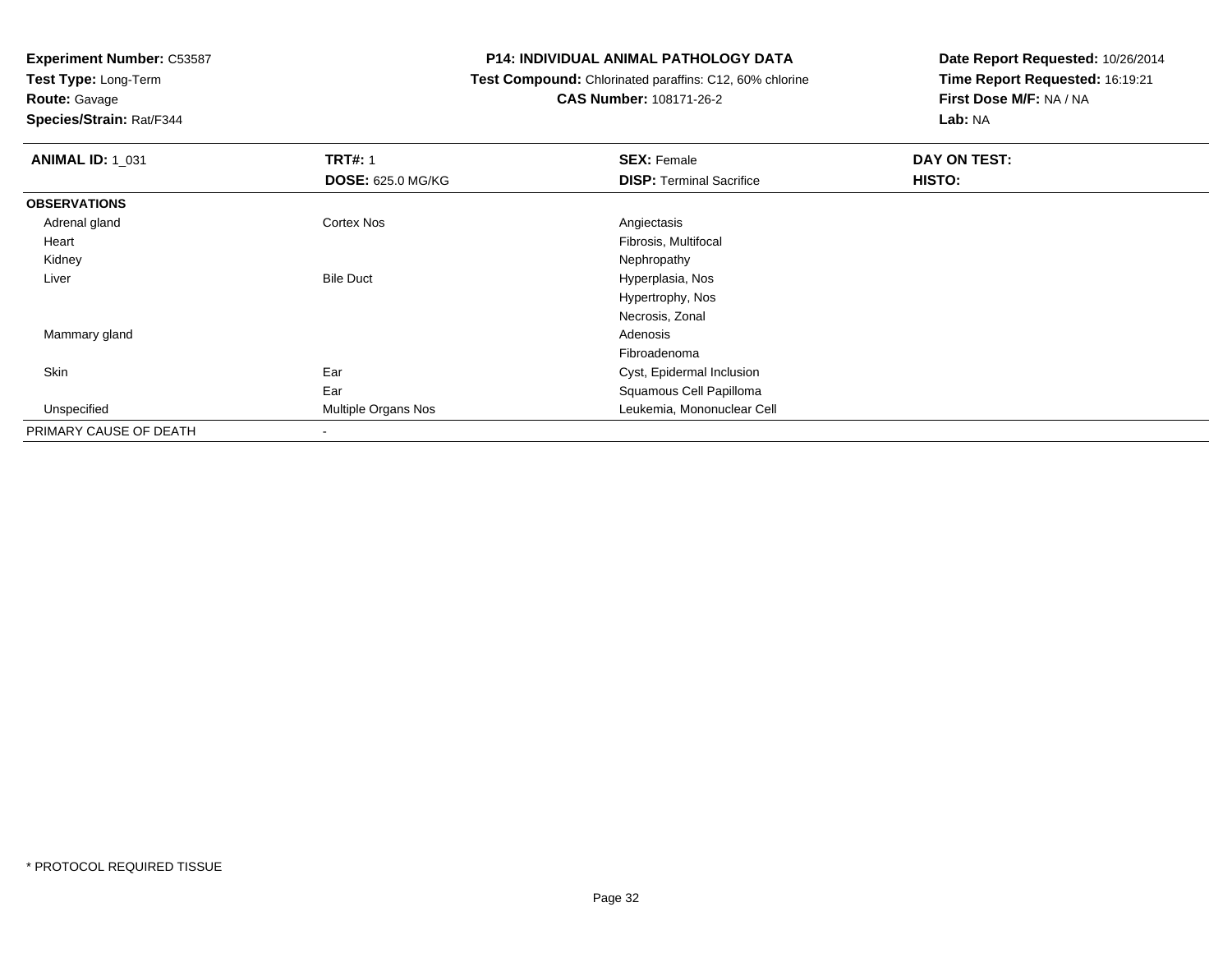**Test Type:** Long-Term

# **Route:** Gavage

**Species/Strain:** Rat/F344

#### **P14: INDIVIDUAL ANIMAL PATHOLOGY DATA**

#### **Test Compound:** Chlorinated paraffins: C12, 60% chlorine**CAS Number:** 108171-26-2

| <b>ANIMAL ID: 1_032</b> | <b>TRT#: 1</b>            | <b>SEX: Female</b>                  | DAY ON TEST: |  |
|-------------------------|---------------------------|-------------------------------------|--------------|--|
|                         | <b>DOSE: 625.0 MG/KG</b>  | <b>DISP: Terminal Sacrifice</b>     | HISTO:       |  |
| <b>OBSERVATIONS</b>     |                           |                                     |              |  |
| Clitoral gland          |                           | <b>Cystic Ducts</b>                 |              |  |
| Harderian gland         | Hardarian Gland           | Lymphocytic Inflammatory Infiltrate |              |  |
| Heart                   |                           | Fibrosis, Multifocal                |              |  |
| Kidney                  |                           | Nephropathy                         |              |  |
| Liver                   |                           | Hypertrophy, Nos                    |              |  |
|                         |                           | Neoplastic Nodule                   |              |  |
| Mammary gland           |                           | <b>Cystic Ducts</b>                 |              |  |
|                         |                           | Fibroadenoma                        |              |  |
| Pituitary gland         | <b>Anterior Pituitary</b> | Adenoma, Nos                        |              |  |
|                         | <b>Anterior Pituitary</b> | Angiectasis                         |              |  |
| PRIMARY CAUSE OF DEATH  | $\,$                      |                                     |              |  |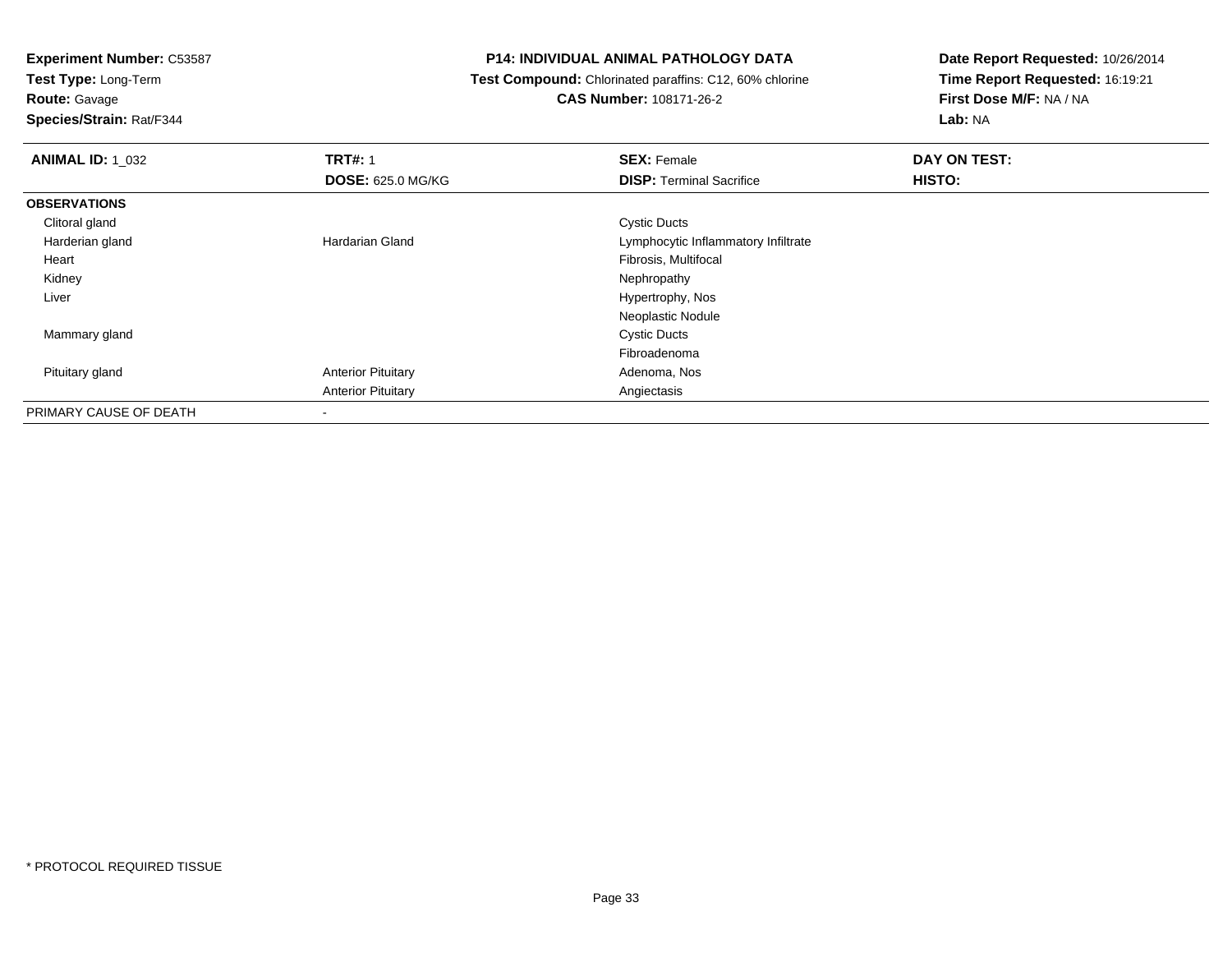| <b>Experiment Number: C53587</b><br>Test Type: Long-Term<br><b>Route: Gavage</b><br>Species/Strain: Rat/F344 |                           | <b>P14: INDIVIDUAL ANIMAL PATHOLOGY DATA</b><br>Test Compound: Chlorinated paraffins: C12, 60% chlorine<br><b>CAS Number: 108171-26-2</b> | Date Report Requested: 10/26/2014<br>Time Report Requested: 16:19:21<br>First Dose M/F: NA / NA<br>Lab: NA |  |
|--------------------------------------------------------------------------------------------------------------|---------------------------|-------------------------------------------------------------------------------------------------------------------------------------------|------------------------------------------------------------------------------------------------------------|--|
| <b>ANIMAL ID: 1_033</b>                                                                                      | <b>TRT#: 1</b>            | <b>SEX: Female</b>                                                                                                                        | DAY ON TEST:                                                                                               |  |
|                                                                                                              | <b>DOSE: 625.0 MG/KG</b>  | <b>DISP:</b> Moribund Sacrifice                                                                                                           | <b>HISTO:</b>                                                                                              |  |
| <b>OBSERVATIONS</b>                                                                                          |                           |                                                                                                                                           |                                                                                                            |  |
| Kidney                                                                                                       |                           | Nephropathy                                                                                                                               |                                                                                                            |  |
| Liver                                                                                                        | <b>Bile Duct</b>          | Hyperplasia, Nos                                                                                                                          |                                                                                                            |  |
|                                                                                                              |                           | Hypertrophy, Nos                                                                                                                          |                                                                                                            |  |
| Mammary gland                                                                                                |                           | <b>Cystic Ducts</b>                                                                                                                       |                                                                                                            |  |
| Pituitary gland                                                                                              | <b>Anterior Pituitary</b> | Adenoma, Nos                                                                                                                              |                                                                                                            |  |
|                                                                                                              | <b>Anterior Pituitary</b> | Angiectasis                                                                                                                               |                                                                                                            |  |
| <b>Uterus</b>                                                                                                |                           | <b>Endometrial Stromal Polyp</b>                                                                                                          |                                                                                                            |  |
| PRIMARY CAUSE OF DEATH                                                                                       |                           |                                                                                                                                           |                                                                                                            |  |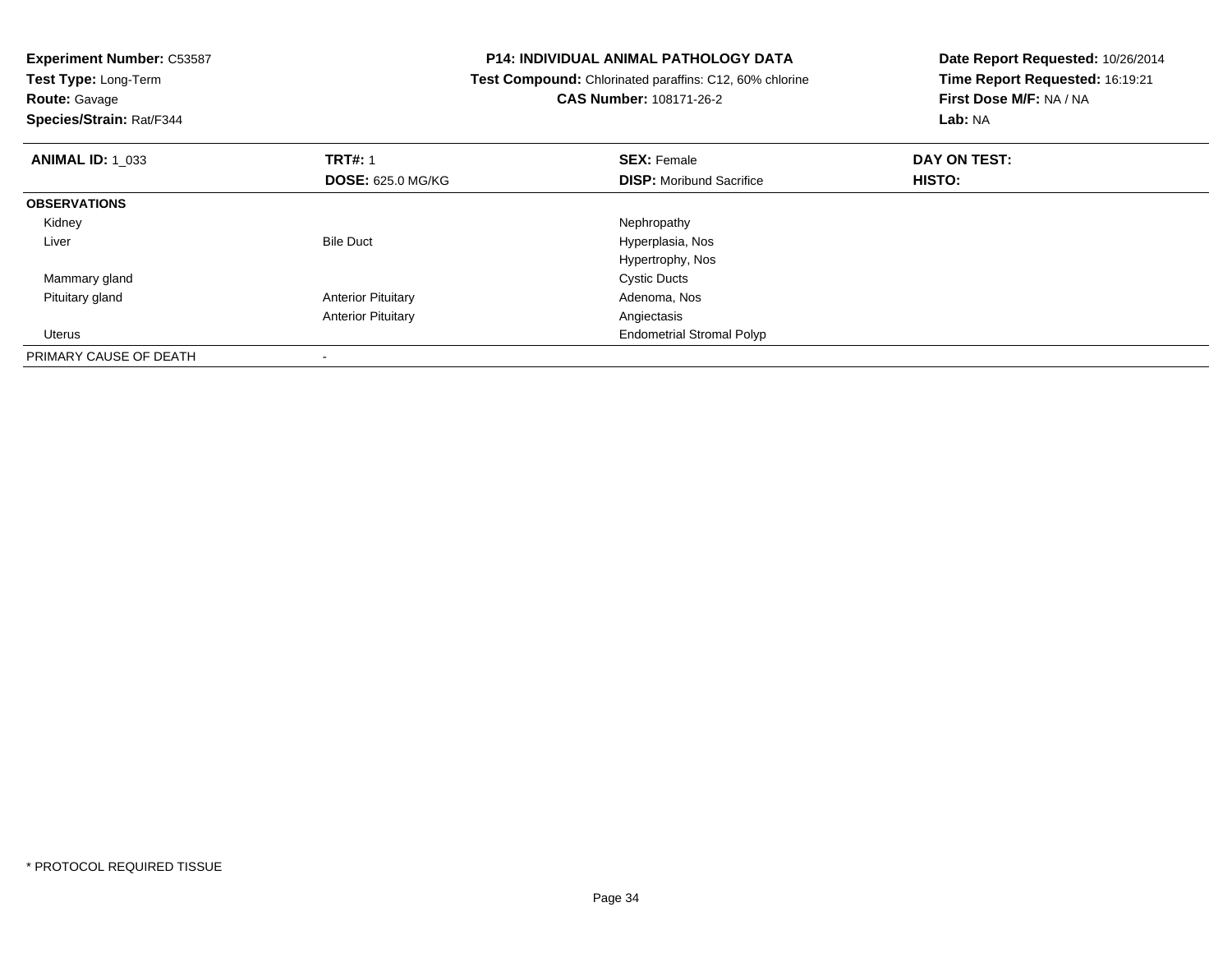| <b>Experiment Number: C53587</b><br>Test Type: Long-Term<br><b>Route: Gavage</b><br>Species/Strain: Rat/F344 | <b>P14: INDIVIDUAL ANIMAL PATHOLOGY DATA</b><br>Test Compound: Chlorinated paraffins: C12, 60% chlorine<br>CAS Number: 108171-26-2 |                                 | Date Report Requested: 10/26/2014<br>Time Report Requested: 16:19:21<br>First Dose M/F: NA / NA<br>Lab: NA |  |
|--------------------------------------------------------------------------------------------------------------|------------------------------------------------------------------------------------------------------------------------------------|---------------------------------|------------------------------------------------------------------------------------------------------------|--|
| <b>ANIMAL ID: 1 034</b>                                                                                      | <b>TRT#: 1</b>                                                                                                                     | <b>SEX: Female</b>              | DAY ON TEST:                                                                                               |  |
|                                                                                                              | <b>DOSE: 625.0 MG/KG</b>                                                                                                           | <b>DISP:</b> Moribund Sacrifice | HISTO:                                                                                                     |  |
| <b>OBSERVATIONS</b>                                                                                          |                                                                                                                                    |                                 |                                                                                                            |  |
| Kidney                                                                                                       |                                                                                                                                    | Nephropathy                     |                                                                                                            |  |
| Mammary gland                                                                                                |                                                                                                                                    | <b>Cystic Ducts</b>             |                                                                                                            |  |
| Pituitary gland                                                                                              | <b>Anterior Pituitary</b>                                                                                                          | Adenoma, Nos                    |                                                                                                            |  |
|                                                                                                              | <b>Anterior Pituitary</b>                                                                                                          | Angiectasis                     |                                                                                                            |  |
|                                                                                                              | <b>Anterior Pituitary</b>                                                                                                          | Hemorrhage                      |                                                                                                            |  |
| PRIMARY CAUSE OF DEATH                                                                                       |                                                                                                                                    |                                 |                                                                                                            |  |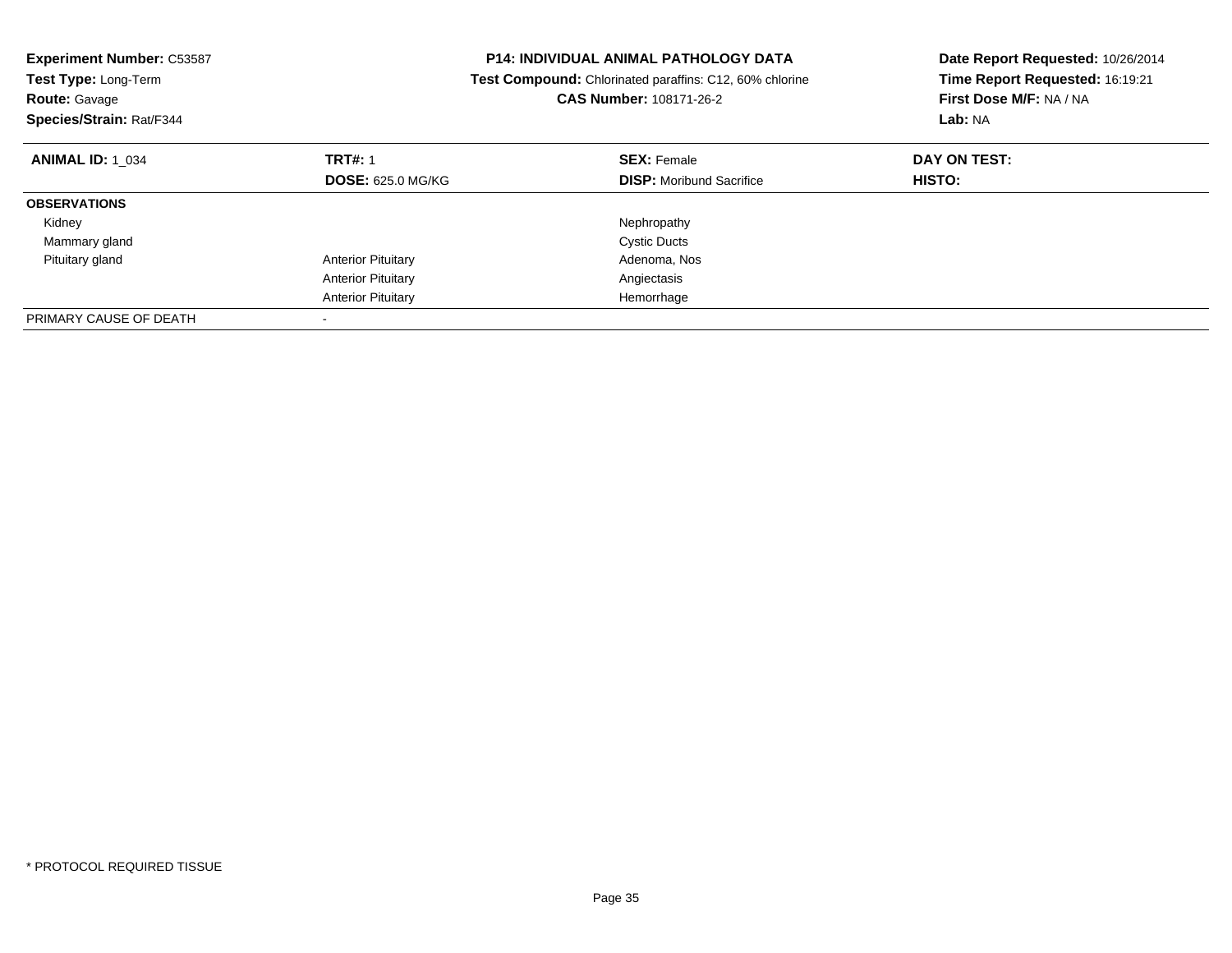**Test Type:** Long-Term

**Route:** Gavage

**Species/Strain:** Rat/F344

#### **P14: INDIVIDUAL ANIMAL PATHOLOGY DATA**

 **Test Compound:** Chlorinated paraffins: C12, 60% chlorine**CAS Number:** 108171-26-2

| <b>ANIMAL ID: 1_035</b> | <b>TRT#: 1</b>            | <b>SEX: Female</b>                  | DAY ON TEST: |  |
|-------------------------|---------------------------|-------------------------------------|--------------|--|
|                         | <b>DOSE: 625.0 MG/KG</b>  | <b>DISP: Terminal Sacrifice</b>     | HISTO:       |  |
| <b>OBSERVATIONS</b>     |                           |                                     |              |  |
| Adrenal gland           | Cortex Nos                | Degeneration, Lipoid                |              |  |
|                         | Medulla                   | Pheochromocytoma, Malignant         |              |  |
| Harderian gland         | <b>Hardarian Gland</b>    | Lymphocytic Inflammatory Infiltrate |              |  |
| Heart                   |                           | Fibrosis, Multifocal                |              |  |
| Kidney                  |                           | Nephropathy                         |              |  |
| Liver                   |                           | Clear-Cell Change                   |              |  |
|                         |                           | Hypertrophy, Nos                    |              |  |
|                         |                           | Neoplastic Nodule                   |              |  |
| Mammary gland           |                           | <b>Cystic Ducts</b>                 |              |  |
| Pituitary gland         | <b>Anterior Pituitary</b> | Adenoma, Nos                        |              |  |
|                         | <b>Anterior Pituitary</b> | Angiectasis                         |              |  |
| PRIMARY CAUSE OF DEATH  | $\,$                      |                                     |              |  |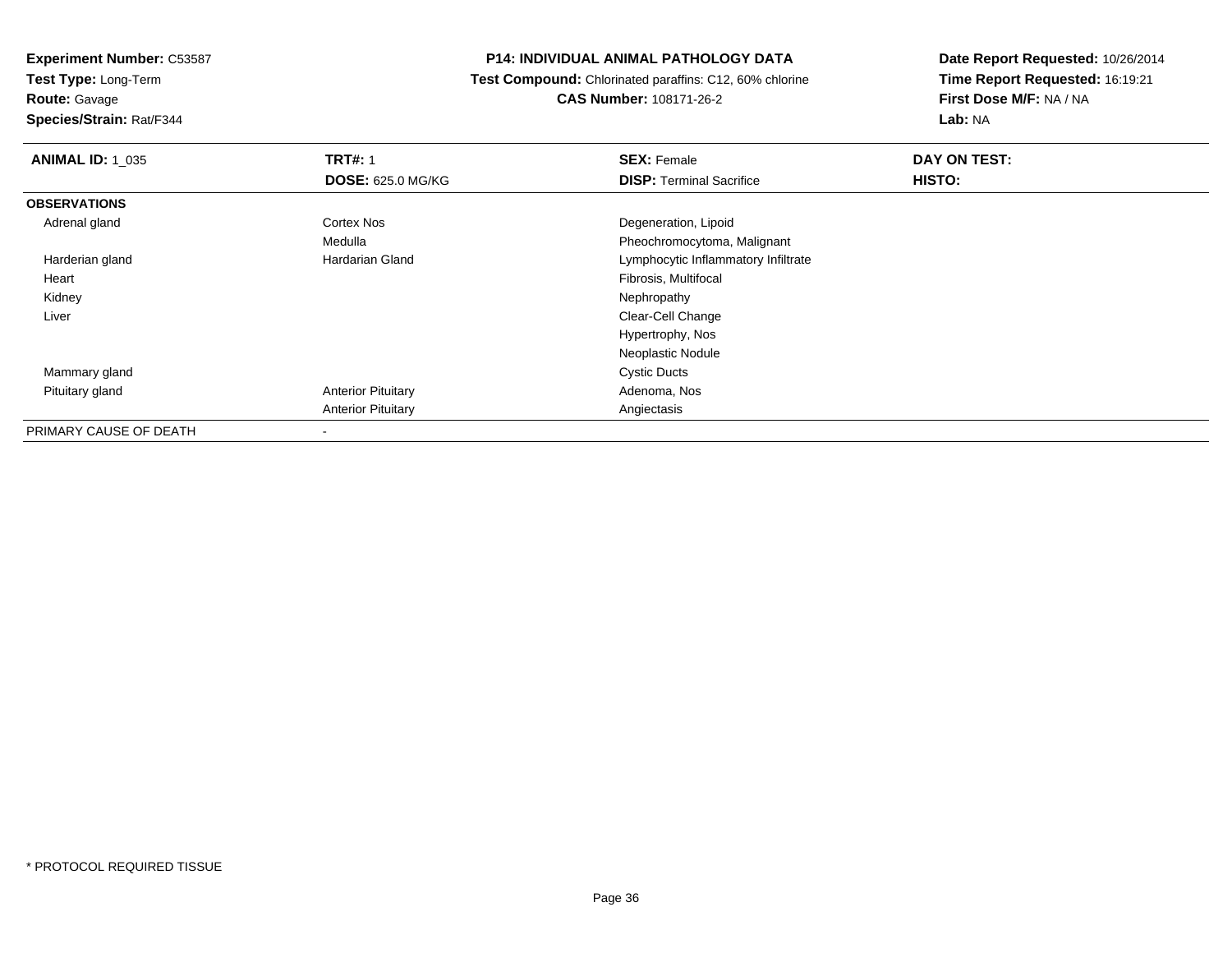**Test Type:** Long-Term

# **Route:** Gavage

**Species/Strain:** Rat/F344

### **P14: INDIVIDUAL ANIMAL PATHOLOGY DATA**

 **Test Compound:** Chlorinated paraffins: C12, 60% chlorine**CAS Number:** 108171-26-2

| <b>ANIMAL ID: 1 036</b> | <b>TRT#: 1</b>            | <b>SEX: Female</b>                  | DAY ON TEST: |  |
|-------------------------|---------------------------|-------------------------------------|--------------|--|
|                         | <b>DOSE: 625.0 MG/KG</b>  | <b>DISP: Terminal Sacrifice</b>     | HISTO:       |  |
| <b>OBSERVATIONS</b>     |                           |                                     |              |  |
| Kidney                  |                           | Nephropathy                         |              |  |
| Liver                   |                           | Angiectasis                         |              |  |
|                         |                           | Hepatocellular Carcinoma            |              |  |
|                         |                           | Hypertrophy, Nos                    |              |  |
|                         |                           | Neoplastic Nodule                   |              |  |
| Mammary gland           |                           | <b>Cystic Ducts</b>                 |              |  |
| Nasal cavity            |                           | Lymphocytic Inflammatory Infiltrate |              |  |
| Pancreas                |                           | Acinar-Cell Adenoma                 |              |  |
| Pituitary gland         | <b>Anterior Pituitary</b> | Hyperplasia, Focal                  |              |  |
| PRIMARY CAUSE OF DEATH  |                           |                                     |              |  |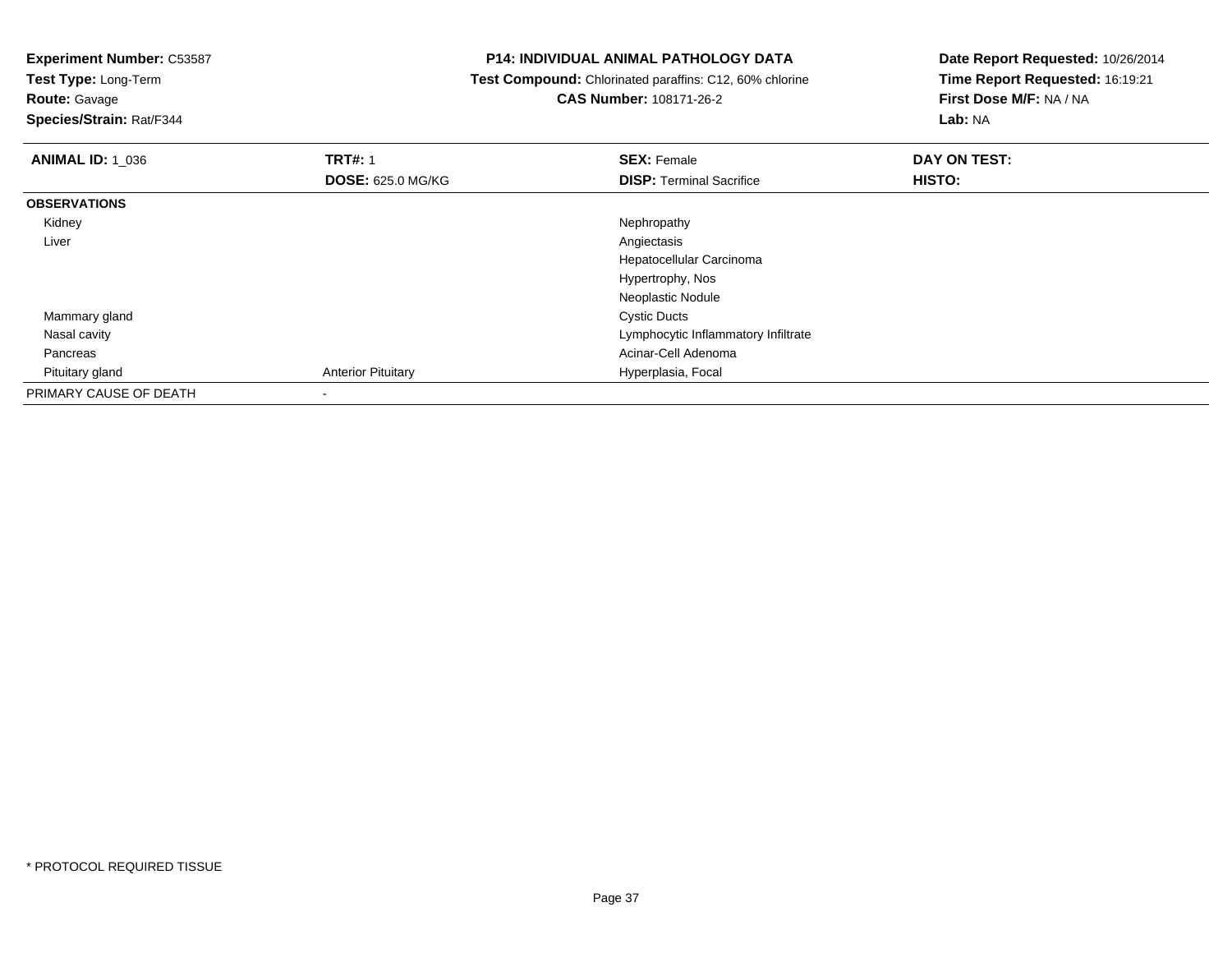| <b>Experiment Number: C53587</b><br>Test Type: Long-Term<br><b>Route: Gavage</b><br>Species/Strain: Rat/F344 |                          | <b>P14: INDIVIDUAL ANIMAL PATHOLOGY DATA</b><br>Test Compound: Chlorinated paraffins: C12, 60% chlorine<br>CAS Number: 108171-26-2 | Date Report Requested: 10/26/2014<br>Time Report Requested: 16:19:21<br>First Dose M/F: NA / NA<br>Lab: NA |
|--------------------------------------------------------------------------------------------------------------|--------------------------|------------------------------------------------------------------------------------------------------------------------------------|------------------------------------------------------------------------------------------------------------|
| <b>ANIMAL ID: 1 037</b>                                                                                      | <b>TRT#: 1</b>           | <b>SEX: Female</b>                                                                                                                 | DAY ON TEST:                                                                                               |
|                                                                                                              | <b>DOSE: 625.0 MG/KG</b> | <b>DISP:</b> Moribund Sacrifice                                                                                                    | <b>HISTO:</b>                                                                                              |
| <b>OBSERVATIONS</b>                                                                                          |                          |                                                                                                                                    |                                                                                                            |
| Ear                                                                                                          |                          | Inflammation, Acute Suppurative                                                                                                    |                                                                                                            |
| Kidney                                                                                                       |                          | Nephropathy                                                                                                                        |                                                                                                            |
| Pancreas                                                                                                     |                          | Ectopia                                                                                                                            |                                                                                                            |
| Thyroid                                                                                                      |                          | Cyst, Embryonal Duct                                                                                                               |                                                                                                            |
|                                                                                                              |                          | Hyperplasia, Cystic                                                                                                                |                                                                                                            |
| Tongue                                                                                                       |                          | Squamous Cell Papilloma                                                                                                            |                                                                                                            |
| Zymbal gland                                                                                                 |                          | Carcinoma, Nos                                                                                                                     |                                                                                                            |
| PRIMARY CAUSE OF DEATH                                                                                       |                          |                                                                                                                                    |                                                                                                            |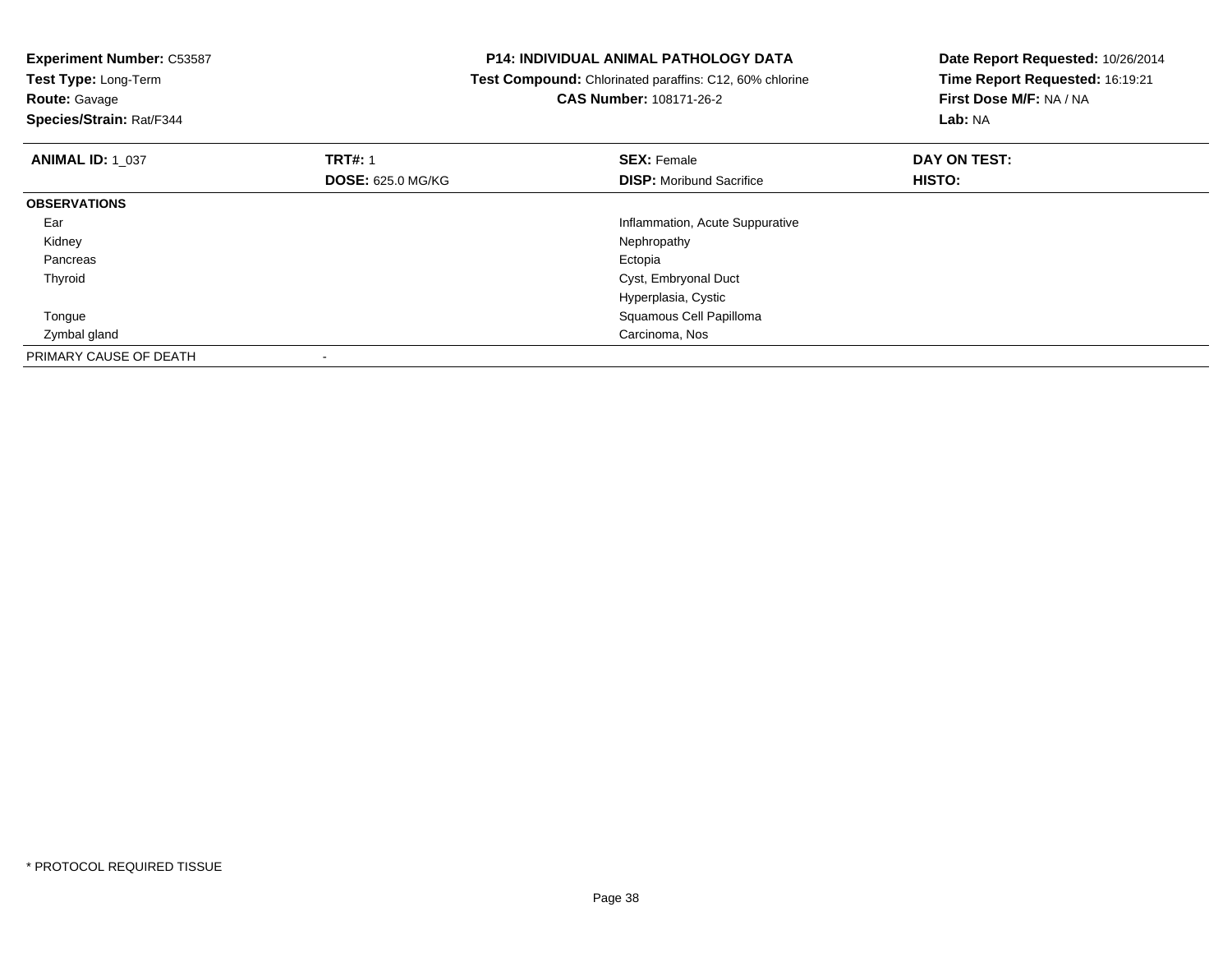| <b>Experiment Number: C53587</b><br>Test Type: Long-Term<br><b>Route: Gavage</b><br>Species/Strain: Rat/F344 |                          | <b>P14: INDIVIDUAL ANIMAL PATHOLOGY DATA</b><br>Test Compound: Chlorinated paraffins: C12, 60% chlorine<br><b>CAS Number: 108171-26-2</b> | Date Report Requested: 10/26/2014<br>Time Report Requested: 16:19:21<br>First Dose M/F: NA / NA<br>Lab: NA |
|--------------------------------------------------------------------------------------------------------------|--------------------------|-------------------------------------------------------------------------------------------------------------------------------------------|------------------------------------------------------------------------------------------------------------|
| <b>ANIMAL ID: 1_038</b>                                                                                      | <b>TRT#: 1</b>           | <b>SEX: Female</b>                                                                                                                        | DAY ON TEST:                                                                                               |
|                                                                                                              | <b>DOSE: 625.0 MG/KG</b> | <b>DISP:</b> Natural Death                                                                                                                | <b>HISTO:</b>                                                                                              |
| <b>OBSERVATIONS</b>                                                                                          |                          |                                                                                                                                           |                                                                                                            |
| Adrenal gland                                                                                                | Cortex Nos               | Hyperplasia, Focal                                                                                                                        |                                                                                                            |
| Kidney                                                                                                       |                          | Nephropathy                                                                                                                               |                                                                                                            |
| Liver                                                                                                        | <b>Bile Duct</b>         | Hyperplasia, Nos                                                                                                                          |                                                                                                            |
|                                                                                                              |                          | Hypertrophy, Nos                                                                                                                          |                                                                                                            |
| Mammary gland                                                                                                |                          | <b>Cystic Ducts</b>                                                                                                                       |                                                                                                            |
| Thyroid                                                                                                      |                          | C-Cell Carcinoma                                                                                                                          |                                                                                                            |
| PRIMARY CAUSE OF DEATH                                                                                       |                          |                                                                                                                                           |                                                                                                            |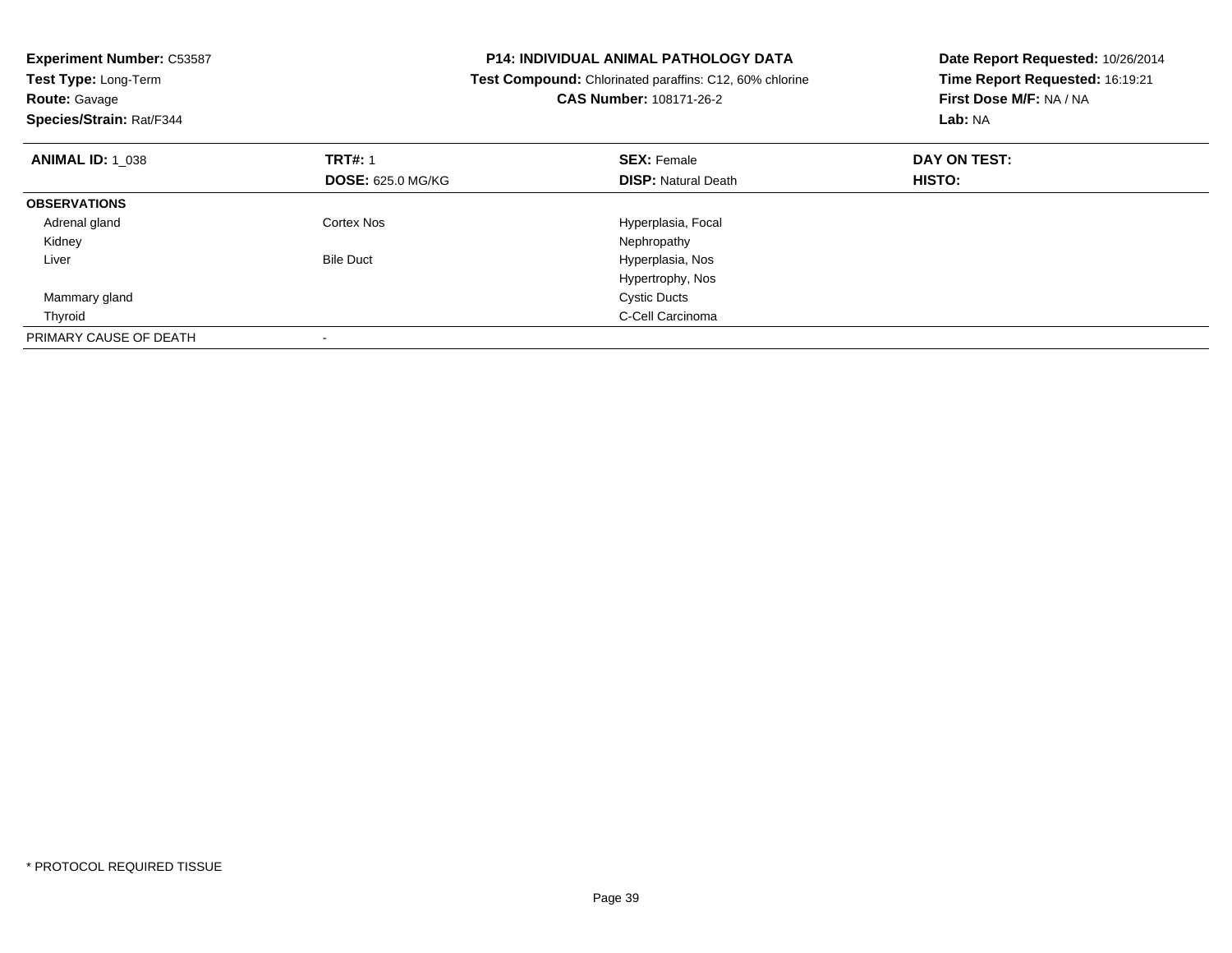**Test Type:** Long-Term

**Route:** Gavage

**Species/Strain:** Rat/F344

### **P14: INDIVIDUAL ANIMAL PATHOLOGY DATA**

 **Test Compound:** Chlorinated paraffins: C12, 60% chlorine**CAS Number:** 108171-26-2

| <b>ANIMAL ID: 1_039</b> | <b>TRT#: 1</b>            | <b>SEX: Female</b>              | DAY ON TEST: |
|-------------------------|---------------------------|---------------------------------|--------------|
|                         | <b>DOSE: 625.0 MG/KG</b>  | <b>DISP:</b> Moribund Sacrifice | HISTO:       |
| <b>OBSERVATIONS</b>     |                           |                                 |              |
| <b>Brain</b>            |                           | Hemorrhage                      |              |
| Eye                     |                           | Cataract                        |              |
|                         |                           | Retinopathy                     |              |
| <b>Intestine Small</b>  | Duodenum                  | Erosion                         |              |
| Kidney                  |                           | Nephropathy                     |              |
| Liver                   |                           | Hypertrophy, Nos                |              |
| Mammary gland           |                           | <b>Cystic Ducts</b>             |              |
| Pituitary gland         | <b>Anterior Pituitary</b> | Adenoma, Nos                    |              |
|                         | <b>Anterior Pituitary</b> | Angiectasis                     |              |
|                         | <b>Anterior Pituitary</b> | Hemosiderosis                   |              |
| Skin                    | Ear                       | Neurofibrosarcoma               |              |
| Spleen                  |                           | Necrosis, Nos                   |              |
| Stomach                 | <b>Glandular Stomach</b>  | Erosion                         |              |
| Thyroid                 |                           | Follicular-Cell Adenoma         |              |
| Unspecified             | Multiple Organs Nos       | Leukemia, Mononuclear Cell      |              |
| PRIMARY CAUSE OF DEATH  | $\,$                      |                                 |              |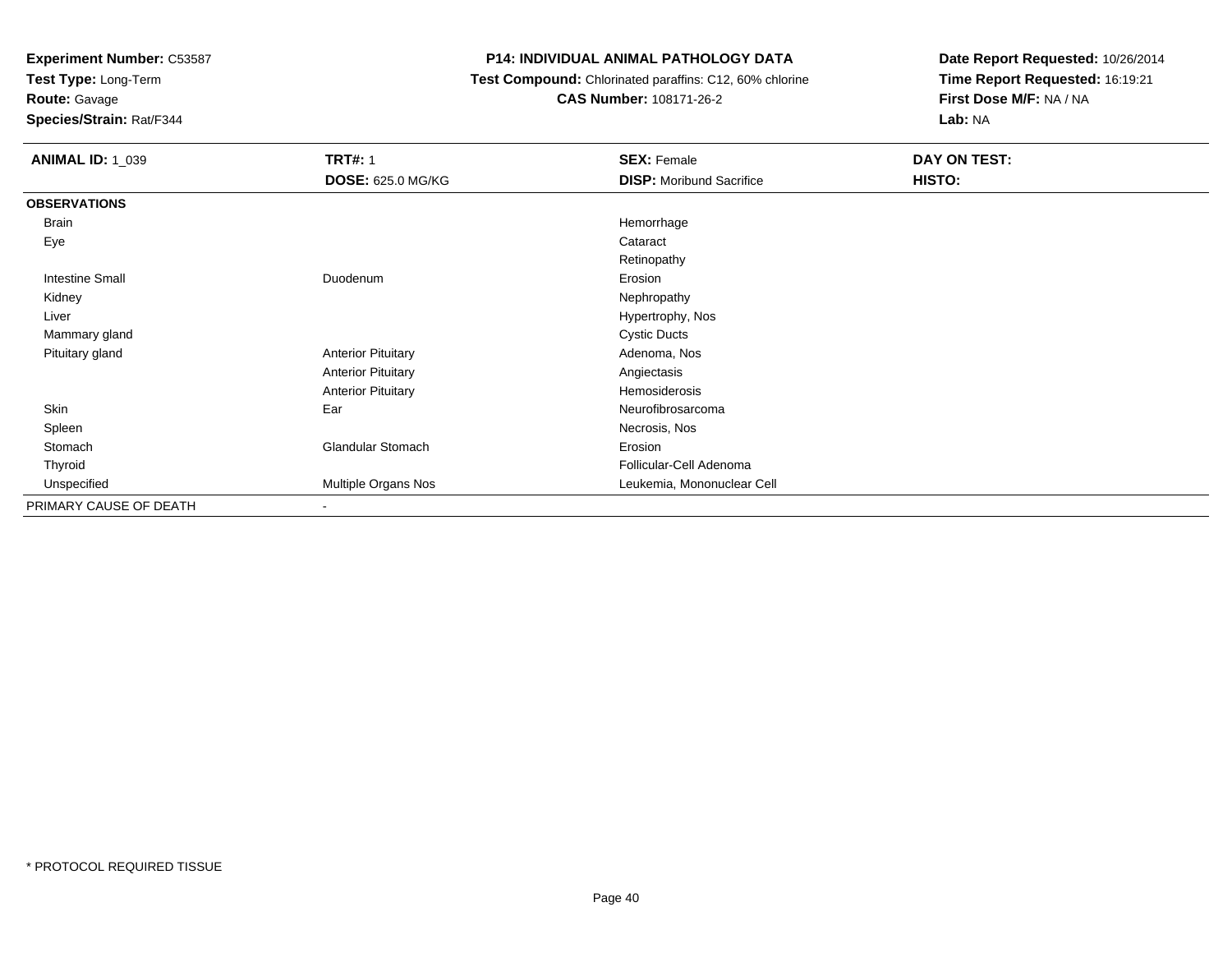**Test Type:** Long-Term

# **Route:** Gavage

**Species/Strain:** Rat/F344

### **P14: INDIVIDUAL ANIMAL PATHOLOGY DATA**

### **Test Compound:** Chlorinated paraffins: C12, 60% chlorine**CAS Number:** 108171-26-2

| <b>ANIMAL ID: 1 040</b> | <b>TRT#: 1</b>            | <b>SEX: Female</b>              | DAY ON TEST: |  |
|-------------------------|---------------------------|---------------------------------|--------------|--|
|                         | <b>DOSE: 625.0 MG/KG</b>  | <b>DISP: Terminal Sacrifice</b> | HISTO:       |  |
| <b>OBSERVATIONS</b>     |                           |                                 |              |  |
| Heart                   |                           | Fibrosis, Multifocal            |              |  |
| <b>Intestine Small</b>  | <b>Mesentery Nos</b>      | Necrosis, Fat                   |              |  |
| Kidney                  |                           | Nephropathy                     |              |  |
| Liver                   |                           | Granuloma, Nos                  |              |  |
|                         |                           | Hypertrophy, Nos                |              |  |
| Lung                    |                           | Histiocytosis                   |              |  |
| Mammary gland           |                           | <b>Cystic Ducts</b>             |              |  |
| Ovary                   |                           | Cyst, Nos                       |              |  |
| Pancreas                |                           | Acinar-Cell Adenoma             |              |  |
| Pituitary gland         | <b>Anterior Pituitary</b> | Adenoma, Nos                    |              |  |
|                         | <b>Anterior Pituitary</b> | Angiectasis                     |              |  |
| Thyroid                 |                           | C-Cell Adenoma                  |              |  |
| PRIMARY CAUSE OF DEATH  | $\overline{\phantom{a}}$  |                                 |              |  |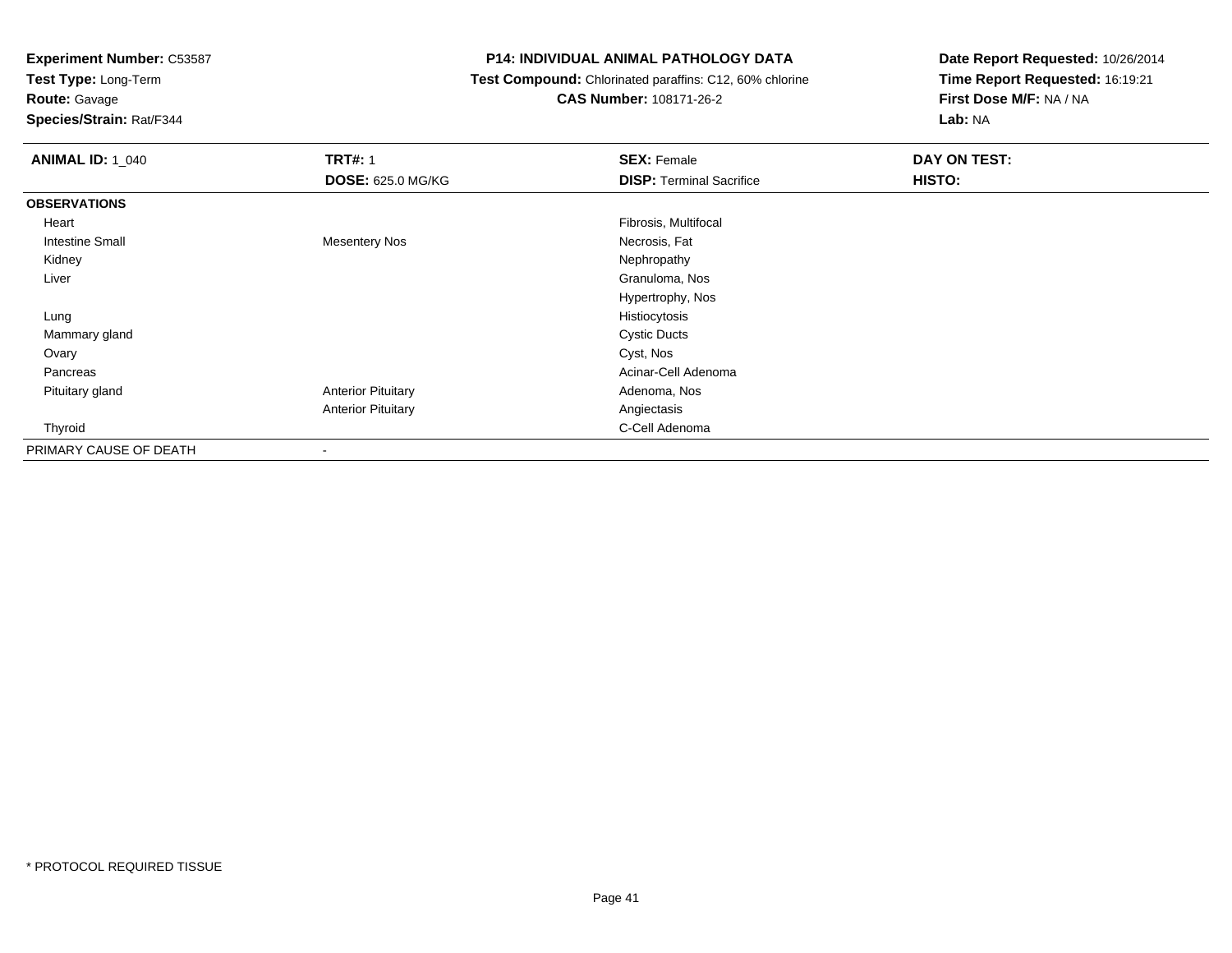**Test Type:** Long-Term

**Route:** Gavage

**Species/Strain:** Rat/F344

### **P14: INDIVIDUAL ANIMAL PATHOLOGY DATA**

 **Test Compound:** Chlorinated paraffins: C12, 60% chlorine**CAS Number:** 108171-26-2

| <b>ANIMAL ID: 1_041</b> | <b>TRT#: 1</b>            | <b>SEX: Female</b>                  | DAY ON TEST: |
|-------------------------|---------------------------|-------------------------------------|--------------|
|                         | <b>DOSE: 625.0 MG/KG</b>  | <b>DISP: Terminal Sacrifice</b>     | HISTO:       |
| <b>OBSERVATIONS</b>     |                           |                                     |              |
| Kidney                  |                           | Hemangioma                          |              |
|                         |                           | Nephropathy                         |              |
| Liver                   |                           | Angiectasis                         |              |
|                         |                           | Hypertrophy, Nos                    |              |
| Lung                    |                           | Alveolar/Bronchiolar Adenoma        |              |
| Mammary gland           |                           | <b>Cystic Ducts</b>                 |              |
| Nasal cavity            |                           | Lymphocytic Inflammatory Infiltrate |              |
| Pituitary gland         | <b>Anterior Pituitary</b> | Adenoma, Nos                        |              |
|                         | <b>Anterior Pituitary</b> | Angiectasis                         |              |
| Thyroid                 |                           | C-Cell Adenoma                      |              |
| PRIMARY CAUSE OF DEATH  |                           |                                     |              |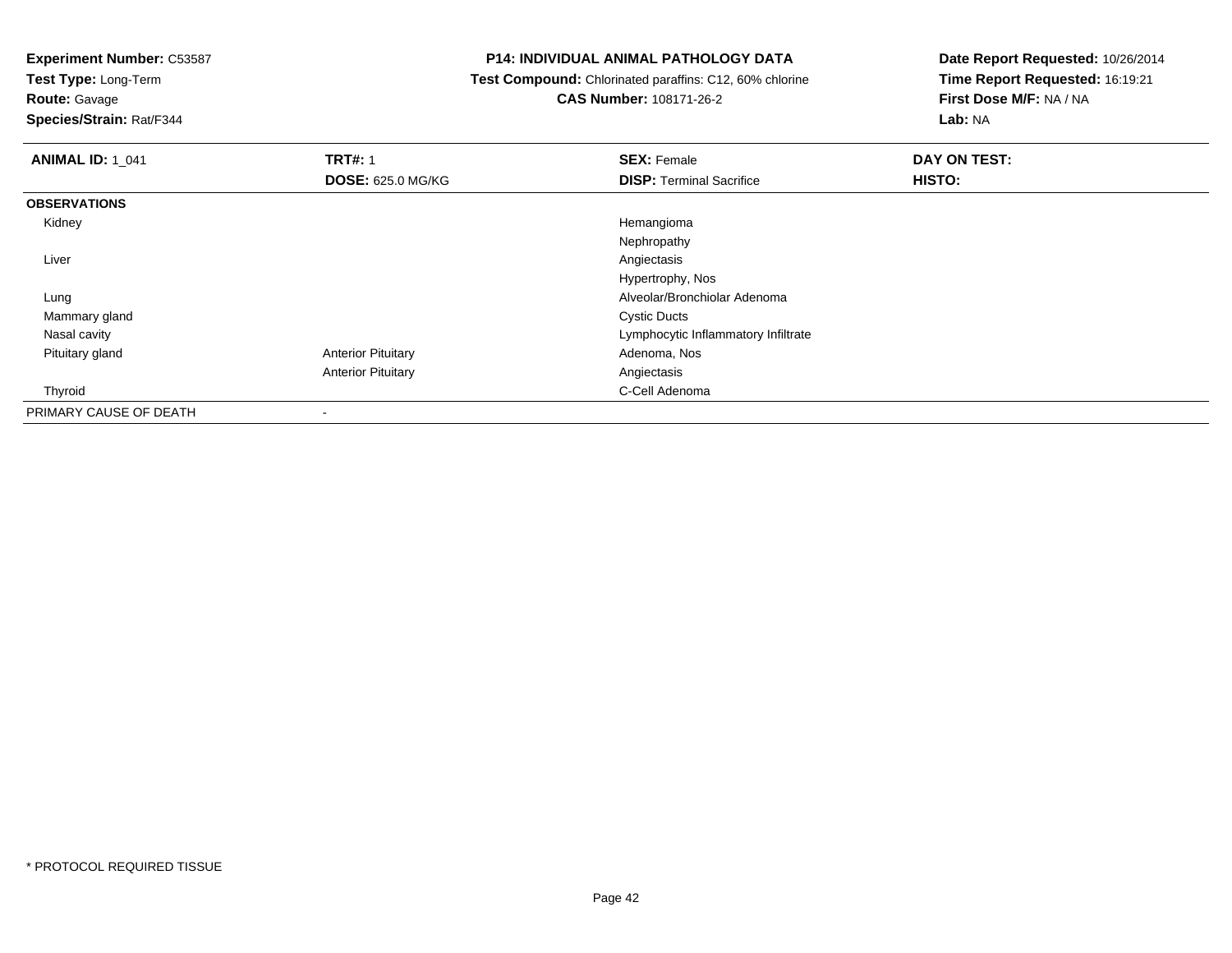**Test Type:** Long-Term

**Route:** Gavage

**Species/Strain:** Rat/F344

### **P14: INDIVIDUAL ANIMAL PATHOLOGY DATA**

 **Test Compound:** Chlorinated paraffins: C12, 60% chlorine**CAS Number:** 108171-26-2

| <b>ANIMAL ID: 1_042</b> | <b>TRT#: 1</b>            | <b>SEX: Female</b>                  | DAY ON TEST: |  |
|-------------------------|---------------------------|-------------------------------------|--------------|--|
|                         | <b>DOSE: 625.0 MG/KG</b>  | <b>DISP: Moribund Sacrifice</b>     | HISTO:       |  |
| <b>OBSERVATIONS</b>     |                           |                                     |              |  |
| Adrenal gland           | Medulla                   | Hyperplasia, Focal                  |              |  |
| Brain                   |                           | Hemorrhage                          |              |  |
| Heart                   |                           | Fibrosis                            |              |  |
| Kidney                  |                           | Nephropathy                         |              |  |
| Liver                   |                           | Cytoplasmic Vacuolization           |              |  |
|                         |                           | Fibrosis                            |              |  |
|                         | <b>Bile Duct</b>          | Hyperplasia, Nos                    |              |  |
|                         |                           | Hypertrophy, Nos                    |              |  |
|                         |                           | Necrosis, Nos                       |              |  |
| Lung                    |                           | Hyperplasia, Alveolar Epithelium    |              |  |
| Mammary gland           |                           | <b>Cystic Ducts</b>                 |              |  |
| Nasal cavity            |                           | Lymphocytic Inflammatory Infiltrate |              |  |
| Pancreas                |                           | Atrophy, Focal                      |              |  |
| Pituitary gland         | <b>Anterior Pituitary</b> | Hyperplasia, Focal                  |              |  |
| Unspecified             | Multiple Organs Nos       | Leukemia, Mononuclear Cell          |              |  |
| PRIMARY CAUSE OF DEATH  | $\overline{\phantom{a}}$  |                                     |              |  |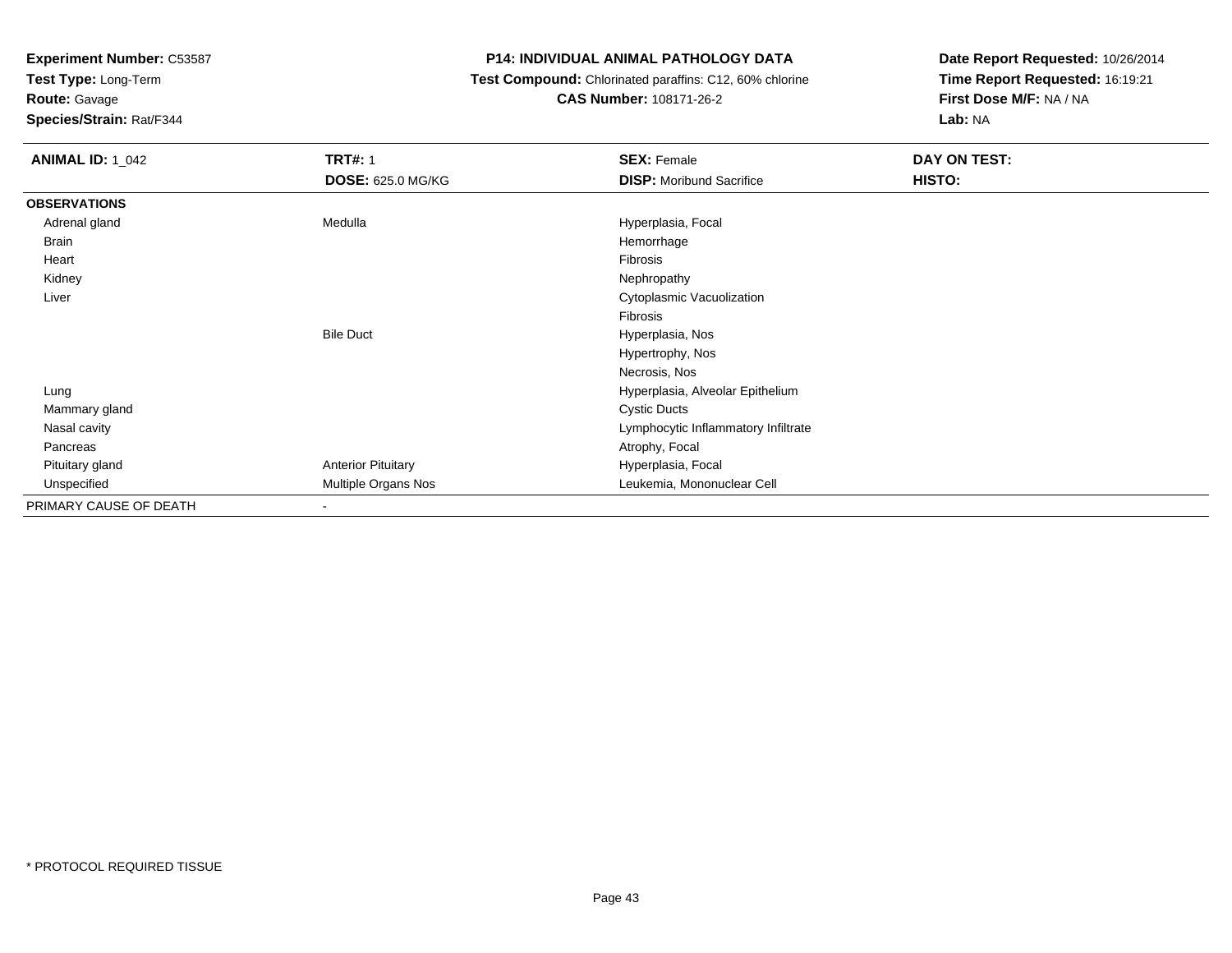**Test Type:** Long-Term

# **Route:** Gavage

**Species/Strain:** Rat/F344

### **P14: INDIVIDUAL ANIMAL PATHOLOGY DATA**

 **Test Compound:** Chlorinated paraffins: C12, 60% chlorine**CAS Number:** 108171-26-2

| <b>ANIMAL ID: 1 043</b> | <b>TRT#: 1</b>            | <b>SEX: Female</b>                  | DAY ON TEST: |  |
|-------------------------|---------------------------|-------------------------------------|--------------|--|
|                         | <b>DOSE: 625.0 MG/KG</b>  | <b>DISP:</b> Moribund Sacrifice     | HISTO:       |  |
| <b>OBSERVATIONS</b>     |                           |                                     |              |  |
| Kidney                  |                           | Nephropathy                         |              |  |
| Liver                   | <b>Bile Duct</b>          | Hyperplasia, Nos                    |              |  |
|                         |                           | Hypertrophy, Nos                    |              |  |
| Nasal cavity            |                           | Lymphocytic Inflammatory Infiltrate |              |  |
| Pituitary gland         | <b>Anterior Pituitary</b> | Adenoma, Nos                        |              |  |
|                         | <b>Anterior Pituitary</b> | Angiectasis                         |              |  |
|                         | <b>Anterior Pituitary</b> | Cyst, Nos                           |              |  |
| Thyroid                 |                           | Hyperplasia, Follicular Cell        |              |  |
| Unspecified             | Thorax                    | Fibroma                             |              |  |
| PRIMARY CAUSE OF DEATH  |                           |                                     |              |  |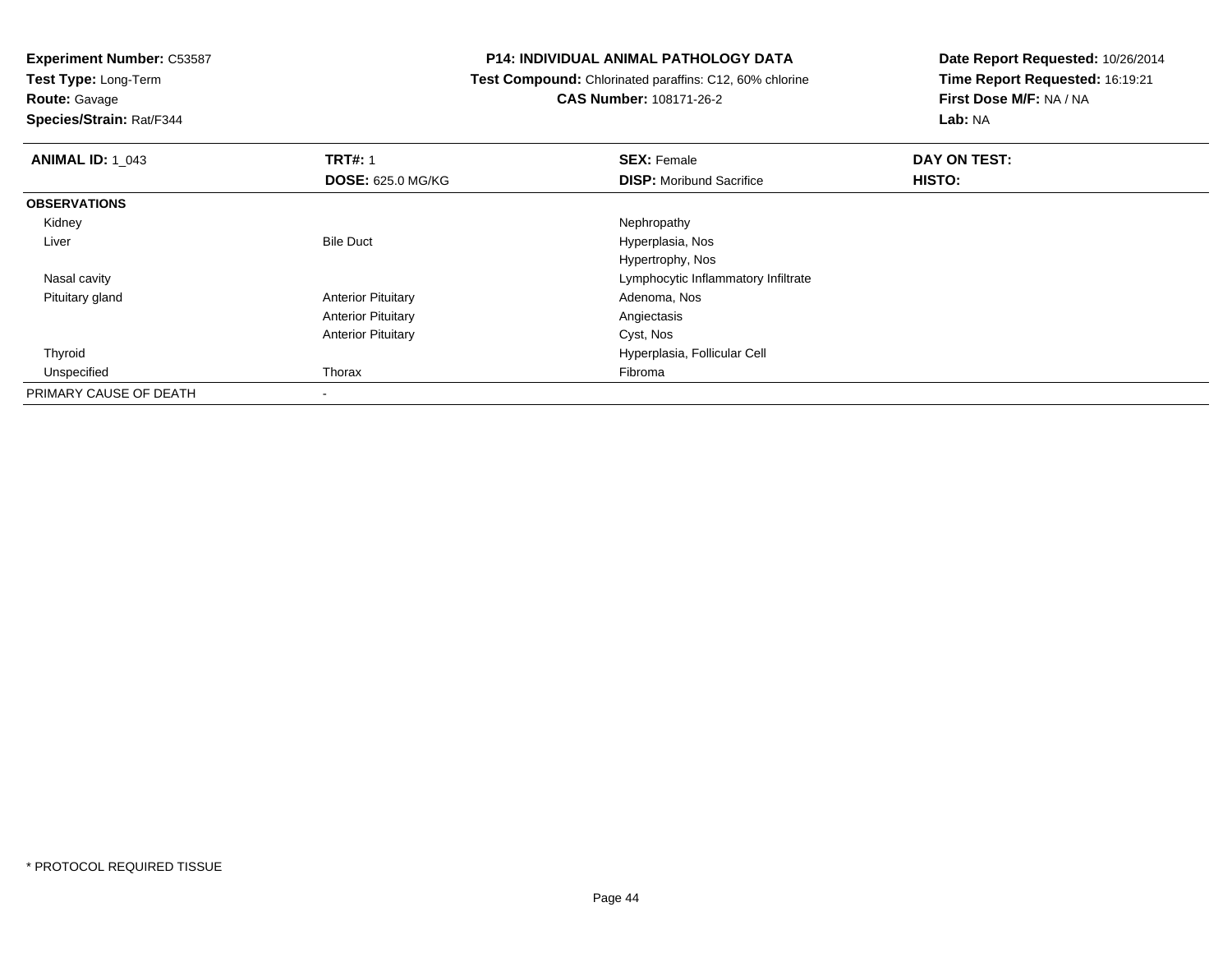**Test Type:** Long-Term

**Route:** Gavage

**Species/Strain:** Rat/F344

### **P14: INDIVIDUAL ANIMAL PATHOLOGY DATA**

 **Test Compound:** Chlorinated paraffins: C12, 60% chlorine**CAS Number:** 108171-26-2

| <b>ANIMAL ID: 1 044</b> | <b>TRT#: 1</b>            | <b>SEX: Female</b>                  | DAY ON TEST: |  |
|-------------------------|---------------------------|-------------------------------------|--------------|--|
|                         | <b>DOSE: 625.0 MG/KG</b>  | <b>DISP: Terminal Sacrifice</b>     | HISTO:       |  |
| <b>OBSERVATIONS</b>     |                           |                                     |              |  |
| Heart                   |                           | Fibrosis, Multifocal                |              |  |
| Kidney                  |                           | Nephropathy                         |              |  |
| Liver                   |                           | <b>Focal Cellular Change</b>        |              |  |
|                         |                           | Hypertrophy, Nos                    |              |  |
| Mammary gland           |                           | <b>Cystic Ducts</b>                 |              |  |
|                         |                           | Fibroadenoma                        |              |  |
| Nasal cavity            |                           | Lymphocytic Inflammatory Infiltrate |              |  |
| Pituitary gland         | <b>Anterior Pituitary</b> | Adenoma, Nos                        |              |  |
| Thyroid                 |                           | <b>Cystic Follicles</b>             |              |  |
|                         |                           | Follicular-Cell Carcinoma           |              |  |
| PRIMARY CAUSE OF DEATH  | ۰                         |                                     |              |  |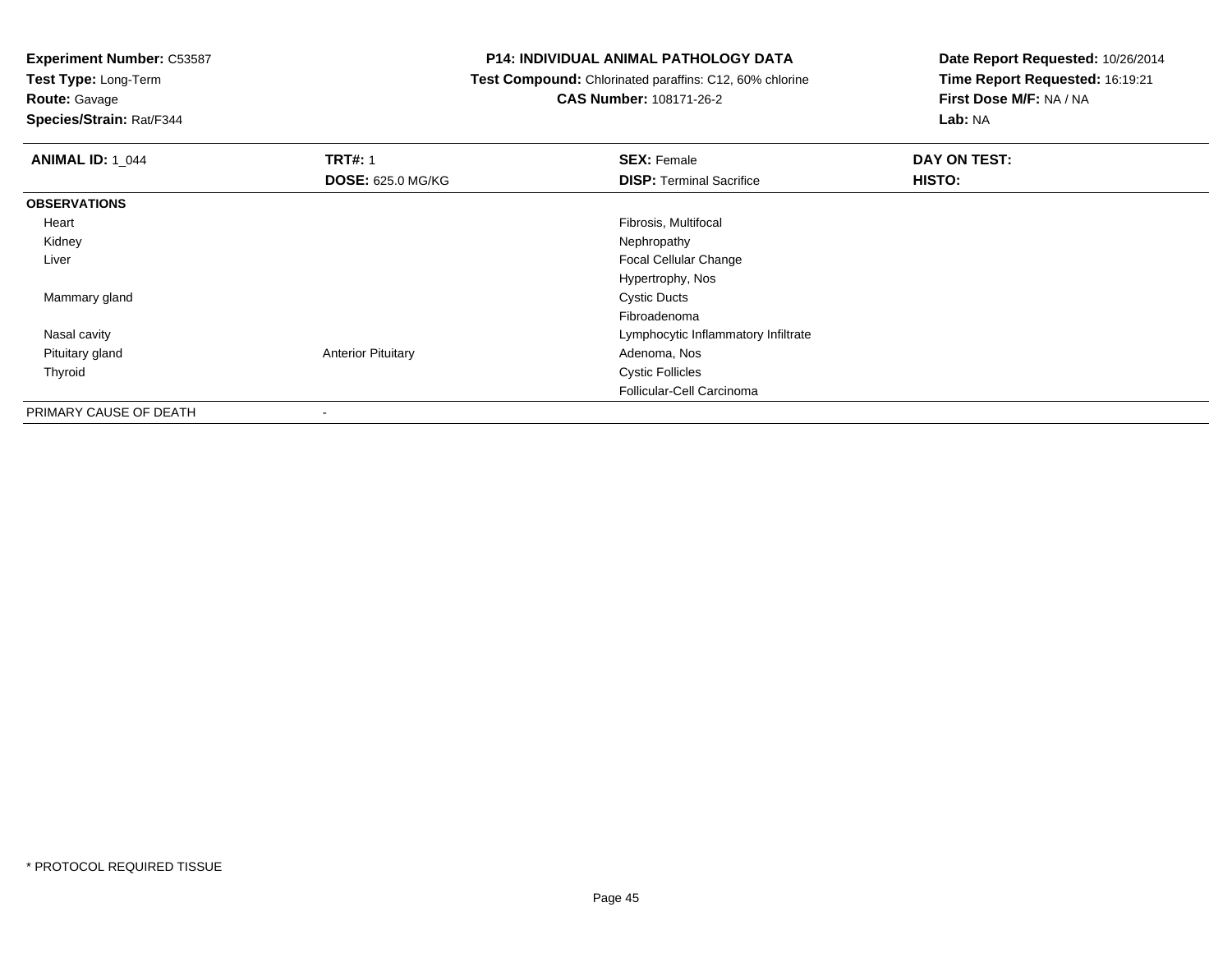**Test Type:** Long-Term

**Route:** Gavage

**Species/Strain:** Rat/F344

### **P14: INDIVIDUAL ANIMAL PATHOLOGY DATA**

 **Test Compound:** Chlorinated paraffins: C12, 60% chlorine**CAS Number:** 108171-26-2

| <b>ANIMAL ID: 1 045</b> | <b>TRT#: 1</b>            | <b>SEX: Female</b>                  | DAY ON TEST:  |
|-------------------------|---------------------------|-------------------------------------|---------------|
|                         | <b>DOSE: 625.0 MG/KG</b>  | <b>DISP: Terminal Sacrifice</b>     | <b>HISTO:</b> |
| <b>OBSERVATIONS</b>     |                           |                                     |               |
| Adrenal gland           | Cortex Nos                | Hypertrophy, Focal                  |               |
| Heart                   |                           | Fibrosis, Multifocal                |               |
| Kidney                  |                           | Nephropathy                         |               |
| Liver                   |                           | Clear-Cell Change                   |               |
|                         |                           | Hypertrophy, Nos                    |               |
| Lung                    |                           | Inflammation, Chronic Focal         |               |
| Mammary gland           |                           | <b>Cystic Ducts</b>                 |               |
| Nasal cavity            |                           | Lymphocytic Inflammatory Infiltrate |               |
| Ovary                   |                           | Cyst, Parovarian                    |               |
| Pancreas                | Islets                    | Islet-Cell Adenoma                  |               |
| Pituitary gland         | <b>Anterior Pituitary</b> | Adenoma, Nos                        |               |
|                         | <b>Anterior Pituitary</b> | Angiectasis                         |               |
|                         | <b>Anterior Pituitary</b> | Hemosiderosis                       |               |
| Uterus                  |                           | <b>Endometrial Stromal Polyp</b>    |               |
| PRIMARY CAUSE OF DEATH  | $\overline{\phantom{0}}$  |                                     |               |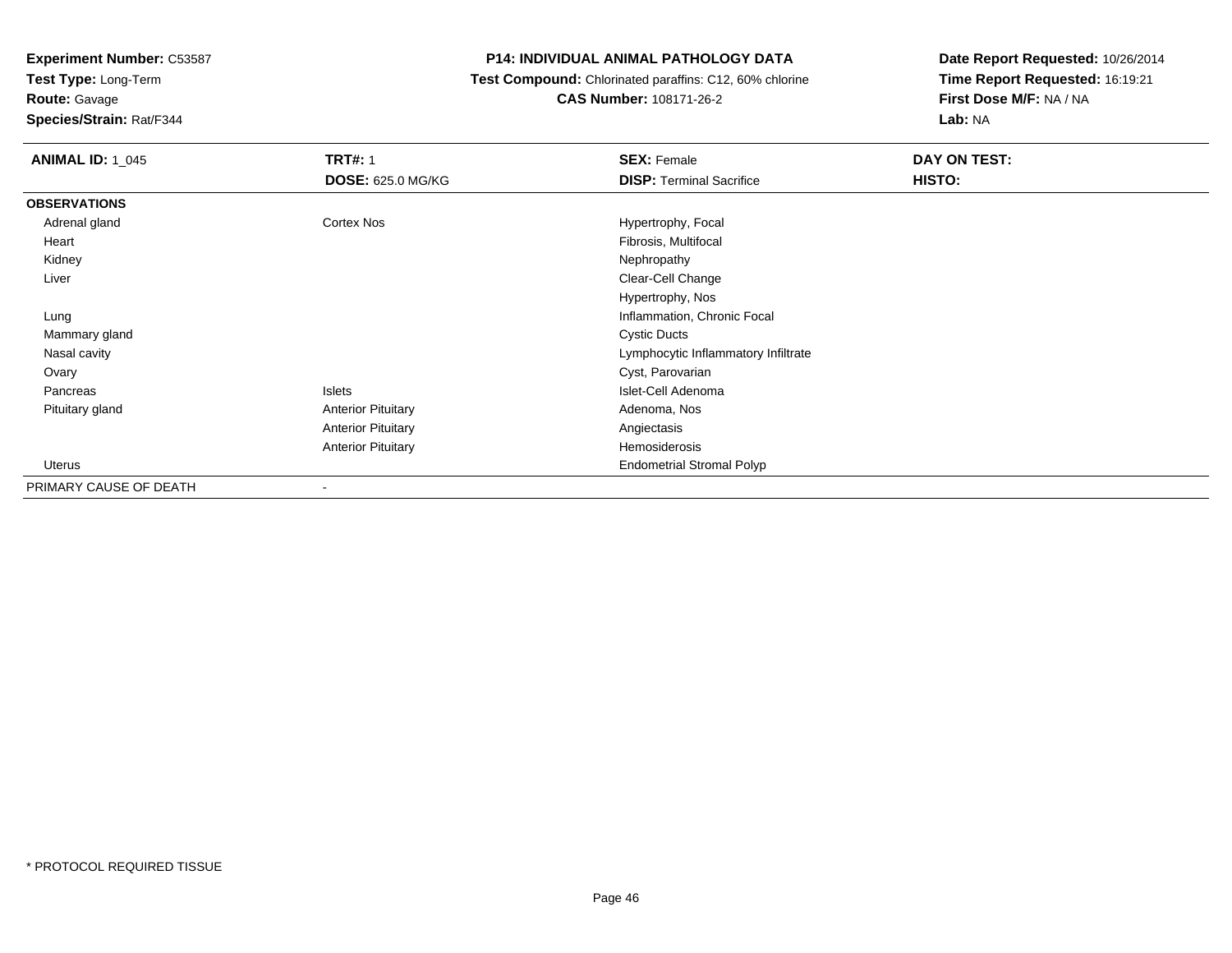| <b>Experiment Number: C53587</b>          | <b>P14: INDIVIDUAL ANIMAL PATHOLOGY DATA</b>            | Date Report Requested: 10/26/2014<br>Time Report Requested: 16:19:21 |  |
|-------------------------------------------|---------------------------------------------------------|----------------------------------------------------------------------|--|
| Test Type: Long-Term                      | Test Compound: Chlorinated paraffins: C12, 60% chlorine |                                                                      |  |
| <b>Route: Gavage</b>                      | <b>CAS Number: 108171-26-2</b>                          | First Dose M/F: NA / NA                                              |  |
| Species/Strain: Rat/F344                  |                                                         | Lab: NA                                                              |  |
| <b>TRT#: 1</b><br><b>ANIMAL ID: 1 046</b> | <b>SEX: Female</b>                                      | DAY ON TEST:                                                         |  |
| <b>DOSE: 625.0 MG/KG</b>                  | <b>DISP:</b> Terminal Sacrifice                         | HISTO:                                                               |  |
| <b>OBSERVATIONS</b>                       |                                                         |                                                                      |  |
| Colon<br>Intestine Large                  | Parasitism                                              |                                                                      |  |
| Kidney                                    | Nephropathy                                             |                                                                      |  |
| Liver                                     | Angiectasis                                             |                                                                      |  |
|                                           | Degeneration, Cystic                                    |                                                                      |  |
|                                           | Hypertrophy, Nos                                        |                                                                      |  |
| Skin                                      | Trichoepithelioma                                       |                                                                      |  |
| Thyroid                                   | C-Cell Adenoma                                          |                                                                      |  |
|                                           | <b>Cystic Follicles</b>                                 |                                                                      |  |
|                                           | Hyperplasia, Follicular Cell                            |                                                                      |  |
| PRIMARY CAUSE OF DEATH                    |                                                         |                                                                      |  |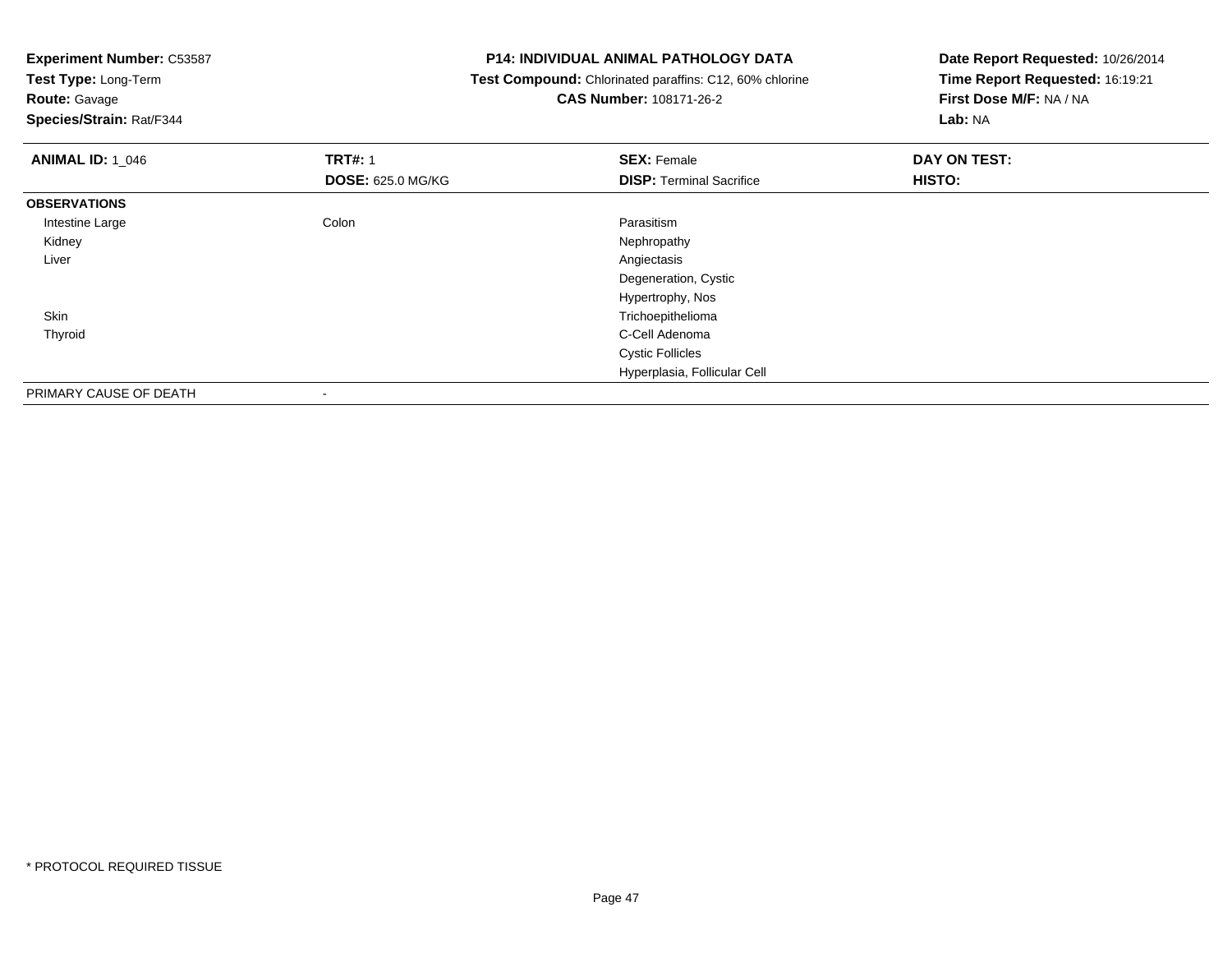**Test Type:** Long-Term

# **Route:** Gavage

**Species/Strain:** Rat/F344

### **P14: INDIVIDUAL ANIMAL PATHOLOGY DATA**

### **Test Compound:** Chlorinated paraffins: C12, 60% chlorine**CAS Number:** 108171-26-2

| <b>ANIMAL ID: 1_047</b> | <b>TRT#: 1</b><br><b>DOSE: 625.0 MG/KG</b> | <b>SEX: Female</b><br><b>DISP: Moribund Sacrifice</b> | DAY ON TEST:<br>HISTO: |
|-------------------------|--------------------------------------------|-------------------------------------------------------|------------------------|
| <b>OBSERVATIONS</b>     |                                            |                                                       |                        |
| Brain                   |                                            | Compression, Nos                                      |                        |
| Kidney                  |                                            | Nephropathy                                           |                        |
| Liver                   |                                            | Hypertrophy, Nos                                      |                        |
|                         |                                            | Neoplastic Nodule                                     |                        |
| Mammary gland           |                                            | <b>Cystic Ducts</b>                                   |                        |
| Nasal cavity            |                                            | Lymphocytic Inflammatory Infiltrate                   |                        |
| Pancreas                |                                            | Atrophy, Focal                                        |                        |
|                         |                                            | Hyperplasia, Focal                                    |                        |
| Pituitary gland         | <b>Anterior Pituitary</b>                  | Adenoma, Nos                                          |                        |
|                         | <b>Anterior Pituitary</b>                  | Angiectasis                                           |                        |
| Spleen                  |                                            | Hemosiderosis                                         |                        |
| PRIMARY CAUSE OF DEATH  | $\overline{\phantom{a}}$                   |                                                       |                        |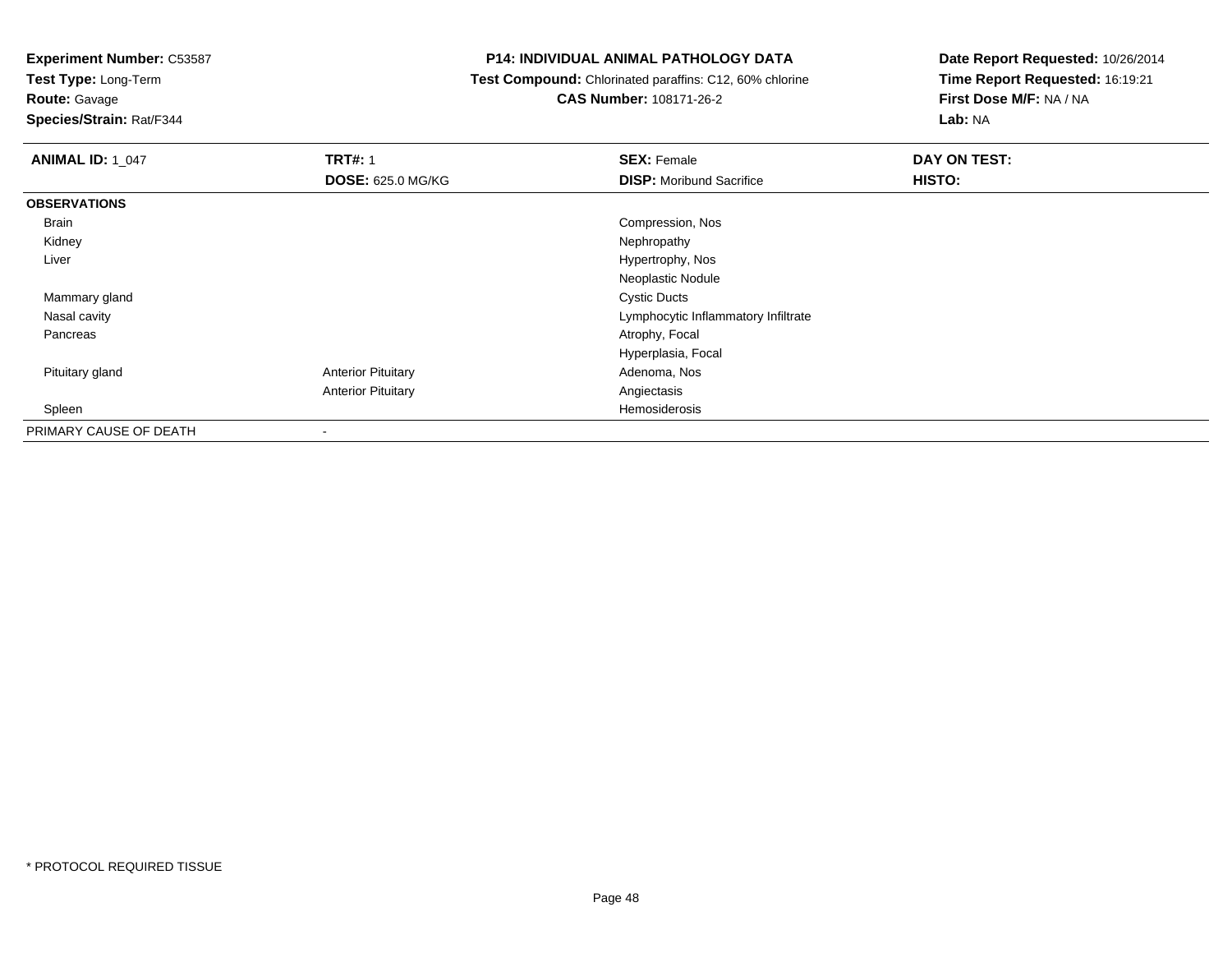**Experiment Number:** C53587**Test Type:** Long-Term**Route:** Gavage **Species/Strain:** Rat/F344**P14: INDIVIDUAL ANIMAL PATHOLOGY DATA Test Compound:** Chlorinated paraffins: C12, 60% chlorine**CAS Number:** 108171-26-2**Date Report Requested:** 10/26/2014**Time Report Requested:** 16:19:21**First Dose M/F:** NA / NA**Lab:** NA**ANIMAL ID: 1\_048 REX:** Female **DAY ON TEST: CONSIST: SEX:** Female **DAY ON TEST: DOSE:** 625.0 MG/KG**DISP:** Moribund Sacrifice **HISTO: OBSERVATIONS** Adrenal glandd **Cortex Nos** Cortex Nos and the Cortex Nos and the Cortex Nos and the Necrosis, Focal and the Cortex Nos and the Necrosia, Focal and the Cortex Nos and the Cortex Nos and the Cortex Nos and the Cortex Nos and the Cortex MedullaNecrosis, Focal<br>Nephropathy Kidneyy the control of the control of the control of the control of the control of the control of the control of the control of the control of the control of the control of the control of the control of the control of the contro LiverBile Duct **Hyperplasia**, Nos Hypertrophy, Nos Mammary glandd Cystic Ducts FibroadenomaHyperkeratosis Skinn and the settlement of the Abdomen and the Settlement of the Hyperkeratosis of the Abdoment of the Abdoment of the Hyperkeratosis of the Abdoment of the Abdoment of the Abdoment of the Abdoment of the Abdoment of the Abdo UnspecifiedMultiple Organs Nos **Multiple Organs Nos** Leukemia, Mononuclear Cell PRIMARY CAUSE OF DEATH

-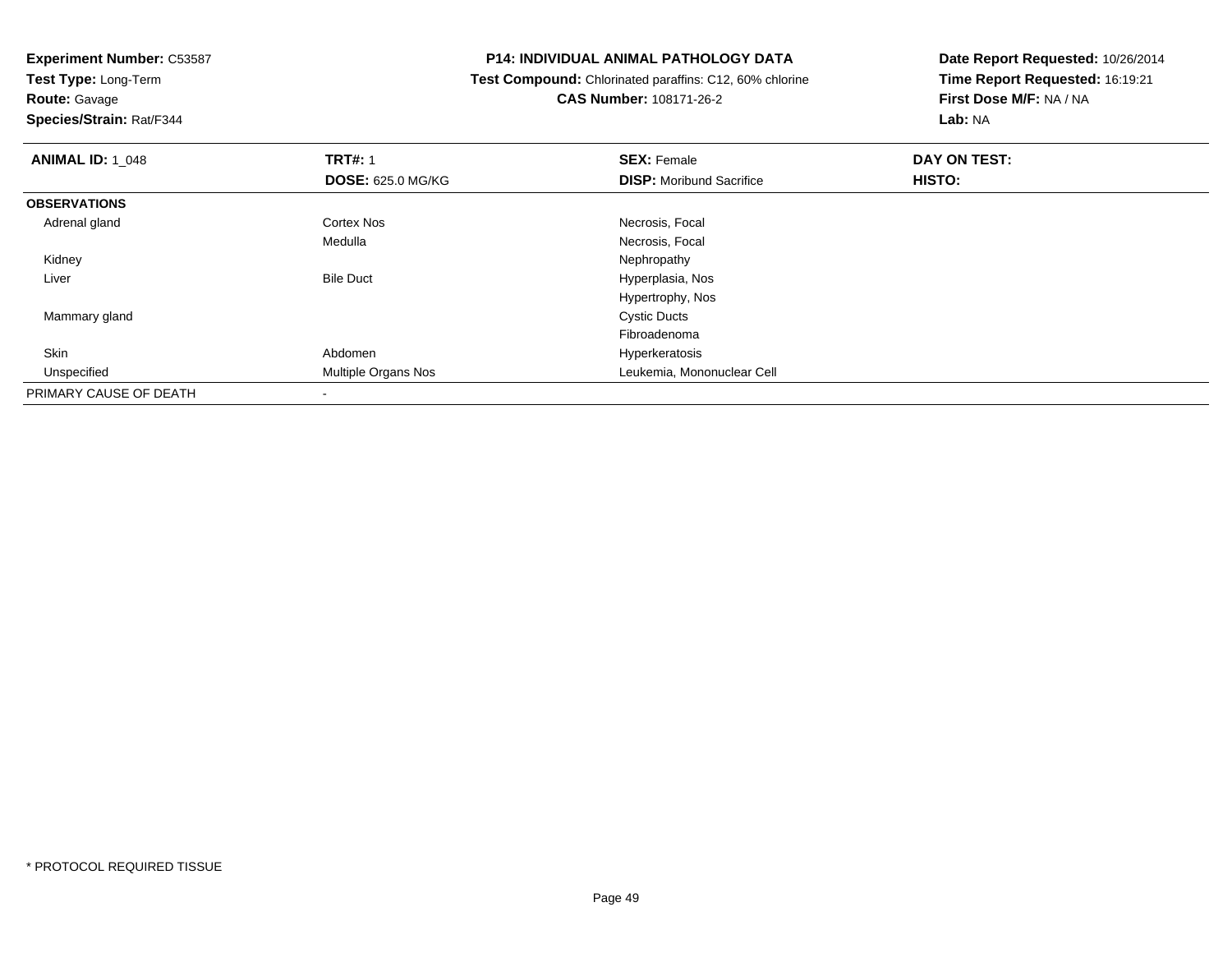**Test Type:** Long-Term**Route:** Gavage

**Species/Strain:** Rat/F344

### **P14: INDIVIDUAL ANIMAL PATHOLOGY DATA**

 **Test Compound:** Chlorinated paraffins: C12, 60% chlorine**CAS Number:** 108171-26-2

| <b>ANIMAL ID: 1 049</b> | <b>TRT#: 1</b>           | <b>SEX: Female</b>                  | DAY ON TEST:  |  |
|-------------------------|--------------------------|-------------------------------------|---------------|--|
|                         | <b>DOSE: 625.0 MG/KG</b> | <b>DISP:</b> Terminal Sacrifice     | <b>HISTO:</b> |  |
| <b>OBSERVATIONS</b>     |                          |                                     |               |  |
| Intestine Large         | Rectum                   | Parasitism                          |               |  |
| Kidney                  |                          | Nephropathy                         |               |  |
| Liver                   |                          | Hypertrophy, Nos                    |               |  |
| Nasal cavity            |                          | Lymphocytic Inflammatory Infiltrate |               |  |
| Pancreas                |                          | Atrophy, Focal                      |               |  |
| Skin                    | Ear                      | Squamous Cell Papilloma             |               |  |
| Unspecified             | Multiple Organs Nos      | Leukemia, Mononuclear Cell          |               |  |
| Uterus                  |                          | <b>Endometrial Stromal Polyp</b>    |               |  |
| PRIMARY CAUSE OF DEATH  |                          |                                     |               |  |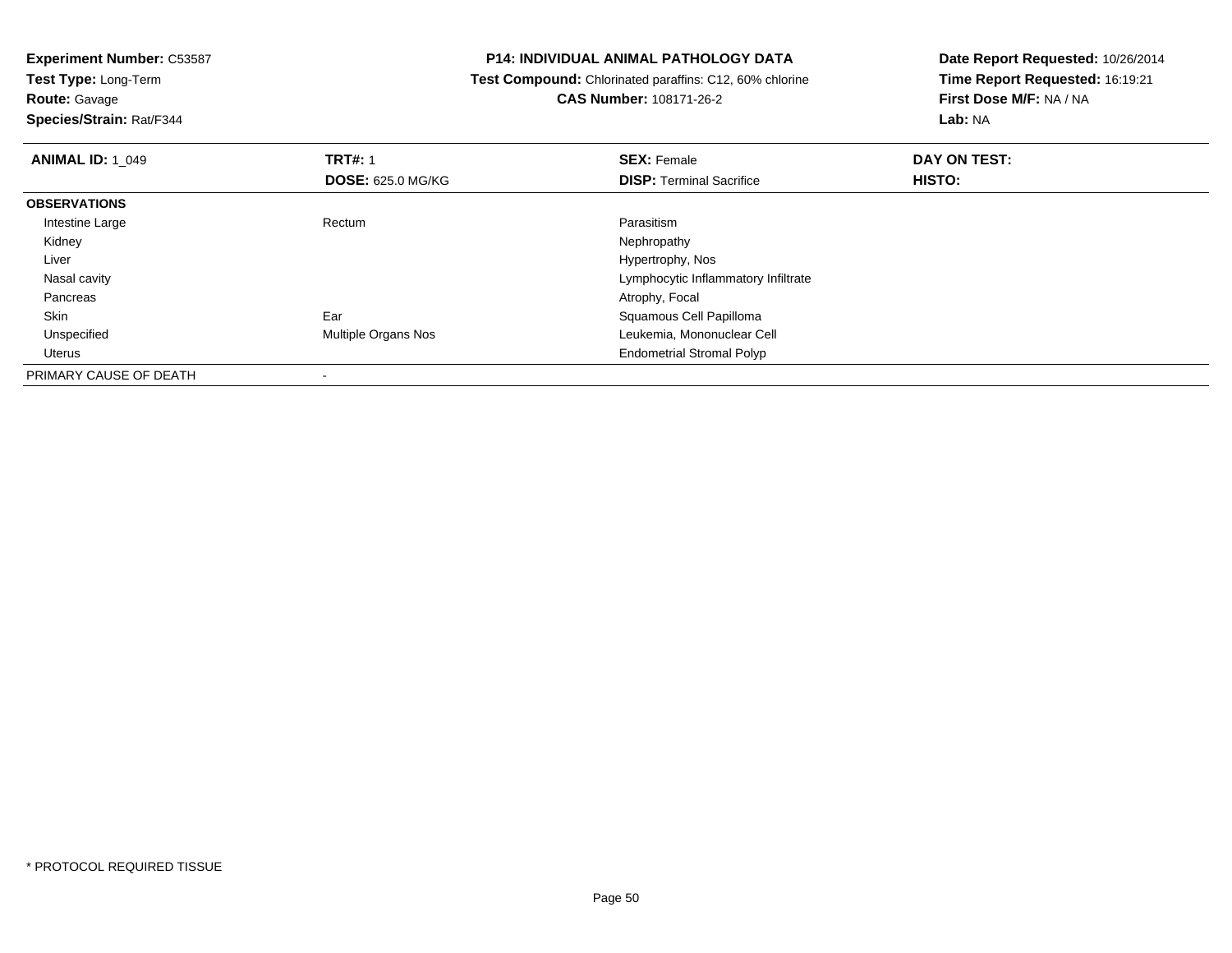**Experiment Number:** C53587**Test Type:** Long-Term

**Route:** Gavage

**Species/Strain:** Rat/F344

### **P14: INDIVIDUAL ANIMAL PATHOLOGY DATA**

 **Test Compound:** Chlorinated paraffins: C12, 60% chlorine**CAS Number:** 108171-26-2

| <b>ANIMAL ID: 1 050</b> | <b>TRT#: 1</b>            | <b>SEX: Female</b>                  | DAY ON TEST: |  |
|-------------------------|---------------------------|-------------------------------------|--------------|--|
|                         | <b>DOSE: 625.0 MG/KG</b>  | <b>DISP:</b> Moribund Sacrifice     | HISTO:       |  |
| <b>OBSERVATIONS</b>     |                           |                                     |              |  |
| Adrenal gland           | <b>Cortex Nos</b>         | Hypertrophy, Focal                  |              |  |
| Heart                   |                           | Lymphocytic Inflammatory Infiltrate |              |  |
| Kidney                  |                           | Nephropathy                         |              |  |
| Liver                   |                           | Hypertrophy, Nos                    |              |  |
| Lung                    |                           | Lymphocytic Inflammatory Infiltrate |              |  |
| Pituitary gland         | <b>Anterior Pituitary</b> | Cyst, Nos                           |              |  |
| Thyroid                 |                           | <b>Cystic Follicles</b>             |              |  |
| Uterus                  |                           | <b>Endometrial Stromal Polyp</b>    |              |  |
| PRIMARY CAUSE OF DEATH  |                           |                                     |              |  |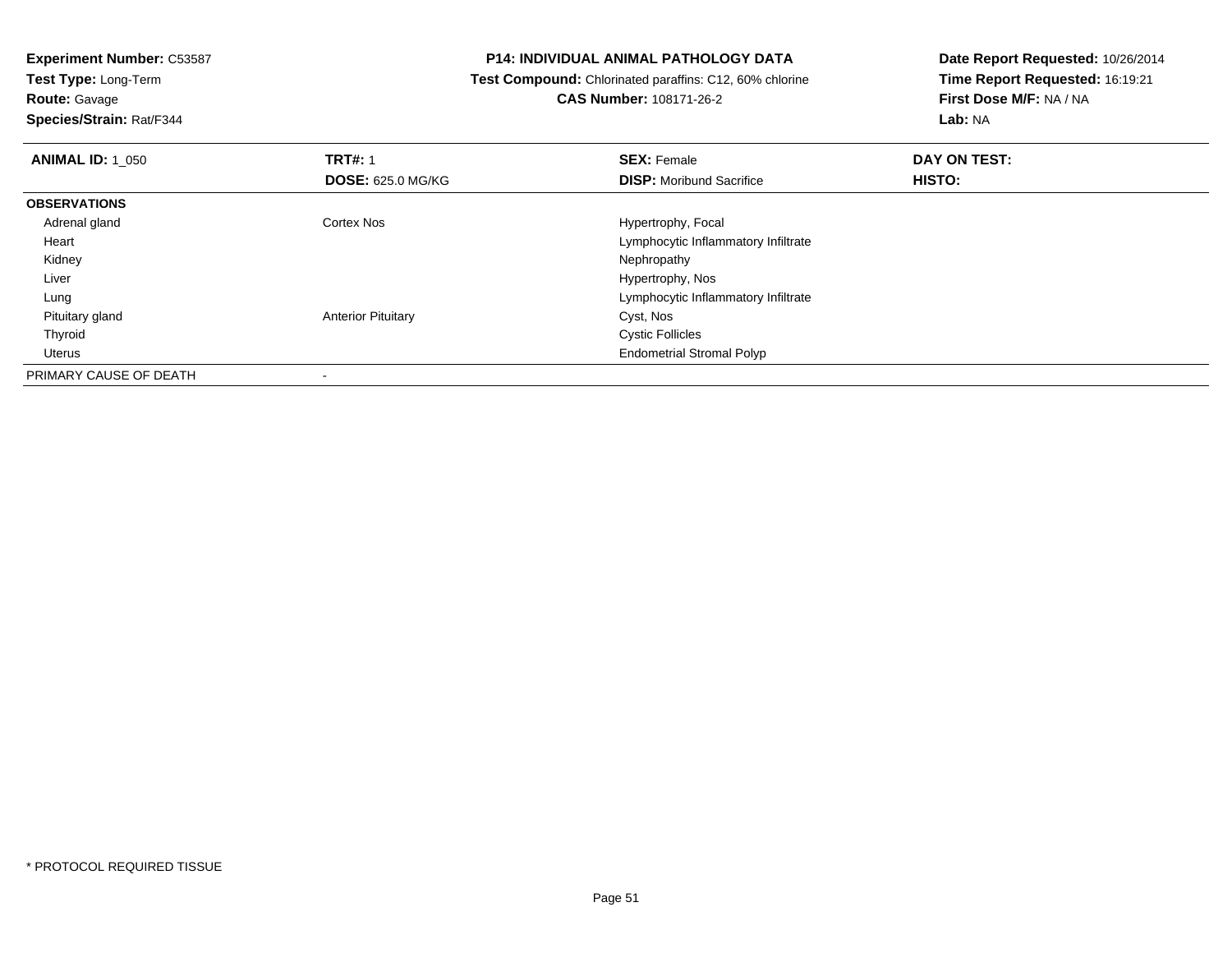**Test Type:** Long-Term

# **Route:** Gavage

**Species/Strain:** Rat/F344

### **P14: INDIVIDUAL ANIMAL PATHOLOGY DATA**

 **Test Compound:** Chlorinated paraffins: C12, 60% chlorine**CAS Number:** 108171-26-2

| <b>ANIMAL ID: 2_001</b> | <b>TRT#: 2</b>            | <b>SEX: Female</b>                  | DAY ON TEST: |
|-------------------------|---------------------------|-------------------------------------|--------------|
|                         | <b>DOSE: 312.0 MG/KG</b>  | <b>DISP: Terminal Sacrifice</b>     | HISTO:       |
| <b>OBSERVATIONS</b>     |                           |                                     |              |
| Clitoral gland          |                           | Atrophy, Nos                        |              |
| Eye                     |                           | Cataract                            |              |
|                         |                           | Retinopathy                         |              |
| Heart                   |                           | Fibrosis, Multifocal                |              |
| Intestine Large         | Rectum                    | Parasitism                          |              |
| Kidney                  |                           | Nephropathy                         |              |
| Liver                   |                           | Hypertrophy, Nos                    |              |
| Mammary gland           |                           | <b>Cystic Ducts</b>                 |              |
| Nasal cavity            |                           | Lymphocytic Inflammatory Infiltrate |              |
| Pancreas                |                           | Hyperplasia, Focal                  |              |
| Pituitary gland         | <b>Anterior Pituitary</b> | Adenoma, Nos                        |              |
|                         | <b>Anterior Pituitary</b> | Cyst, Nos                           |              |
| Thyroid                 |                           | <b>Cystic Follicles</b>             |              |
|                         |                           | Follicular-Cell Adenoma             |              |
| Uterus                  | Cervix Uteri              | Cyst, Nos                           |              |
|                         |                           | <b>Endometrial Stromal Polyp</b>    |              |
| PRIMARY CAUSE OF DEATH  | $\overline{\phantom{a}}$  |                                     |              |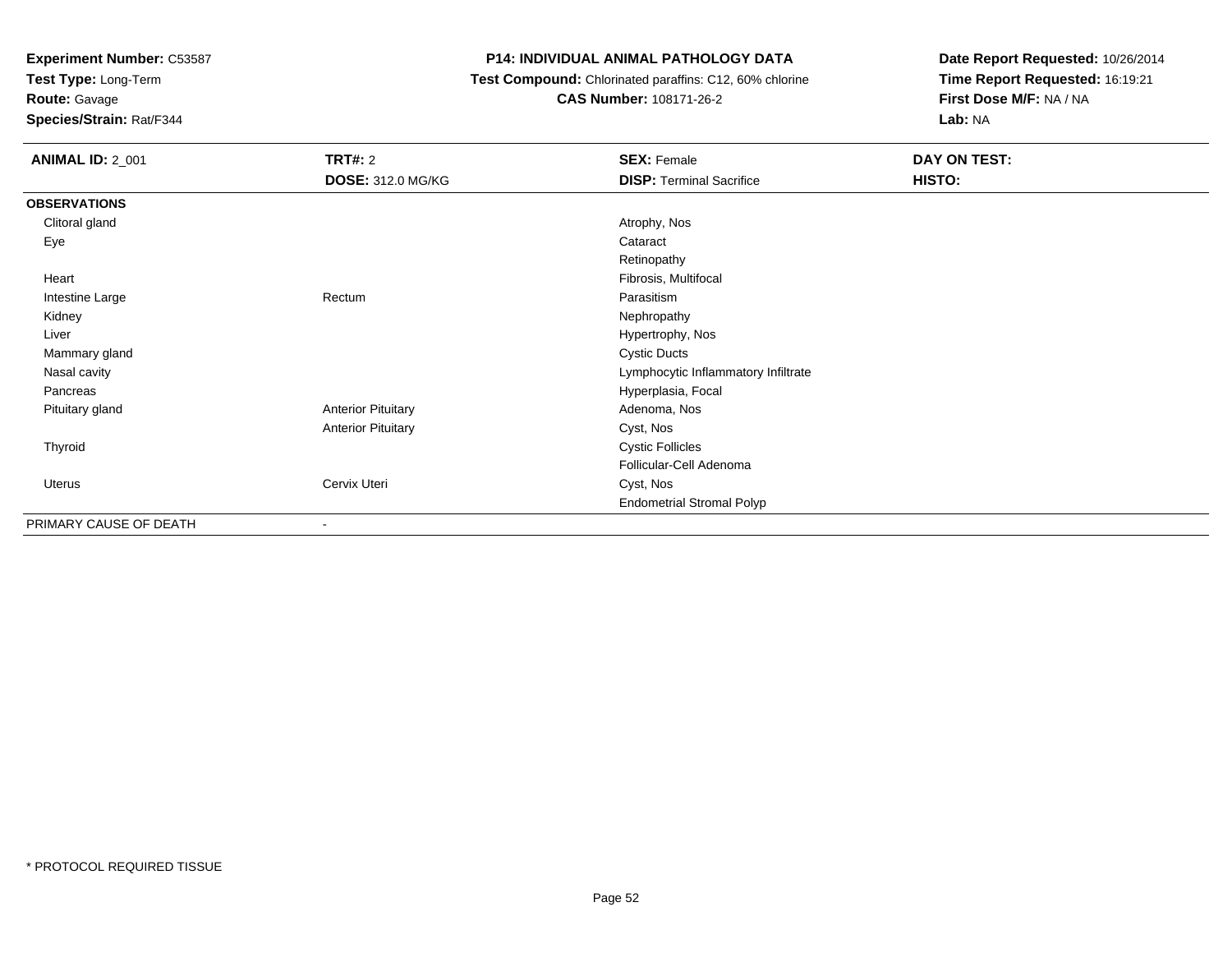**Test Type:** Long-Term

**Route:** Gavage

**Species/Strain:** Rat/F344

### **P14: INDIVIDUAL ANIMAL PATHOLOGY DATA**

 **Test Compound:** Chlorinated paraffins: C12, 60% chlorine**CAS Number:** 108171-26-2

| <b>ANIMAL ID: 2_002</b> | TRT#: 2                   | <b>SEX: Female</b>                  | DAY ON TEST: |
|-------------------------|---------------------------|-------------------------------------|--------------|
|                         | <b>DOSE: 312.0 MG/KG</b>  | <b>DISP: Moribund Sacrifice</b>     | HISTO:       |
| <b>OBSERVATIONS</b>     |                           |                                     |              |
| Brain                   | Cerebellum Nos            | Angiectasis                         |              |
| Clitoral gland          |                           | Atrophy, Nos                        |              |
| Kidney                  |                           | Nephropathy                         |              |
| Liver                   | <b>Bile Duct</b>          | Hyperplasia, Nos                    |              |
|                         |                           | Hypertrophy, Nos                    |              |
|                         |                           | Necrosis, Zonal                     |              |
|                         |                           | Neoplastic Nodule                   |              |
| Mammary gland           |                           | <b>Cystic Ducts</b>                 |              |
| Nasal cavity            |                           | Lymphocytic Inflammatory Infiltrate |              |
| Pituitary gland         | <b>Anterior Pituitary</b> | Adenoma, Nos                        |              |
|                         | <b>Anterior Pituitary</b> | Angiectasis                         |              |
|                         | <b>Anterior Pituitary</b> | Cyst, Multiple                      |              |
|                         | <b>Anterior Pituitary</b> | Hemosiderosis                       |              |
| Spleen                  |                           | Fibrosis, Focal                     |              |
| Stomach                 | Glandular Stomach         | Erosion                             |              |
| Thyroid                 |                           | Cyst, Embryonal Duct                |              |
| Unspecified             | Multiple Organs Nos       | Leukemia, Mononuclear Cell          |              |
| PRIMARY CAUSE OF DEATH  | $\overline{\phantom{0}}$  |                                     |              |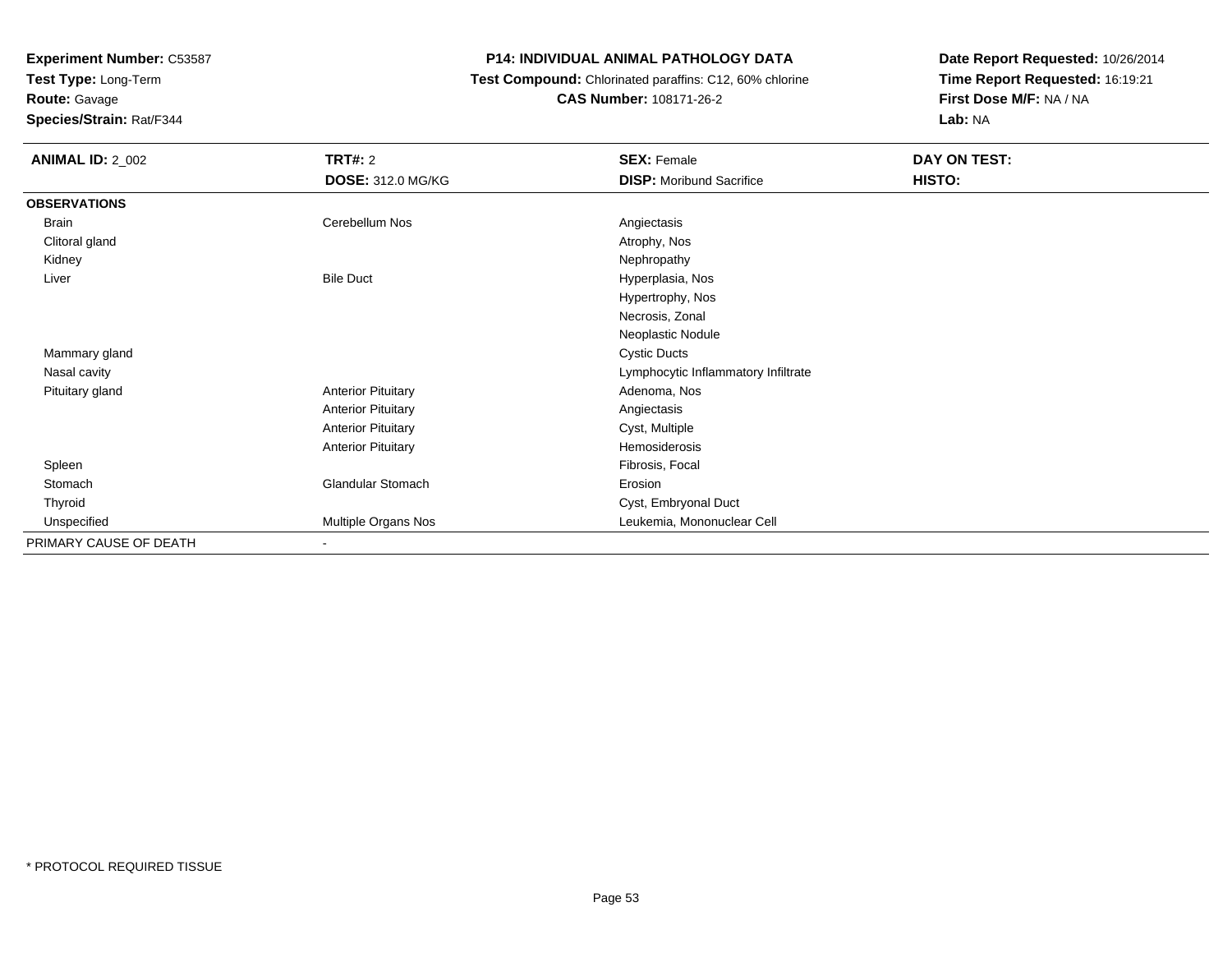| <b>Experiment Number: C53587</b><br>Test Type: Long-Term<br><b>Route: Gavage</b><br>Species/Strain: Rat/F344 |                          | <b>P14: INDIVIDUAL ANIMAL PATHOLOGY DATA</b><br>Test Compound: Chlorinated paraffins: C12, 60% chlorine<br><b>CAS Number: 108171-26-2</b> | Date Report Requested: 10/26/2014<br>Time Report Requested: 16:19:21<br>First Dose M/F: NA / NA<br>Lab: NA |
|--------------------------------------------------------------------------------------------------------------|--------------------------|-------------------------------------------------------------------------------------------------------------------------------------------|------------------------------------------------------------------------------------------------------------|
| <b>ANIMAL ID: 2 003</b>                                                                                      | <b>TRT#: 2</b>           | <b>SEX: Female</b>                                                                                                                        | DAY ON TEST:                                                                                               |
|                                                                                                              | <b>DOSE: 312.0 MG/KG</b> | <b>DISP:</b> Moribund Sacrifice                                                                                                           | HISTO:                                                                                                     |
| <b>OBSERVATIONS</b>                                                                                          |                          |                                                                                                                                           |                                                                                                            |
| <b>Intestine Small</b>                                                                                       | <b>Mesentery Nos</b>     | Necrosis, Fat                                                                                                                             |                                                                                                            |
| Kidney                                                                                                       |                          | Nephropathy                                                                                                                               |                                                                                                            |
| Liver                                                                                                        |                          | Neoplastic Nodule                                                                                                                         |                                                                                                            |
| Mammary gland                                                                                                |                          | <b>Cystic Ducts</b>                                                                                                                       |                                                                                                            |
|                                                                                                              |                          | Fibroadenoma                                                                                                                              |                                                                                                            |
| Thyroid                                                                                                      |                          | Hyperplasia, Follicular Cell                                                                                                              |                                                                                                            |
| PRIMARY CAUSE OF DEATH                                                                                       |                          |                                                                                                                                           |                                                                                                            |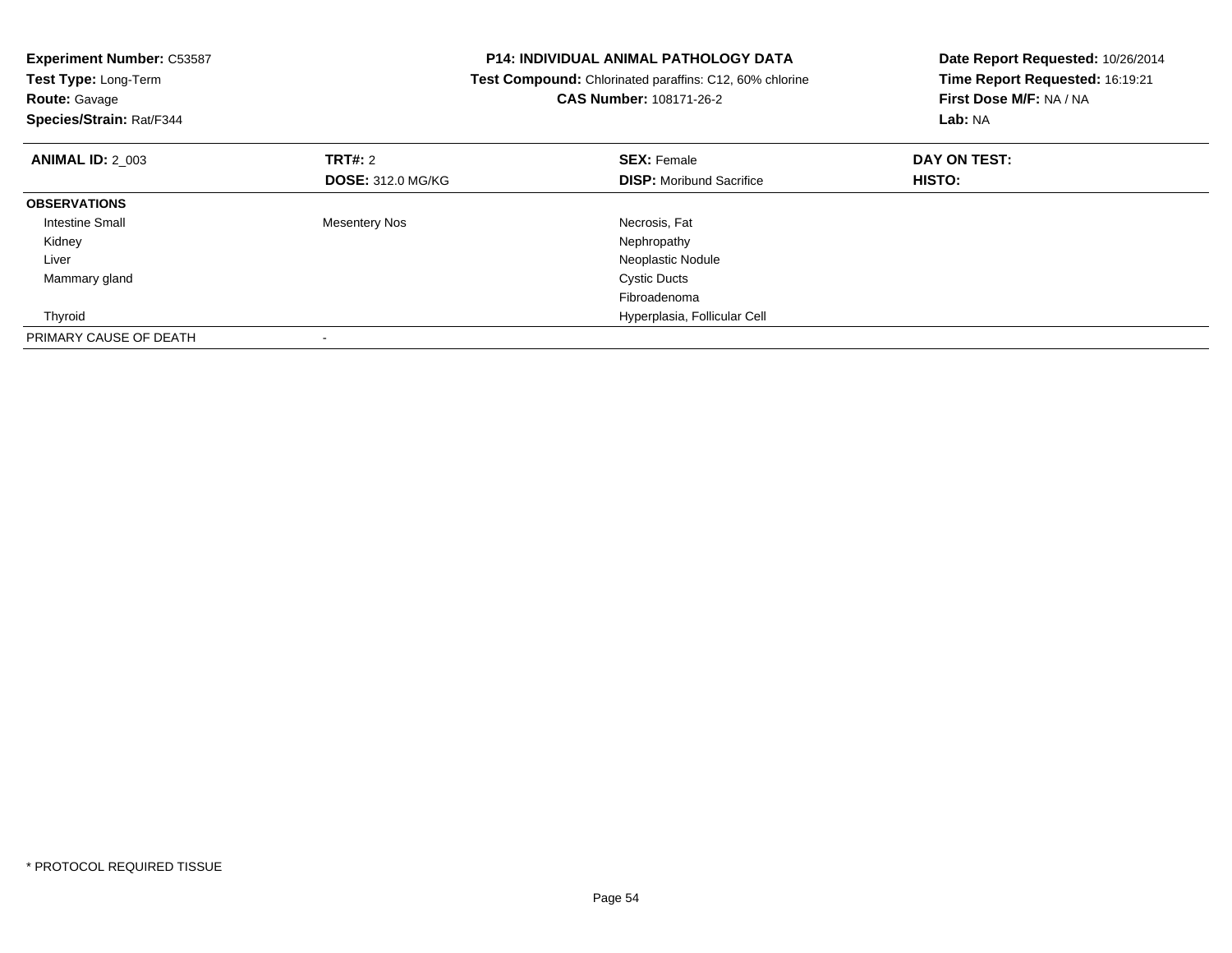**Test Type:** Long-Term

# **Route:** Gavage

**Species/Strain:** Rat/F344

### **P14: INDIVIDUAL ANIMAL PATHOLOGY DATA**

 **Test Compound:** Chlorinated paraffins: C12, 60% chlorine**CAS Number:** 108171-26-2

| <b>ANIMAL ID: 2 004</b> | TRT#: 2                   | <b>SEX: Female</b>                  | DAY ON TEST: |  |
|-------------------------|---------------------------|-------------------------------------|--------------|--|
|                         | <b>DOSE: 312.0 MG/KG</b>  | <b>DISP: Natural Death</b>          | HISTO:       |  |
| <b>OBSERVATIONS</b>     |                           |                                     |              |  |
| Heart                   |                           | Fibrosis, Focal                     |              |  |
| Kidney                  |                           | Nephropathy                         |              |  |
| Liver                   |                           | Hypertrophy, Nos                    |              |  |
|                         |                           | Necrosis, Focal                     |              |  |
| Nasal cavity            |                           | Lymphocytic Inflammatory Infiltrate |              |  |
| Ovary                   |                           | Cyst, Nos                           |              |  |
| Pituitary gland         | <b>Anterior Pituitary</b> | Cyst, Multiple                      |              |  |
| Thyroid                 |                           | Hyperplasia, Follicular Cell        |              |  |
| Unspecified             | Multiple Organs Nos       | Leukemia, Mononuclear Cell          |              |  |
| PRIMARY CAUSE OF DEATH  |                           |                                     |              |  |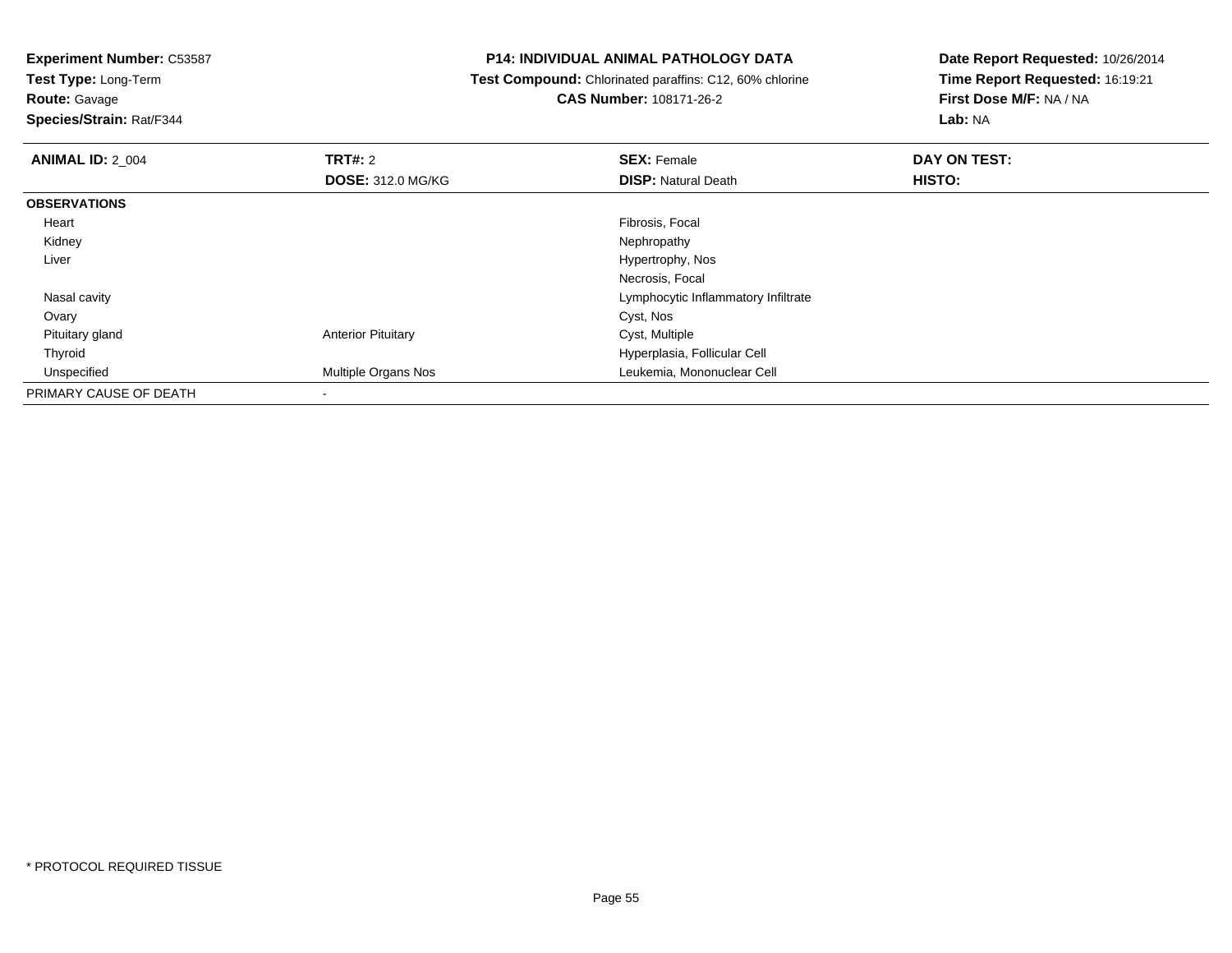**Test Type:** Long-Term

**Route:** Gavage

**Species/Strain:** Rat/F344

### **P14: INDIVIDUAL ANIMAL PATHOLOGY DATA**

 **Test Compound:** Chlorinated paraffins: C12, 60% chlorine**CAS Number:** 108171-26-2

| <b>ANIMAL ID: 2_005</b> | TRT#: 2                   | <b>SEX: Female</b>                  | DAY ON TEST: |
|-------------------------|---------------------------|-------------------------------------|--------------|
|                         | <b>DOSE: 312.0 MG/KG</b>  | <b>DISP:</b> Moribund Sacrifice     | HISTO:       |
| <b>OBSERVATIONS</b>     |                           |                                     |              |
| Clitoral gland          |                           | Atrophy, Nos                        |              |
| Kidney                  |                           | Nephropathy                         |              |
| Liver                   | <b>Bile Duct</b>          | Hyperplasia, Nos                    |              |
|                         |                           | Hypertrophy, Nos                    |              |
|                         |                           | Malposition, Nos                    |              |
| Mammary gland           |                           | <b>Cystic Ducts</b>                 |              |
| Nasal cavity            |                           | Lymphocytic Inflammatory Infiltrate |              |
| Pancreas                |                           | Ectopia                             |              |
| Pituitary gland         | <b>Anterior Pituitary</b> | Cyst, Nos                           |              |
| Spleen                  |                           | Necrosis, Focal                     |              |
| Unspecified             | Multiple Organs Nos       | Leukemia, Mononuclear Cell          |              |
| PRIMARY CAUSE OF DEATH  | $\blacksquare$            |                                     |              |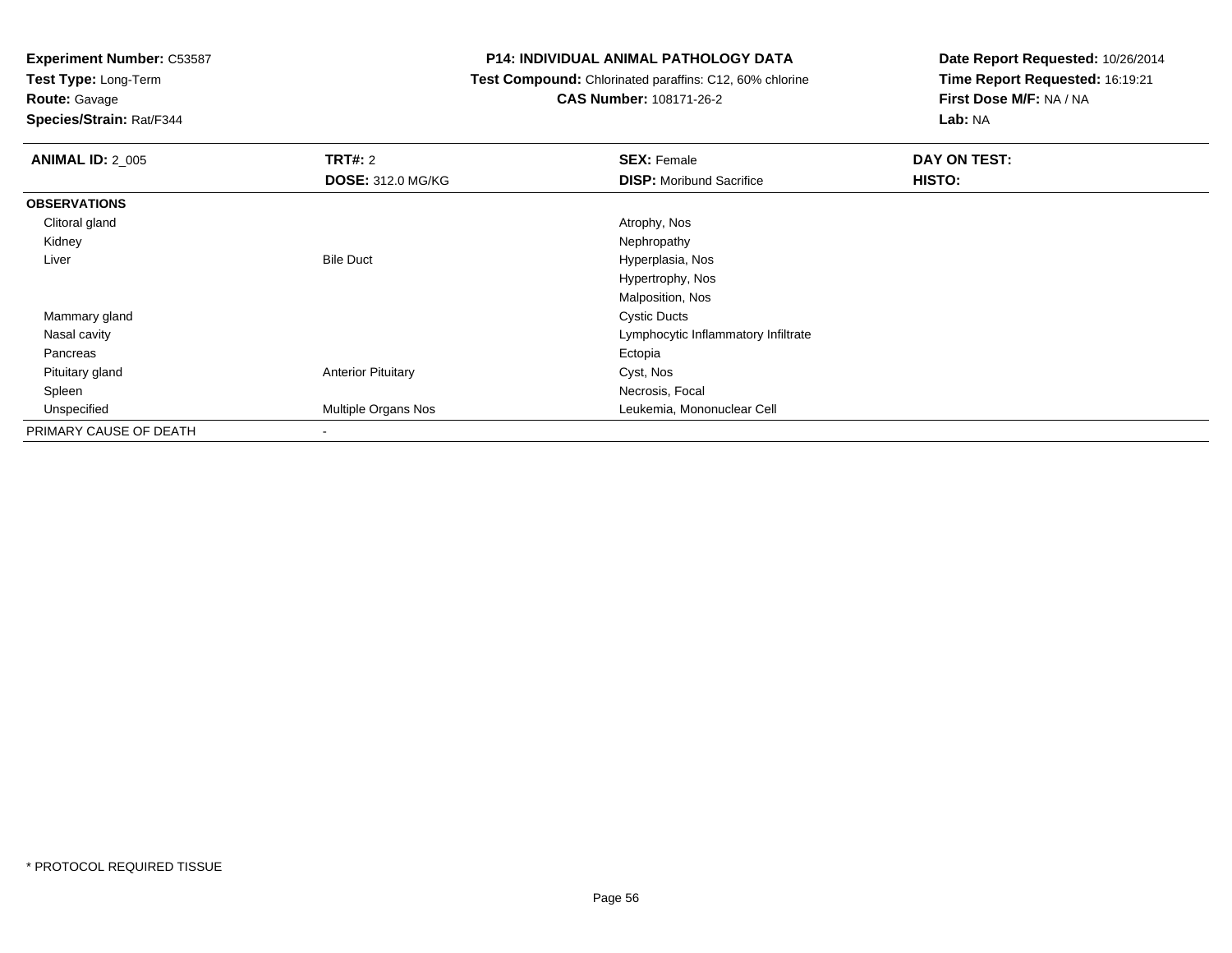**Test Type:** Long-Term

**Route:** Gavage

**Species/Strain:** Rat/F344

### **P14: INDIVIDUAL ANIMAL PATHOLOGY DATA**

 **Test Compound:** Chlorinated paraffins: C12, 60% chlorine**CAS Number:** 108171-26-2

| <b>ANIMAL ID: 2_006</b> | <b>TRT#: 2</b>            | <b>SEX: Female</b>                  | DAY ON TEST: |  |
|-------------------------|---------------------------|-------------------------------------|--------------|--|
|                         | <b>DOSE: 312.0 MG/KG</b>  | <b>DISP:</b> Moribund Sacrifice     | HISTO:       |  |
| <b>OBSERVATIONS</b>     |                           |                                     |              |  |
| Brain                   |                           | Carcinoma, Nos, Invasive            |              |  |
| Kidney                  |                           | Nephropathy                         |              |  |
| Liver                   |                           | Degeneration, Cystic                |              |  |
|                         | <b>Bile Duct</b>          | Hyperplasia, Nos                    |              |  |
|                         |                           | Hypertrophy, Nos                    |              |  |
| Mammary gland           |                           | <b>Cystic Ducts</b>                 |              |  |
|                         |                           | Fibroadenoma                        |              |  |
| Nasal cavity            |                           | Lymphocytic Inflammatory Infiltrate |              |  |
| Pancreas                |                           | Acinar-Cell Adenoma                 |              |  |
| Pituitary gland         | <b>Anterior Pituitary</b> | Angiectasis                         |              |  |
|                         | <b>Anterior Pituitary</b> | Carcinoma, Nos                      |              |  |
| Unspecified             | Multiple Organs Nos       | Leukemia, Mononuclear Cell          |              |  |
| Uterus                  |                           | <b>Endometrial Stromal Polyp</b>    |              |  |
| PRIMARY CAUSE OF DEATH  | $\overline{\phantom{a}}$  |                                     |              |  |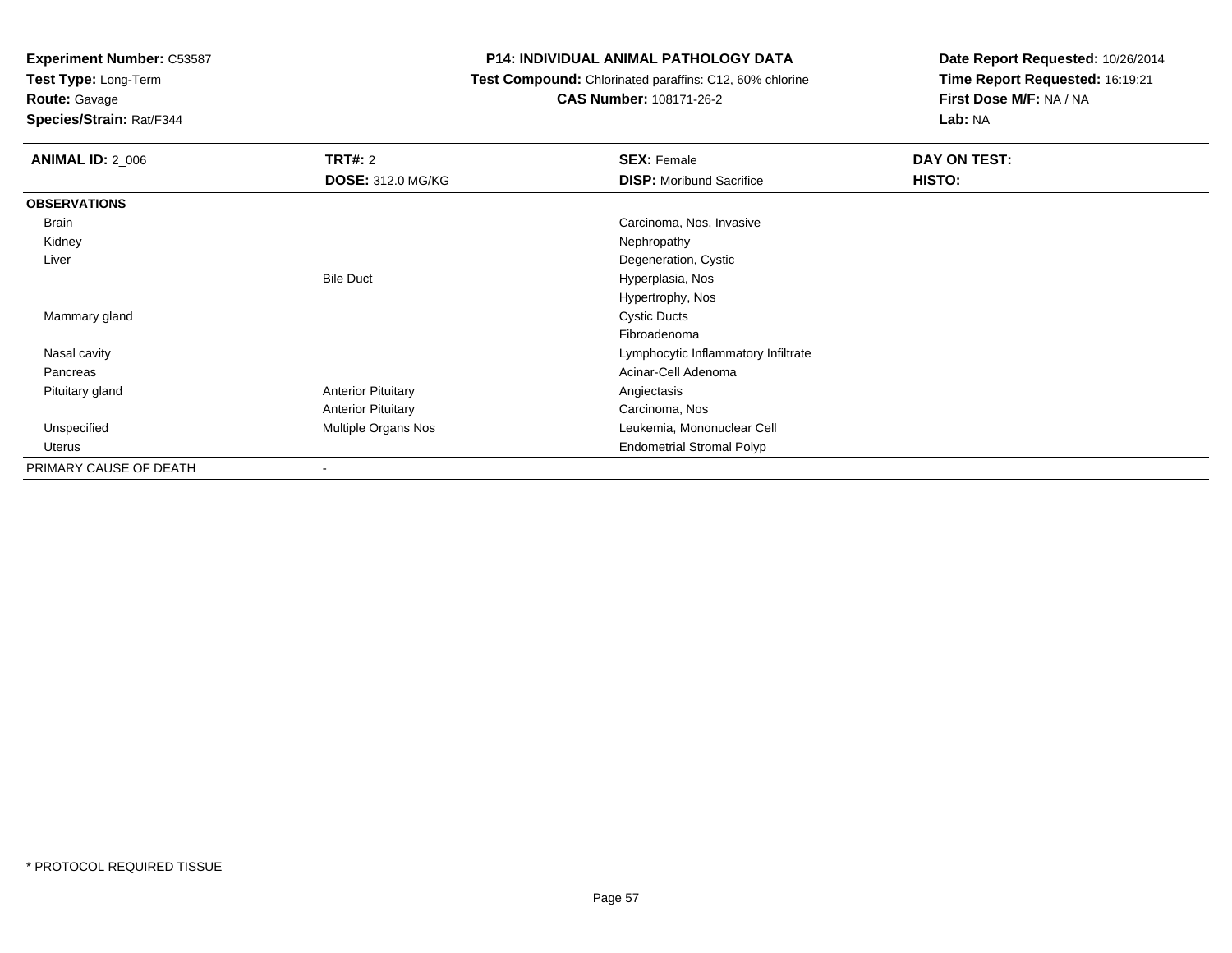**Test Type:** Long-Term

### **Route:** Gavage

**Species/Strain:** Rat/F344

### **P14: INDIVIDUAL ANIMAL PATHOLOGY DATA**

### **Test Compound:** Chlorinated paraffins: C12, 60% chlorine**CAS Number:** 108171-26-2

| <b>ANIMAL ID: 2_007</b> | <b>TRT#: 2</b>            | <b>SEX: Female</b>                  | DAY ON TEST: |  |
|-------------------------|---------------------------|-------------------------------------|--------------|--|
|                         | DOSE: 312.0 MG/KG         | <b>DISP: Terminal Sacrifice</b>     | HISTO:       |  |
| <b>OBSERVATIONS</b>     |                           |                                     |              |  |
| Adrenal gland           | Medulla                   | Hyperplasia, Focal                  |              |  |
| Eye                     |                           | Cataract                            |              |  |
|                         |                           | Retinopathy                         |              |  |
| Heart                   |                           | Fibrosis, Multifocal                |              |  |
| <b>Intestine Small</b>  | <b>Mesentery Nos</b>      | Necrosis, Fat                       |              |  |
| Kidney                  |                           | Nephropathy                         |              |  |
| Liver                   |                           | Hypertrophy, Nos                    |              |  |
| Mammary gland           |                           | <b>Cystic Ducts</b>                 |              |  |
|                         |                           | Fibroadenoma                        |              |  |
| Nasal cavity            |                           | Lymphocytic Inflammatory Infiltrate |              |  |
| Pancreas                |                           | Hyperplasia, Focal                  |              |  |
| Pituitary gland         | <b>Anterior Pituitary</b> | Adenoma, Nos                        |              |  |
|                         | <b>Anterior Pituitary</b> | Angiectasis                         |              |  |
|                         | <b>Anterior Pituitary</b> | Cyst, Multiple                      |              |  |
| Thyroid                 |                           | C-Cell Adenoma                      |              |  |
|                         |                           | <b>Cystic Follicles</b>             |              |  |
|                         |                           | Follicular-Cell Adenoma             |              |  |
| Unspecified             |                           | Fibroma                             |              |  |
| PRIMARY CAUSE OF DEATH  |                           |                                     |              |  |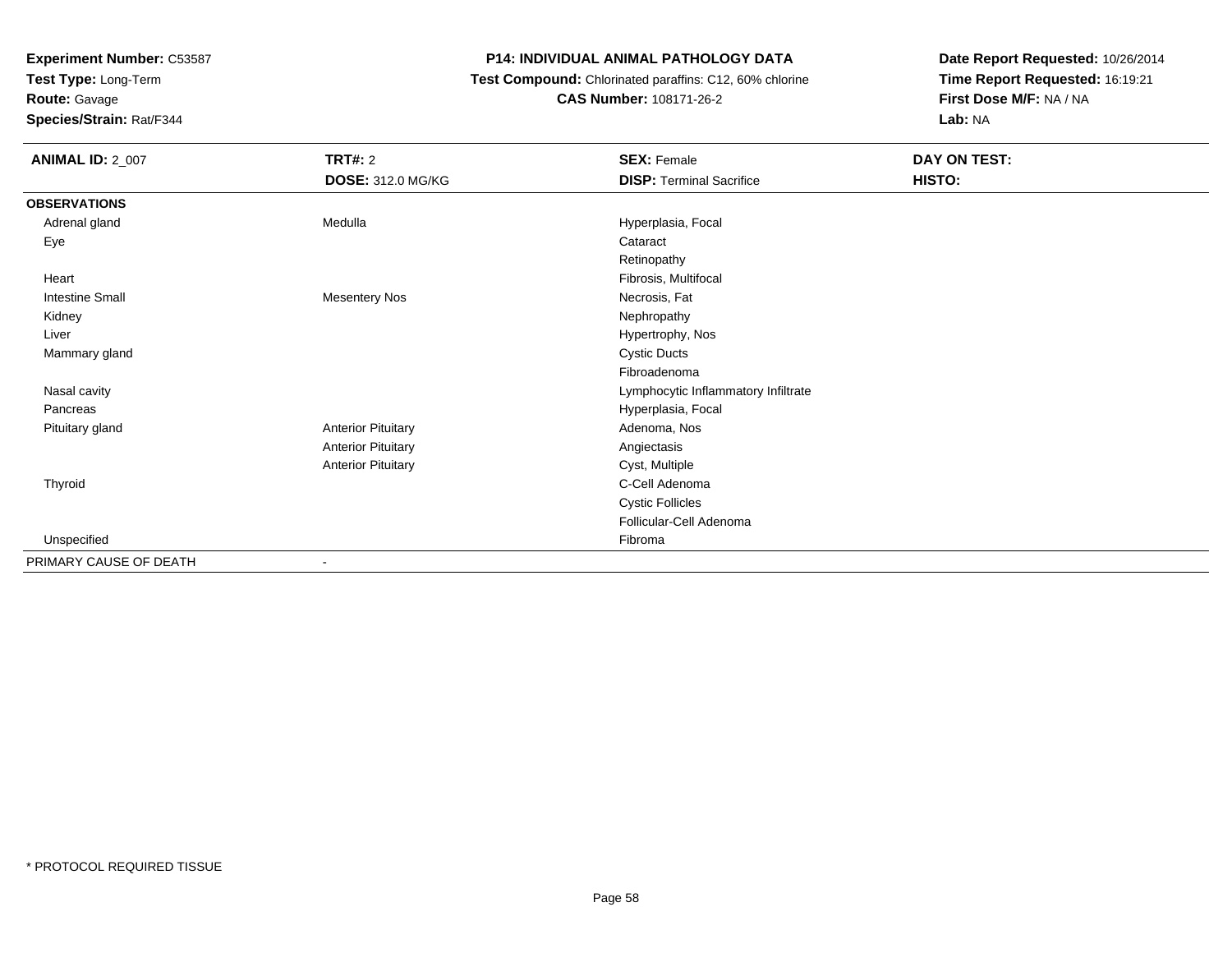**Test Type:** Long-Term

**Route:** Gavage

**Species/Strain:** Rat/F344

### **P14: INDIVIDUAL ANIMAL PATHOLOGY DATA**

 **Test Compound:** Chlorinated paraffins: C12, 60% chlorine**CAS Number:** 108171-26-2

| <b>ANIMAL ID: 2_008</b> | TRT#: 2                  | <b>SEX: Female</b>                  | DAY ON TEST: |  |
|-------------------------|--------------------------|-------------------------------------|--------------|--|
|                         | <b>DOSE: 312.0 MG/KG</b> | <b>DISP: Terminal Sacrifice</b>     | HISTO:       |  |
| <b>OBSERVATIONS</b>     |                          |                                     |              |  |
| Clitoral gland          |                          | Atrophy, Nos                        |              |  |
| Kidney                  |                          | Nephropathy                         |              |  |
| Liver                   |                          | Cytoplasmic Change, Basophilic      |              |  |
|                         | <b>Bile Duct</b>         | Hyperplasia, Nos                    |              |  |
| Mammary gland           |                          | <b>Cystic Ducts</b>                 |              |  |
|                         |                          | Fibroadenoma                        |              |  |
| Nasal cavity            |                          | Lymphocytic Inflammatory Infiltrate |              |  |
| Pancreas                |                          | Atrophy, Focal                      |              |  |
| Uterus                  |                          | <b>Endometrial Stromal Polyp</b>    |              |  |
| PRIMARY CAUSE OF DEATH  |                          |                                     |              |  |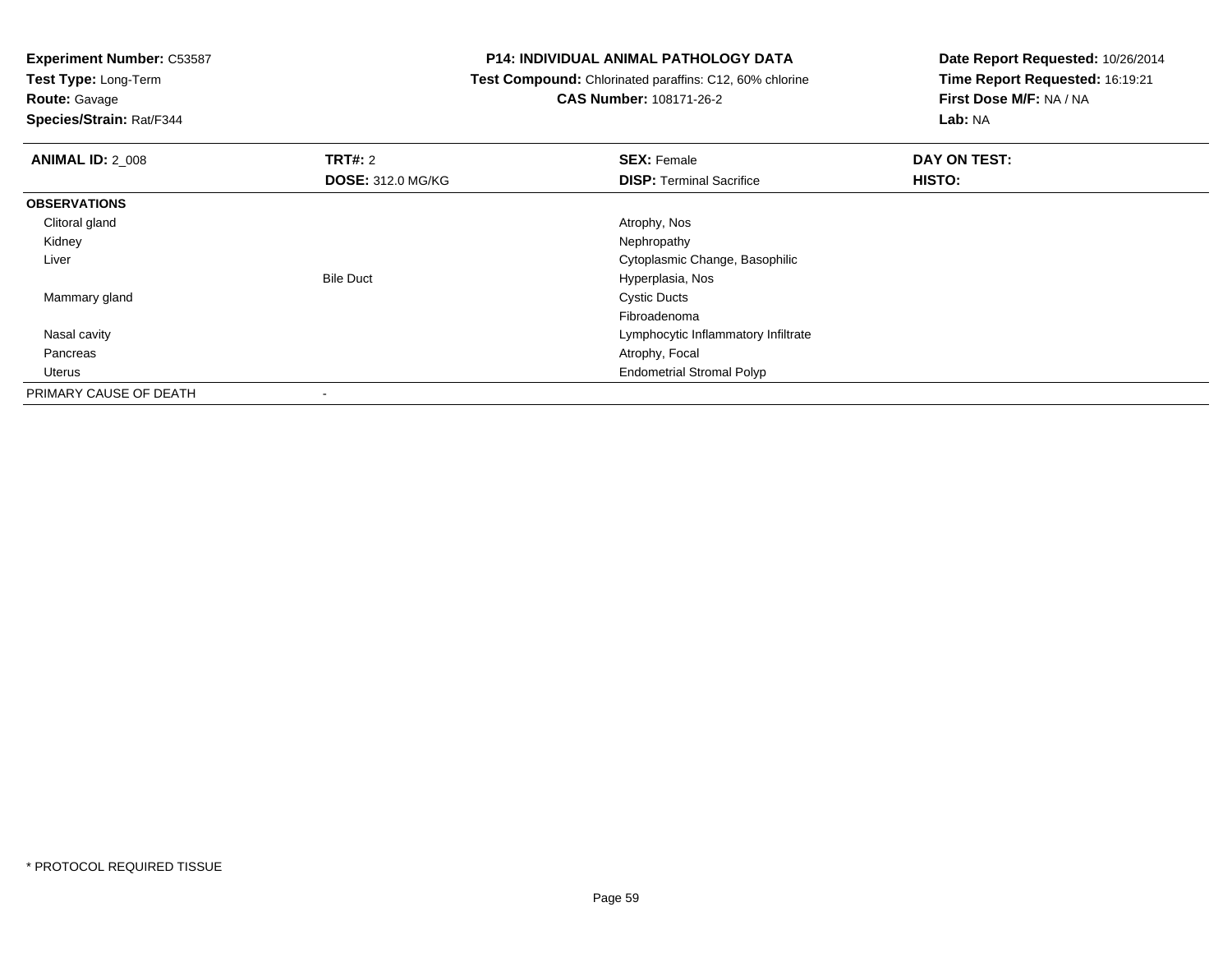**Test Type:** Long-Term

**Route:** Gavage

**Species/Strain:** Rat/F344

### **P14: INDIVIDUAL ANIMAL PATHOLOGY DATA**

 **Test Compound:** Chlorinated paraffins: C12, 60% chlorine**CAS Number:** 108171-26-2

| <b>ANIMAL ID: 2_009</b> | TRT#: 2                   | <b>SEX: Female</b>                  | DAY ON TEST: |
|-------------------------|---------------------------|-------------------------------------|--------------|
|                         | <b>DOSE: 312.0 MG/KG</b>  | <b>DISP:</b> Moribund Sacrifice     | HISTO:       |
| <b>OBSERVATIONS</b>     |                           |                                     |              |
| Adrenal gland           | Medulla                   | Pheochromocytoma                    |              |
| Eye                     |                           | Cataract                            |              |
|                         |                           | Retinopathy                         |              |
| Heart                   |                           | Fibrosis, Multifocal                |              |
| Kidney                  |                           | Nephropathy                         |              |
| Liver                   | <b>Bile Duct</b>          | Hyperplasia, Nos                    |              |
|                         |                           | Hypertrophy, Nos                    |              |
| Mammary gland           |                           | <b>Cystic Ducts</b>                 |              |
| Nasal cavity            |                           | Lymphocytic Inflammatory Infiltrate |              |
| Pituitary gland         | <b>Anterior Pituitary</b> | Adenoma, Nos                        |              |
|                         | <b>Anterior Pituitary</b> | Angiectasis                         |              |
|                         | <b>Anterior Pituitary</b> | Hemosiderosis                       |              |
| Stomach                 | Forestomach               | Hyperkeratosis                      |              |
|                         | Forestomach               | Hyperplasia, Epithelial             |              |
|                         | Forestomach               | Inflammation, Acute/Chronic         |              |
|                         | Forestomach               | Ulcer, Nos                          |              |
| Thyroid                 |                           | C-Cell Adenoma                      |              |
| Uterus                  |                           | <b>Endometrial Stromal Polyp</b>    |              |
| PRIMARY CAUSE OF DEATH  |                           |                                     |              |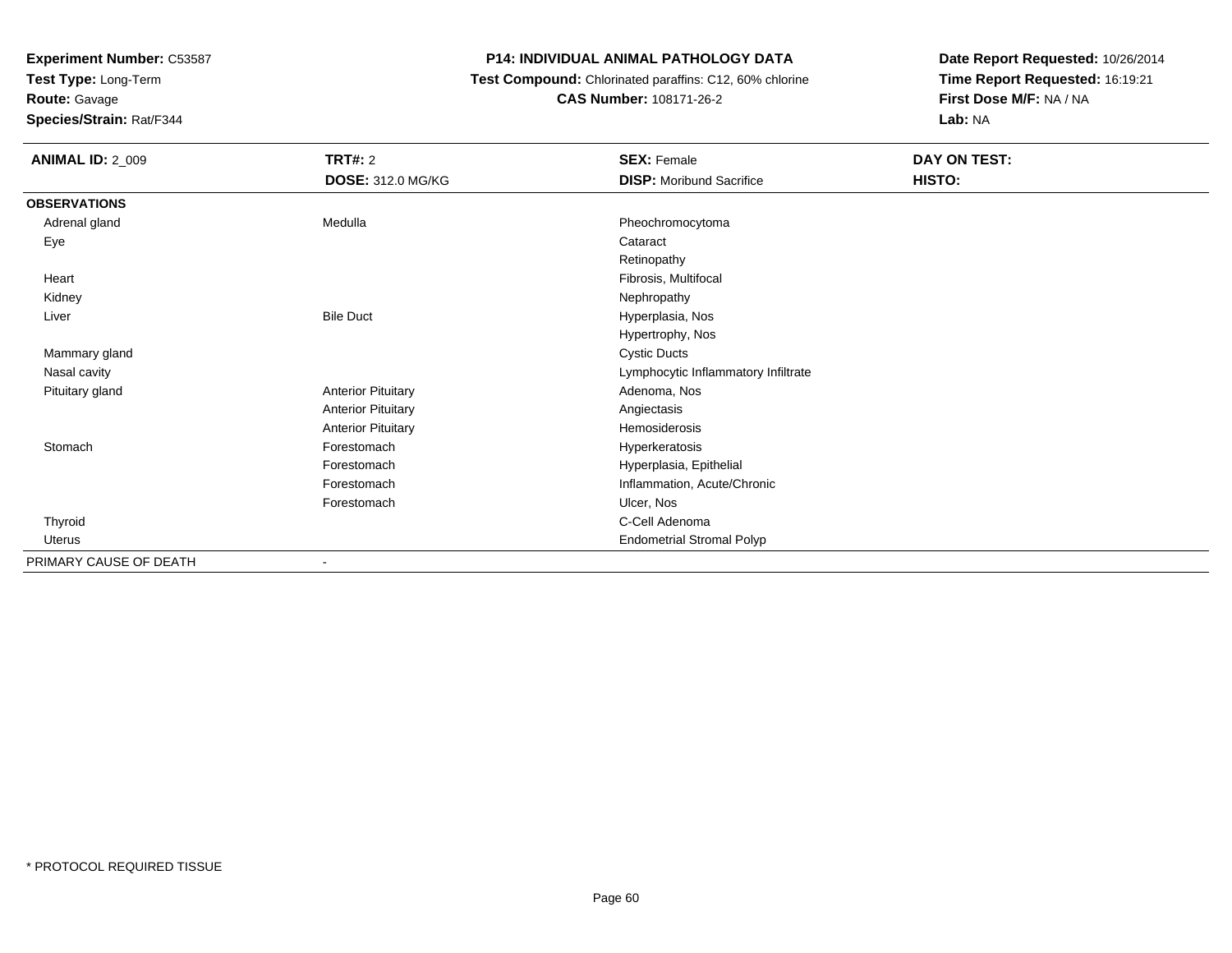**Test Type:** Long-Term

**Route:** Gavage

**Species/Strain:** Rat/F344

### **P14: INDIVIDUAL ANIMAL PATHOLOGY DATA**

 **Test Compound:** Chlorinated paraffins: C12, 60% chlorine**CAS Number:** 108171-26-2

| <b>ANIMAL ID: 2_010</b> | TRT#: 2                   | <b>SEX: Female</b>                  | DAY ON TEST: |
|-------------------------|---------------------------|-------------------------------------|--------------|
|                         | <b>DOSE: 312.0 MG/KG</b>  | <b>DISP: Terminal Sacrifice</b>     | HISTO:       |
| <b>OBSERVATIONS</b>     |                           |                                     |              |
| Clitoral gland          |                           | Inflammation, Acute Suppurative     |              |
| Eye                     |                           | Cataract                            |              |
|                         |                           | Retinopathy                         |              |
| Heart                   |                           | Fibrosis, Multifocal                |              |
| <b>Intestine Small</b>  | <b>Mesentery Nos</b>      | Necrosis, Fat                       |              |
| Kidney                  |                           | Nephropathy                         |              |
| Liver                   |                           | Angiectasis                         |              |
|                         | <b>Bile Duct</b>          | Hyperplasia, Nos                    |              |
|                         |                           | Hypertrophy, Nos                    |              |
|                         |                           | Neoplastic Nodule                   |              |
| Mammary gland           |                           | <b>Cystic Ducts</b>                 |              |
| Nasal cavity            |                           | Lymphocytic Inflammatory Infiltrate |              |
| Pancreas                |                           | Hyperplasia, Focal                  |              |
| Pituitary gland         | <b>Anterior Pituitary</b> | Angiectasis                         |              |
|                         | <b>Anterior Pituitary</b> | Hyperplasia, Focal                  |              |
| Stomach                 | Forestomach               | Hyperkeratosis                      |              |
|                         | Forestomach               | Hyperplasia, Epithelial             |              |
| Unspecified             | Multiple Organs Nos       | Leukemia, Mononuclear Cell          |              |
| PRIMARY CAUSE OF DEATH  | $\overline{\phantom{a}}$  |                                     |              |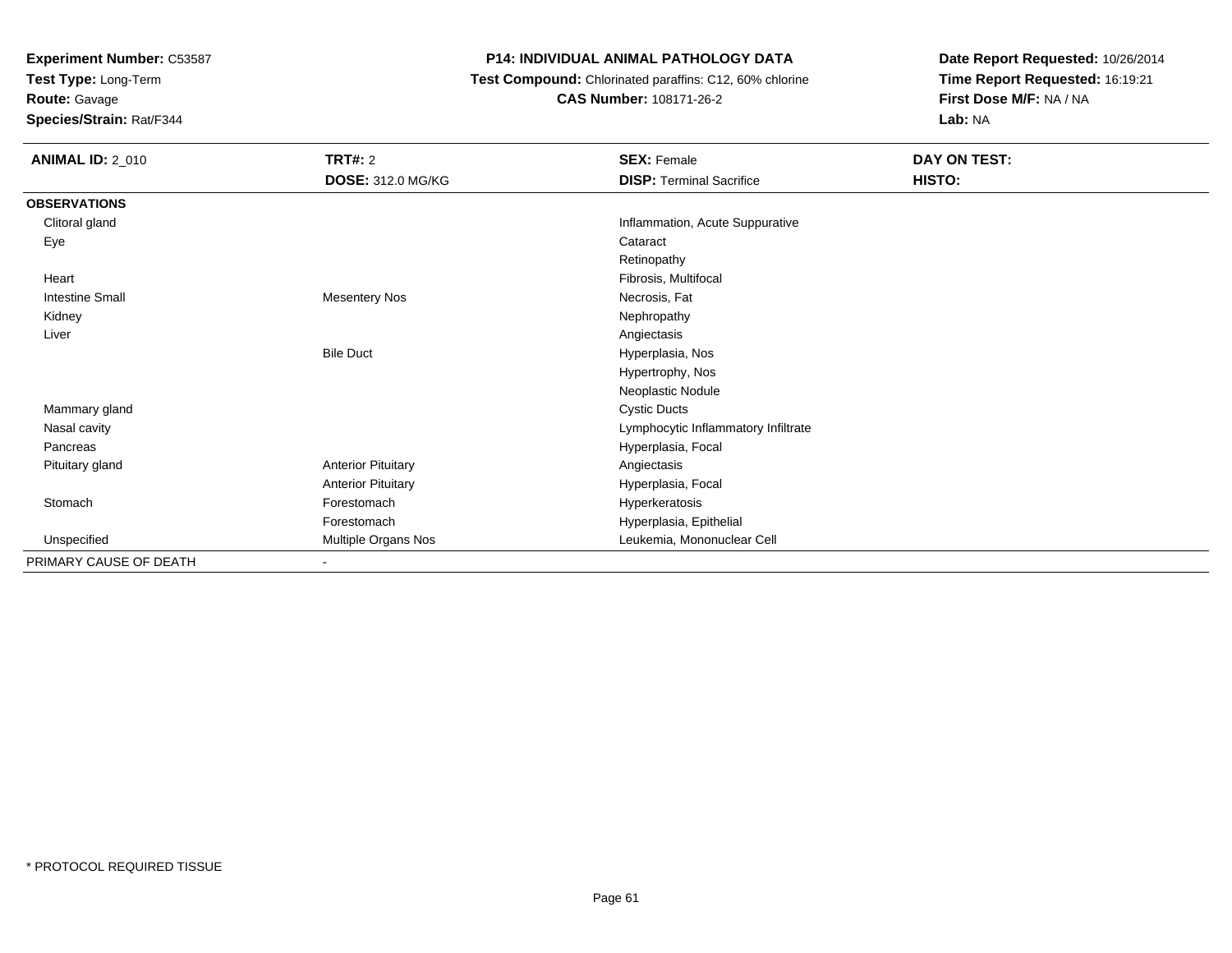**Test Type:** Long-Term

**Route:** Gavage

**Species/Strain:** Rat/F344

### **P14: INDIVIDUAL ANIMAL PATHOLOGY DATA**

 **Test Compound:** Chlorinated paraffins: C12, 60% chlorine**CAS Number:** 108171-26-2

| <b>ANIMAL ID: 2_011</b> | TRT#: 2<br><b>DOSE: 312.0 MG/KG</b> | <b>SEX: Female</b><br><b>DISP: Terminal Sacrifice</b> | DAY ON TEST:<br>HISTO: |
|-------------------------|-------------------------------------|-------------------------------------------------------|------------------------|
| <b>OBSERVATIONS</b>     |                                     |                                                       |                        |
| Eye                     |                                     | Cataract                                              |                        |
|                         |                                     | Retinopathy                                           |                        |
| Kidney                  |                                     | Nephropathy                                           |                        |
| Liver                   | <b>Bile Duct</b>                    | Hyperplasia, Nos                                      |                        |
|                         |                                     | Hypertrophy, Nos                                      |                        |
| Mammary gland           |                                     | <b>Cystic Ducts</b>                                   |                        |
|                         |                                     | Fibroadenoma                                          |                        |
| Nasal cavity            |                                     | Lymphocytic Inflammatory Infiltrate                   |                        |
| Ovary                   |                                     | Cyst, Parovarian                                      |                        |
| Pancreas                |                                     | Atrophy, Focal                                        |                        |
| Pituitary gland         | <b>Anterior Pituitary</b>           | Adenoma, Nos                                          |                        |
| Spleen                  |                                     | Hematopoiesis                                         |                        |
| PRIMARY CAUSE OF DEATH  | $\overline{\phantom{a}}$            |                                                       |                        |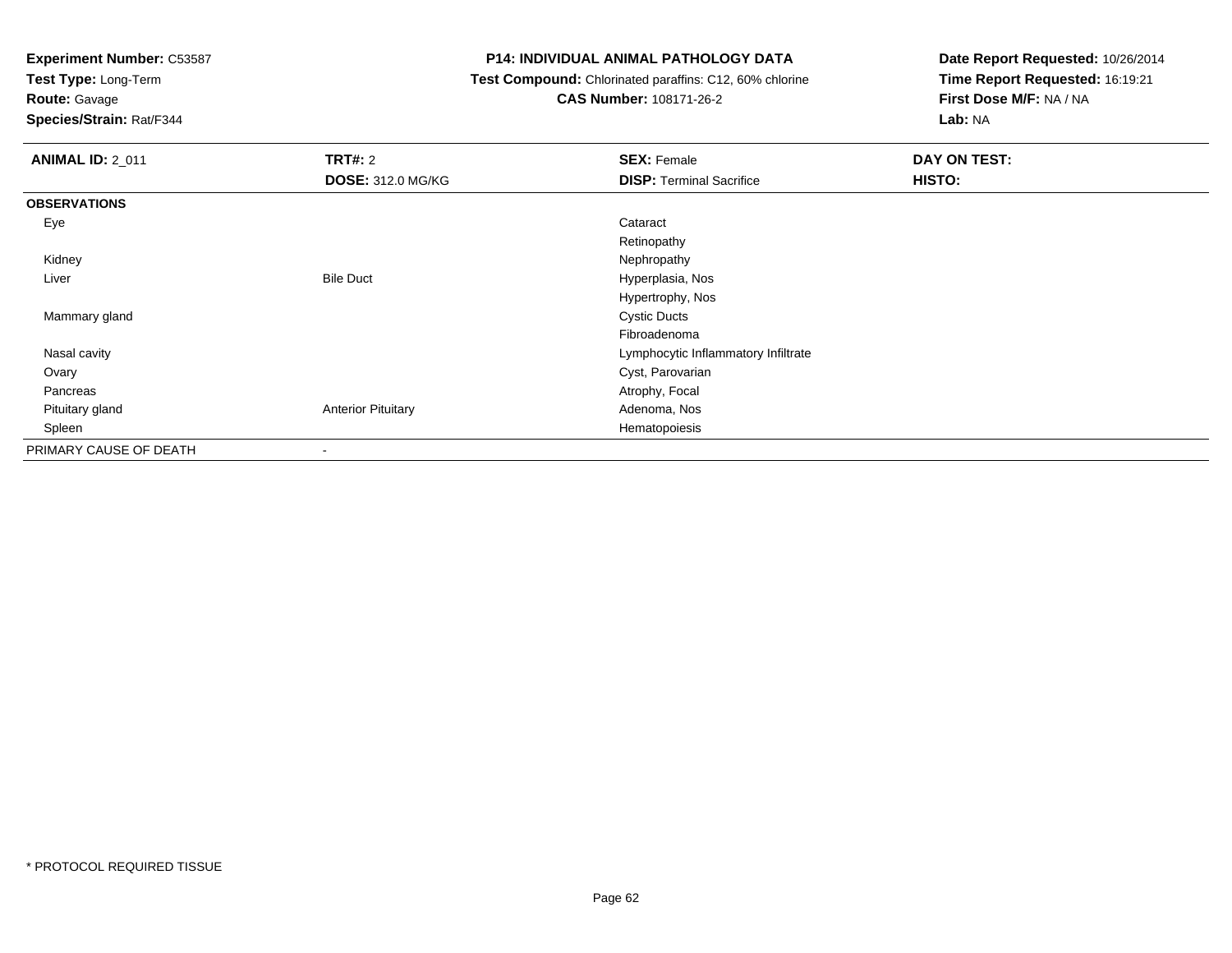| <b>Experiment Number: C53587</b><br>Test Type: Long-Term<br><b>Route: Gavage</b><br>Species/Strain: Rat/F344 | <b>P14: INDIVIDUAL ANIMAL PATHOLOGY DATA</b><br>Test Compound: Chlorinated paraffins: C12, 60% chlorine<br><b>CAS Number: 108171-26-2</b> |                                 | Date Report Requested: 10/26/2014<br>Time Report Requested: 16:19:21<br>First Dose M/F: NA / NA<br>Lab: NA |
|--------------------------------------------------------------------------------------------------------------|-------------------------------------------------------------------------------------------------------------------------------------------|---------------------------------|------------------------------------------------------------------------------------------------------------|
| <b>ANIMAL ID: 2 012</b>                                                                                      | TRT#: 2                                                                                                                                   | <b>SEX: Female</b>              | DAY ON TEST:                                                                                               |
|                                                                                                              | <b>DOSE: 312.0 MG/KG</b>                                                                                                                  | <b>DISP:</b> Moribund Sacrifice | HISTO:                                                                                                     |
| <b>OBSERVATIONS</b>                                                                                          |                                                                                                                                           |                                 |                                                                                                            |
| Adrenal gland                                                                                                | Cortex Nos                                                                                                                                | Congestion, Nos                 |                                                                                                            |
|                                                                                                              | Medulla                                                                                                                                   | Pheochromocytoma                |                                                                                                            |
| Clitoral gland                                                                                               |                                                                                                                                           | Carcinoma, Nos                  |                                                                                                            |
| Kidney                                                                                                       |                                                                                                                                           | Nephropathy                     |                                                                                                            |
| Liver                                                                                                        |                                                                                                                                           | Malposition, Nos                |                                                                                                            |
| PRIMARY CAUSE OF DEATH                                                                                       |                                                                                                                                           |                                 |                                                                                                            |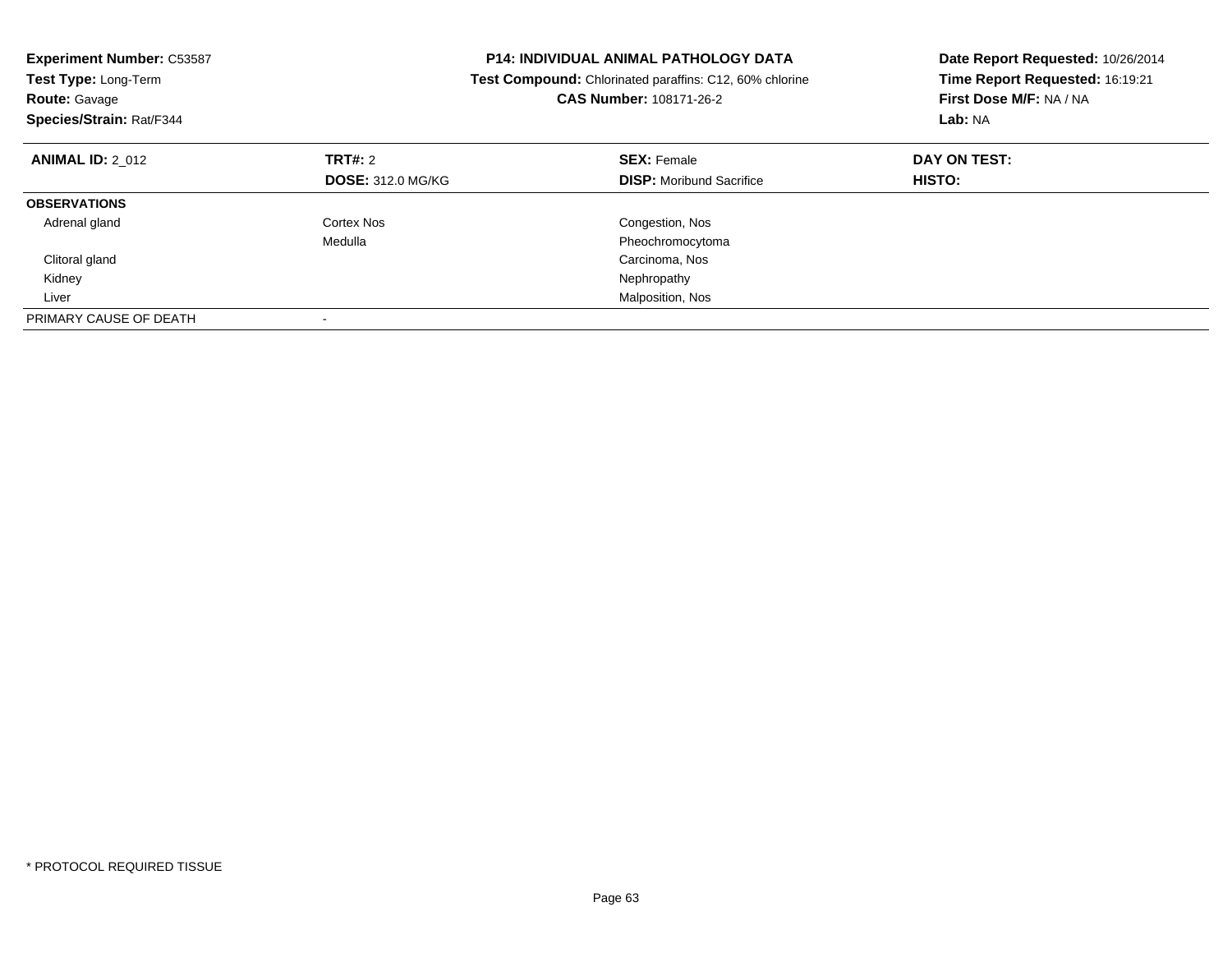**Experiment Number:** C53587**Test Type:** Long-Term

**Route:** Gavage

**Species/Strain:** Rat/F344

### **P14: INDIVIDUAL ANIMAL PATHOLOGY DATA**

 **Test Compound:** Chlorinated paraffins: C12, 60% chlorine**CAS Number:** 108171-26-2

| <b>ANIMAL ID: 2_013</b> | <b>TRT#: 2</b>            | <b>SEX: Female</b>                  | <b>DAY ON TEST:</b> |  |
|-------------------------|---------------------------|-------------------------------------|---------------------|--|
|                         | DOSE: 312.0 MG/KG         | <b>DISP: Moribund Sacrifice</b>     | HISTO:              |  |
| <b>OBSERVATIONS</b>     |                           |                                     |                     |  |
| Adrenal gland           | Cortex Nos                | Degeneration, Lipoid                |                     |  |
| Clitoral gland          |                           | Inflammation, Acute/Chronic         |                     |  |
| Heart                   |                           | Thrombus, Mural                     |                     |  |
| <b>Intestine Small</b>  | <b>Mesentery Nos</b>      | Necrosis, Fat                       |                     |  |
| Kidney                  |                           | Nephropathy                         |                     |  |
| Liver                   |                           | Cytoplasmic Vacuolization           |                     |  |
|                         | <b>Bile Duct</b>          | Hyperplasia, Nos                    |                     |  |
|                         |                           | Hypertrophy, Nos                    |                     |  |
|                         |                           | Necrosis, Nos                       |                     |  |
| Mammary gland           |                           | <b>Cystic Ducts</b>                 |                     |  |
| Nasal cavity            |                           | Lymphocytic Inflammatory Infiltrate |                     |  |
| Pituitary gland         | <b>Anterior Pituitary</b> | Adenoma, Nos                        |                     |  |
|                         | <b>Anterior Pituitary</b> | Angiectasis                         |                     |  |
|                         | <b>Anterior Pituitary</b> | Cyst, Multiple                      |                     |  |
|                         | <b>Anterior Pituitary</b> | Hemosiderosis                       |                     |  |
| Spleen                  |                           | Necrosis, Nos                       |                     |  |
| Unspecified             | Multiple Organs Nos       | Leukemia, Mononuclear Cell          |                     |  |
| <b>Uterus</b>           |                           | <b>Endometrial Stromal Polyp</b>    |                     |  |
| PRIMARY CAUSE OF DEATH  | $\overline{\phantom{a}}$  |                                     |                     |  |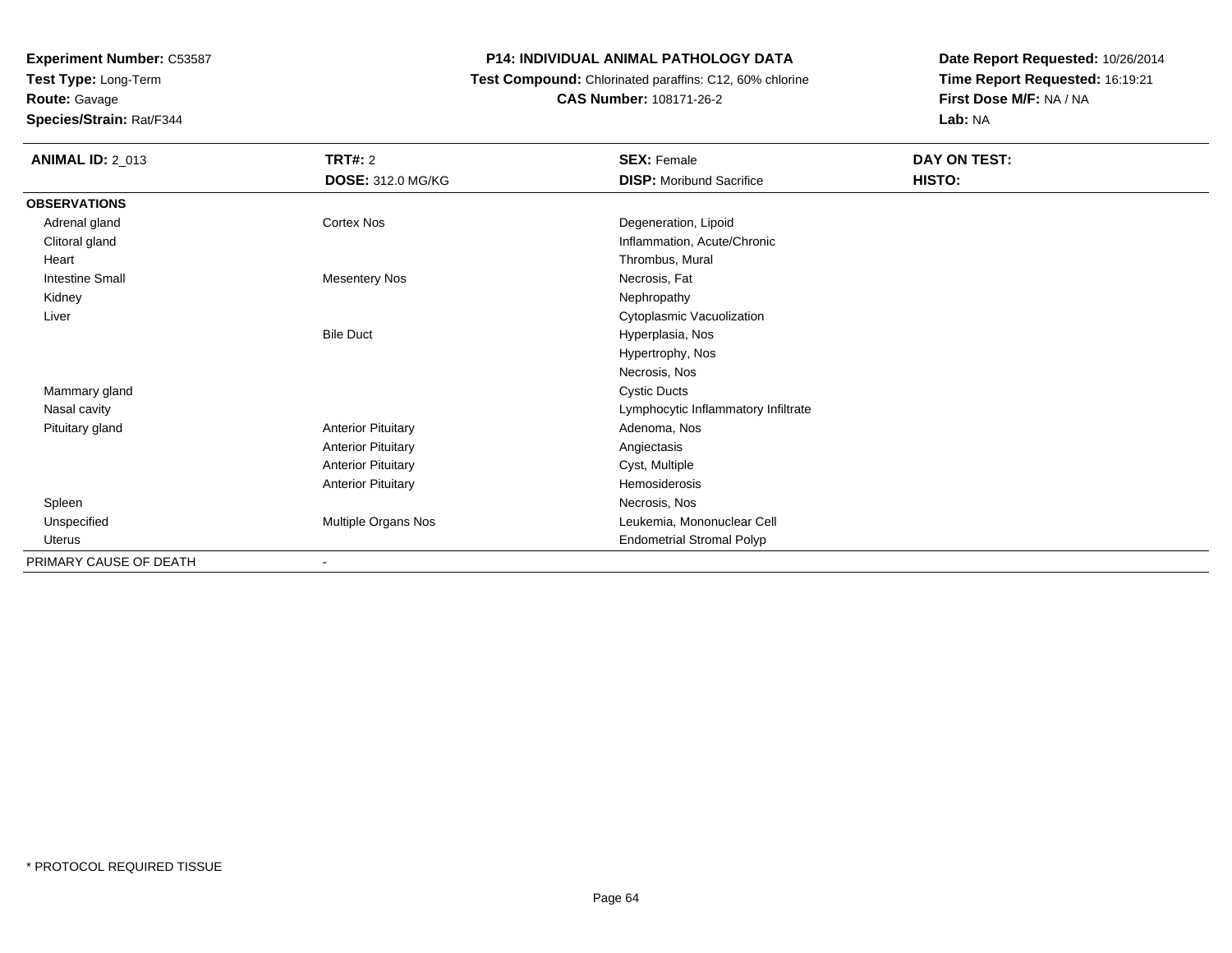| <b>Experiment Number: C53587</b><br><b>Test Type: Long-Term</b><br><b>Route: Gavage</b><br>Species/Strain: Rat/F344 |                          | <b>P14: INDIVIDUAL ANIMAL PATHOLOGY DATA</b><br>Test Compound: Chlorinated paraffins: C12, 60% chlorine<br>CAS Number: 108171-26-2 | Date Report Requested: 10/26/2014<br>Time Report Requested: 16:19:21<br>First Dose M/F: NA / NA<br>Lab: NA |
|---------------------------------------------------------------------------------------------------------------------|--------------------------|------------------------------------------------------------------------------------------------------------------------------------|------------------------------------------------------------------------------------------------------------|
| <b>ANIMAL ID: 2 014</b>                                                                                             | TRT#: 2                  | <b>SEX: Female</b>                                                                                                                 | DAY ON TEST:                                                                                               |
|                                                                                                                     | <b>DOSE: 312.0 MG/KG</b> | <b>DISP:</b> Moribund Sacrifice                                                                                                    | <b>HISTO:</b>                                                                                              |
| <b>OBSERVATIONS</b>                                                                                                 |                          |                                                                                                                                    |                                                                                                            |
| Heart                                                                                                               |                          | Degeneration, Nos                                                                                                                  |                                                                                                            |
| Intestine Small                                                                                                     | <b>Mesentery Nos</b>     | Necrosis, Fat                                                                                                                      |                                                                                                            |
| Kidney                                                                                                              |                          | Nephropathy                                                                                                                        |                                                                                                            |
| Liver                                                                                                               |                          | Hepatocellular Carcinoma                                                                                                           |                                                                                                            |
|                                                                                                                     | <b>Bile Duct</b>         | Hyperplasia, Nos                                                                                                                   |                                                                                                            |
| Unspecified                                                                                                         | Multiple Organs Nos      | Leukemia, Mononuclear Cell                                                                                                         |                                                                                                            |
| PRIMARY CAUSE OF DEATH                                                                                              |                          |                                                                                                                                    |                                                                                                            |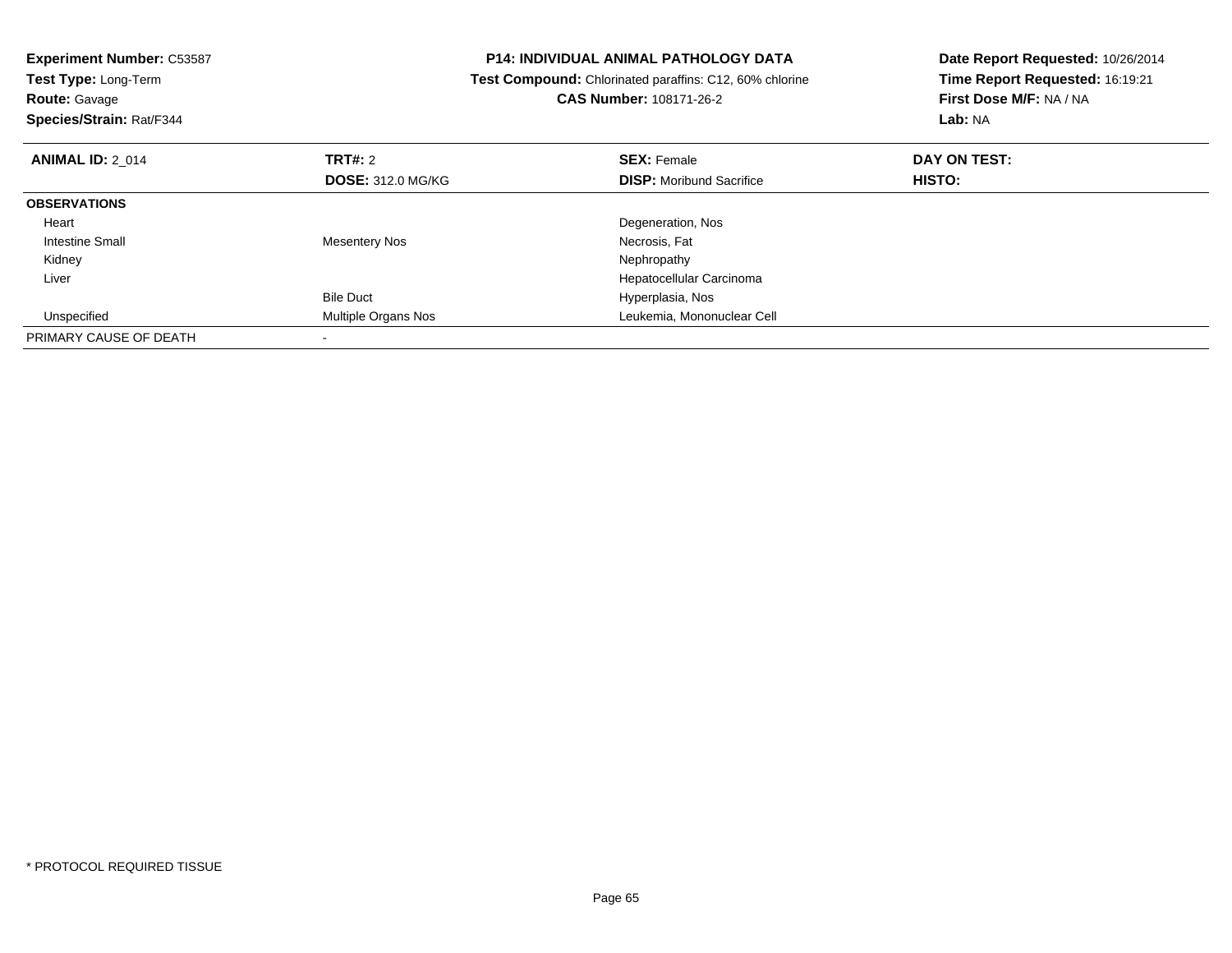**Test Type:** Long-Term

# **Route:** Gavage

**Species/Strain:** Rat/F344

### **P14: INDIVIDUAL ANIMAL PATHOLOGY DATA**

 **Test Compound:** Chlorinated paraffins: C12, 60% chlorine**CAS Number:** 108171-26-2

| <b>ANIMAL ID: 2_015</b> | <b>TRT#: 2</b>            | <b>SEX: Female</b>                  | DAY ON TEST: |  |
|-------------------------|---------------------------|-------------------------------------|--------------|--|
|                         | <b>DOSE: 312.0 MG/KG</b>  | <b>DISP: Terminal Sacrifice</b>     | HISTO:       |  |
| <b>OBSERVATIONS</b>     |                           |                                     |              |  |
| Clitoral gland          |                           | Adenoma, Nos                        |              |  |
| Eye                     |                           | Cataract                            |              |  |
|                         |                           | Retinopathy                         |              |  |
| Heart                   |                           | Fibrosis, Multifocal                |              |  |
| Kidney                  |                           | Nephropathy                         |              |  |
| Liver                   |                           | Angiectasis                         |              |  |
|                         |                           | Cytoplasmic Change, Basophilic      |              |  |
|                         |                           | Focal Cellular Change               |              |  |
|                         |                           | Hypertrophy, Nos                    |              |  |
| Lung                    |                           | Congestion, Nos                     |              |  |
| Mammary gland           |                           | <b>Cystic Ducts</b>                 |              |  |
| Nasal cavity            |                           | Lymphocytic Inflammatory Infiltrate |              |  |
| Pancreas                |                           | Acinar-Cell Adenoma                 |              |  |
| Pituitary gland         | <b>Anterior Pituitary</b> | Adenoma, Nos                        |              |  |
|                         | <b>Anterior Pituitary</b> | Angiectasis                         |              |  |
| Stomach                 | Forestomach               | Hyperkeratosis                      |              |  |
|                         | Forestomach               | Hyperplasia, Epithelial             |              |  |
| Uterus                  |                           | Hydrometra                          |              |  |
| PRIMARY CAUSE OF DEATH  | $\overline{\phantom{a}}$  |                                     |              |  |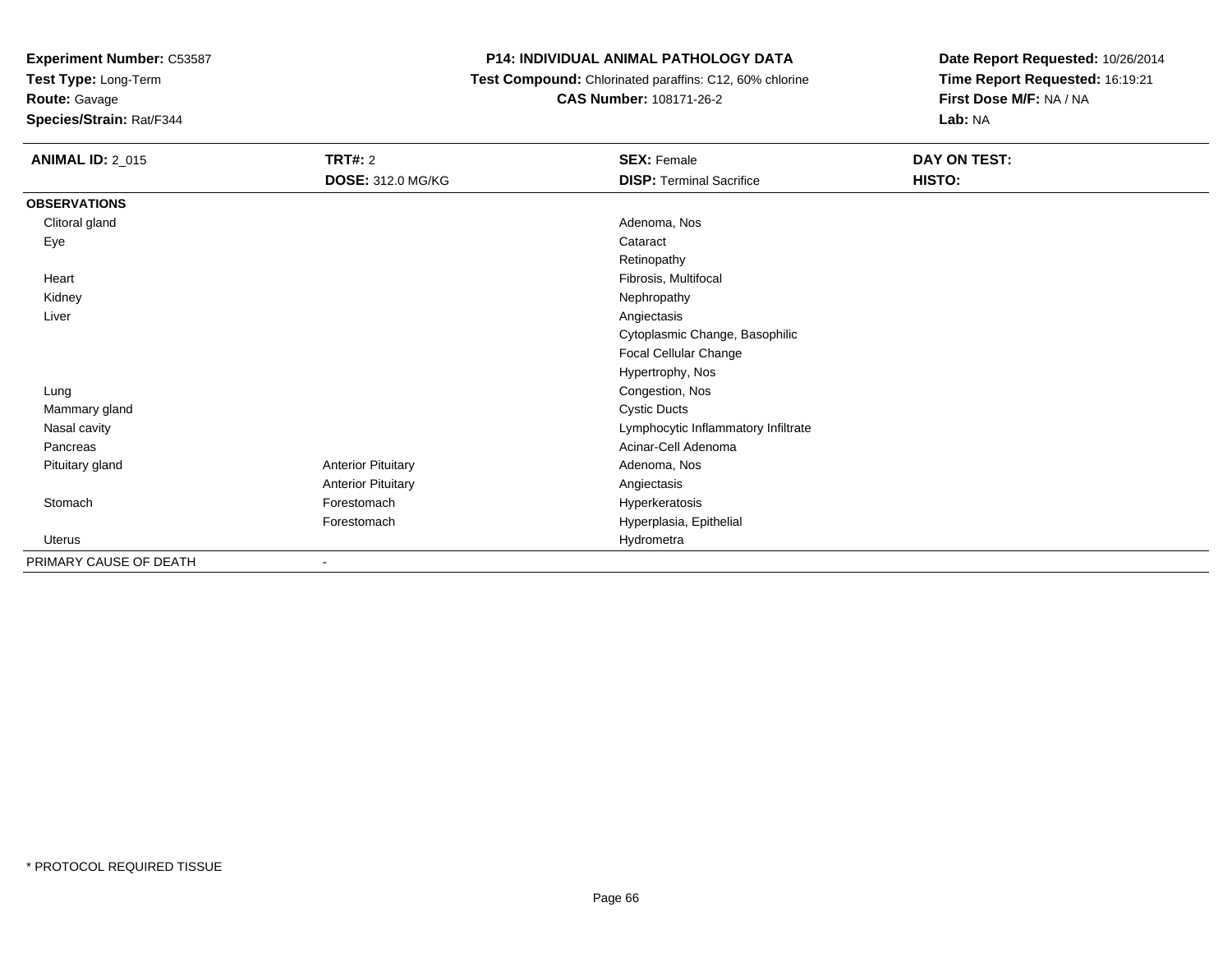**Test Type:** Long-Term

**Route:** Gavage

**Species/Strain:** Rat/F344

### **P14: INDIVIDUAL ANIMAL PATHOLOGY DATA**

 **Test Compound:** Chlorinated paraffins: C12, 60% chlorine**CAS Number:** 108171-26-2

| <b>ANIMAL ID: 2_016</b> | TRT#: 2                   | <b>SEX: Female</b>                  | DAY ON TEST: |
|-------------------------|---------------------------|-------------------------------------|--------------|
|                         | <b>DOSE: 312.0 MG/KG</b>  | <b>DISP: Terminal Sacrifice</b>     | HISTO:       |
| <b>OBSERVATIONS</b>     |                           |                                     |              |
| Adrenal gland           | Cortex Nos                | Angiectasis                         |              |
| Eye                     |                           | Cataract                            |              |
|                         |                           | Retinopathy                         |              |
| Kidney                  |                           | Nephropathy                         |              |
| Liver                   | <b>Bile Duct</b>          | Hyperplasia, Nos                    |              |
|                         |                           | Hypertrophy, Nos                    |              |
| Mammary gland           |                           | <b>Cystic Ducts</b>                 |              |
| Nasal cavity            |                           | Lymphocytic Inflammatory Infiltrate |              |
| Pancreas                |                           | Hyperplasia, Focal                  |              |
| Pituitary gland         | <b>Anterior Pituitary</b> | Cyst, Nos                           |              |
| Stomach                 | <b>Glandular Stomach</b>  | Edema, Nos                          |              |
| PRIMARY CAUSE OF DEATH  | $\blacksquare$            |                                     |              |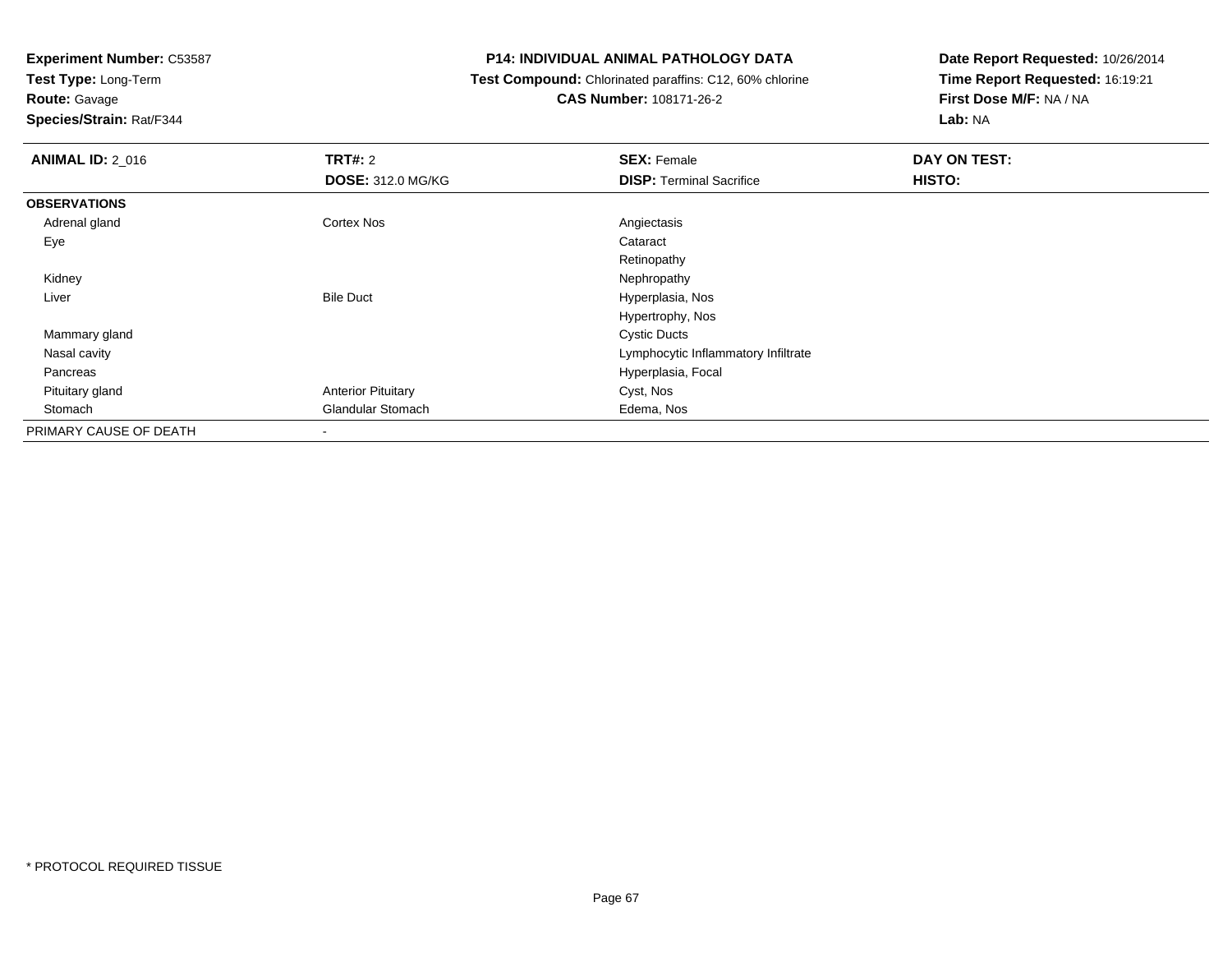| <b>Experiment Number: C53587</b><br>Test Type: Long-Term<br><b>Route: Gavage</b><br>Species/Strain: Rat/F344 |                          | <b>P14: INDIVIDUAL ANIMAL PATHOLOGY DATA</b><br>Test Compound: Chlorinated paraffins: C12, 60% chlorine<br>CAS Number: 108171-26-2 | Date Report Requested: 10/26/2014<br>Time Report Requested: 16:19:21<br>First Dose M/F: NA / NA<br><b>Lab: NA</b> |
|--------------------------------------------------------------------------------------------------------------|--------------------------|------------------------------------------------------------------------------------------------------------------------------------|-------------------------------------------------------------------------------------------------------------------|
| <b>ANIMAL ID: 2 017</b>                                                                                      | <b>TRT#:</b> 2           | <b>SEX: Female</b>                                                                                                                 | DAY ON TEST:                                                                                                      |
|                                                                                                              | <b>DOSE: 312.0 MG/KG</b> | <b>DISP: Natural Death</b>                                                                                                         | HISTO:                                                                                                            |
| <b>OBSERVATIONS</b>                                                                                          |                          |                                                                                                                                    |                                                                                                                   |
| Kidney                                                                                                       |                          | Nephropathy                                                                                                                        |                                                                                                                   |
| Liver                                                                                                        |                          | Necrosis, Nos                                                                                                                      |                                                                                                                   |
| Mammary gland                                                                                                |                          | Adenosis                                                                                                                           |                                                                                                                   |
|                                                                                                              |                          | <b>Cystic Ducts</b>                                                                                                                |                                                                                                                   |
|                                                                                                              |                          | Fibroadenoma                                                                                                                       |                                                                                                                   |
| Spleen                                                                                                       |                          | Hematopoiesis                                                                                                                      |                                                                                                                   |
| Thyroid                                                                                                      |                          | <b>Cystic Follicles</b>                                                                                                            |                                                                                                                   |
|                                                                                                              |                          | Follicular-Cell Adenoma                                                                                                            |                                                                                                                   |
| PRIMARY CAUSE OF DEATH                                                                                       |                          |                                                                                                                                    |                                                                                                                   |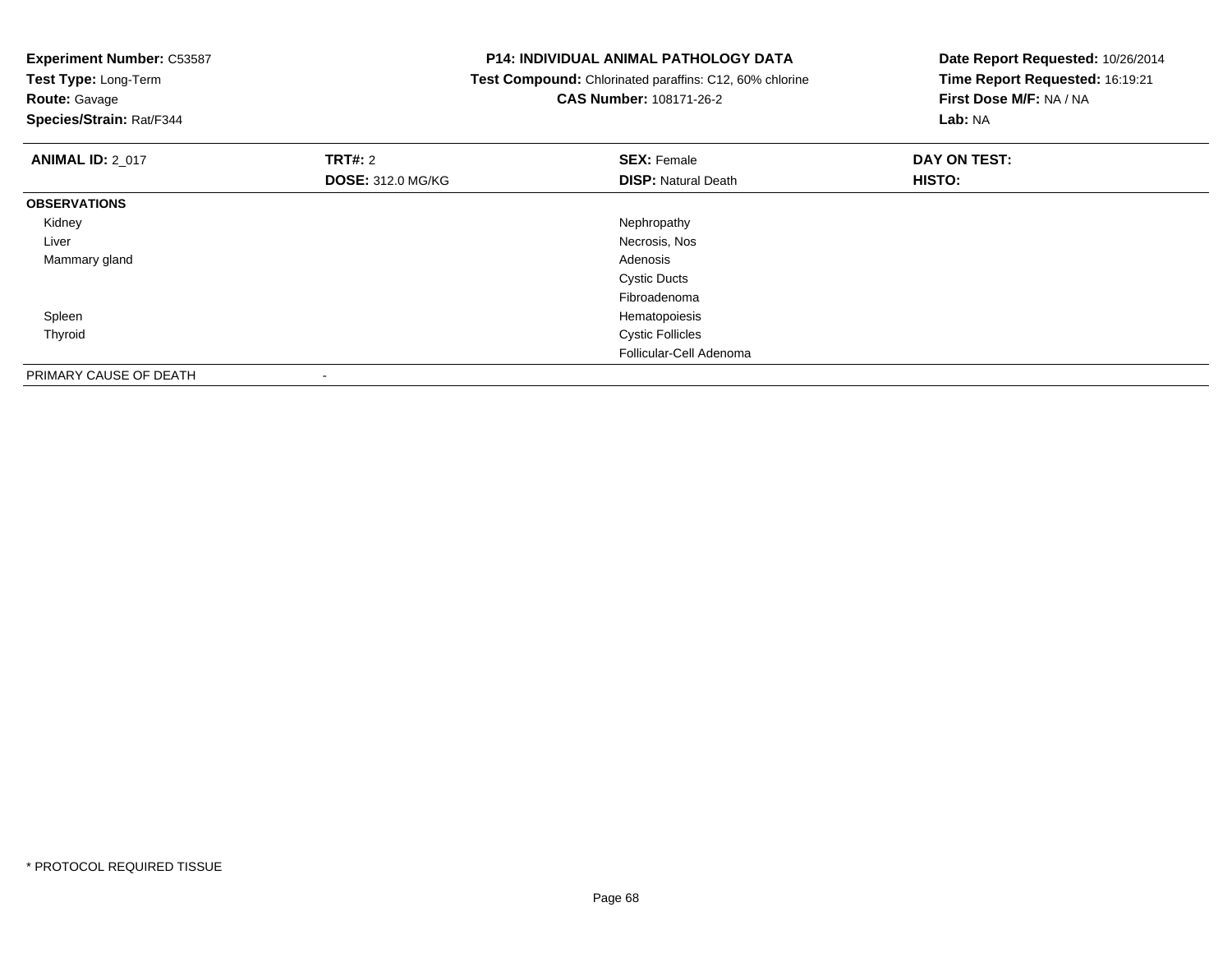**Test Type:** Long-Term

**Route:** Gavage

**Species/Strain:** Rat/F344

### **P14: INDIVIDUAL ANIMAL PATHOLOGY DATA**

 **Test Compound:** Chlorinated paraffins: C12, 60% chlorine**CAS Number:** 108171-26-2

| <b>ANIMAL ID: 2_018</b> | <b>TRT#: 2</b>            | <b>SEX: Female</b>                  | DAY ON TEST: |  |
|-------------------------|---------------------------|-------------------------------------|--------------|--|
|                         | <b>DOSE: 312.0 MG/KG</b>  | <b>DISP: Terminal Sacrifice</b>     | HISTO:       |  |
| <b>OBSERVATIONS</b>     |                           |                                     |              |  |
| Adrenal gland           | Medulla                   | Hyperplasia, Focal                  |              |  |
| Eye                     |                           | Cataract                            |              |  |
|                         |                           | Retinopathy                         |              |  |
| Kidney                  |                           | Nephropathy                         |              |  |
| Liver                   |                           | Angiectasis                         |              |  |
|                         |                           | Cytoplasmic Change, Basophilic      |              |  |
|                         |                           | Hypertrophy, Nos                    |              |  |
|                         |                           | Necrosis, Focal                     |              |  |
| Mammary gland           |                           | Adenosis                            |              |  |
|                         |                           | <b>Cystic Ducts</b>                 |              |  |
|                         |                           | Fibroadenoma                        |              |  |
| Nasal cavity            |                           | Lymphocytic Inflammatory Infiltrate |              |  |
| Pituitary gland         | <b>Anterior Pituitary</b> | Cyst, Nos                           |              |  |
| Spleen                  |                           | Hematopoiesis                       |              |  |
| Stomach                 |                           | Periarteritis                       |              |  |
| Uterus                  |                           | Hydrometra                          |              |  |
| PRIMARY CAUSE OF DEATH  | $\blacksquare$            |                                     |              |  |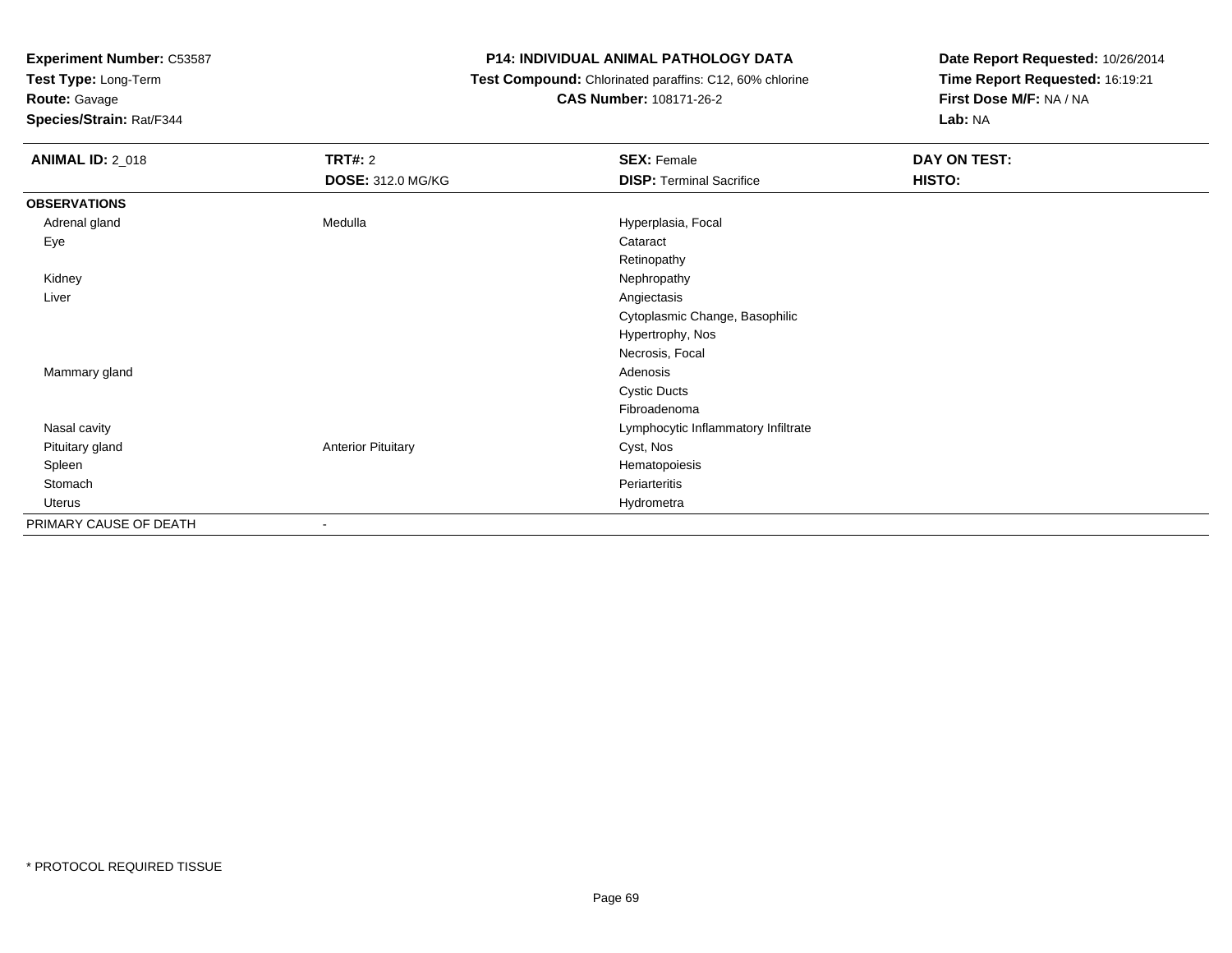**Test Type:** Long-Term

**Route:** Gavage

**Species/Strain:** Rat/F344

### **P14: INDIVIDUAL ANIMAL PATHOLOGY DATA**

 **Test Compound:** Chlorinated paraffins: C12, 60% chlorine**CAS Number:** 108171-26-2

| <b>ANIMAL ID: 2_019</b> | TRT#: 2                   | <b>SEX: Female</b>                  | DAY ON TEST: |  |
|-------------------------|---------------------------|-------------------------------------|--------------|--|
|                         | <b>DOSE: 312.0 MG/KG</b>  | <b>DISP:</b> Moribund Sacrifice     | HISTO:       |  |
| <b>OBSERVATIONS</b>     |                           |                                     |              |  |
| Clitoral gland          |                           | Atrophy, Nos                        |              |  |
| Heart                   |                           | Fibrosis, Focal                     |              |  |
| Kidney                  |                           | Nephropathy                         |              |  |
| Liver                   | <b>Bile Duct</b>          | Hyperplasia, Nos                    |              |  |
|                         |                           | Hypertrophy, Nos                    |              |  |
| Mammary gland           |                           | <b>Cystic Ducts</b>                 |              |  |
| Nasal cavity            |                           | Lymphocytic Inflammatory Infiltrate |              |  |
| Pituitary gland         | <b>Anterior Pituitary</b> | Cyst, Nos                           |              |  |
| Stomach                 | Forestomach               | Inflammation, Acute Suppurative     |              |  |
| Thyroid                 |                           | Cyst, Embryonal Duct                |              |  |
| Unspecified             | Multiple Organs Nos       | Leukemia, Mononuclear Cell          |              |  |
| PRIMARY CAUSE OF DEATH  | $\overline{\phantom{a}}$  |                                     |              |  |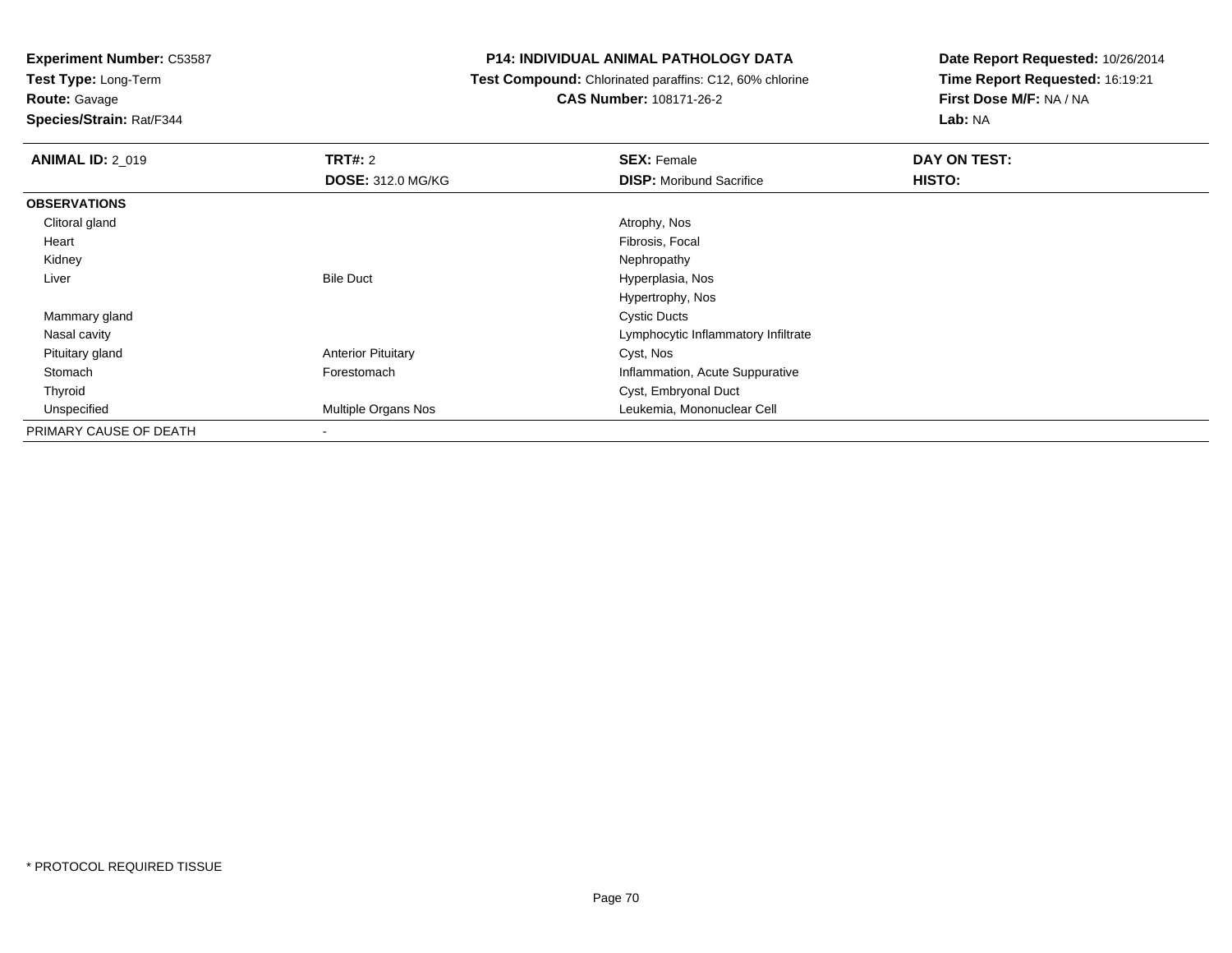| <b>Experiment Number: C53587</b><br>Test Type: Long-Term<br><b>Route: Gavage</b><br>Species/Strain: Rat/F344 |                          | <b>P14: INDIVIDUAL ANIMAL PATHOLOGY DATA</b><br>Test Compound: Chlorinated paraffins: C12, 60% chlorine<br>CAS Number: 108171-26-2 | Date Report Requested: 10/26/2014<br>Time Report Requested: 16:19:21<br>First Dose M/F: NA / NA<br>Lab: NA |
|--------------------------------------------------------------------------------------------------------------|--------------------------|------------------------------------------------------------------------------------------------------------------------------------|------------------------------------------------------------------------------------------------------------|
| <b>ANIMAL ID: 2 020</b>                                                                                      | <b>TRT#: 2</b>           | <b>SEX: Female</b>                                                                                                                 | DAY ON TEST:                                                                                               |
|                                                                                                              | <b>DOSE: 312.0 MG/KG</b> | <b>DISP: Natural Death</b>                                                                                                         | <b>HISTO:</b>                                                                                              |
| <b>OBSERVATIONS</b>                                                                                          |                          |                                                                                                                                    |                                                                                                            |
| Adrenal gland                                                                                                | Cortex Nos               | Necrosis, Focal                                                                                                                    |                                                                                                            |
| Kidney                                                                                                       |                          | Nephropathy                                                                                                                        |                                                                                                            |
| Liver                                                                                                        |                          | Hemorrhage                                                                                                                         |                                                                                                            |
|                                                                                                              |                          | Necrosis, Zonal                                                                                                                    |                                                                                                            |
| Lung                                                                                                         |                          | Congestion, Nos                                                                                                                    |                                                                                                            |
| PRIMARY CAUSE OF DEATH                                                                                       |                          |                                                                                                                                    |                                                                                                            |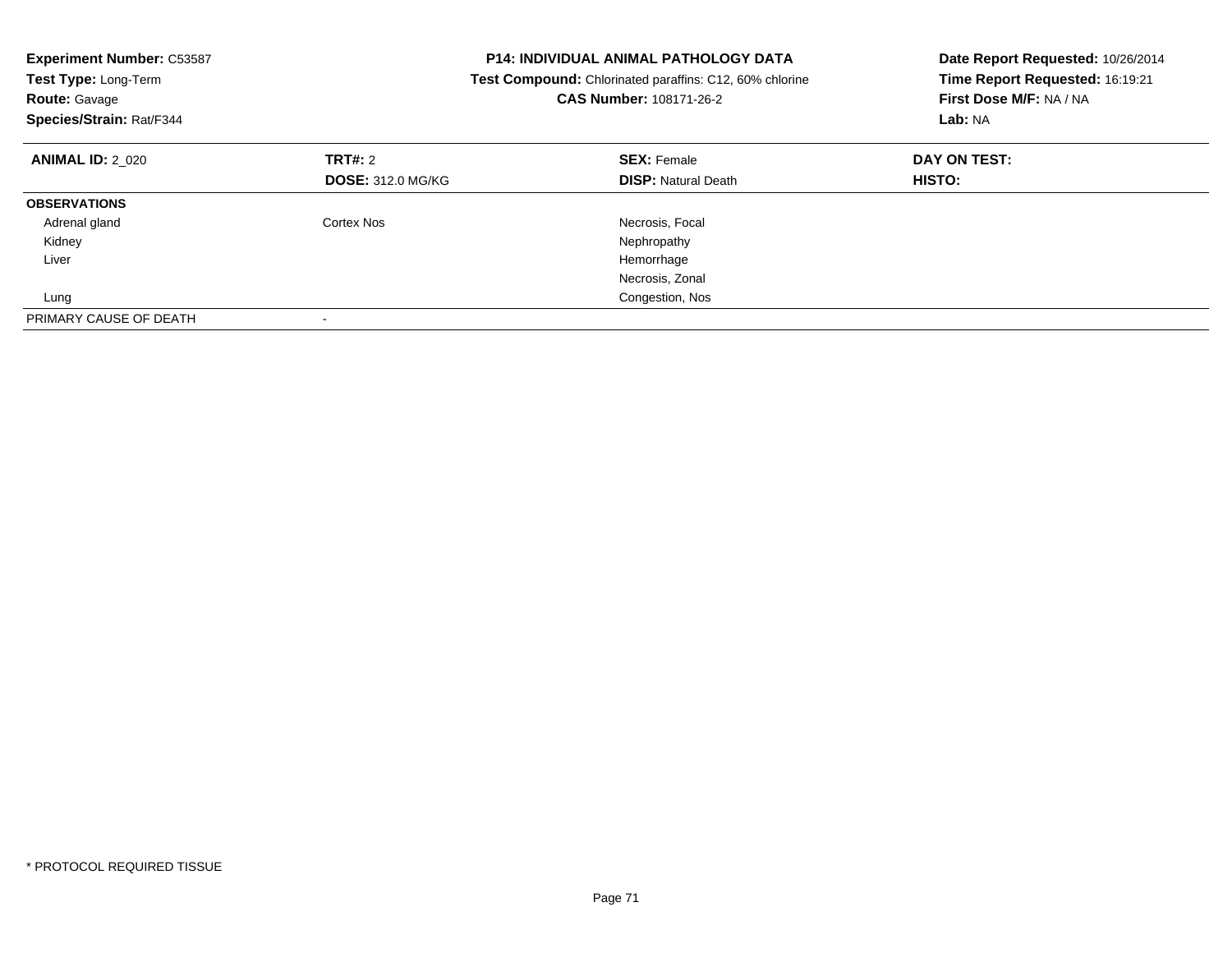**Test Type:** Long-Term

**Route:** Gavage

**Species/Strain:** Rat/F344

### **P14: INDIVIDUAL ANIMAL PATHOLOGY DATA**

 **Test Compound:** Chlorinated paraffins: C12, 60% chlorine**CAS Number:** 108171-26-2

| <b>ANIMAL ID: 2_021</b> | <b>TRT#: 2</b>            | <b>SEX: Female</b>                  | <b>DAY ON TEST:</b> |
|-------------------------|---------------------------|-------------------------------------|---------------------|
|                         | <b>DOSE: 312.0 MG/KG</b>  | <b>DISP:</b> Moribund Sacrifice     | HISTO:              |
| <b>OBSERVATIONS</b>     |                           |                                     |                     |
| Clitoral gland          |                           | Hemorrhage                          |                     |
|                         |                           | Inflammation, Acute/Chronic         |                     |
| Eye                     |                           | Cataract                            |                     |
|                         |                           | Retinopathy                         |                     |
| Heart                   |                           | Fibrosis, Focal                     |                     |
| Intestine Large         | Rectum                    | Edema, Nos                          |                     |
|                         | Rectum                    | Inflammation, Acute/Chronic         |                     |
| Kidney                  |                           | Nephropathy                         |                     |
| Liver                   |                           | Angiectasis                         |                     |
|                         | <b>Bile Duct</b>          | Hyperplasia, Nos                    |                     |
|                         |                           | Hypertrophy, Nos                    |                     |
| Mammary gland           |                           | Adenosis                            |                     |
|                         |                           | <b>Cystic Ducts</b>                 |                     |
|                         |                           | Fibroadenoma                        |                     |
| Nasal cavity            |                           | Lymphocytic Inflammatory Infiltrate |                     |
| Pituitary gland         | <b>Anterior Pituitary</b> | Adenoma, Nos                        |                     |
|                         | <b>Anterior Pituitary</b> | Angiectasis                         |                     |
|                         | <b>Anterior Pituitary</b> | Hemosiderosis                       |                     |
| Unspecified             | Multiple Organs Nos       | Leukemia, Mononuclear Cell          |                     |
| <b>Uterus</b>           |                           | <b>Endometrial Stromal Polyp</b>    |                     |
| PRIMARY CAUSE OF DEATH  |                           |                                     |                     |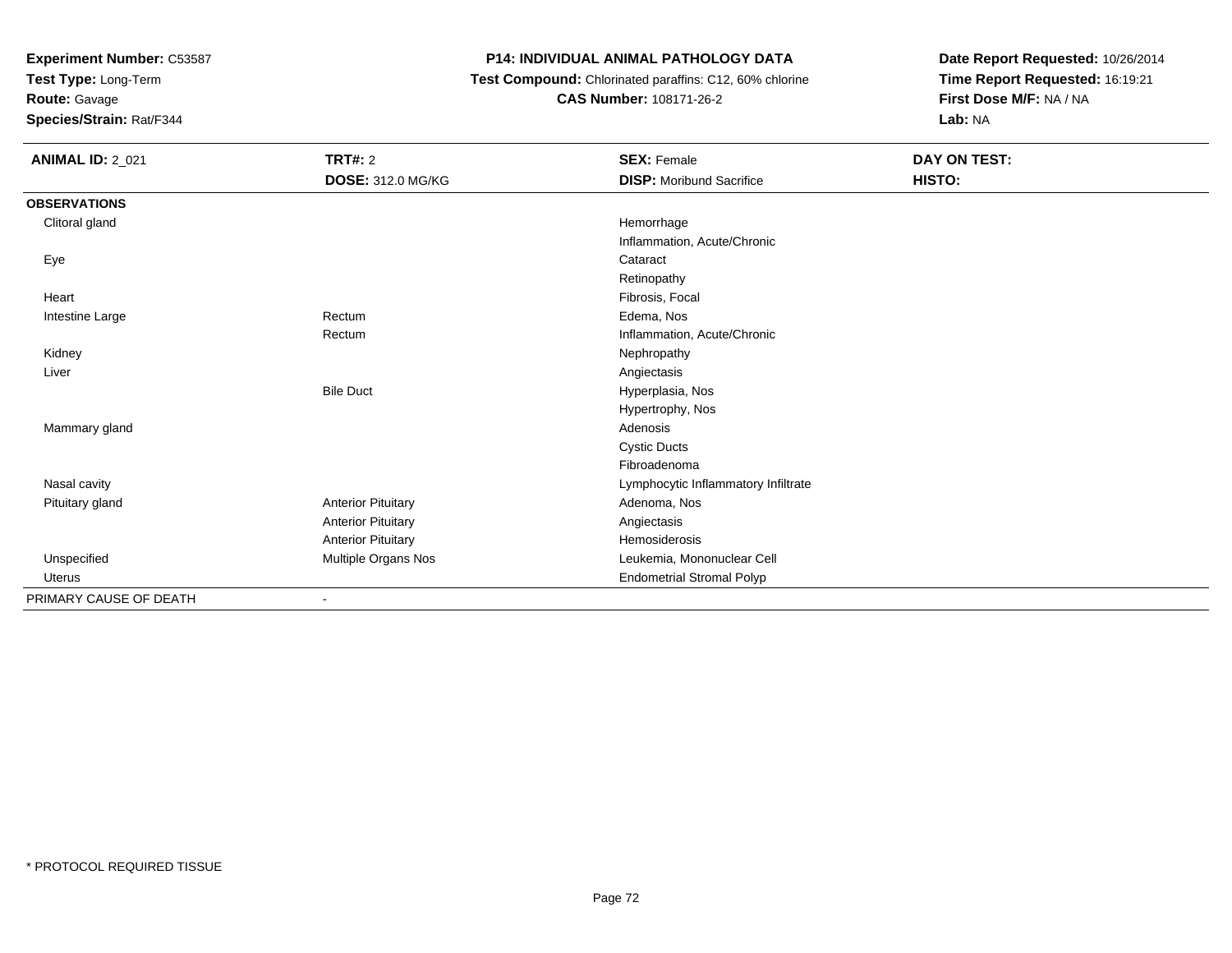**Test Type:** Long-Term

**Route:** Gavage

**Species/Strain:** Rat/F344

#### **P14: INDIVIDUAL ANIMAL PATHOLOGY DATA**

 **Test Compound:** Chlorinated paraffins: C12, 60% chlorine**CAS Number:** 108171-26-2

| <b>ANIMAL ID: 2_022</b> | <b>TRT#: 2</b>           | <b>SEX: Female</b>              | DAY ON TEST: |  |
|-------------------------|--------------------------|---------------------------------|--------------|--|
|                         | <b>DOSE: 312.0 MG/KG</b> | <b>DISP:</b> Moribund Sacrifice | HISTO:       |  |
| <b>OBSERVATIONS</b>     |                          |                                 |              |  |
| Clitoral gland          |                          | Atrophy, Nos                    |              |  |
| Eye                     |                          | Cataract                        |              |  |
|                         |                          | Retinopathy                     |              |  |
| Kidney                  |                          | Nephropathy                     |              |  |
| Liver                   | <b>Bile Duct</b>         | Hyperplasia, Nos                |              |  |
|                         |                          | Hypertrophy, Nos                |              |  |
|                         |                          | Necrosis, Zonal                 |              |  |
| Lung                    |                          | Hemorrhage                      |              |  |
| Mammary gland           |                          | <b>Cystic Ducts</b>             |              |  |
| Pancreas                |                          | Ectopia                         |              |  |
| Unspecified             | Multiple Organs Nos      | Leukemia, Mononuclear Cell      |              |  |
| PRIMARY CAUSE OF DEATH  | $\overline{\phantom{0}}$ |                                 |              |  |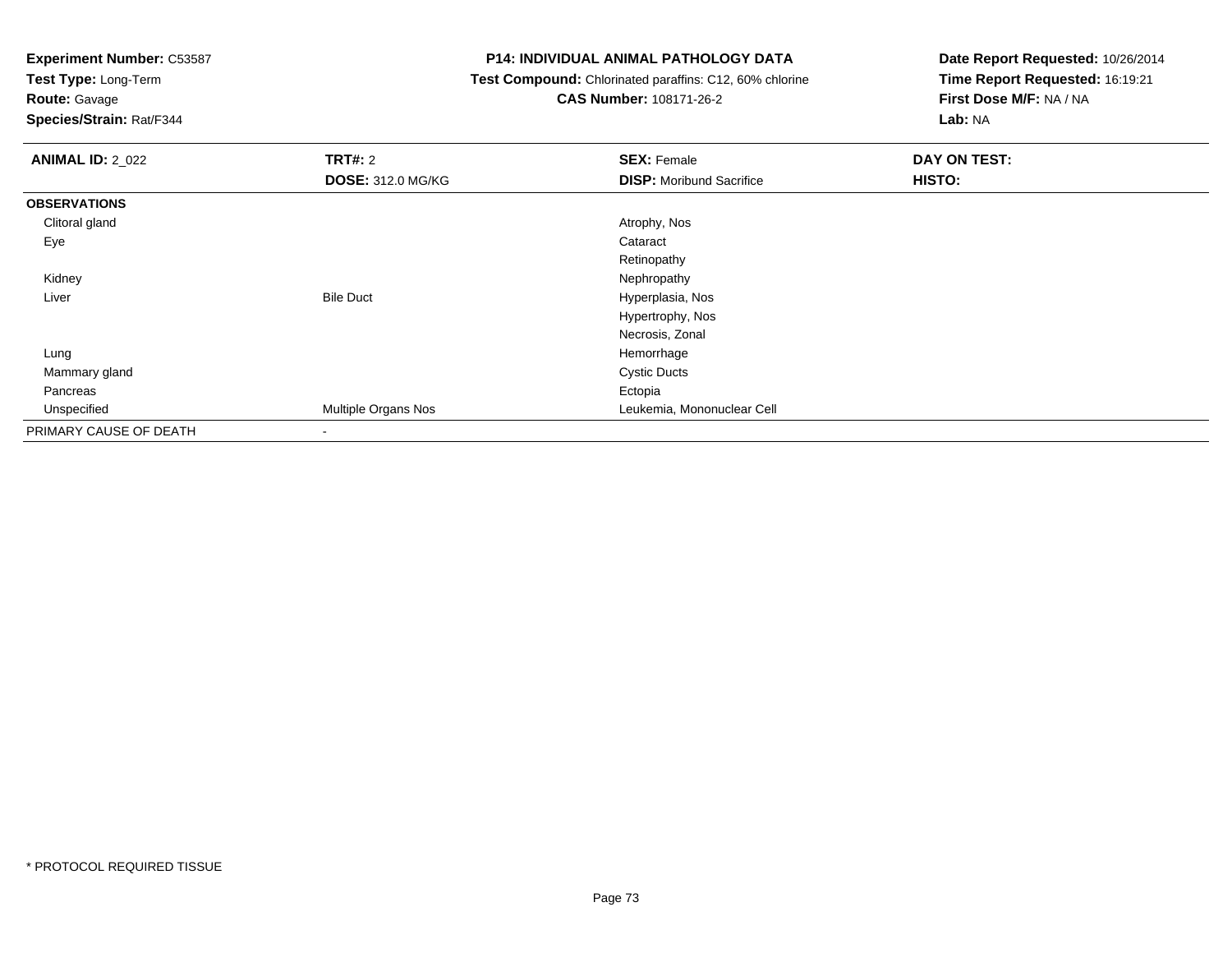**Test Type:** Long-Term

**Route:** Gavage

**Species/Strain:** Rat/F344

#### **P14: INDIVIDUAL ANIMAL PATHOLOGY DATA**

 **Test Compound:** Chlorinated paraffins: C12, 60% chlorine**CAS Number:** 108171-26-2

| <b>ANIMAL ID: 2_023</b> | <b>TRT#: 2</b>            | <b>SEX: Female</b>                  | DAY ON TEST: |
|-------------------------|---------------------------|-------------------------------------|--------------|
|                         | <b>DOSE: 312.0 MG/KG</b>  | <b>DISP: Moribund Sacrifice</b>     | HISTO:       |
| <b>OBSERVATIONS</b>     |                           |                                     |              |
| Brain                   |                           | Compression, Nos                    |              |
| Clitoral gland          |                           | Atrophy, Nos                        |              |
| Ear                     | Middle Ear                | Compression, Nos                    |              |
| Eye                     |                           | Cataract                            |              |
|                         | Nasolacrimal Duct         | Inflammation, Acute Suppurative     |              |
|                         |                           | Retinopathy                         |              |
| Intestine Large         | Rectum                    | Parasitism                          |              |
| Kidney                  |                           | Nephropathy                         |              |
| Liver                   |                           | Cytoplasmic Change, Basophilic      |              |
|                         | <b>Bile Duct</b>          | Hyperplasia, Nos                    |              |
|                         |                           | Hypertrophy, Nos                    |              |
| Lymph node              | Mesenteric Lymph Node     | Angiectasis                         |              |
| Mammary gland           |                           | <b>Cystic Ducts</b>                 |              |
|                         |                           | Fibroadenoma                        |              |
| Nasal cavity            |                           | Lymphocytic Inflammatory Infiltrate |              |
| Pituitary gland         | <b>Anterior Pituitary</b> | Adenoma, Nos                        |              |
|                         | <b>Anterior Pituitary</b> | Angiectasis                         |              |
|                         | <b>Anterior Pituitary</b> | Hemosiderosis                       |              |
| PRIMARY CAUSE OF DEATH  | $\overline{\phantom{a}}$  |                                     |              |
|                         |                           |                                     |              |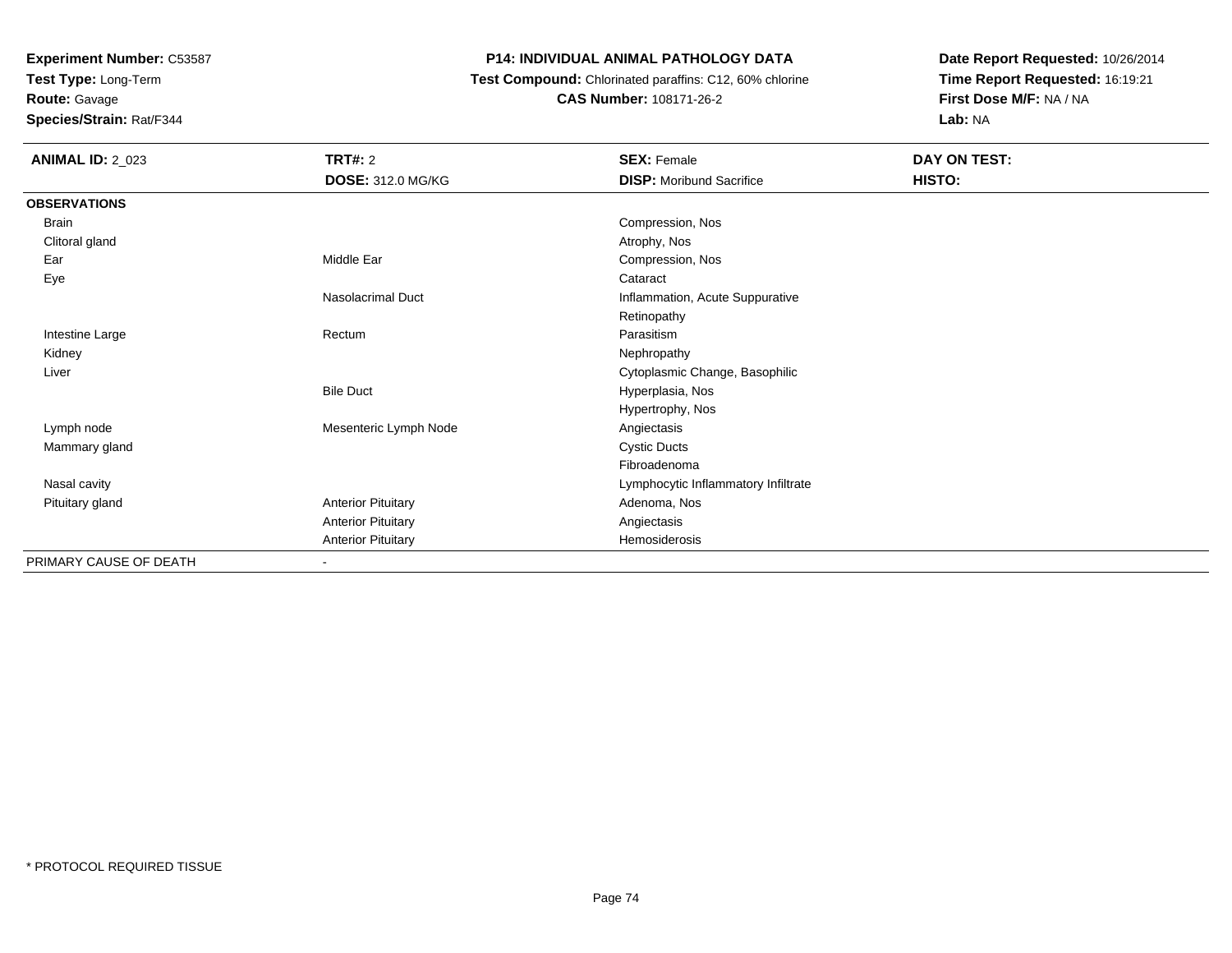**Test Type:** Long-Term

**Route:** Gavage

**Species/Strain:** Rat/F344

#### **P14: INDIVIDUAL ANIMAL PATHOLOGY DATA**

 **Test Compound:** Chlorinated paraffins: C12, 60% chlorine**CAS Number:** 108171-26-2

| <b>ANIMAL ID: 2_024</b> | <b>TRT#: 2</b><br><b>DOSE: 312.0 MG/KG</b> | <b>SEX: Female</b><br><b>DISP: Natural Death</b> | DAY ON TEST:<br><b>HISTO:</b> |
|-------------------------|--------------------------------------------|--------------------------------------------------|-------------------------------|
| <b>OBSERVATIONS</b>     |                                            |                                                  |                               |
| Kidney                  |                                            | Nephropathy                                      |                               |
| Liver                   | <b>Bile Duct</b>                           | Hyperplasia, Nos                                 |                               |
|                         |                                            | Hypertrophy, Nos                                 |                               |
|                         |                                            | Necrosis, Nos                                    |                               |
| Mammary gland           |                                            | <b>Cystic Ducts</b>                              |                               |
| Pituitary gland         | <b>Anterior Pituitary</b>                  | Cyst, Multiple                                   |                               |
|                         | <b>Anterior Pituitary</b>                  | Hyperplasia, Focal                               |                               |
| Stomach                 | Forestomach                                | Hyperkeratosis                                   |                               |
|                         | Forestomach                                | Hyperplasia, Epithelial                          |                               |
|                         | Forestomach                                | Inflammation, Acute/Chronic                      |                               |
| Unspecified             | Multiple Organs Nos                        | Leukemia, Mononuclear Cell                       |                               |
| PRIMARY CAUSE OF DEATH  |                                            |                                                  |                               |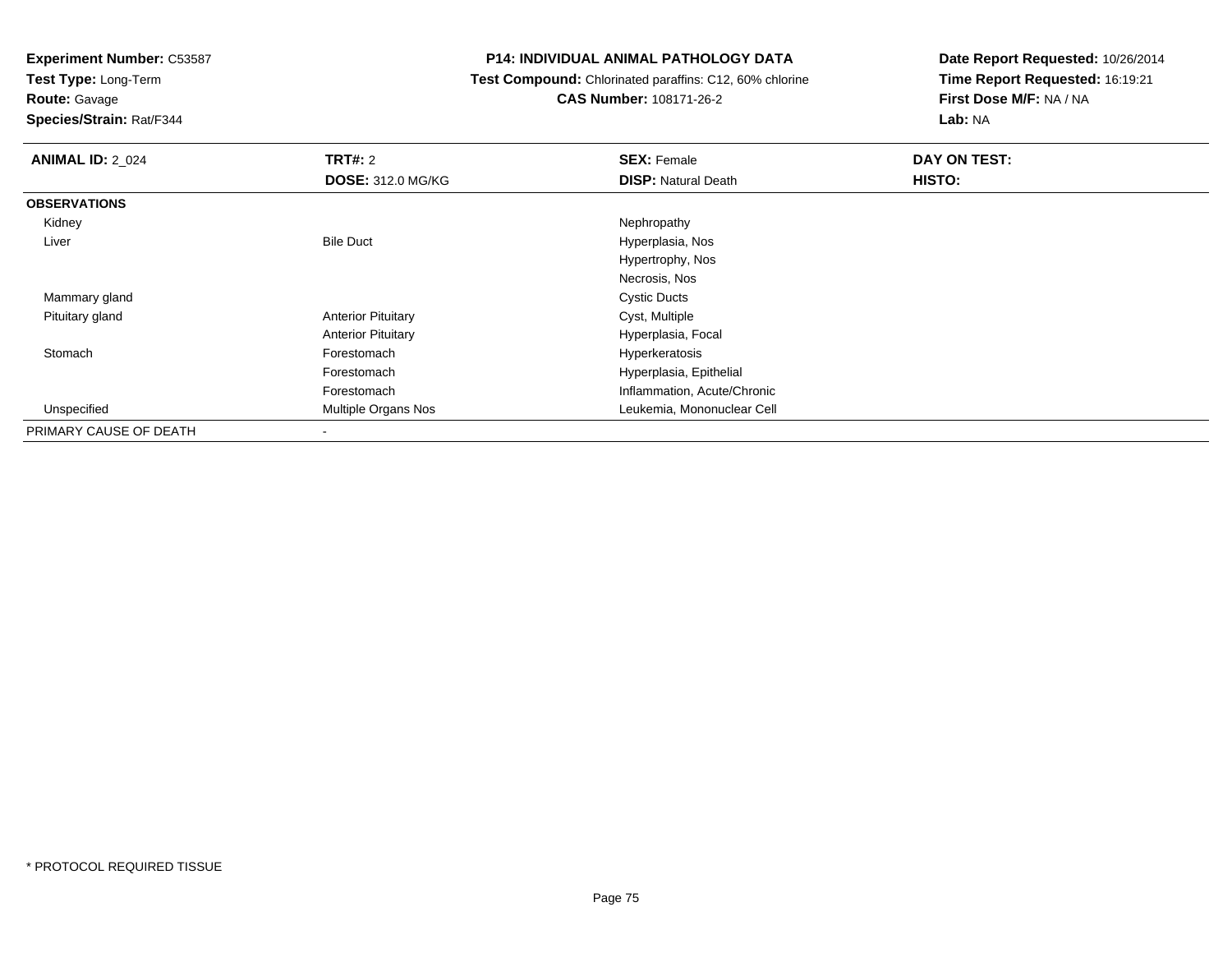**Test Type:** Long-Term

## **Route:** Gavage

**Species/Strain:** Rat/F344

#### **P14: INDIVIDUAL ANIMAL PATHOLOGY DATA**

#### **Test Compound:** Chlorinated paraffins: C12, 60% chlorine**CAS Number:** 108171-26-2

| <b>ANIMAL ID: 2 025</b> | <b>TRT#: 2</b>             | <b>SEX: Female</b>                  | <b>DAY ON TEST:</b> |
|-------------------------|----------------------------|-------------------------------------|---------------------|
|                         | <b>DOSE: 312.0 MG/KG</b>   | <b>DISP: Terminal Sacrifice</b>     | HISTO:              |
| <b>OBSERVATIONS</b>     |                            |                                     |                     |
| Brain                   |                            | Hemorrhage                          |                     |
| Eye                     |                            | Cataract                            |                     |
|                         |                            | Retinopathy                         |                     |
| Kidney                  |                            | Nephropathy                         |                     |
| Liver                   | <b>Bile Duct</b>           | Hyperplasia, Nos                    |                     |
|                         |                            | Hypertrophy, Nos                    |                     |
|                         |                            | Necrosis, Focal                     |                     |
| Mammary gland           |                            | <b>Cystic Ducts</b>                 |                     |
| Nasal cavity            |                            | Lymphocytic Inflammatory Infiltrate |                     |
| Pituitary gland         | <b>Anterior Pituitary</b>  | Cyst, Nos                           |                     |
| Stomach                 | Forestomach                | Hyperplasia, Epithelial             |                     |
| Unspecified             | <b>Multiple Organs Nos</b> | Leukemia, Mononuclear Cell          |                     |
| PRIMARY CAUSE OF DEATH  |                            |                                     |                     |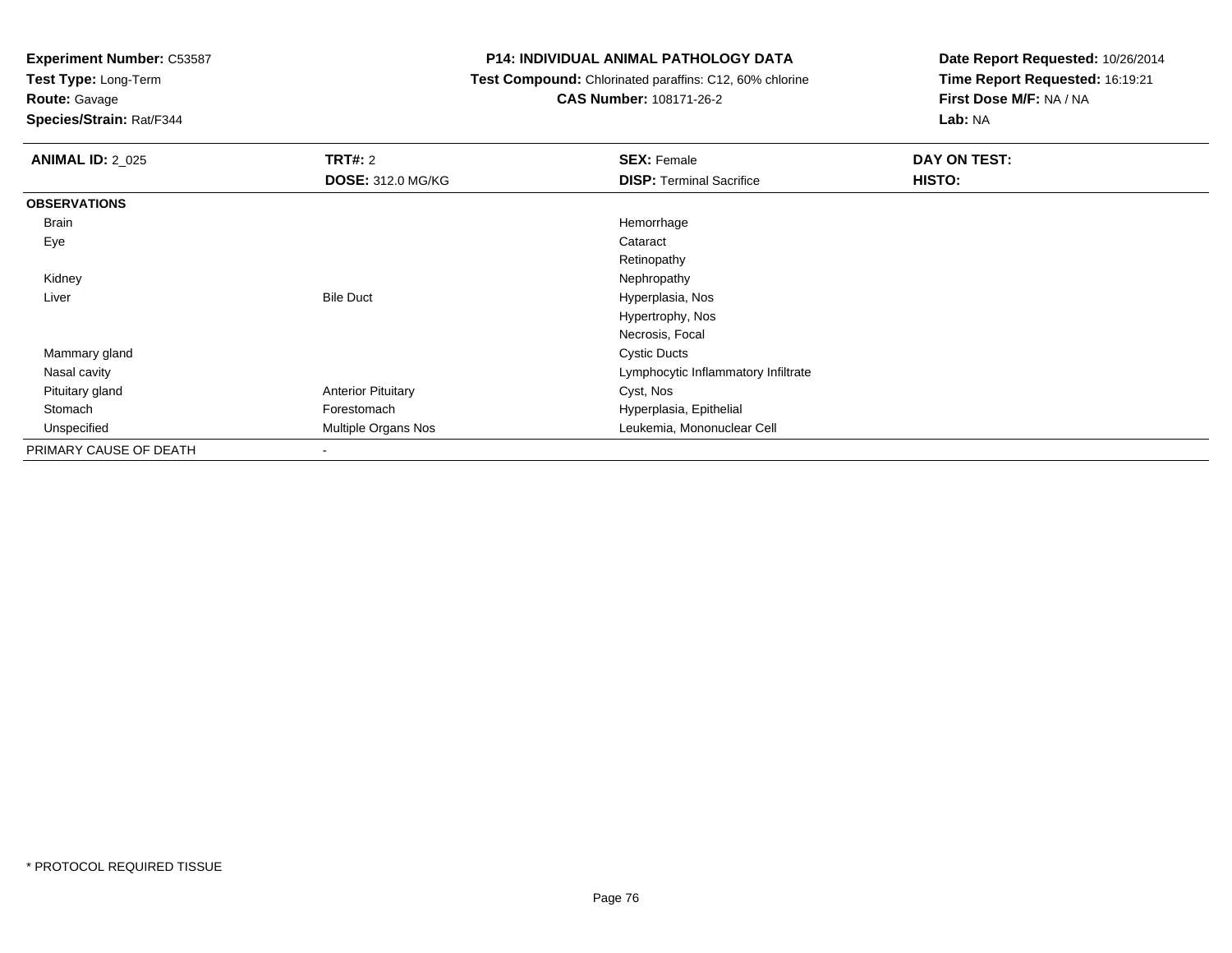| <b>Experiment Number: C53587</b><br><b>Test Type: Long-Term</b><br><b>Route: Gavage</b><br>Species/Strain: Rat/F344 |                                     | <b>P14: INDIVIDUAL ANIMAL PATHOLOGY DATA</b><br><b>Test Compound:</b> Chlorinated paraffins: C12, 60% chlorine<br><b>CAS Number: 108171-26-2</b> | Date Report Requested: 10/26/2014<br>Time Report Requested: 16:19:21<br>First Dose M/F: NA / NA<br>Lab: NA |
|---------------------------------------------------------------------------------------------------------------------|-------------------------------------|--------------------------------------------------------------------------------------------------------------------------------------------------|------------------------------------------------------------------------------------------------------------|
| <b>ANIMAL ID: 2 026</b>                                                                                             | TRT#: 2<br><b>DOSE: 312.0 MG/KG</b> | <b>SEX: Female</b><br><b>DISP:</b> Moribund Sacrifice                                                                                            | DAY ON TEST:<br>HISTO:                                                                                     |
| <b>OBSERVATIONS</b>                                                                                                 |                                     |                                                                                                                                                  |                                                                                                            |
| Adrenal gland                                                                                                       | Cortex Nos                          | Necrosis, Hemorrhagic                                                                                                                            |                                                                                                            |
| Kidney                                                                                                              |                                     | Nephropathy                                                                                                                                      |                                                                                                            |
| Liver                                                                                                               |                                     | Necrosis, Zonal                                                                                                                                  |                                                                                                            |
| Unspecified                                                                                                         | Multiple Organs Nos                 | Fibrosarcoma                                                                                                                                     |                                                                                                            |
| PRIMARY CAUSE OF DEATH                                                                                              |                                     |                                                                                                                                                  |                                                                                                            |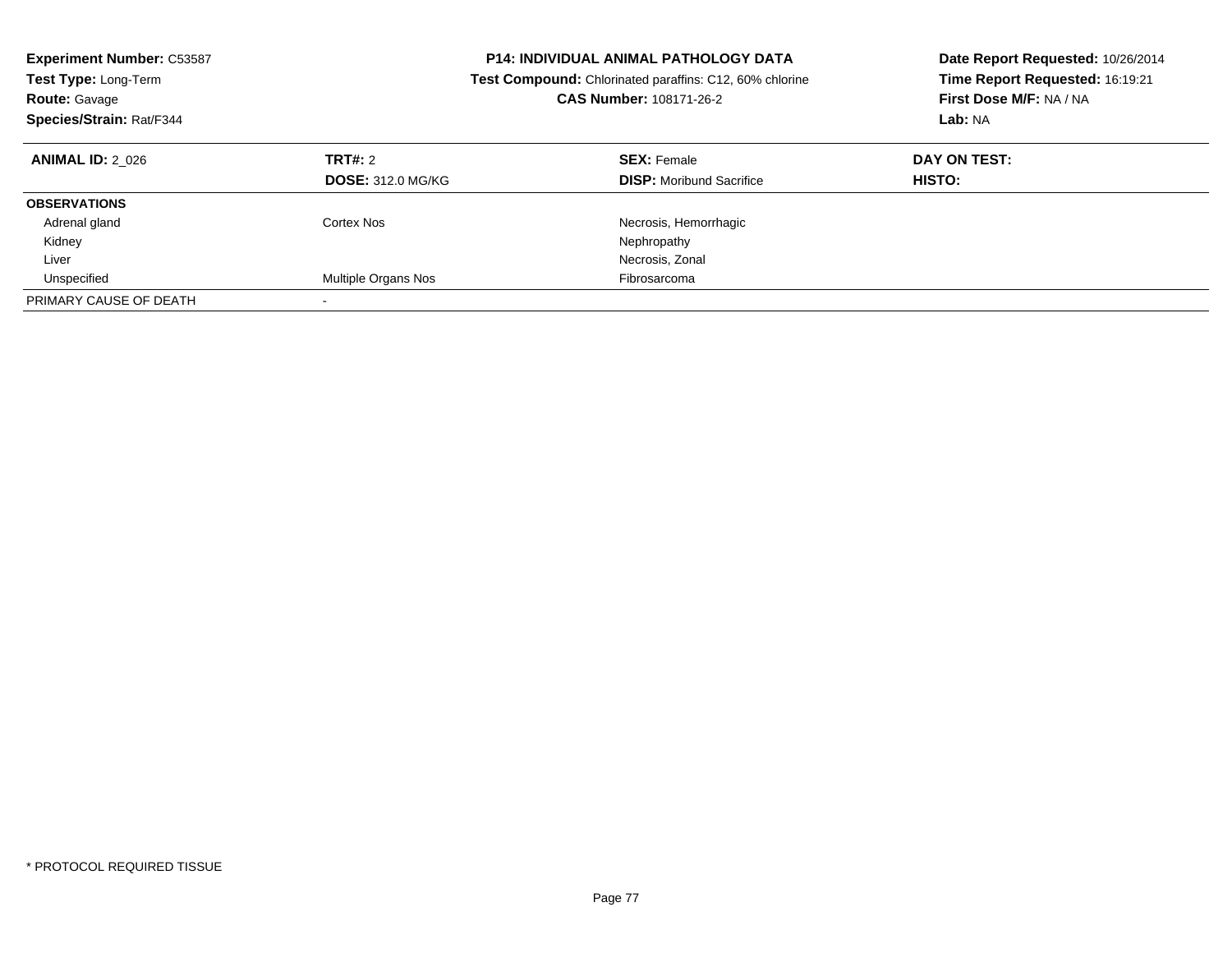**Test Type:** Long-Term

**Route:** Gavage

**Species/Strain:** Rat/F344

#### **P14: INDIVIDUAL ANIMAL PATHOLOGY DATA**

 **Test Compound:** Chlorinated paraffins: C12, 60% chlorine**CAS Number:** 108171-26-2

| <b>ANIMAL ID: 2_027</b> | TRT#: 2                   | <b>SEX: Female</b>               | DAY ON TEST: |
|-------------------------|---------------------------|----------------------------------|--------------|
|                         | <b>DOSE: 312.0 MG/KG</b>  | <b>DISP: Terminal Sacrifice</b>  | HISTO:       |
| <b>OBSERVATIONS</b>     |                           |                                  |              |
| Heart                   |                           | Fibrosis, Focal                  |              |
| <b>Intestine Small</b>  | <b>Mesentery Nos</b>      | Necrosis, Fat                    |              |
| Kidney                  |                           | Nephropathy                      |              |
| Liver                   |                           | Angiectasis                      |              |
|                         |                           | Cytoplasmic Change, Basophilic   |              |
|                         |                           | Focal Cellular Change            |              |
|                         |                           | Hypertrophy, Nos                 |              |
| Lymph node              | Mesenteric Lymph Node     | Angiectasis                      |              |
| Mammary gland           |                           | Adenosis                         |              |
|                         |                           | <b>Cystic Ducts</b>              |              |
|                         |                           | Fibroadenoma                     |              |
| Pituitary gland         | <b>Anterior Pituitary</b> | Adenoma, Nos                     |              |
|                         | <b>Anterior Pituitary</b> | Angiectasis                      |              |
| Skin                    |                           | Keratoacanthoma                  |              |
| Thyroid                 |                           | C-Cell Adenoma                   |              |
| Unspecified             | Multiple Organs Nos       | Leukemia, Mononuclear Cell       |              |
| Uterus                  |                           | <b>Endometrial Stromal Polyp</b> |              |
| PRIMARY CAUSE OF DEATH  |                           |                                  |              |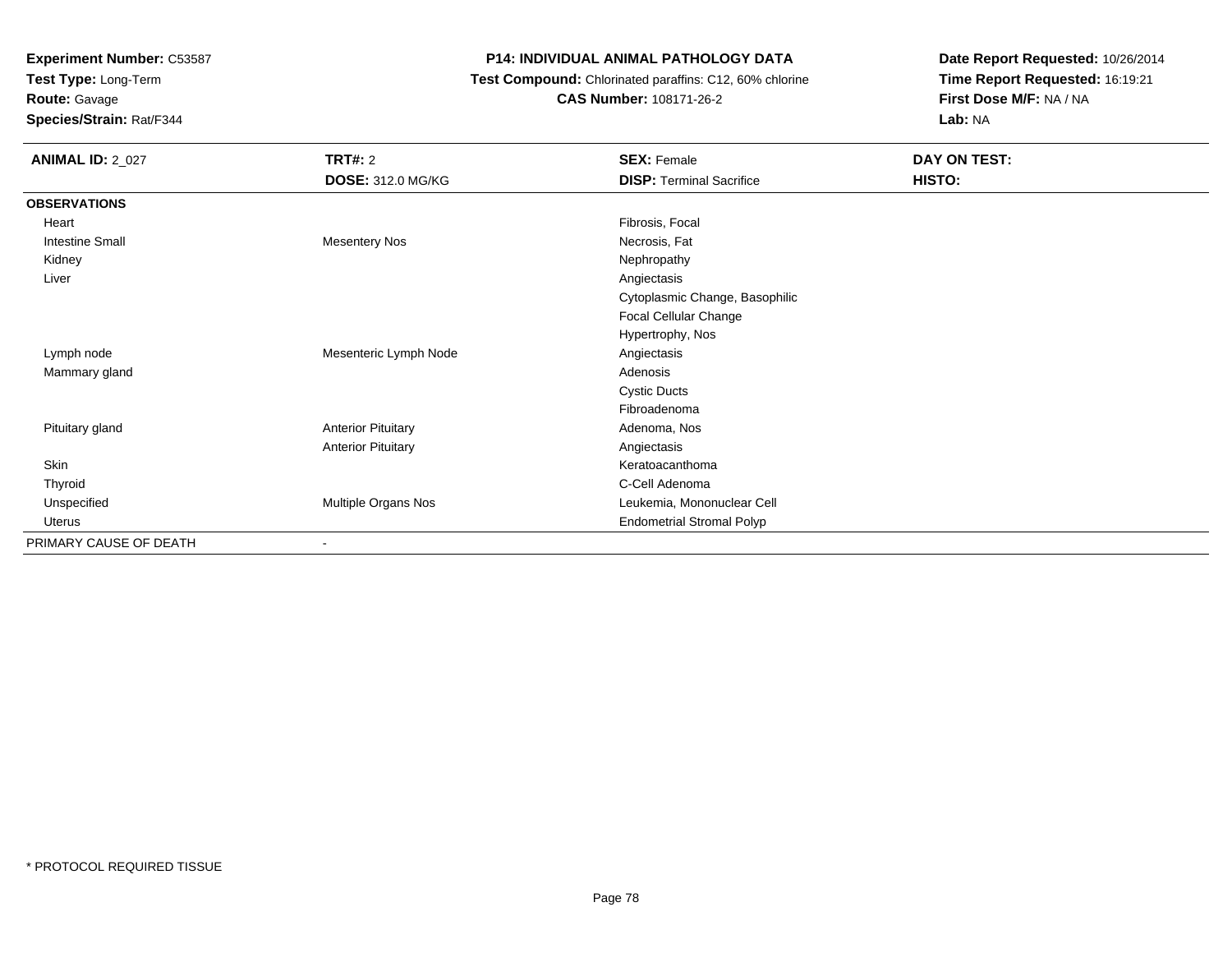**Test Type:** Long-Term

**Route:** Gavage

**Species/Strain:** Rat/F344

#### **P14: INDIVIDUAL ANIMAL PATHOLOGY DATA**

 **Test Compound:** Chlorinated paraffins: C12, 60% chlorine**CAS Number:** 108171-26-2

| <b>ANIMAL ID: 2_028</b> | <b>TRT#: 2</b>            | <b>SEX: Female</b>                  | DAY ON TEST: |
|-------------------------|---------------------------|-------------------------------------|--------------|
|                         | <b>DOSE: 312.0 MG/KG</b>  | <b>DISP:</b> Moribund Sacrifice     | HISTO:       |
| <b>OBSERVATIONS</b>     |                           |                                     |              |
| <b>Intestine Small</b>  | <b>Mesentery Nos</b>      | Necrosis, Fat                       |              |
| Kidney                  |                           | Nephropathy                         |              |
| Liver                   | <b>Bile Duct</b>          | Hyperplasia, Nos                    |              |
|                         |                           | Hypertrophy, Nos                    |              |
|                         |                           | Necrosis, Nos                       |              |
| Mammary gland           |                           | <b>Cystic Ducts</b>                 |              |
| Nasal cavity            |                           | Lymphocytic Inflammatory Infiltrate |              |
| Pancreas                |                           | Hyperplasia, Focal                  |              |
| Pituitary gland         | <b>Anterior Pituitary</b> | Adenoma, Nos                        |              |
|                         | <b>Anterior Pituitary</b> | Angiectasis                         |              |
|                         | <b>Anterior Pituitary</b> | Hemosiderosis                       |              |
| Stomach                 | Forestomach               | Hyperkeratosis                      |              |
|                         | Forestomach               | Hyperplasia, Epithelial             |              |
| Unspecified             | Multiple Organs Nos       | Leukemia, Mononuclear Cell          |              |
| Uterus                  |                           | <b>Endometrial Stromal Polyp</b>    |              |
| PRIMARY CAUSE OF DEATH  | ۰                         |                                     |              |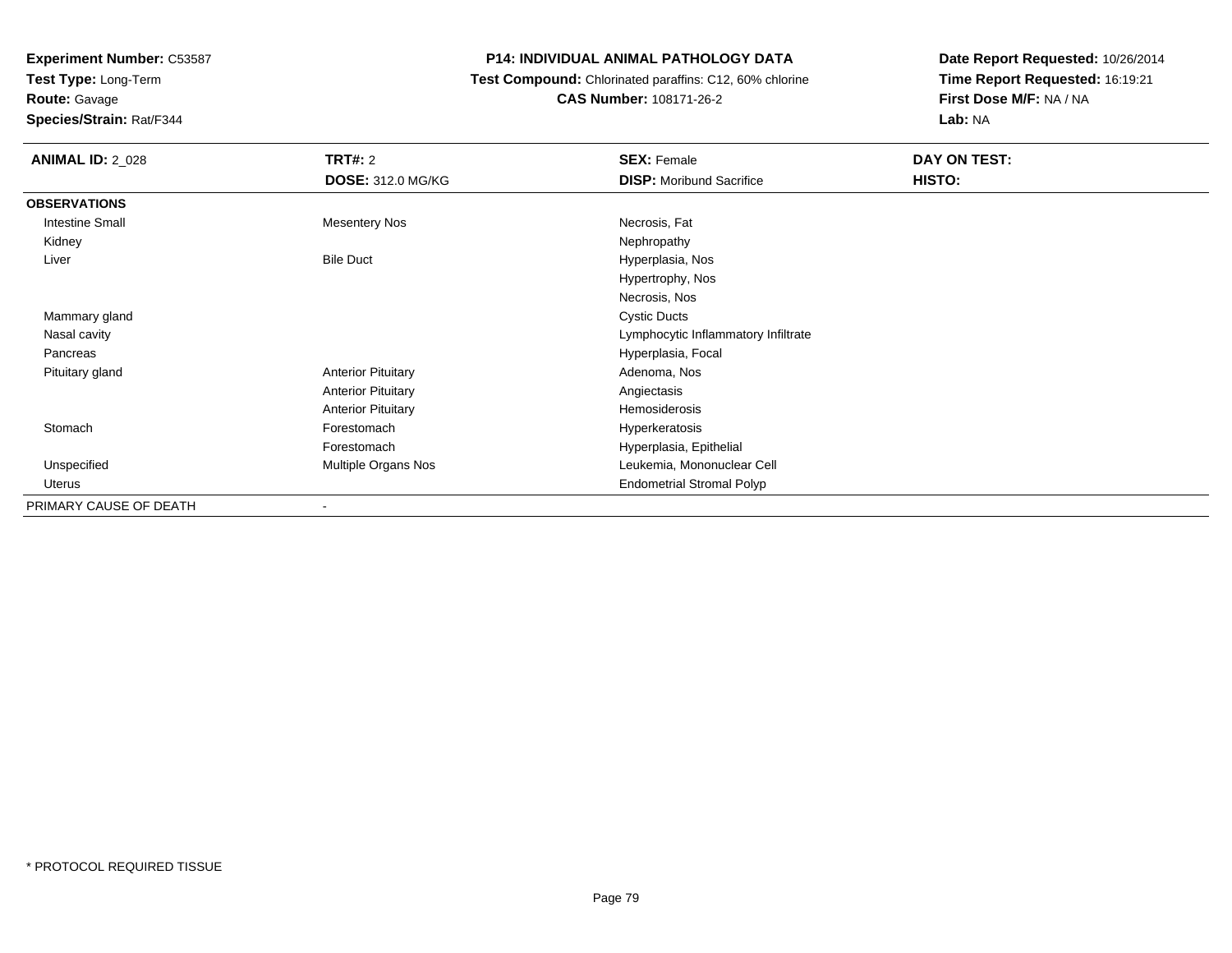**Test Type:** Long-Term

**Route:** Gavage

**Species/Strain:** Rat/F344

#### **P14: INDIVIDUAL ANIMAL PATHOLOGY DATA**

 **Test Compound:** Chlorinated paraffins: C12, 60% chlorine**CAS Number:** 108171-26-2

| <b>ANIMAL ID: 2 029</b> | TRT#: 2                   | <b>SEX: Female</b>                  | DAY ON TEST: |  |
|-------------------------|---------------------------|-------------------------------------|--------------|--|
|                         | <b>DOSE: 312.0 MG/KG</b>  | <b>DISP:</b> Moribund Sacrifice     | HISTO:       |  |
| <b>OBSERVATIONS</b>     |                           |                                     |              |  |
| Clitoral gland          |                           | Atrophy, Nos                        |              |  |
| Kidney                  |                           | Nephropathy                         |              |  |
| Liver                   |                           | Cytoplasmic Change, Basophilic      |              |  |
|                         | <b>Bile Duct</b>          | Hyperplasia, Nos                    |              |  |
|                         |                           | Hypertrophy, Nos                    |              |  |
| Lung                    |                           | Squamous Cell Carcinoma             |              |  |
| Mammary gland           |                           | <b>Cystic Ducts</b>                 |              |  |
|                         |                           | Fibroadenoma                        |              |  |
| Nasal cavity            |                           | Lymphocytic Inflammatory Infiltrate |              |  |
| Pituitary gland         | <b>Anterior Pituitary</b> | Angiectasis                         |              |  |
| Thyroid                 |                           | Hyperplasia, C Cell                 |              |  |
| Unspecified             | Multiple Organs Nos       | Leukemia, Mononuclear Cell          |              |  |
| PRIMARY CAUSE OF DEATH  | ۰                         |                                     |              |  |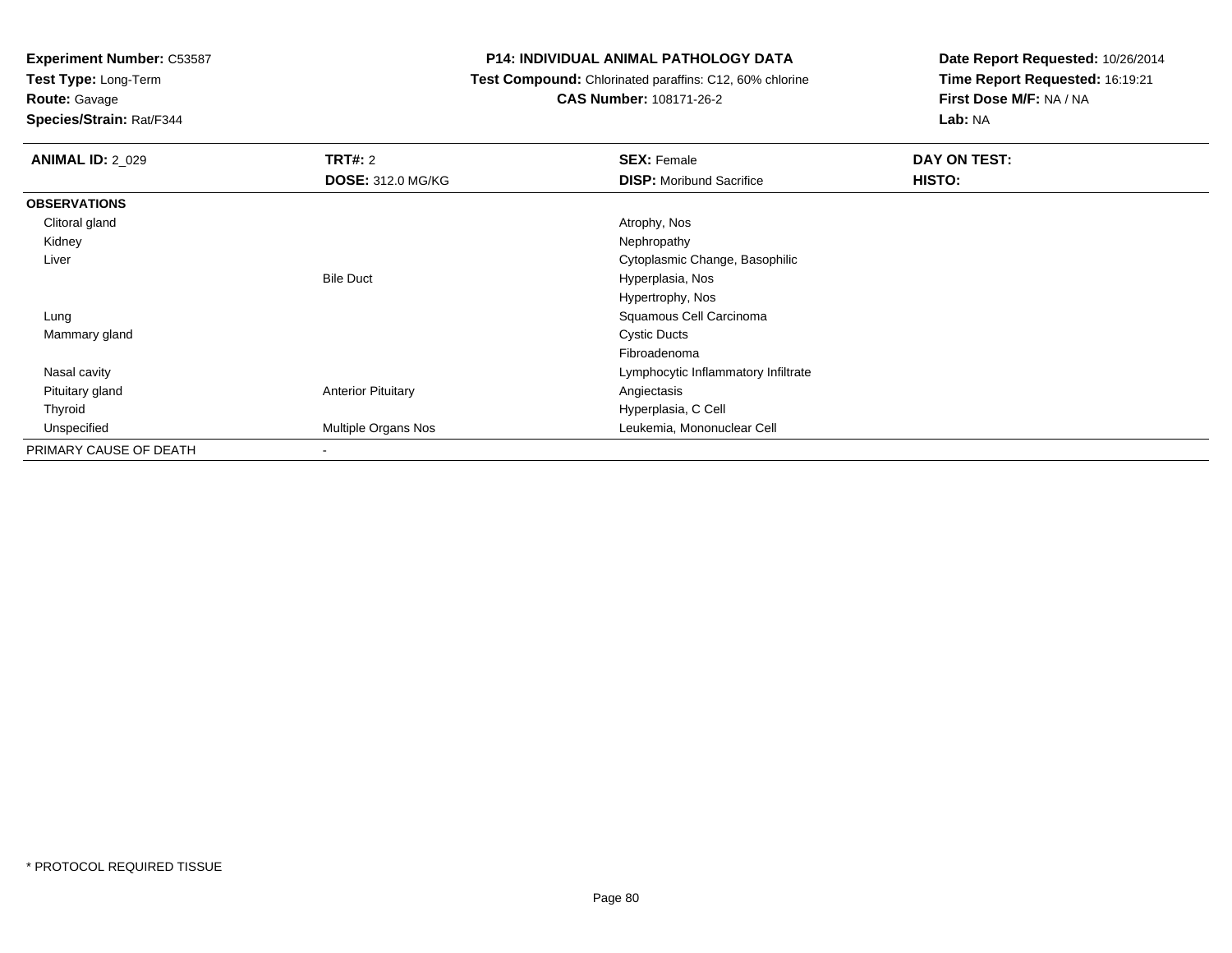**Test Type:** Long-Term

## **Route:** Gavage

**Species/Strain:** Rat/F344

#### **P14: INDIVIDUAL ANIMAL PATHOLOGY DATA**

#### **Test Compound:** Chlorinated paraffins: C12, 60% chlorine**CAS Number:** 108171-26-2

| <b>ANIMAL ID: 2 030</b> | TRT#: 2                  | <b>SEX: Female</b>                  | DAY ON TEST: |
|-------------------------|--------------------------|-------------------------------------|--------------|
|                         | <b>DOSE: 312.0 MG/KG</b> | <b>DISP: Terminal Sacrifice</b>     | HISTO:       |
| <b>OBSERVATIONS</b>     |                          |                                     |              |
| Clitoral gland          |                          | Atrophy, Nos                        |              |
| Kidney                  |                          | Nephropathy                         |              |
| Liver                   |                          | Cytoplasmic Change, Basophilic      |              |
|                         |                          | Hypertrophy, Nos                    |              |
|                         |                          | Malposition, Nos                    |              |
| Mammary gland           |                          | <b>Cystic Ducts</b>                 |              |
|                         |                          | Fibroadenoma                        |              |
| Nasal cavity            |                          | Lymphocytic Inflammatory Infiltrate |              |
| Pancreas                |                          | Acinar-Cell Adenoma                 |              |
| <b>Uterus</b>           |                          | <b>Endometrial Stromal Polyp</b>    |              |
|                         | Cervix Uteri             | Polyp, Nos                          |              |
| PRIMARY CAUSE OF DEATH  | $\blacksquare$           |                                     |              |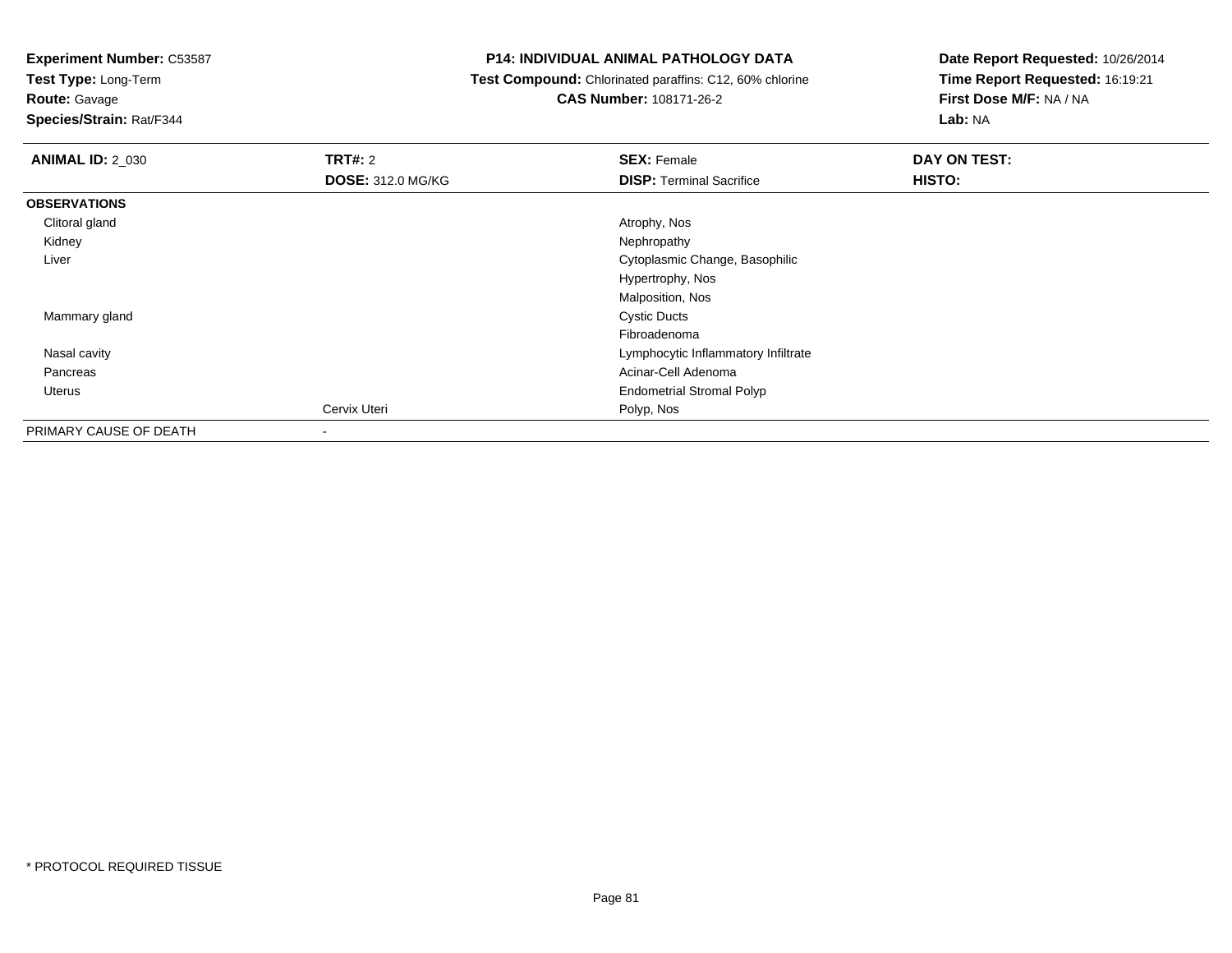**Test Type:** Long-Term

**Route:** Gavage

**Species/Strain:** Rat/F344

#### **P14: INDIVIDUAL ANIMAL PATHOLOGY DATA**

 **Test Compound:** Chlorinated paraffins: C12, 60% chlorine**CAS Number:** 108171-26-2

| <b>ANIMAL ID: 2 031</b> | TRT#: 2                   | <b>SEX: Female</b>                  | DAY ON TEST: |  |
|-------------------------|---------------------------|-------------------------------------|--------------|--|
|                         | <b>DOSE: 312.0 MG/KG</b>  | <b>DISP: Terminal Sacrifice</b>     | HISTO:       |  |
| <b>OBSERVATIONS</b>     |                           |                                     |              |  |
| Clitoral gland          |                           | Atrophy, Nos                        |              |  |
| Heart                   |                           | Fibrosis, Multifocal                |              |  |
| Kidney                  |                           | Nephropathy                         |              |  |
| Liver                   |                           | Focal Cellular Change               |              |  |
|                         |                           | Hypertrophy, Nos                    |              |  |
| Mammary gland           |                           | <b>Cystic Ducts</b>                 |              |  |
| Nasal cavity            |                           | Lymphocytic Inflammatory Infiltrate |              |  |
| Pituitary gland         | <b>Anterior Pituitary</b> | Adenoma, Nos                        |              |  |
|                         | <b>Anterior Pituitary</b> | Angiectasis                         |              |  |
|                         | <b>Anterior Pituitary</b> | Hemosiderosis                       |              |  |
| PRIMARY CAUSE OF DEATH  | ۰                         |                                     |              |  |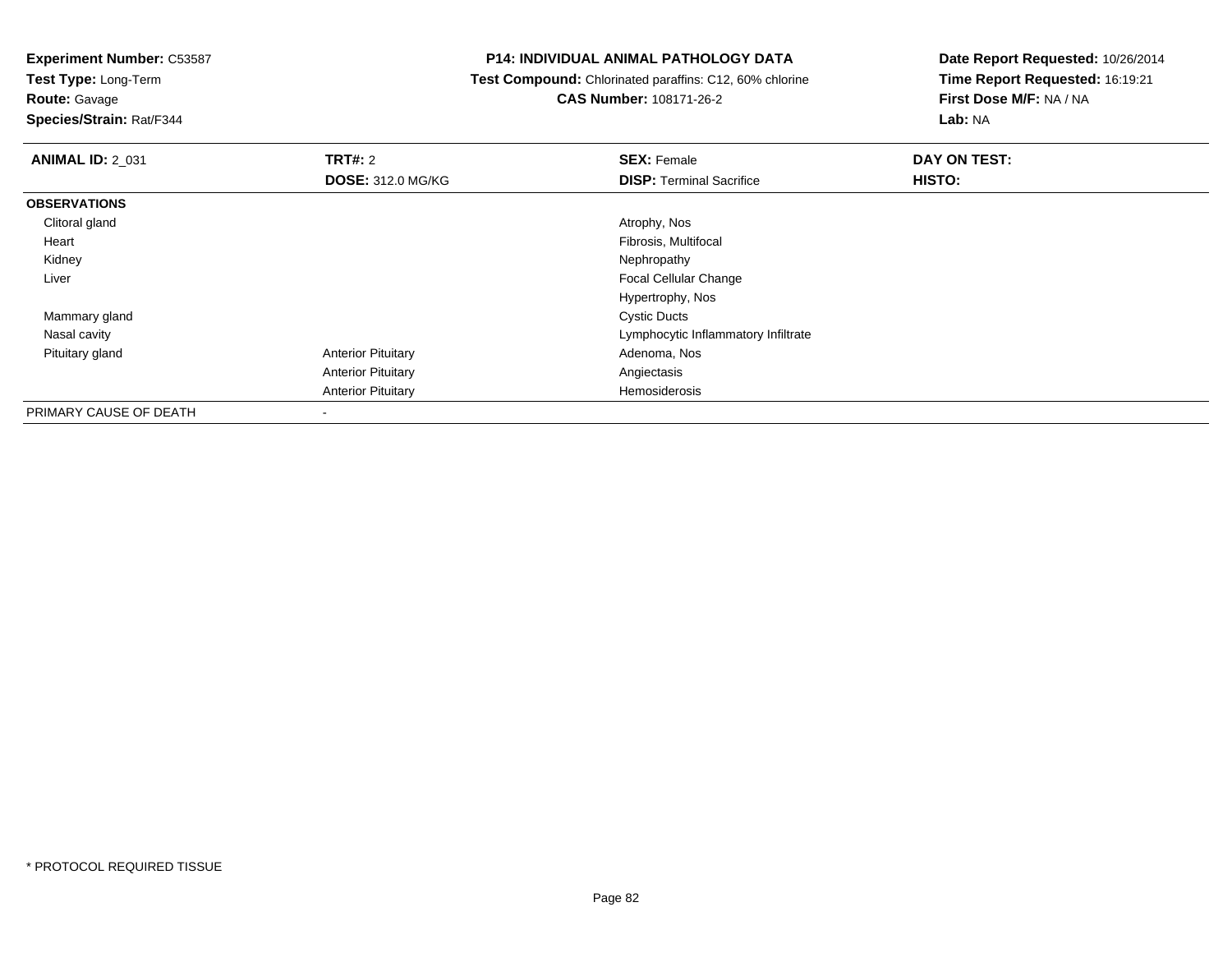**Test Type:** Long-Term**Route:** Gavage

**Species/Strain:** Rat/F344

#### **P14: INDIVIDUAL ANIMAL PATHOLOGY DATA**

 **Test Compound:** Chlorinated paraffins: C12, 60% chlorine**CAS Number:** 108171-26-2

| <b>ANIMAL ID: 2 032</b> | TRT#: 2                   | <b>SEX: Female</b>              | DAY ON TEST:  |  |
|-------------------------|---------------------------|---------------------------------|---------------|--|
|                         | <b>DOSE: 312.0 MG/KG</b>  | <b>DISP:</b> Moribund Sacrifice | <b>HISTO:</b> |  |
| <b>OBSERVATIONS</b>     |                           |                                 |               |  |
| Clitoral gland          |                           | Atrophy, Nos                    |               |  |
| Kidney                  |                           | Nephropathy                     |               |  |
| Liver                   |                           | Hypertrophy, Nos                |               |  |
| Lymph node              | Mesenteric Lymph Node     | Angiectasis                     |               |  |
| Mammary gland           |                           | <b>Cystic Ducts</b>             |               |  |
| Pituitary gland         | <b>Anterior Pituitary</b> | Cyst, Nos                       |               |  |
| Stomach                 | Forestomach               | Hyperkeratosis                  |               |  |
|                         | Forestomach               | Hyperplasia, Epithelial         |               |  |
|                         | Forestomach               | Inflammation, Acute/Chronic     |               |  |
|                         | Forestomach               | Ulcer, Nos                      |               |  |
| PRIMARY CAUSE OF DEATH  | $\blacksquare$            |                                 |               |  |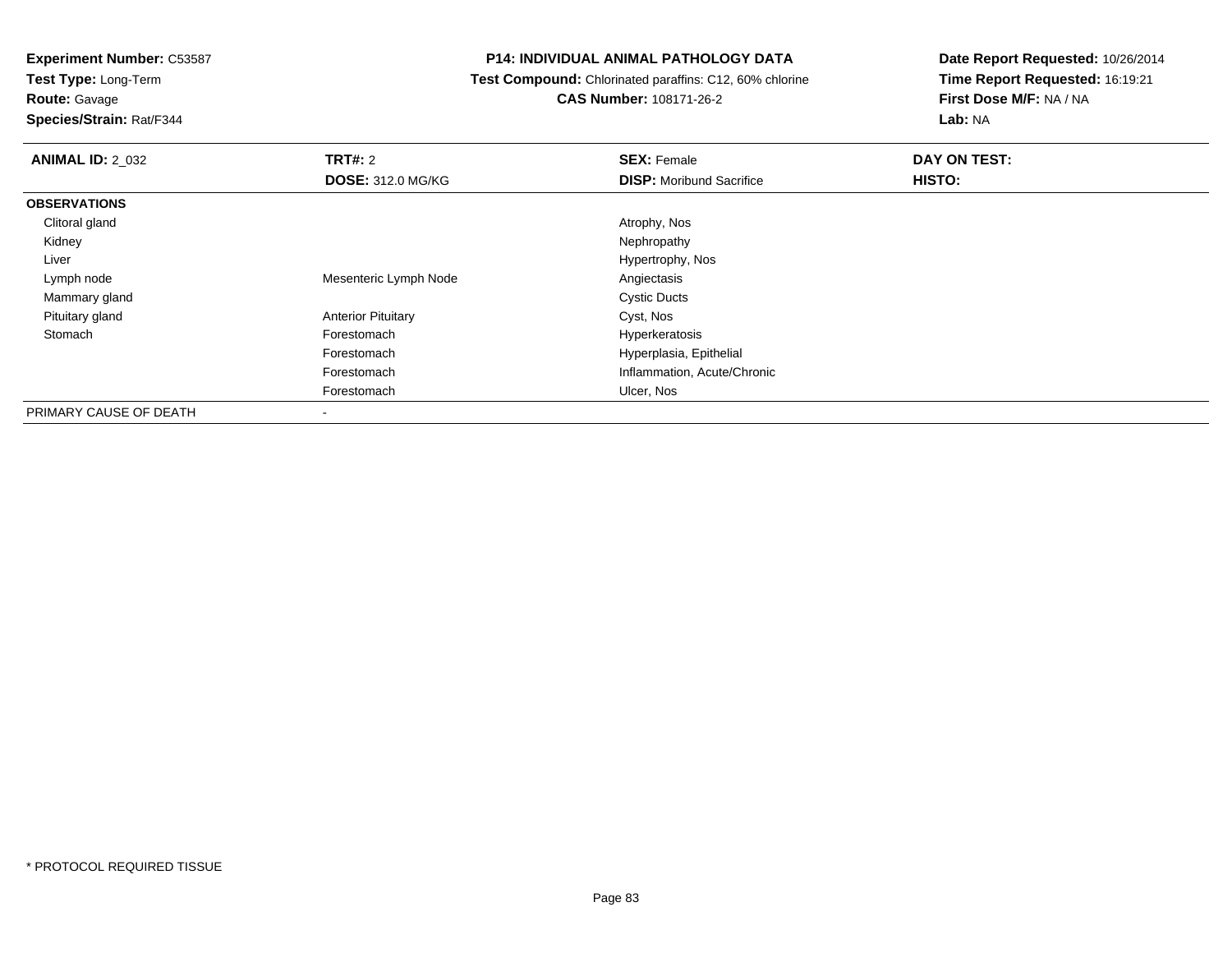**Test Type:** Long-Term

**Route:** Gavage

**Species/Strain:** Rat/F344

#### **P14: INDIVIDUAL ANIMAL PATHOLOGY DATA**

 **Test Compound:** Chlorinated paraffins: C12, 60% chlorine**CAS Number:** 108171-26-2

| <b>ANIMAL ID: 2_033</b> | TRT#: 2<br><b>DOSE: 312.0 MG/KG</b> | <b>SEX: Female</b><br><b>DISP:</b> Moribund Sacrifice | DAY ON TEST:<br>HISTO: |
|-------------------------|-------------------------------------|-------------------------------------------------------|------------------------|
| <b>OBSERVATIONS</b>     |                                     |                                                       |                        |
| Adrenal gland           | Cortex Nos                          | Hyperplasia, Focal                                    |                        |
| Clitoral gland          |                                     | Adenoma, Nos                                          |                        |
|                         |                                     | <b>Cystic Ducts</b>                                   |                        |
| Eye                     |                                     | Cataract                                              |                        |
|                         |                                     | Retinopathy                                           |                        |
| Kidney                  |                                     | Nephropathy                                           |                        |
| Liver                   | <b>Bile Duct</b>                    | Hyperplasia, Nos                                      |                        |
|                         |                                     | Hypertrophy, Nos                                      |                        |
|                         |                                     | Necrosis, Nos                                         |                        |
| Mammary gland           |                                     | <b>Cystic Ducts</b>                                   |                        |
| Unspecified             | Multiple Organs Nos                 | Leukemia, Mononuclear Cell                            |                        |
| PRIMARY CAUSE OF DEATH  | $\,$                                |                                                       |                        |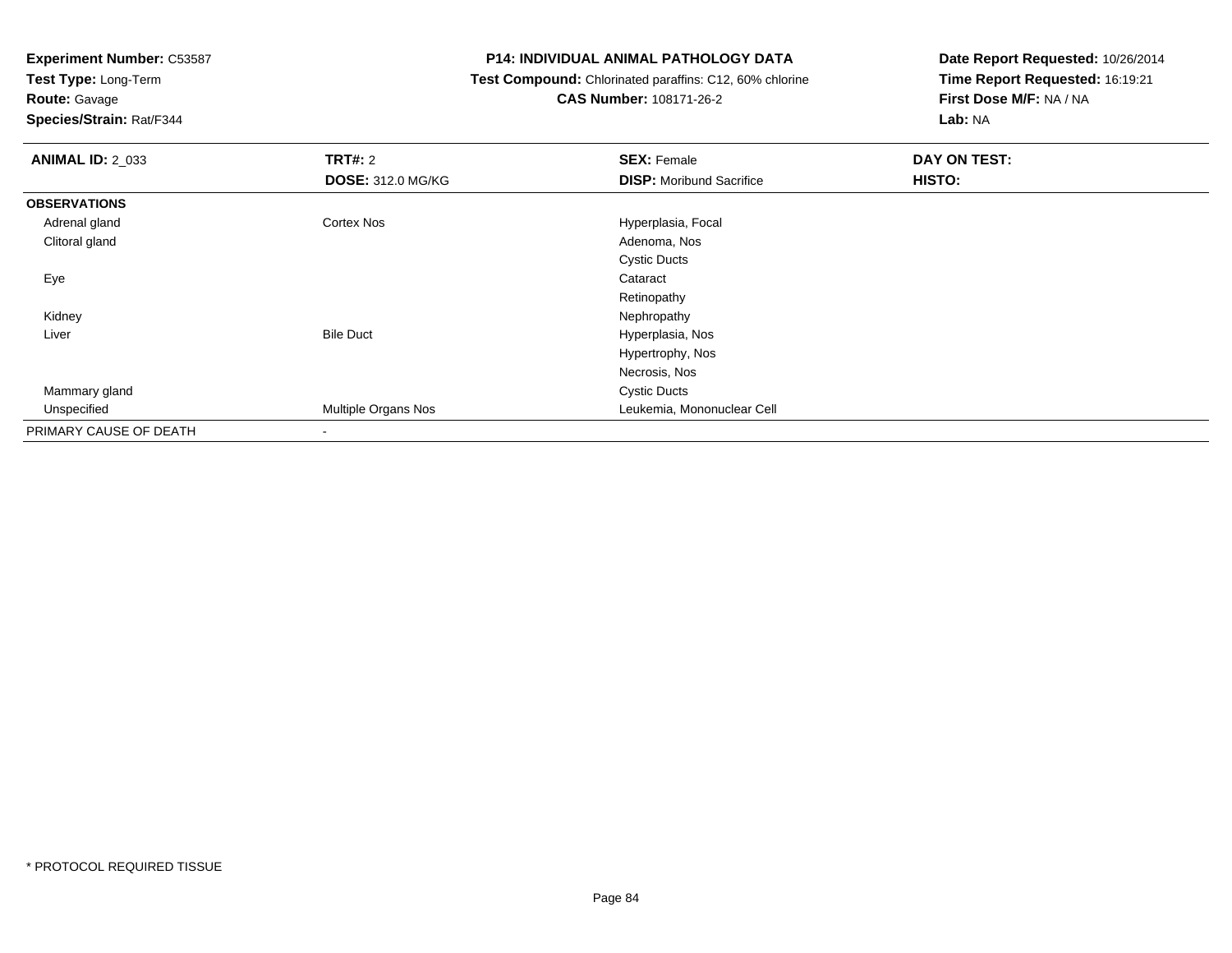**Test Type:** Long-Term

**Route:** Gavage

**Species/Strain:** Rat/F344

#### **P14: INDIVIDUAL ANIMAL PATHOLOGY DATA**

 **Test Compound:** Chlorinated paraffins: C12, 60% chlorine**CAS Number:** 108171-26-2

| <b>ANIMAL ID: 2 034</b> | TRT#: 2                   | <b>SEX: Female</b>                  | DAY ON TEST: |  |
|-------------------------|---------------------------|-------------------------------------|--------------|--|
|                         | <b>DOSE: 312.0 MG/KG</b>  | <b>DISP: Terminal Sacrifice</b>     | HISTO:       |  |
| <b>OBSERVATIONS</b>     |                           |                                     |              |  |
| Kidney                  |                           | Nephropathy                         |              |  |
| Liver                   |                           | Hypertrophy, Nos                    |              |  |
| Mammary gland           |                           | <b>Cystic Ducts</b>                 |              |  |
|                         |                           | Fibroadenoma                        |              |  |
| Nasal cavity            |                           | Lymphocytic Inflammatory Infiltrate |              |  |
| Pancreas                |                           | Ectopia                             |              |  |
| Pituitary gland         | <b>Anterior Pituitary</b> | Adenoma, Nos                        |              |  |
|                         | <b>Anterior Pituitary</b> | Angiectasis                         |              |  |
|                         | <b>Anterior Pituitary</b> | Hemosiderosis                       |              |  |
| PRIMARY CAUSE OF DEATH  | $\overline{\phantom{a}}$  |                                     |              |  |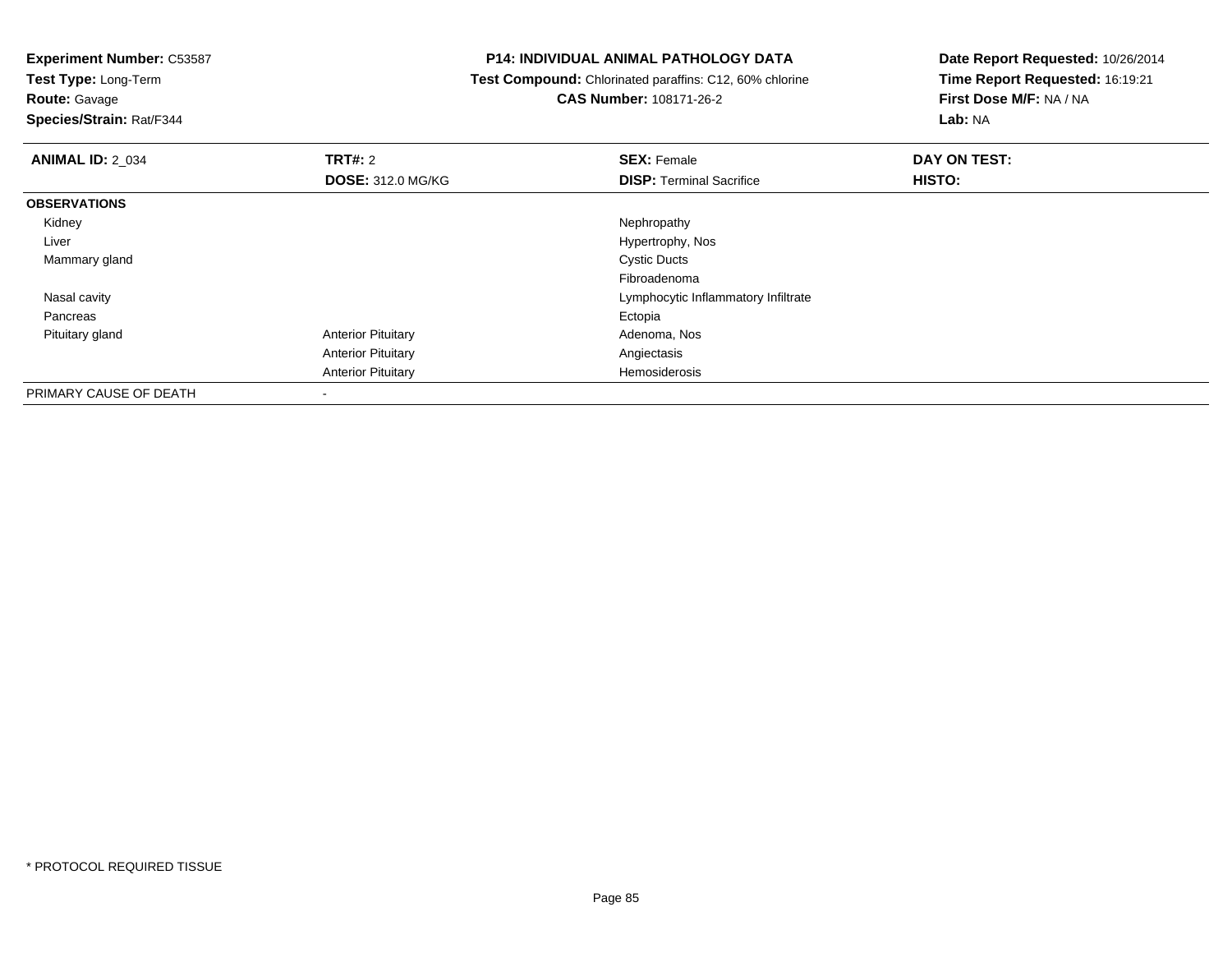**Test Type:** Long-Term

## **Route:** Gavage

**Species/Strain:** Rat/F344

#### **P14: INDIVIDUAL ANIMAL PATHOLOGY DATA**

 **Test Compound:** Chlorinated paraffins: C12, 60% chlorine**CAS Number:** 108171-26-2

| <b>ANIMAL ID: 2 035</b> | TRT#: 2                    | <b>SEX: Female</b>               | DAY ON TEST: |
|-------------------------|----------------------------|----------------------------------|--------------|
|                         | <b>DOSE: 312.0 MG/KG</b>   | <b>DISP: Natural Death</b>       | HISTO:       |
| <b>OBSERVATIONS</b>     |                            |                                  |              |
| Kidney                  |                            | Nephropathy                      |              |
| Liver                   |                            | Hypertrophy, Nos                 |              |
|                         |                            | Leukemoid Reaction               |              |
|                         |                            | Necrosis, Nos                    |              |
| Mammary gland           |                            | <b>Cystic Ducts</b>              |              |
| Pituitary gland         | <b>Anterior Pituitary</b>  | Cyst, Nos                        |              |
| Thyroid                 |                            | Follicular-Cell Adenoma          |              |
| Unspecified             | <b>Multiple Organs Nos</b> | Inflammation, Acute Suppurative  |              |
| Uterus                  |                            | <b>Endometrial Stromal Polyp</b> |              |
| PRIMARY CAUSE OF DEATH  |                            |                                  |              |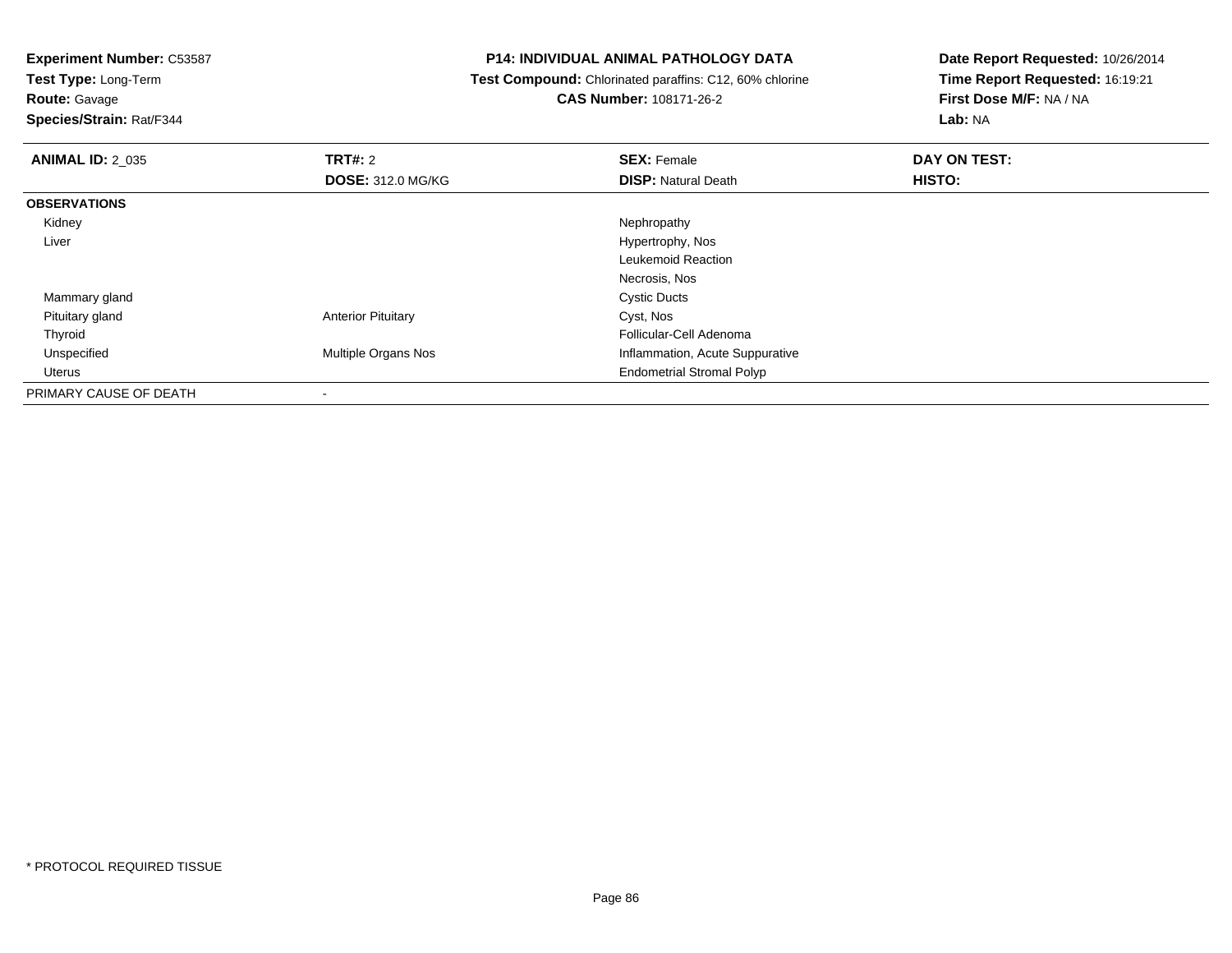| <b>Experiment Number: C53587</b><br><b>Test Type: Long-Term</b><br><b>Route: Gavage</b><br>Species/Strain: Rat/F344 |                                            | <b>P14: INDIVIDUAL ANIMAL PATHOLOGY DATA</b><br><b>Test Compound:</b> Chlorinated paraffins: C12, 60% chlorine<br><b>CAS Number: 108171-26-2</b> | Date Report Requested: 10/26/2014<br>Time Report Requested: 16:19:21<br>First Dose M/F: NA / NA<br>Lab: NA |
|---------------------------------------------------------------------------------------------------------------------|--------------------------------------------|--------------------------------------------------------------------------------------------------------------------------------------------------|------------------------------------------------------------------------------------------------------------|
| <b>ANIMAL ID: 2 036</b>                                                                                             | <b>TRT#: 2</b><br><b>DOSE: 312.0 MG/KG</b> | <b>SEX: Female</b><br><b>DISP: Natural Death</b>                                                                                                 | DAY ON TEST:<br><b>HISTO:</b>                                                                              |
| <b>OBSERVATIONS</b>                                                                                                 |                                            |                                                                                                                                                  |                                                                                                            |
| Adrenal gland                                                                                                       | Cortex Nos                                 | Necrosis, Focal                                                                                                                                  |                                                                                                            |
| Kidney                                                                                                              |                                            | Nephropathy                                                                                                                                      |                                                                                                            |
| Liver                                                                                                               |                                            | Hypertrophy, Nos                                                                                                                                 |                                                                                                            |
| Unspecified                                                                                                         | Multiple Organs Nos                        | Leukemia, Mononuclear Cell                                                                                                                       |                                                                                                            |
| PRIMARY CAUSE OF DEATH                                                                                              |                                            |                                                                                                                                                  |                                                                                                            |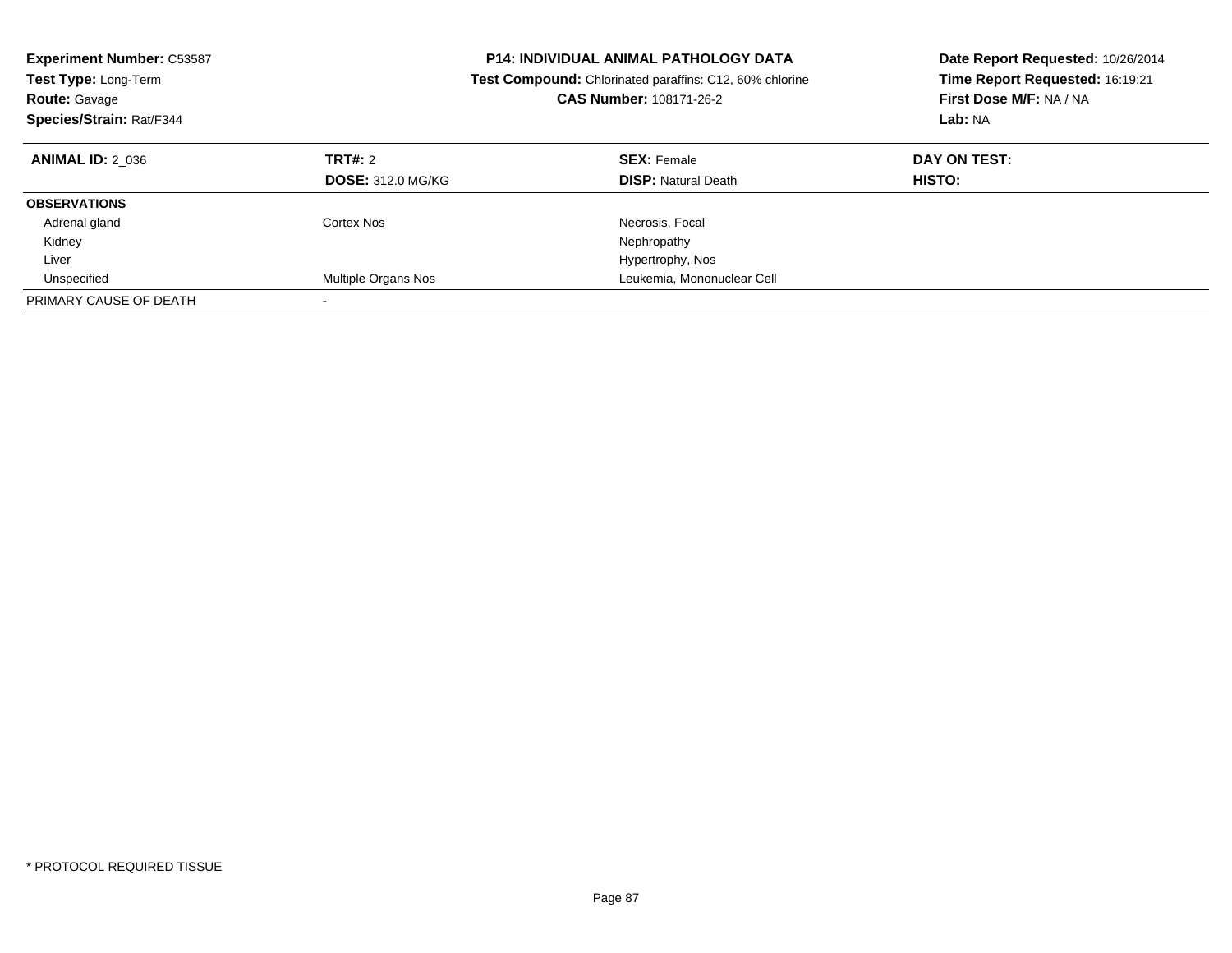**Test Type:** Long-Term

### **Route:** Gavage

**Species/Strain:** Rat/F344

#### **P14: INDIVIDUAL ANIMAL PATHOLOGY DATA**

#### **Test Compound:** Chlorinated paraffins: C12, 60% chlorine**CAS Number:** 108171-26-2

| <b>ANIMAL ID: 2_037</b> | <b>TRT#: 2</b><br><b>DOSE: 312.0 MG/KG</b> | <b>SEX: Female</b><br><b>DISP: Terminal Sacrifice</b> | DAY ON TEST:<br>HISTO: |
|-------------------------|--------------------------------------------|-------------------------------------------------------|------------------------|
| <b>OBSERVATIONS</b>     |                                            |                                                       |                        |
| Adrenal gland           |                                            | Cortical Adenoma                                      |                        |
|                         | Cortex Nos                                 | Hypertrophy, Focal                                    |                        |
| Heart                   |                                            | Fibrosis, Focal                                       |                        |
| Kidney                  |                                            | Nephropathy                                           |                        |
| Liver                   |                                            | Cytoplasmic Change, Basophilic                        |                        |
|                         | <b>Bile Duct</b>                           | Hyperplasia, Nos                                      |                        |
|                         |                                            | Hypertrophy, Nos                                      |                        |
| Nasal cavity            |                                            | Lymphocytic Inflammatory Infiltrate                   |                        |
| Pancreas                |                                            | Acinar-Cell Adenoma                                   |                        |
| Pituitary gland         | <b>Anterior Pituitary</b>                  | Cyst, Nos                                             |                        |
| Unspecified             | Multiple Organs Nos                        | Leukemia, Mononuclear Cell                            |                        |
| <b>Uterus</b>           |                                            | Adenoma, Nos                                          |                        |
|                         |                                            | <b>Endometrial Stromal Polyp</b>                      |                        |
| PRIMARY CAUSE OF DEATH  | ۰                                          |                                                       |                        |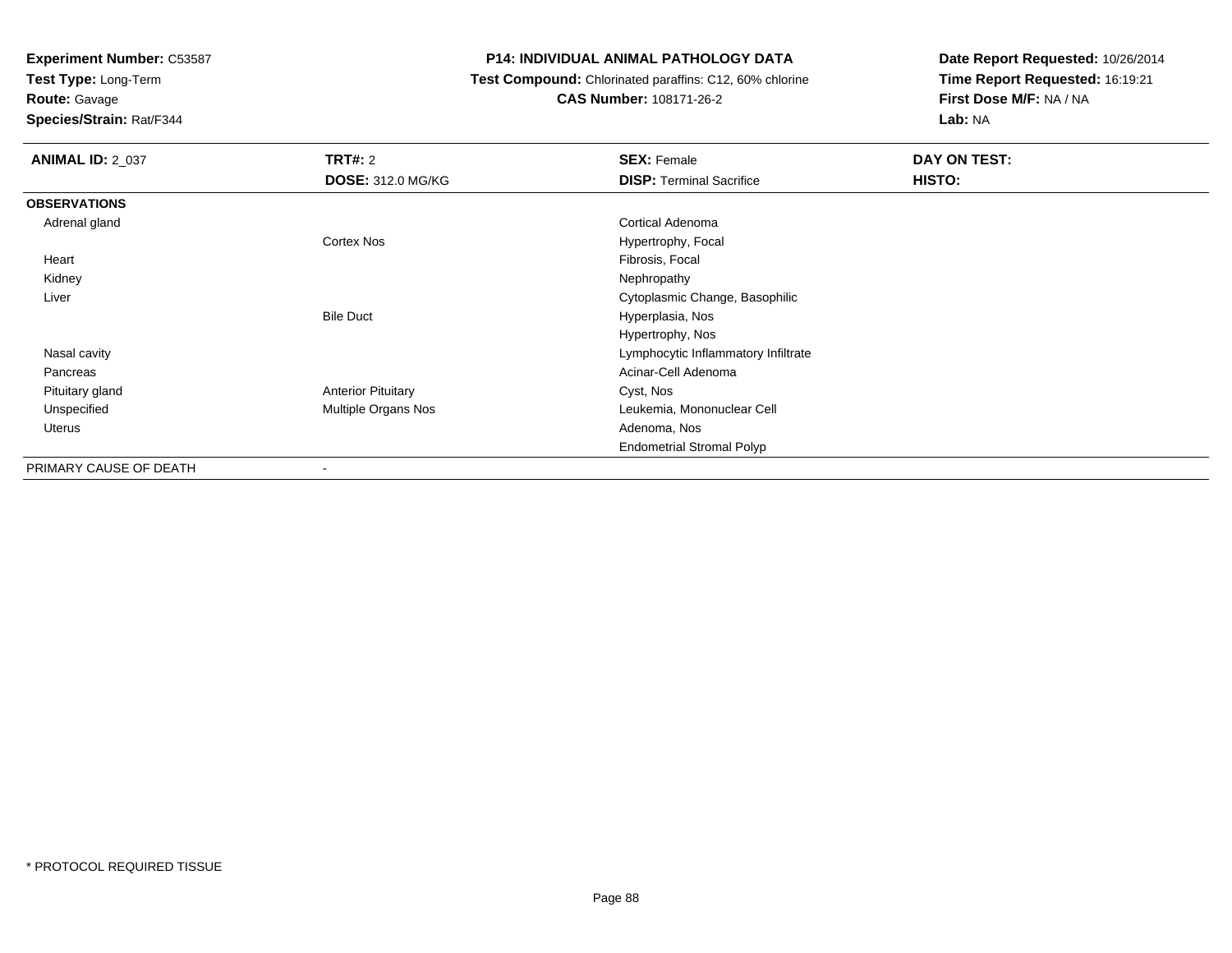**Test Type:** Long-Term

**Route:** Gavage

**Species/Strain:** Rat/F344

#### **P14: INDIVIDUAL ANIMAL PATHOLOGY DATA**

 **Test Compound:** Chlorinated paraffins: C12, 60% chlorine**CAS Number:** 108171-26-2

| <b>ANIMAL ID: 2_038</b> | <b>TRT#: 2</b>            | <b>SEX: Female</b>                  | DAY ON TEST: |
|-------------------------|---------------------------|-------------------------------------|--------------|
|                         | <b>DOSE: 312.0 MG/KG</b>  | <b>DISP: Terminal Sacrifice</b>     | HISTO:       |
| <b>OBSERVATIONS</b>     |                           |                                     |              |
| Heart                   |                           | Fibrosis, Multifocal                |              |
| <b>Intestine Small</b>  | <b>Mesentery Nos</b>      | Necrosis, Fat                       |              |
| Kidney                  |                           | Nephropathy                         |              |
| Liver                   |                           | Congenital Malformation, Nos        |              |
|                         |                           | Cytoplasmic Change, Basophilic      |              |
|                         |                           | Hypertrophy, Nos                    |              |
| Lung                    |                           | Hemorrhage                          |              |
|                         |                           | Inflammation, Granulomatous Focal   |              |
| Mammary gland           |                           | <b>Cystic Ducts</b>                 |              |
|                         |                           | Fibroadenoma                        |              |
| Nasal cavity            |                           | Lymphocytic Inflammatory Infiltrate |              |
| Pancreas                |                           | Acinar-Cell Adenoma                 |              |
| Pituitary gland         | <b>Anterior Pituitary</b> | Adenoma, Nos                        |              |
|                         | <b>Anterior Pituitary</b> | Angiectasis                         |              |
| PRIMARY CAUSE OF DEATH  | $\blacksquare$            |                                     |              |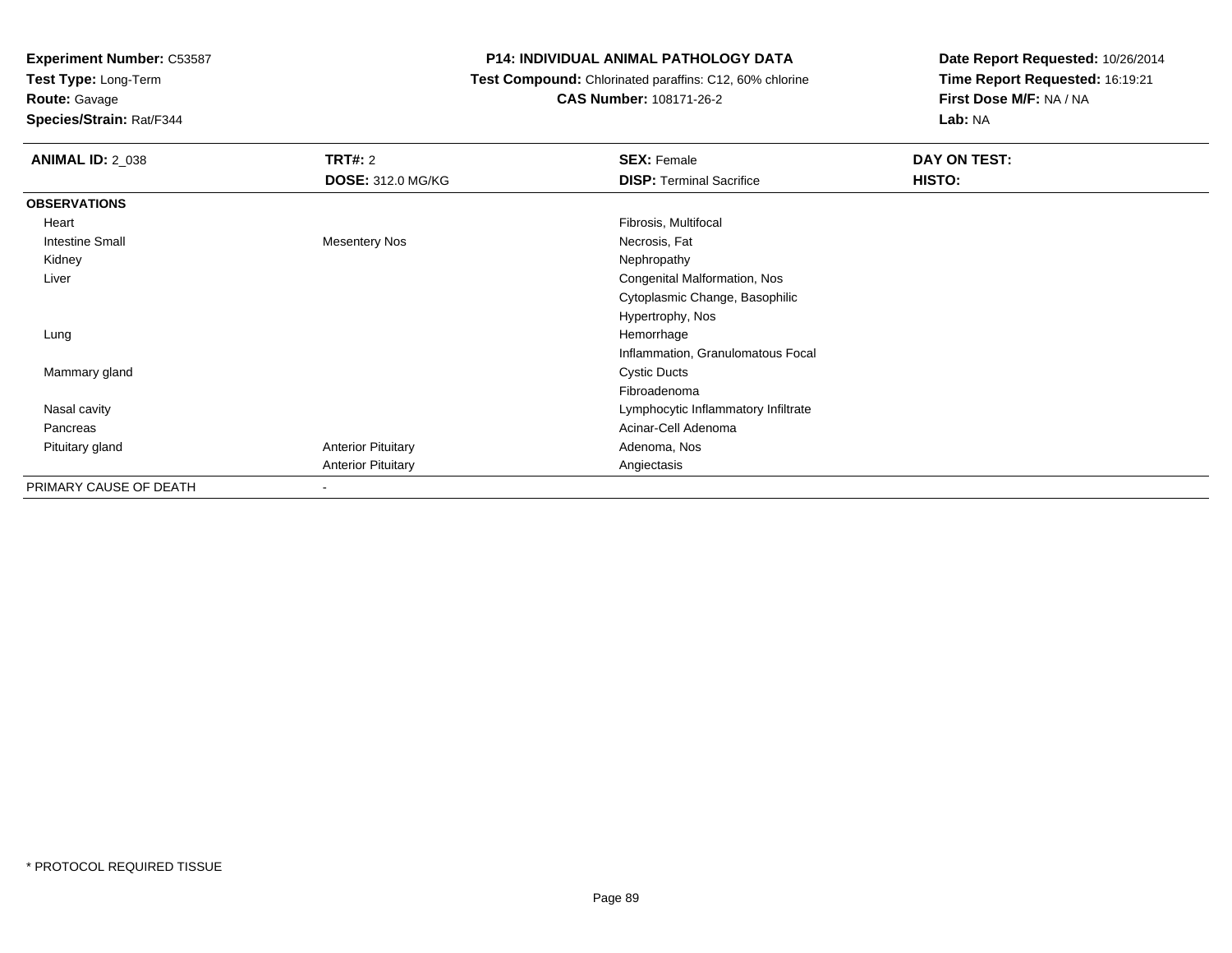**Test Type:** Long-Term**Route:** Gavage

**Species/Strain:** Rat/F344

#### **P14: INDIVIDUAL ANIMAL PATHOLOGY DATA**

 **Test Compound:** Chlorinated paraffins: C12, 60% chlorine**CAS Number:** 108171-26-2

| <b>ANIMAL ID: 2 039</b> | <b>TRT#: 2</b>            | <b>SEX: Female</b>                  | DAY ON TEST: |
|-------------------------|---------------------------|-------------------------------------|--------------|
|                         | <b>DOSE: 312.0 MG/KG</b>  | <b>DISP: Terminal Sacrifice</b>     | HISTO:       |
| <b>OBSERVATIONS</b>     |                           |                                     |              |
| Intestine Large         | Rectum                    | Parasitism                          |              |
| Kidney                  |                           | Nephropathy                         |              |
| Liver                   |                           | Hypertrophy, Nos                    |              |
| Mammary gland           |                           | <b>Cystic Ducts</b>                 |              |
| Nasal cavity            |                           | Lymphocytic Inflammatory Infiltrate |              |
| Pancreas                |                           | Atrophy, Focal                      |              |
| Pituitary gland         | <b>Anterior Pituitary</b> | Adenoma, Nos                        |              |
|                         | <b>Anterior Pituitary</b> | Angiectasis                         |              |
|                         | <b>Anterior Pituitary</b> | Hemosiderosis                       |              |
| Uterus                  |                           | Hemorrhage                          |              |
| PRIMARY CAUSE OF DEATH  | $\,$ $\,$                 |                                     |              |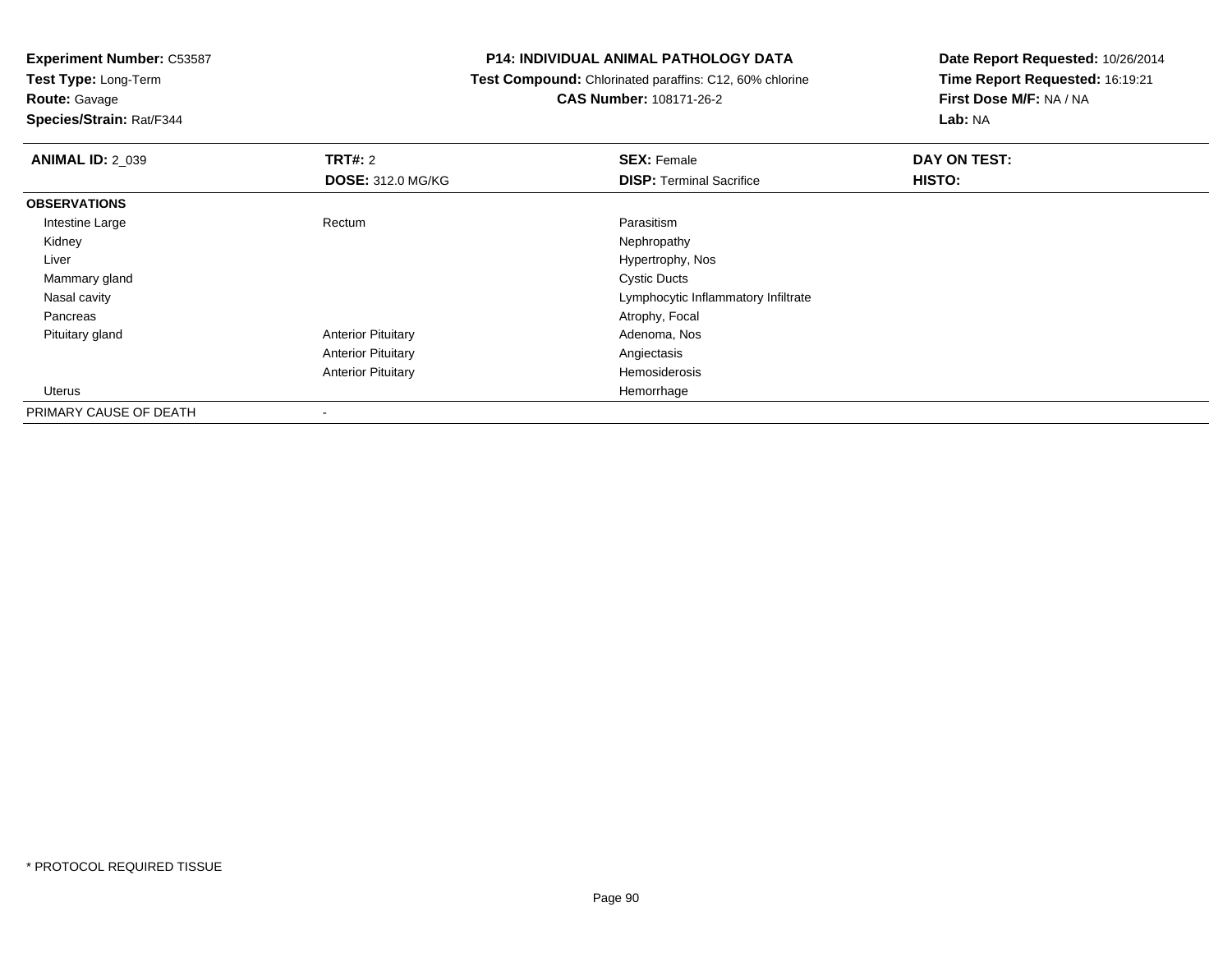**Test Type:** Long-Term

**Route:** Gavage

**Species/Strain:** Rat/F344

#### **P14: INDIVIDUAL ANIMAL PATHOLOGY DATA**

 **Test Compound:** Chlorinated paraffins: C12, 60% chlorine**CAS Number:** 108171-26-2

| <b>ANIMAL ID: 2_040</b> | TRT#: 2                   | <b>SEX: Female</b>                  | DAY ON TEST:  |
|-------------------------|---------------------------|-------------------------------------|---------------|
|                         | <b>DOSE: 312.0 MG/KG</b>  | <b>DISP: Terminal Sacrifice</b>     | <b>HISTO:</b> |
| <b>OBSERVATIONS</b>     |                           |                                     |               |
| Clitoral gland          |                           | Adenoma, Nos                        |               |
|                         |                           | Necrosis, Nos                       |               |
| Heart                   |                           | Fibrosis, Multifocal                |               |
| Kidney                  |                           | Nephropathy                         |               |
| Liver                   |                           | Cytoplasmic Change, Basophilic      |               |
|                         |                           | Hypertrophy, Nos                    |               |
|                         |                           | Neoplastic Nodule                   |               |
| Mammary gland           |                           | <b>Cystic Ducts</b>                 |               |
| Nasal cavity            |                           | Lymphocytic Inflammatory Infiltrate |               |
| Pituitary gland         | <b>Anterior Pituitary</b> | Adenoma, Nos                        |               |
|                         | <b>Anterior Pituitary</b> | Angiectasis                         |               |
| Thyroid                 |                           | Angiectasis                         |               |
|                         |                           | C-Cell Adenoma                      |               |
| PRIMARY CAUSE OF DEATH  |                           |                                     |               |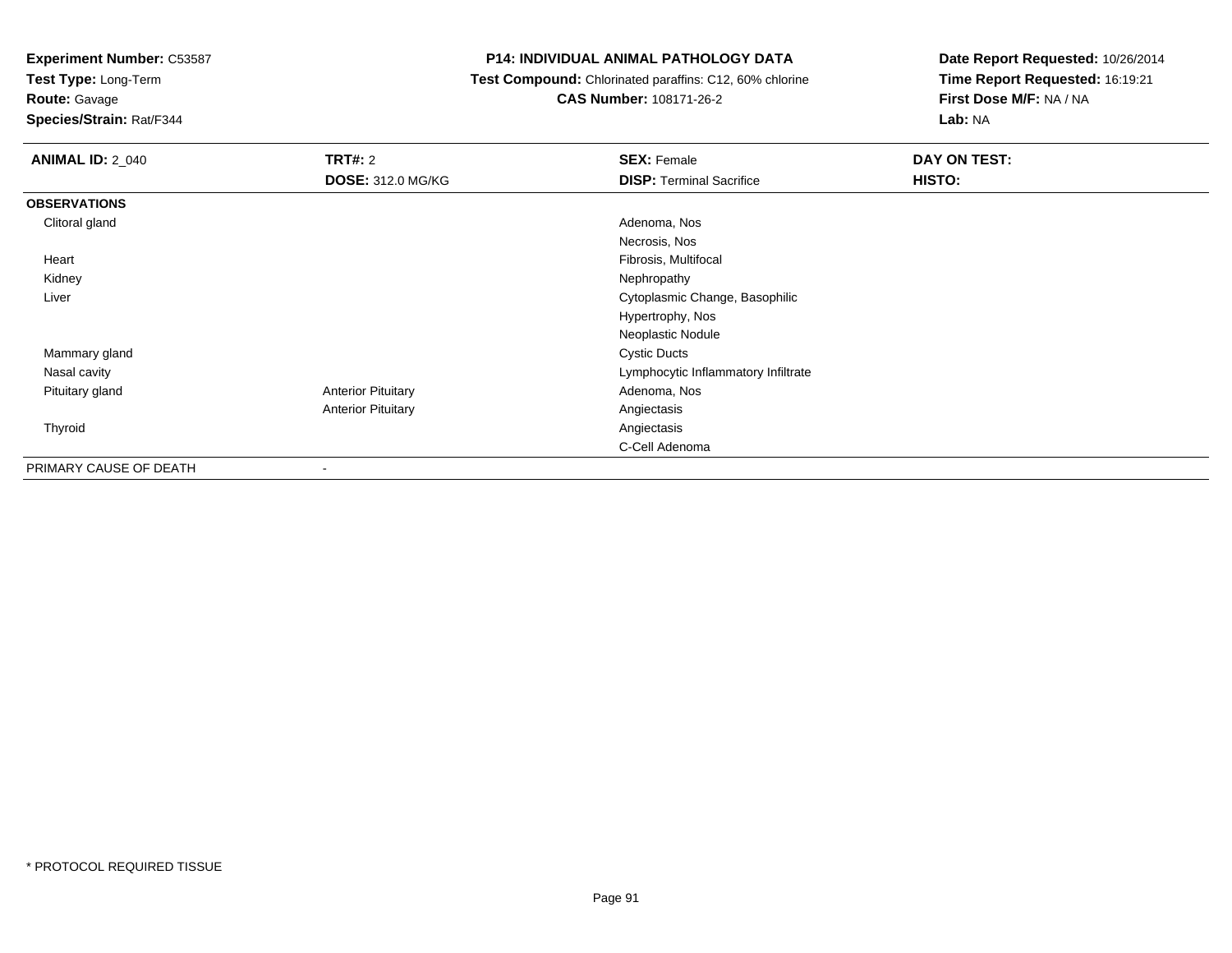**Test Type:** Long-Term

## **Route:** Gavage

**Species/Strain:** Rat/F344

#### **P14: INDIVIDUAL ANIMAL PATHOLOGY DATA**

#### **Test Compound:** Chlorinated paraffins: C12, 60% chlorine**CAS Number:** 108171-26-2

| <b>ANIMAL ID: 2_041</b> | <b>TRT#: 2</b>            | <b>SEX: Female</b>                  | DAY ON TEST: |
|-------------------------|---------------------------|-------------------------------------|--------------|
|                         | <b>DOSE: 312.0 MG/KG</b>  | <b>DISP: Terminal Sacrifice</b>     | HISTO:       |
| <b>OBSERVATIONS</b>     |                           |                                     |              |
| Heart                   |                           | Fibrosis, Multifocal                |              |
| Kidney                  |                           | Nephropathy                         |              |
| Mammary gland           |                           | <b>Cystic Ducts</b>                 |              |
| Nasal cavity            |                           | Infection, Fungal                   |              |
|                         |                           | Inflammation, Acute Suppurative     |              |
|                         |                           | Lymphocytic Inflammatory Infiltrate |              |
| Pituitary gland         | <b>Anterior Pituitary</b> | Angiectasis                         |              |
|                         | <b>Anterior Pituitary</b> | Cyst, Nos                           |              |
| Thyroid                 |                           | <b>Cystic Follicles</b>             |              |
|                         |                           | Hyperplasia, Follicular Cell        |              |
| Uterus                  |                           | <b>Endometrial Stromal Polyp</b>    |              |
| PRIMARY CAUSE OF DEATH  | ۰                         |                                     |              |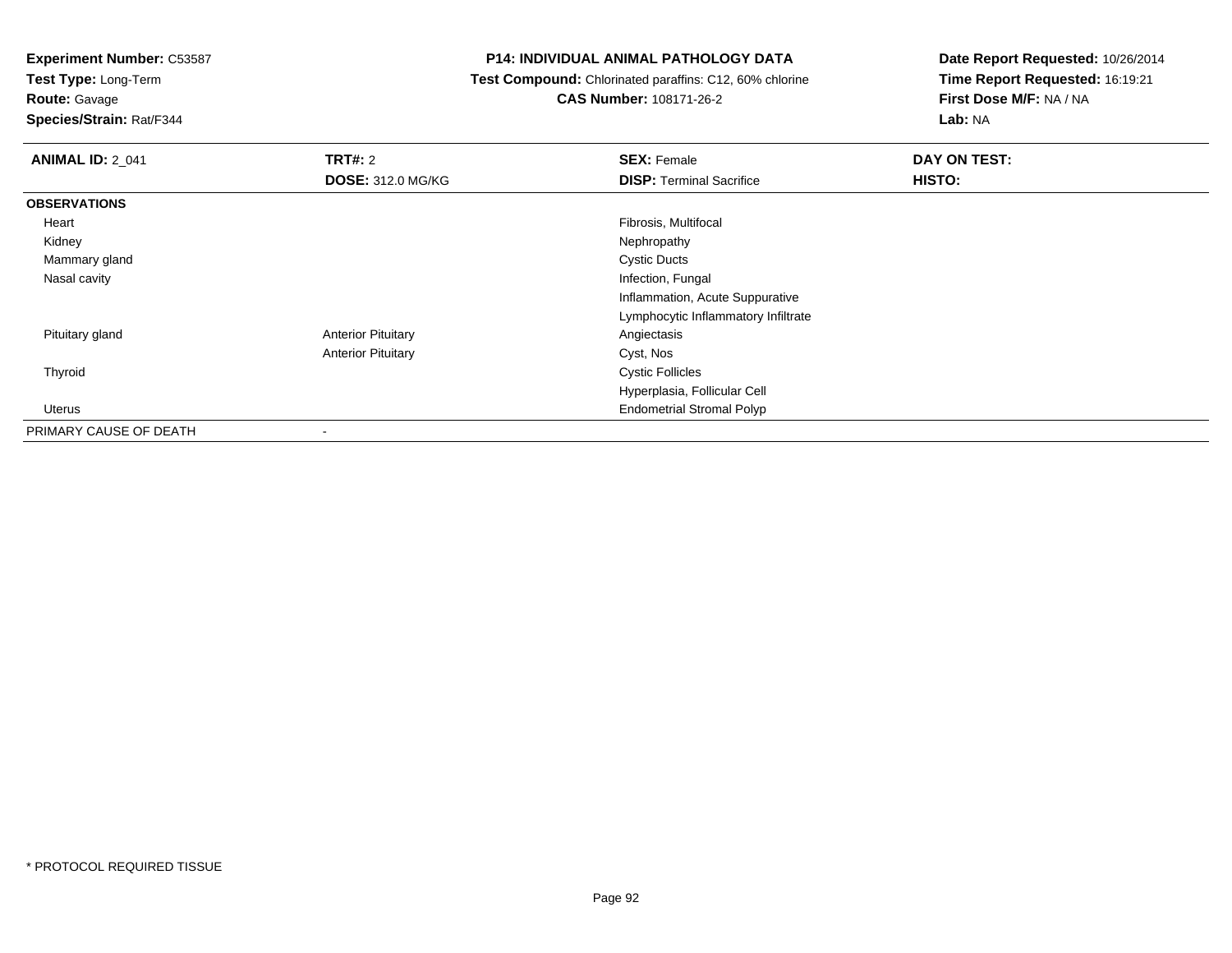**Test Type:** Long-Term

**Route:** Gavage

**Species/Strain:** Rat/F344

#### **P14: INDIVIDUAL ANIMAL PATHOLOGY DATA**

 **Test Compound:** Chlorinated paraffins: C12, 60% chlorine**CAS Number:** 108171-26-2

| <b>ANIMAL ID: 2_042</b> | <b>TRT#: 2</b>            | <b>SEX: Female</b>                  | DAY ON TEST: |  |
|-------------------------|---------------------------|-------------------------------------|--------------|--|
|                         | <b>DOSE: 312.0 MG/KG</b>  | <b>DISP: Terminal Sacrifice</b>     | HISTO:       |  |
| <b>OBSERVATIONS</b>     |                           |                                     |              |  |
| Kidney                  |                           | Nephropathy                         |              |  |
| Liver                   |                           | Cytoplasmic Change, Basophilic      |              |  |
|                         | <b>Bile Duct</b>          | Hyperplasia, Nos                    |              |  |
| Mammary gland           |                           | <b>Cystic Ducts</b>                 |              |  |
| Nasal cavity            |                           | Lymphocytic Inflammatory Infiltrate |              |  |
| Ovary                   |                           | Cyst, Nos                           |              |  |
| Pituitary gland         | <b>Anterior Pituitary</b> | Adenoma, Nos                        |              |  |
|                         | <b>Anterior Pituitary</b> | Angiectasis                         |              |  |
|                         | <b>Anterior Pituitary</b> | Hemosiderosis                       |              |  |
| PRIMARY CAUSE OF DEATH  |                           |                                     |              |  |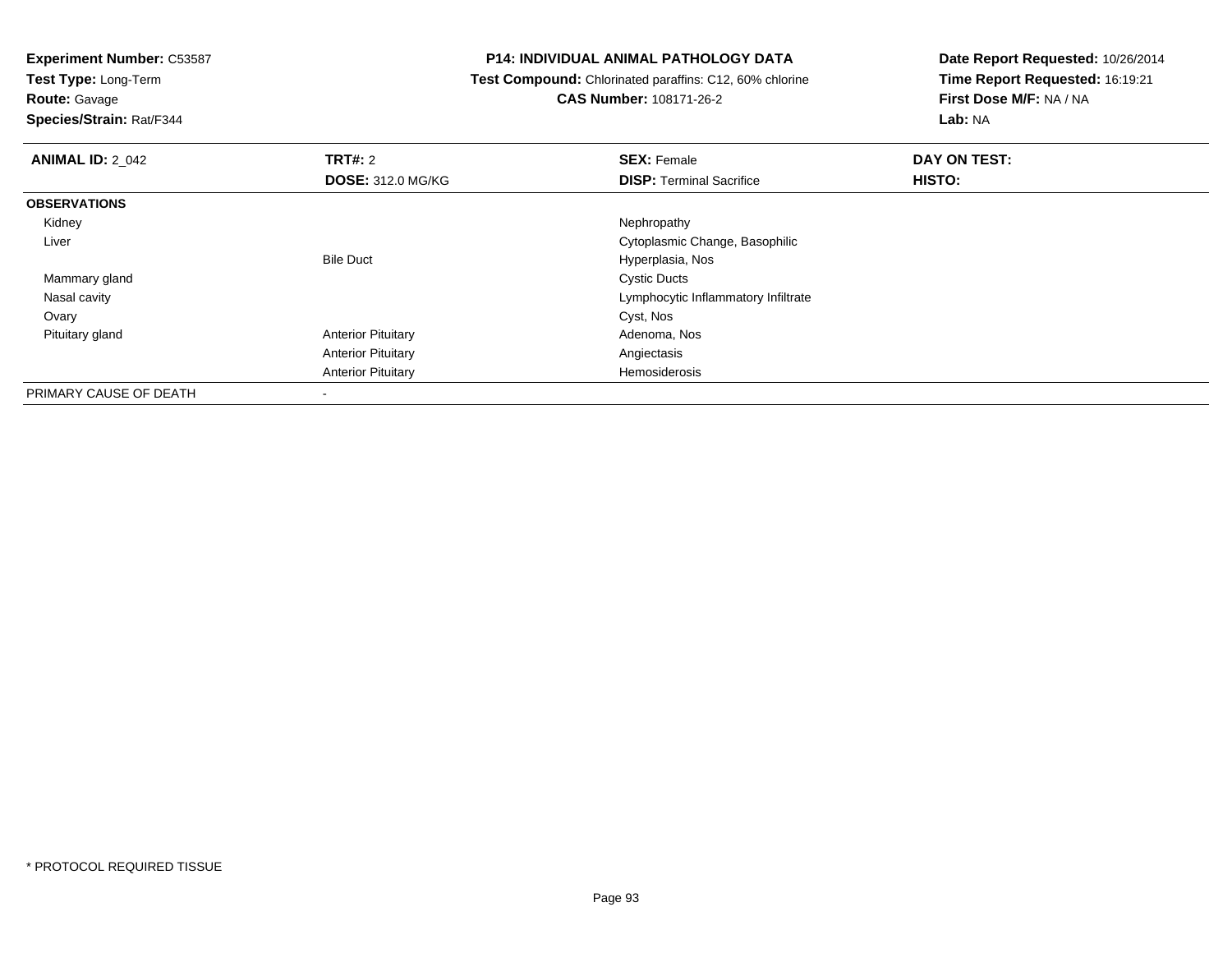**Test Type:** Long-Term

**Route:** Gavage

**Species/Strain:** Rat/F344

#### **P14: INDIVIDUAL ANIMAL PATHOLOGY DATA**

 **Test Compound:** Chlorinated paraffins: C12, 60% chlorine**CAS Number:** 108171-26-2

| <b>ANIMAL ID: 2_043</b> | <b>TRT#: 2</b>           | <b>SEX: Female</b>                  | DAY ON TEST: |  |
|-------------------------|--------------------------|-------------------------------------|--------------|--|
|                         | <b>DOSE: 312.0 MG/KG</b> | <b>DISP: Terminal Sacrifice</b>     | HISTO:       |  |
| <b>OBSERVATIONS</b>     |                          |                                     |              |  |
| Heart                   |                          | Fibrosis, Multifocal                |              |  |
| Intestine Large         | Colon                    | Parasitism                          |              |  |
| Kidney                  |                          | Nephropathy                         |              |  |
| Liver                   |                          | Angiectasis                         |              |  |
|                         |                          | Cytoplasmic Change, Basophilic      |              |  |
|                         |                          | Focal Cellular Change               |              |  |
|                         | <b>Bile Duct</b>         | Hyperplasia, Nos                    |              |  |
|                         |                          | Hypertrophy, Nos                    |              |  |
| Mammary gland           |                          | <b>Cystic Ducts</b>                 |              |  |
| Nasal cavity            |                          | Infection, Fungal                   |              |  |
|                         |                          | Inflammation, Acute Suppurative     |              |  |
|                         |                          | Lymphocytic Inflammatory Infiltrate |              |  |
| Pancreas                |                          | Atrophy, Focal                      |              |  |
|                         |                          | Hyperplasia, Focal                  |              |  |
| PRIMARY CAUSE OF DEATH  | ٠                        |                                     |              |  |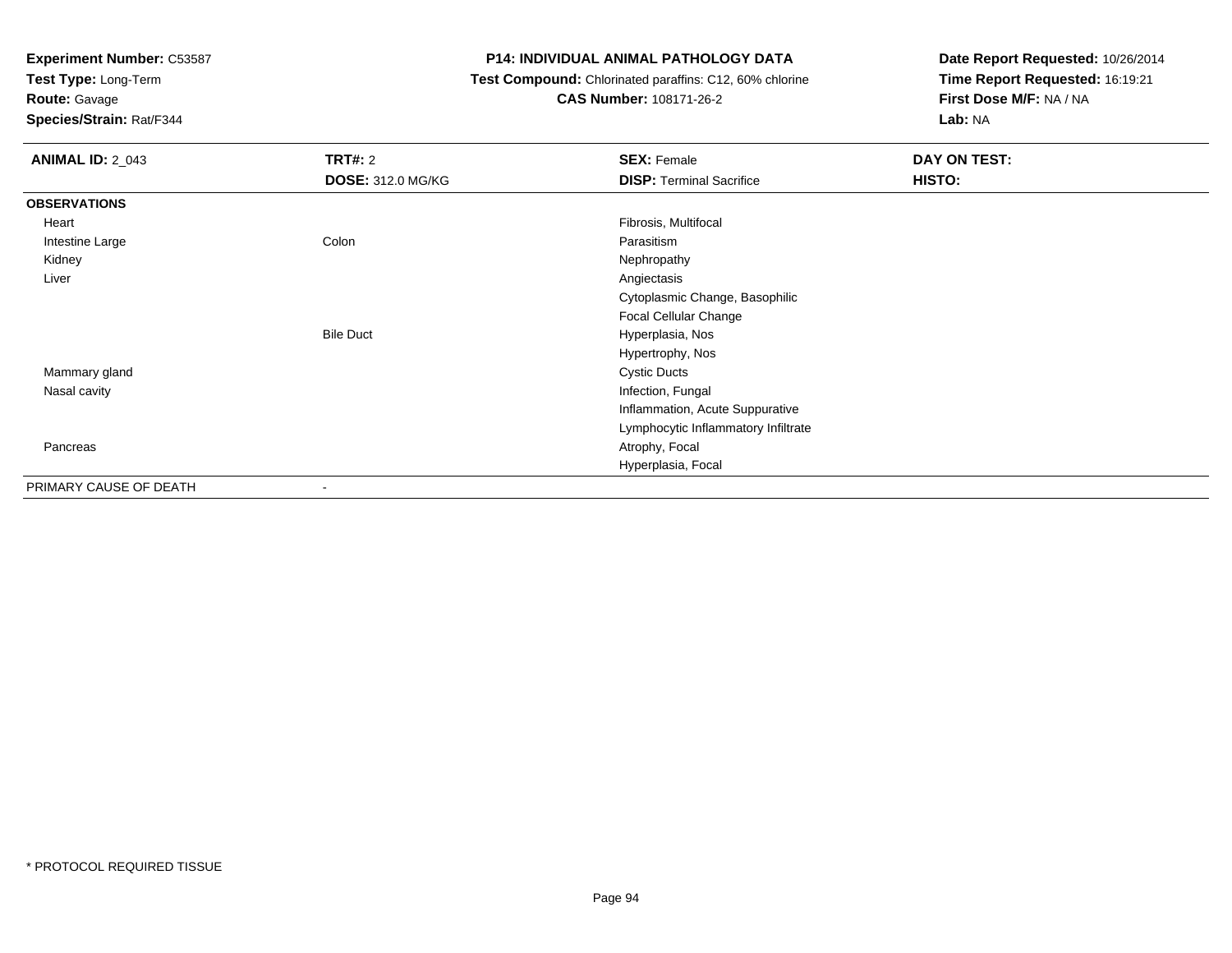**Test Type:** Long-Term

**Route:** Gavage

**Species/Strain:** Rat/F344

#### **P14: INDIVIDUAL ANIMAL PATHOLOGY DATA**

 **Test Compound:** Chlorinated paraffins: C12, 60% chlorine**CAS Number:** 108171-26-2

| <b>ANIMAL ID: 2_044</b> | <b>TRT#: 2</b>            | <b>SEX: Female</b>                  | DAY ON TEST: |
|-------------------------|---------------------------|-------------------------------------|--------------|
|                         | <b>DOSE: 312.0 MG/KG</b>  | <b>DISP:</b> Moribund Sacrifice     | HISTO:       |
| <b>OBSERVATIONS</b>     |                           |                                     |              |
| Kidney                  |                           | Nephropathy                         |              |
| Liver                   |                           | Cytoplasmic Vacuolization           |              |
|                         | <b>Bile Duct</b>          | Hyperplasia, Nos                    |              |
|                         |                           | Hypertrophy, Nos                    |              |
|                         |                           | Necrosis, Zonal                     |              |
| Mammary gland           |                           | <b>Cystic Ducts</b>                 |              |
|                         |                           | Fibroadenoma                        |              |
| Nasal cavity            |                           | Lymphocytic Inflammatory Infiltrate |              |
| Pituitary gland         | <b>Anterior Pituitary</b> | Cyst, Multiple                      |              |
| Stomach                 | <b>Glandular Stomach</b>  | Erosion                             |              |
| Unspecified             | Multiple Organs Nos       | Leukemia, Mononuclear Cell          |              |
| PRIMARY CAUSE OF DEATH  |                           |                                     |              |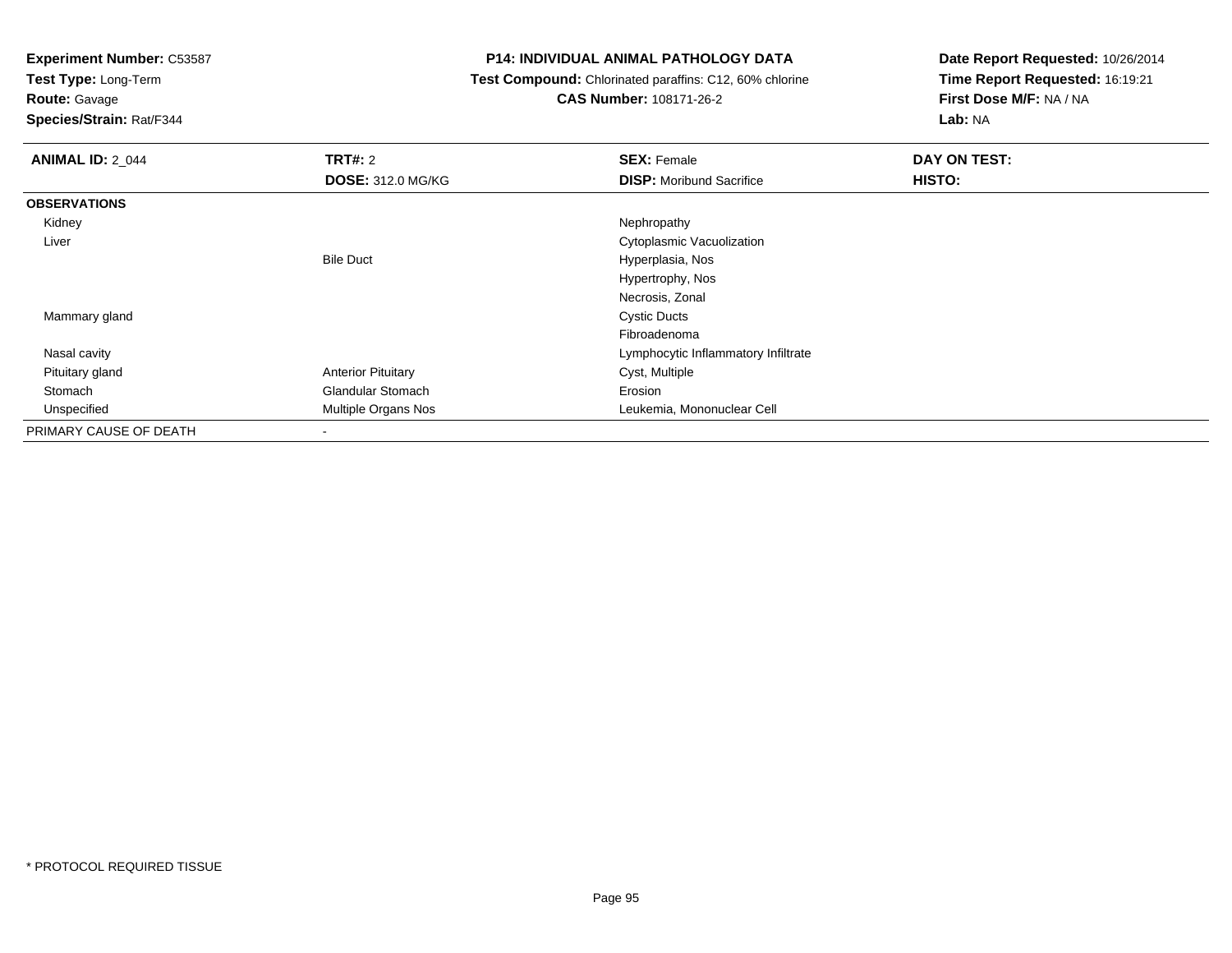**Test Type:** Long-Term

**Route:** Gavage

**Species/Strain:** Rat/F344

#### **P14: INDIVIDUAL ANIMAL PATHOLOGY DATA**

 **Test Compound:** Chlorinated paraffins: C12, 60% chlorine**CAS Number:** 108171-26-2

| <b>ANIMAL ID: 2_045</b> | TRT#: 2                   | <b>SEX: Female</b>                  | DAY ON TEST: |
|-------------------------|---------------------------|-------------------------------------|--------------|
|                         | <b>DOSE: 312.0 MG/KG</b>  | <b>DISP: Terminal Sacrifice</b>     | HISTO:       |
| <b>OBSERVATIONS</b>     |                           |                                     |              |
| Adrenal gland           | Medulla                   | Pheochromocytoma                    |              |
| Heart                   |                           | Fibrosis, Multifocal                |              |
| Intestine Large         | Colon                     | Parasitism                          |              |
| Kidney                  | Cortex                    | Cyst, Nos                           |              |
|                         |                           | Nephropathy                         |              |
| Liver                   |                           | Cytoplasmic Change, Basophilic      |              |
|                         | <b>Bile Duct</b>          | Hyperplasia, Nos                    |              |
|                         |                           | Hypertrophy, Nos                    |              |
| Mammary gland           |                           | Adenosis                            |              |
|                         |                           | <b>Cystic Ducts</b>                 |              |
|                         |                           | Fibroadenoma                        |              |
| Nasal cavity            |                           | Lymphocytic Inflammatory Infiltrate |              |
| Pituitary gland         | <b>Anterior Pituitary</b> | Cyst, Nos                           |              |
| Thyroid                 |                           | C-Cell Adenoma                      |              |
|                         |                           | <b>Cystic Follicles</b>             |              |
|                         |                           | Follicular-Cell Adenoma             |              |
| PRIMARY CAUSE OF DEATH  | $\blacksquare$            |                                     |              |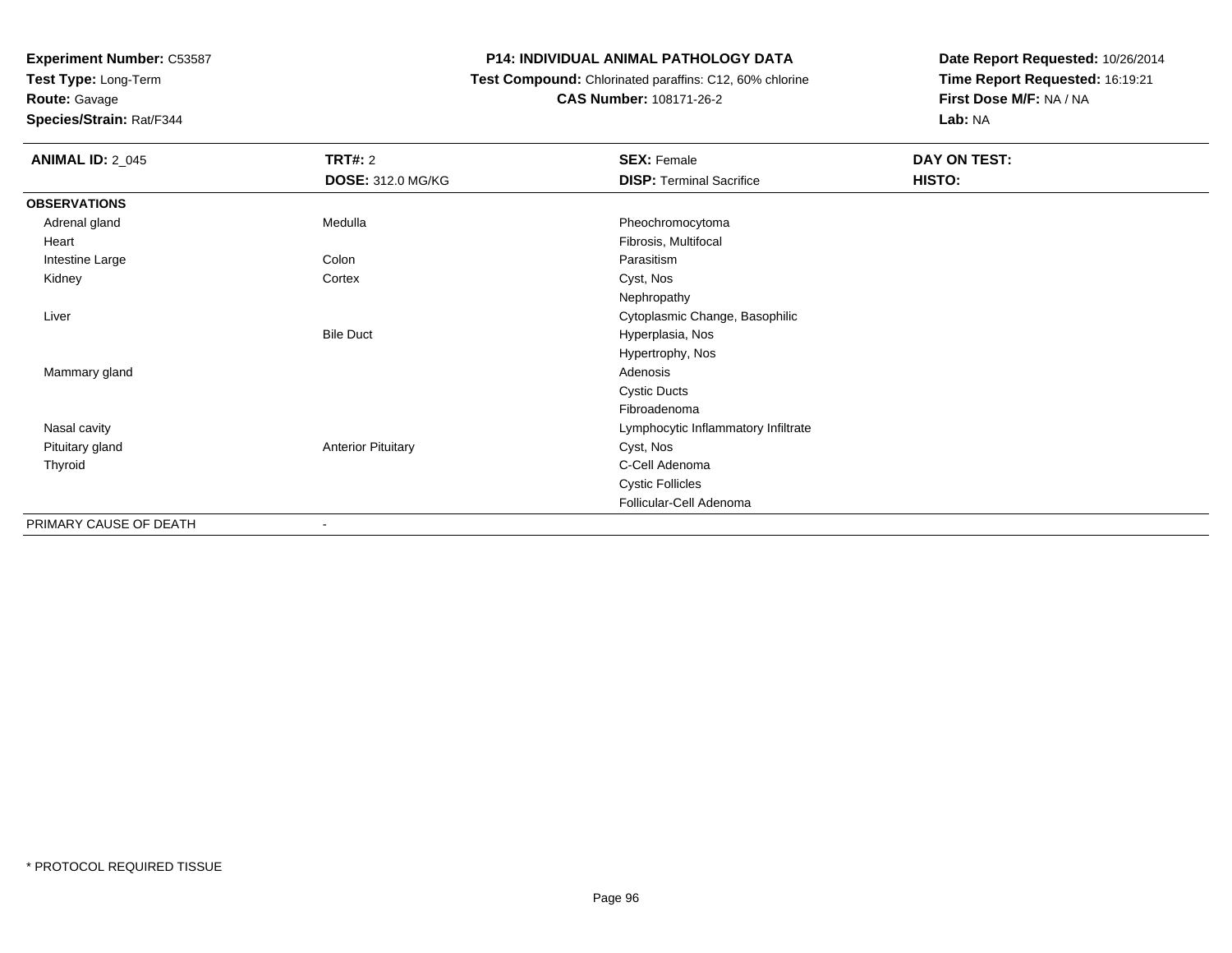**Test Type:** Long-Term

**Route:** Gavage

**Species/Strain:** Rat/F344

#### **P14: INDIVIDUAL ANIMAL PATHOLOGY DATA**

 **Test Compound:** Chlorinated paraffins: C12, 60% chlorine**CAS Number:** 108171-26-2

| <b>ANIMAL ID: 2_046</b> | <b>TRT#: 2</b><br><b>DOSE: 312.0 MG/KG</b> | <b>SEX: Female</b><br><b>DISP: Terminal Sacrifice</b> | DAY ON TEST:<br>HISTO: |
|-------------------------|--------------------------------------------|-------------------------------------------------------|------------------------|
|                         |                                            |                                                       |                        |
| <b>OBSERVATIONS</b>     |                                            |                                                       |                        |
| Eye                     |                                            | Cataract                                              |                        |
|                         | Nasolacrimal Duct                          | Inflammation, Acute Suppurative                       |                        |
|                         |                                            | Retinopathy                                           |                        |
| Heart                   |                                            | Fibrosis, Focal                                       |                        |
| Intestine Large         | Rectum                                     | Parasitism                                            |                        |
| Kidney                  |                                            | Nephropathy                                           |                        |
| Liver                   |                                            | Angiectasis                                           |                        |
|                         |                                            | Cytoplasmic Change, Basophilic                        |                        |
|                         | <b>Bile Duct</b>                           | Hyperplasia, Nos                                      |                        |
|                         |                                            | Hypertrophy, Nos                                      |                        |
| Lymph node              | Mesenteric Lymph Node                      | Angiectasis                                           |                        |
| Mammary gland           |                                            | Fibroadenoma                                          |                        |
| Nasal cavity            |                                            | Lymphocytic Inflammatory Infiltrate                   |                        |
| Pituitary gland         | <b>Anterior Pituitary</b>                  | Cyst, Nos                                             |                        |
| <b>Uterus</b>           |                                            | <b>Endometrial Stromal Sarcoma</b>                    |                        |
|                         |                                            | Necrosis, Focal                                       |                        |
| PRIMARY CAUSE OF DEATH  | $\overline{\phantom{a}}$                   |                                                       |                        |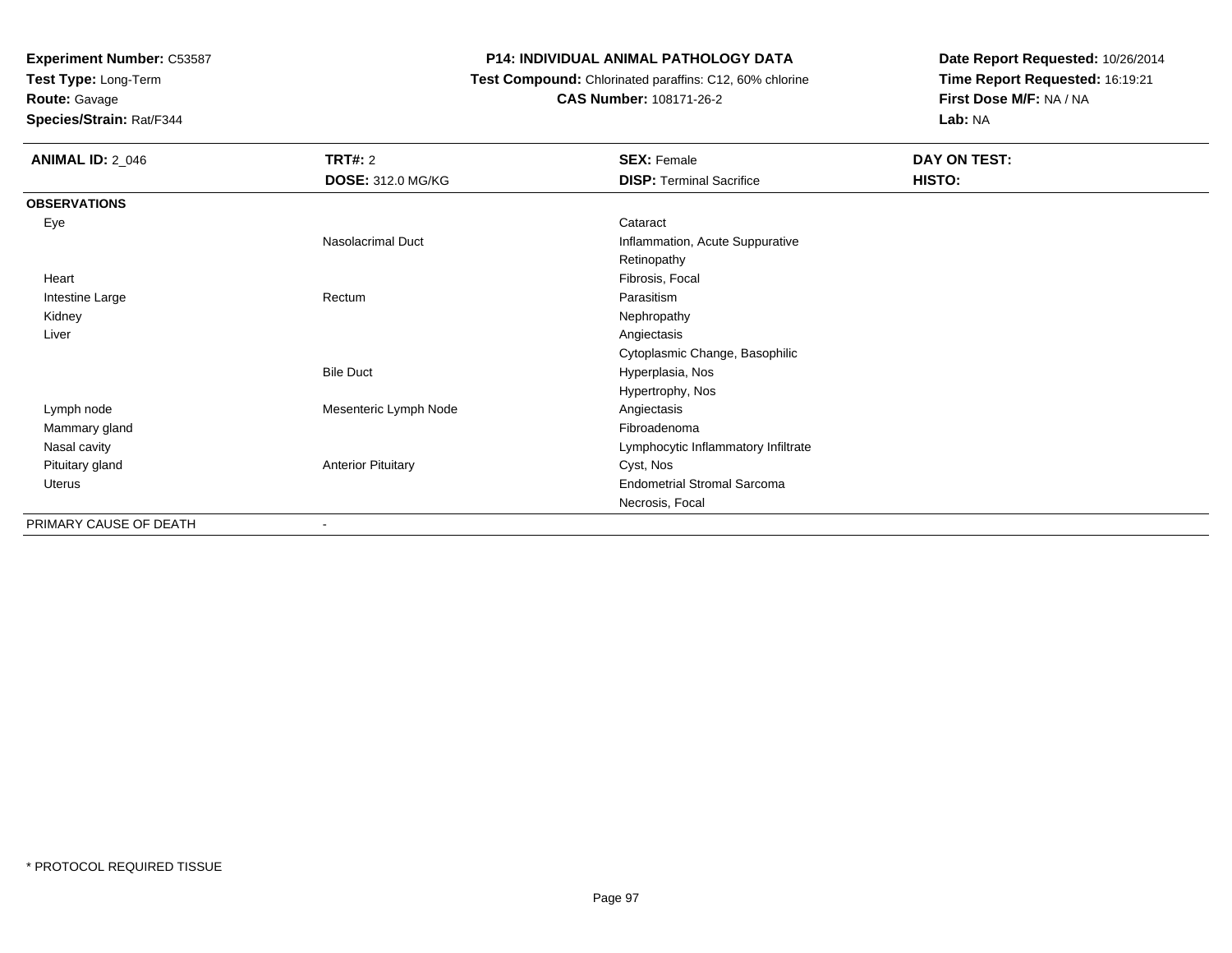| <b>Experiment Number: C53587</b><br>Test Type: Long-Term<br><b>Route: Gavage</b><br>Species/Strain: Rat/F344 |                           | <b>P14: INDIVIDUAL ANIMAL PATHOLOGY DATA</b><br>Test Compound: Chlorinated paraffins: C12, 60% chlorine<br>CAS Number: 108171-26-2 | Date Report Requested: 10/26/2014<br>Time Report Requested: 16:19:21<br>First Dose M/F: NA / NA<br>Lab: NA |
|--------------------------------------------------------------------------------------------------------------|---------------------------|------------------------------------------------------------------------------------------------------------------------------------|------------------------------------------------------------------------------------------------------------|
| <b>ANIMAL ID: 2 047</b>                                                                                      | TRT#: 2                   | <b>SEX: Female</b>                                                                                                                 | DAY ON TEST:                                                                                               |
|                                                                                                              | <b>DOSE: 312.0 MG/KG</b>  | <b>DISP:</b> Moribund Sacrifice                                                                                                    | HISTO:                                                                                                     |
| <b>OBSERVATIONS</b>                                                                                          |                           |                                                                                                                                    |                                                                                                            |
| Kidney                                                                                                       |                           | Nephropathy                                                                                                                        |                                                                                                            |
| Liver                                                                                                        | <b>Bile Duct</b>          | Hyperplasia, Nos                                                                                                                   |                                                                                                            |
| Mammary gland                                                                                                |                           | <b>Cystic Ducts</b>                                                                                                                |                                                                                                            |
| Pituitary gland                                                                                              | <b>Anterior Pituitary</b> | Cyst, Nos                                                                                                                          |                                                                                                            |
| Unspecified                                                                                                  | Multiple Organs Nos       | Leukemia, Mononuclear Cell                                                                                                         |                                                                                                            |
| PRIMARY CAUSE OF DEATH                                                                                       |                           |                                                                                                                                    |                                                                                                            |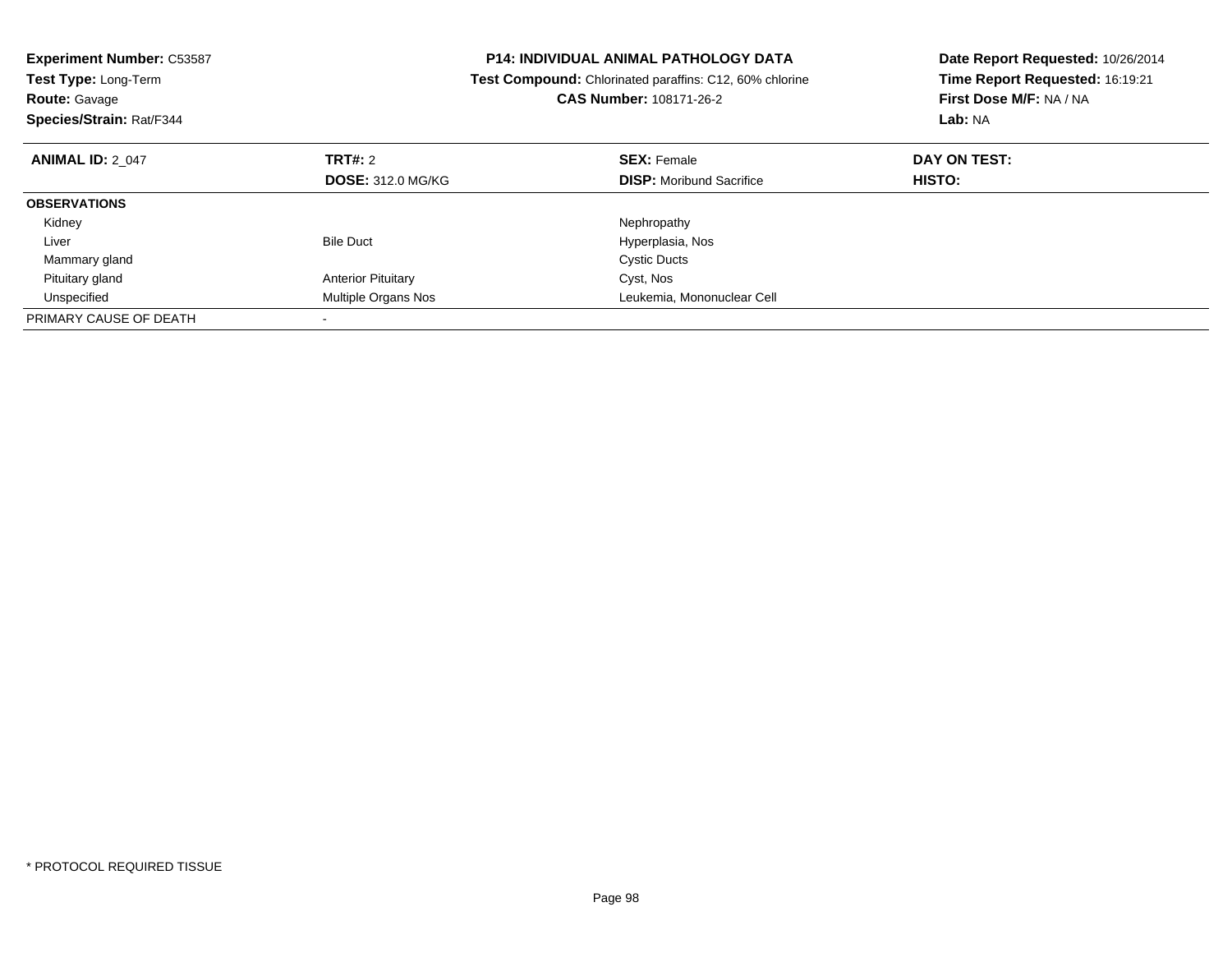**Test Type:** Long-Term

# **Route:** Gavage

**Species/Strain:** Rat/F344

#### **P14: INDIVIDUAL ANIMAL PATHOLOGY DATA**

#### **Test Compound:** Chlorinated paraffins: C12, 60% chlorine**CAS Number:** 108171-26-2

| <b>ANIMAL ID: 2_048</b> | <b>TRT#: 2</b>            | <b>SEX: Female</b>                  | DAY ON TEST: |  |
|-------------------------|---------------------------|-------------------------------------|--------------|--|
|                         | <b>DOSE: 312.0 MG/KG</b>  | <b>DISP:</b> Moribund Sacrifice     | HISTO:       |  |
| <b>OBSERVATIONS</b>     |                           |                                     |              |  |
| Adrenal gland           | Cortex Nos                | Angiectasis                         |              |  |
| Kidney                  |                           | Nephropathy                         |              |  |
| Liver                   |                           | Cytoplasmic Vacuolization           |              |  |
|                         | <b>Bile Duct</b>          | Hyperplasia, Nos                    |              |  |
|                         |                           | Hypertrophy, Nos                    |              |  |
|                         |                           | Necrosis, Zonal                     |              |  |
| Mammary gland           |                           | <b>Cystic Ducts</b>                 |              |  |
| Nasal cavity            |                           | Lymphocytic Inflammatory Infiltrate |              |  |
| Pituitary gland         | <b>Anterior Pituitary</b> | Adenoma, Nos                        |              |  |
|                         | <b>Anterior Pituitary</b> | Angiectasis                         |              |  |
|                         | <b>Anterior Pituitary</b> | Hemosiderosis                       |              |  |
| Skin                    | Neck                      | Keratoacanthoma                     |              |  |
| Stomach                 | Glandular Stomach         | Erosion                             |              |  |
| Thyroid                 |                           | Follicular-Cell Adenoma             |              |  |
| Unspecified             | Multiple Organs Nos       | Leukemia, Mononuclear Cell          |              |  |
| PRIMARY CAUSE OF DEATH  | ۰                         |                                     |              |  |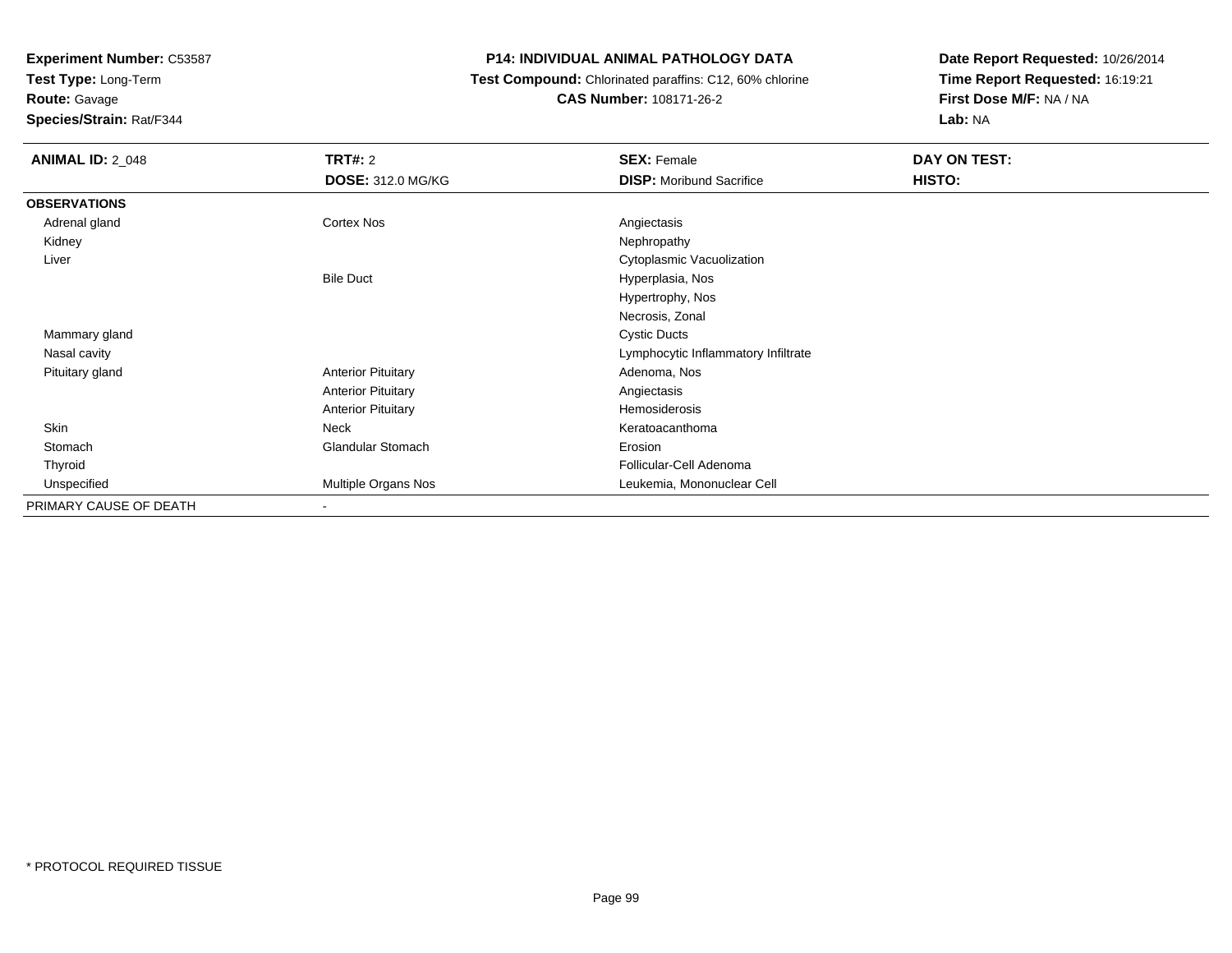**Test Type:** Long-Term

## **Route:** Gavage

**Species/Strain:** Rat/F344

#### **P14: INDIVIDUAL ANIMAL PATHOLOGY DATA**

#### **Test Compound:** Chlorinated paraffins: C12, 60% chlorine**CAS Number:** 108171-26-2

| <b>ANIMAL ID: 2_049</b> | TRT#: 2                    | <b>SEX: Female</b>               | DAY ON TEST: |
|-------------------------|----------------------------|----------------------------------|--------------|
|                         | <b>DOSE: 312.0 MG/KG</b>   | <b>DISP:</b> Moribund Sacrifice  | HISTO:       |
| <b>OBSERVATIONS</b>     |                            |                                  |              |
| Kidney                  |                            | Nephropathy                      |              |
| Liver                   | <b>Bile Duct</b>           | Hyperplasia, Nos                 |              |
|                         |                            | Hypertrophy, Nos                 |              |
|                         |                            | Necrosis, Zonal                  |              |
| Mammary gland           |                            | <b>Cystic Ducts</b>              |              |
|                         |                            | Fibroadenoma                     |              |
| Pituitary gland         | <b>Anterior Pituitary</b>  | Adenoma, Nos                     |              |
|                         | <b>Anterior Pituitary</b>  | Cyst, Nos                        |              |
| Spleen                  |                            | Necrosis, Focal                  |              |
| Unspecified             | <b>Multiple Organs Nos</b> | Leukemia, Mononuclear Cell       |              |
| Uterus                  |                            | <b>Endometrial Stromal Polyp</b> |              |
| PRIMARY CAUSE OF DEATH  | $\,$ $\,$                  |                                  |              |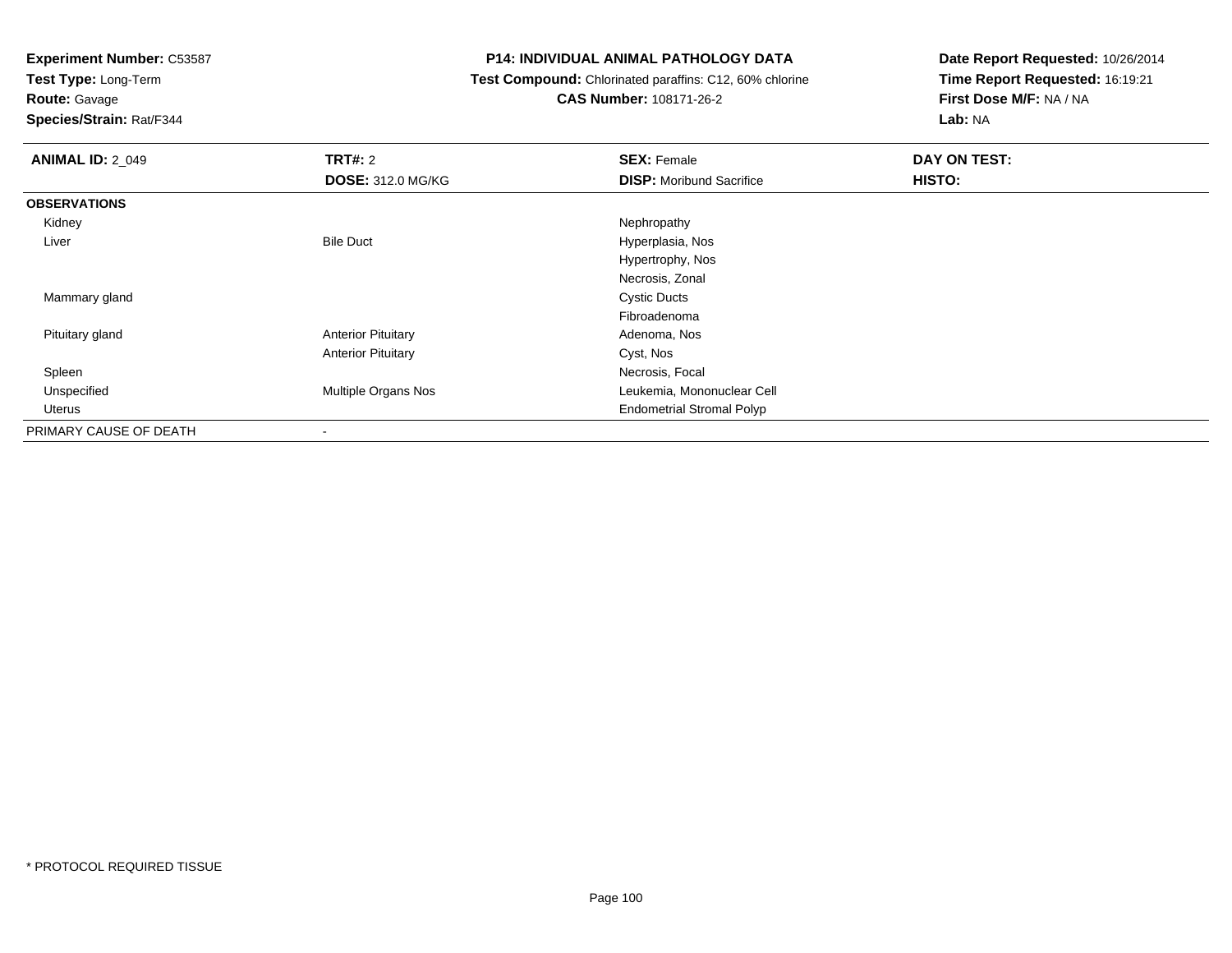**Test Type:** Long-Term

### **Route:** Gavage

**Species/Strain:** Rat/F344

#### **P14: INDIVIDUAL ANIMAL PATHOLOGY DATA**

 **Test Compound:** Chlorinated paraffins: C12, 60% chlorine**CAS Number:** 108171-26-2

| <b>ANIMAL ID: 2 050</b> | TRT#: 2                   | <b>SEX: Female</b>                  | DAY ON TEST: |  |
|-------------------------|---------------------------|-------------------------------------|--------------|--|
|                         | <b>DOSE: 312.0 MG/KG</b>  | <b>DISP: Terminal Sacrifice</b>     | HISTO:       |  |
| <b>OBSERVATIONS</b>     |                           |                                     |              |  |
| Eye                     |                           | Cataract                            |              |  |
|                         |                           | Retinopathy                         |              |  |
| Kidney                  |                           | Nephropathy                         |              |  |
| Liver                   | <b>Bile Duct</b>          | Hyperplasia, Nos                    |              |  |
| Mammary gland           |                           | <b>Cystic Ducts</b>                 |              |  |
| Nasal cavity            |                           | Lymphocytic Inflammatory Infiltrate |              |  |
| Ovary                   |                           | Cyst, Nos                           |              |  |
| Pancreas                |                           | Hyperplasia, Focal                  |              |  |
| Pituitary gland         | <b>Anterior Pituitary</b> | Cyst, Nos                           |              |  |
| PRIMARY CAUSE OF DEATH  | $\,$                      |                                     |              |  |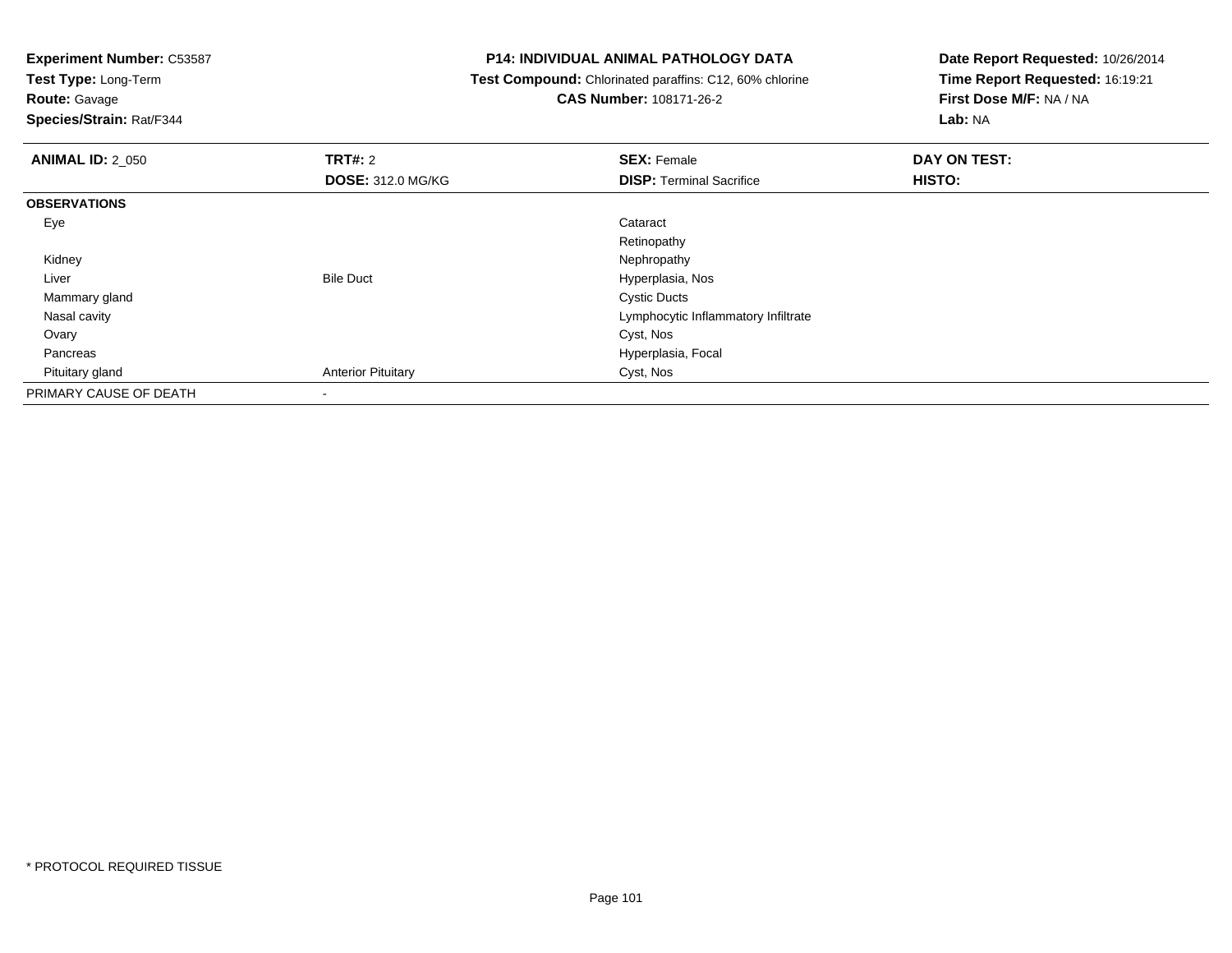| <b>Experiment Number: C53587</b><br>Test Type: Long-Term<br><b>Route: Gavage</b><br>Species/Strain: Rat/F344 |                  | <b>P14: INDIVIDUAL ANIMAL PATHOLOGY DATA</b><br>Test Compound: Chlorinated paraffins: C12, 60% chlorine<br><b>CAS Number: 108171-26-2</b> | Date Report Requested: 10/26/2014<br>Time Report Requested: 16:19:21<br>First Dose M/F: NA / NA<br>Lab: NA |
|--------------------------------------------------------------------------------------------------------------|------------------|-------------------------------------------------------------------------------------------------------------------------------------------|------------------------------------------------------------------------------------------------------------|
| <b>ANIMAL ID: 3 001</b>                                                                                      | TRT#: 3          | <b>SEX: Female</b>                                                                                                                        | DAY ON TEST:                                                                                               |
|                                                                                                              | DOSE: 0          | <b>DISP:</b> Terminal Sacrifice                                                                                                           | <b>HISTO:</b>                                                                                              |
| <b>OBSERVATIONS</b>                                                                                          |                  |                                                                                                                                           |                                                                                                            |
| Kidney                                                                                                       |                  | Nephropathy                                                                                                                               |                                                                                                            |
| Liver                                                                                                        |                  | Cytoplasmic Change, Basophilic                                                                                                            |                                                                                                            |
|                                                                                                              | <b>Bile Duct</b> | Hyperplasia, Nos                                                                                                                          |                                                                                                            |
| Lung                                                                                                         |                  | Histiocytosis                                                                                                                             |                                                                                                            |
| Pancreas                                                                                                     |                  | Hyperplasia, Focal                                                                                                                        |                                                                                                            |
| Thyroid                                                                                                      |                  | C-Cell Adenoma                                                                                                                            |                                                                                                            |
| PRIMARY CAUSE OF DEATH                                                                                       |                  |                                                                                                                                           |                                                                                                            |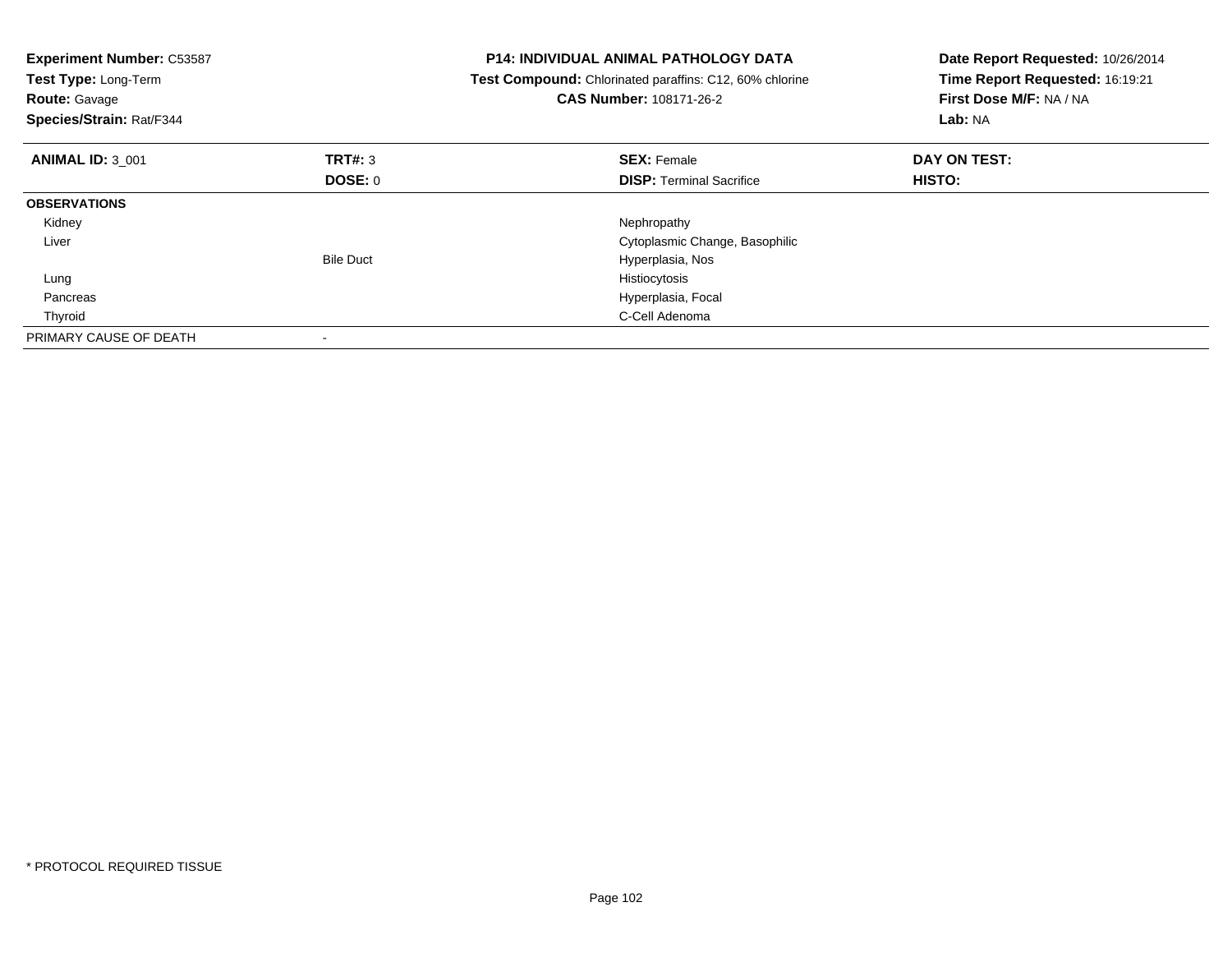| <b>Experiment Number: C53587</b><br>Test Type: Long-Term<br><b>Route: Gavage</b><br>Species/Strain: Rat/F344 |                           | <b>P14: INDIVIDUAL ANIMAL PATHOLOGY DATA</b><br>Test Compound: Chlorinated paraffins: C12, 60% chlorine<br><b>CAS Number: 108171-26-2</b> | Date Report Requested: 10/26/2014<br>Time Report Requested: 16:19:21<br>First Dose M/F: NA / NA<br>Lab: NA |
|--------------------------------------------------------------------------------------------------------------|---------------------------|-------------------------------------------------------------------------------------------------------------------------------------------|------------------------------------------------------------------------------------------------------------|
| <b>ANIMAL ID: 3 002</b>                                                                                      | TRT#: 3                   | <b>SEX: Female</b>                                                                                                                        | DAY ON TEST:                                                                                               |
|                                                                                                              | <b>DOSE: 0</b>            | <b>DISP:</b> Terminal Sacrifice                                                                                                           | <b>HISTO:</b>                                                                                              |
| <b>OBSERVATIONS</b>                                                                                          |                           |                                                                                                                                           |                                                                                                            |
| Liver                                                                                                        |                           | Cytoplasmic Change, Basophilic                                                                                                            |                                                                                                            |
|                                                                                                              |                           | Cytoplasmic Vacuolization                                                                                                                 |                                                                                                            |
| Mammary gland                                                                                                |                           | Fibroadenoma                                                                                                                              |                                                                                                            |
| Ovary                                                                                                        |                           | Cyst, Parovarian                                                                                                                          |                                                                                                            |
| Pituitary gland                                                                                              | <b>Anterior Pituitary</b> | Adenoma, Nos                                                                                                                              |                                                                                                            |
|                                                                                                              | <b>Anterior Pituitary</b> | Cyst, Nos                                                                                                                                 |                                                                                                            |
| PRIMARY CAUSE OF DEATH                                                                                       |                           |                                                                                                                                           |                                                                                                            |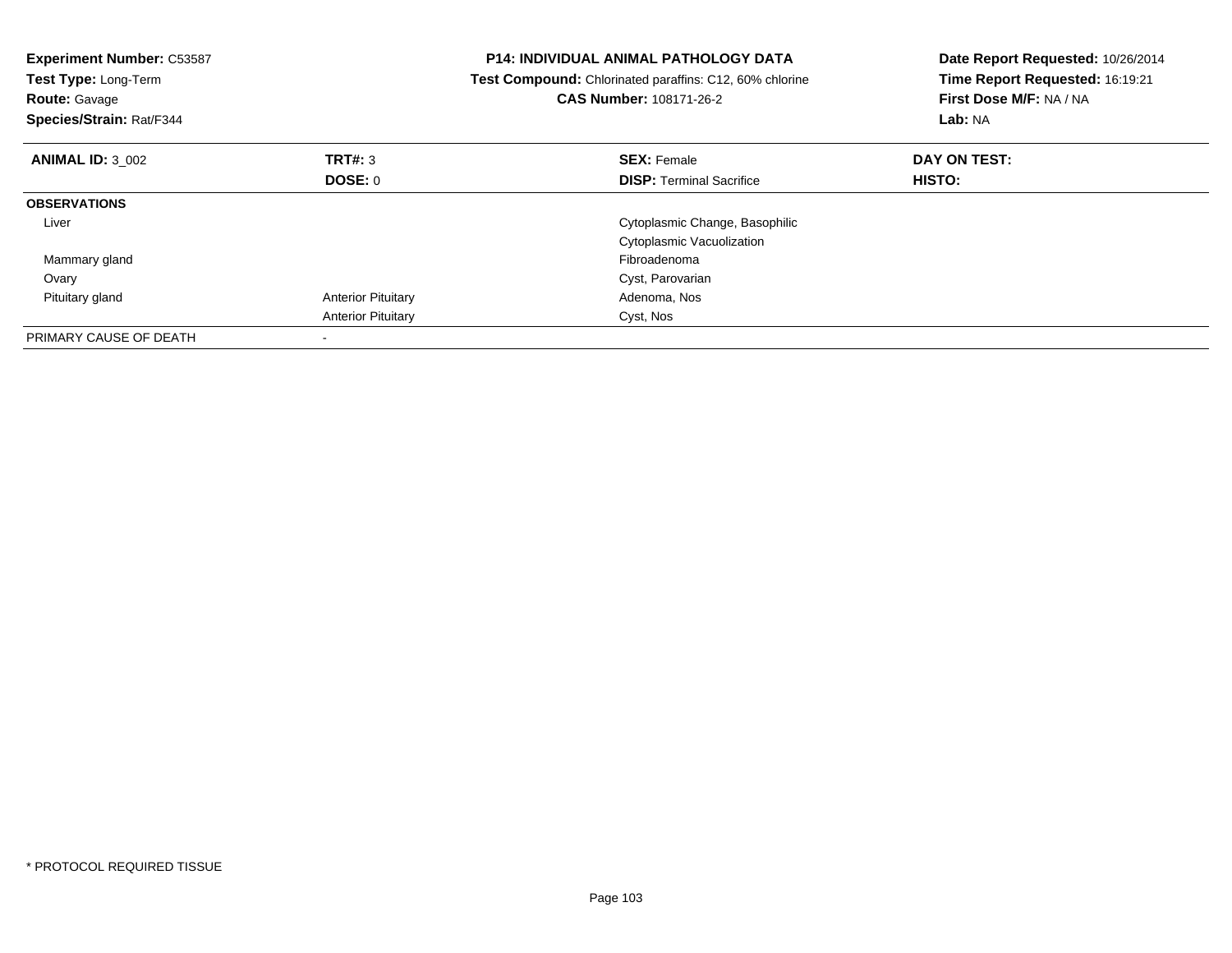**Test Type:** Long-Term**Route:** Gavage

**Species/Strain:** Rat/F344

#### **P14: INDIVIDUAL ANIMAL PATHOLOGY DATA**

 **Test Compound:** Chlorinated paraffins: C12, 60% chlorine**CAS Number:** 108171-26-2

| <b>ANIMAL ID: 3 003</b> | TRT#: 3                   | <b>SEX: Female</b>               | DAY ON TEST: |  |
|-------------------------|---------------------------|----------------------------------|--------------|--|
|                         | DOSE: 0                   | <b>DISP:</b> Moribund Sacrifice  | HISTO:       |  |
| <b>OBSERVATIONS</b>     |                           |                                  |              |  |
| Adrenal gland           | <b>Cortex Nos</b>         | Degeneration, Lipoid             |              |  |
| Bone                    | Skull                     | Hyperostosis                     |              |  |
| Liver                   |                           | Cytoplasmic Change, Basophilic   |              |  |
|                         | <b>Bile Duct</b>          | Hyperplasia, Nos                 |              |  |
| Lung                    |                           | Hyperplasia, Alveolar Epithelium |              |  |
| Mammary gland           |                           | <b>Cystic Ducts</b>              |              |  |
|                         |                           | Fibroadenoma                     |              |  |
| Pituitary gland         | <b>Anterior Pituitary</b> | Adenoma, Nos                     |              |  |
|                         | <b>Anterior Pituitary</b> | Angiectasis                      |              |  |
| Unspecified             | Multiple Organs Nos       | Leukemia, Mononuclear Cell       |              |  |
| PRIMARY CAUSE OF DEATH  |                           |                                  |              |  |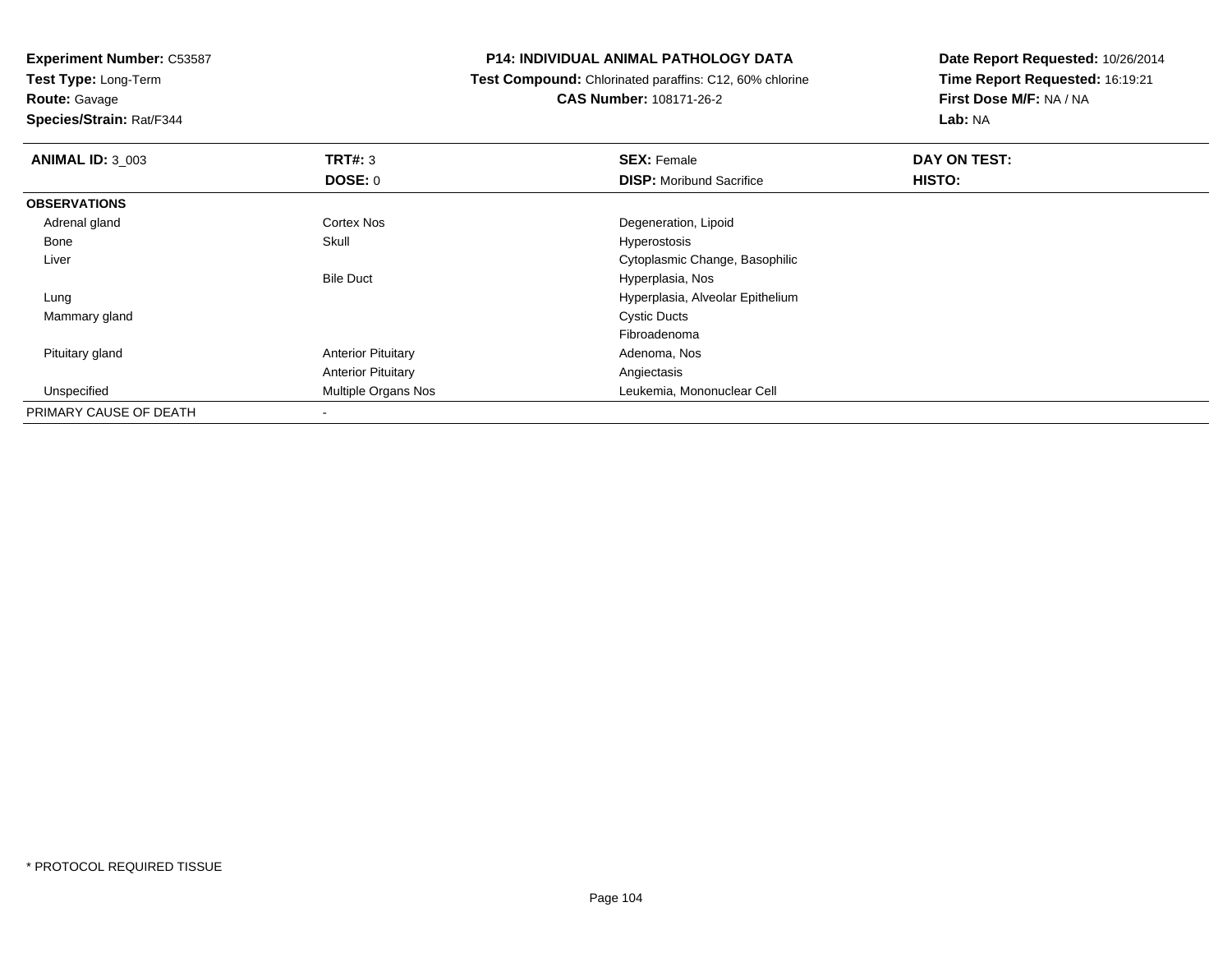| <b>Experiment Number: C53587</b><br>Test Type: Long-Term<br><b>Route: Gavage</b><br>Species/Strain: Rat/F344 |                  | <b>P14: INDIVIDUAL ANIMAL PATHOLOGY DATA</b><br>Test Compound: Chlorinated paraffins: C12, 60% chlorine<br><b>CAS Number: 108171-26-2</b> | Date Report Requested: 10/26/2014<br>Time Report Requested: 16:19:21<br>First Dose M/F: NA / NA<br>Lab: NA |
|--------------------------------------------------------------------------------------------------------------|------------------|-------------------------------------------------------------------------------------------------------------------------------------------|------------------------------------------------------------------------------------------------------------|
| <b>ANIMAL ID: 3 004</b>                                                                                      | <b>TRT#: 3</b>   | <b>SEX: Female</b>                                                                                                                        | DAY ON TEST:                                                                                               |
|                                                                                                              | DOSE: 0          | <b>DISP:</b> Terminal Sacrifice                                                                                                           | <b>HISTO:</b>                                                                                              |
| <b>OBSERVATIONS</b>                                                                                          |                  |                                                                                                                                           |                                                                                                            |
| Kidney                                                                                                       |                  | Nephropathy                                                                                                                               |                                                                                                            |
| Liver                                                                                                        |                  | Cytoplasmic Change, Basophilic                                                                                                            |                                                                                                            |
|                                                                                                              | <b>Bile Duct</b> | Hyperplasia, Nos                                                                                                                          |                                                                                                            |
| Nasal cavity                                                                                                 |                  | Lymphocytic Inflammatory Infiltrate                                                                                                       |                                                                                                            |
| Ovary                                                                                                        |                  | Cyst, Parovarian                                                                                                                          |                                                                                                            |
| Pancreas                                                                                                     |                  | Hyperplasia, Focal                                                                                                                        |                                                                                                            |
| Thyroid                                                                                                      |                  | Hyperplasia, C Cell                                                                                                                       |                                                                                                            |
| PRIMARY CAUSE OF DEATH                                                                                       |                  |                                                                                                                                           |                                                                                                            |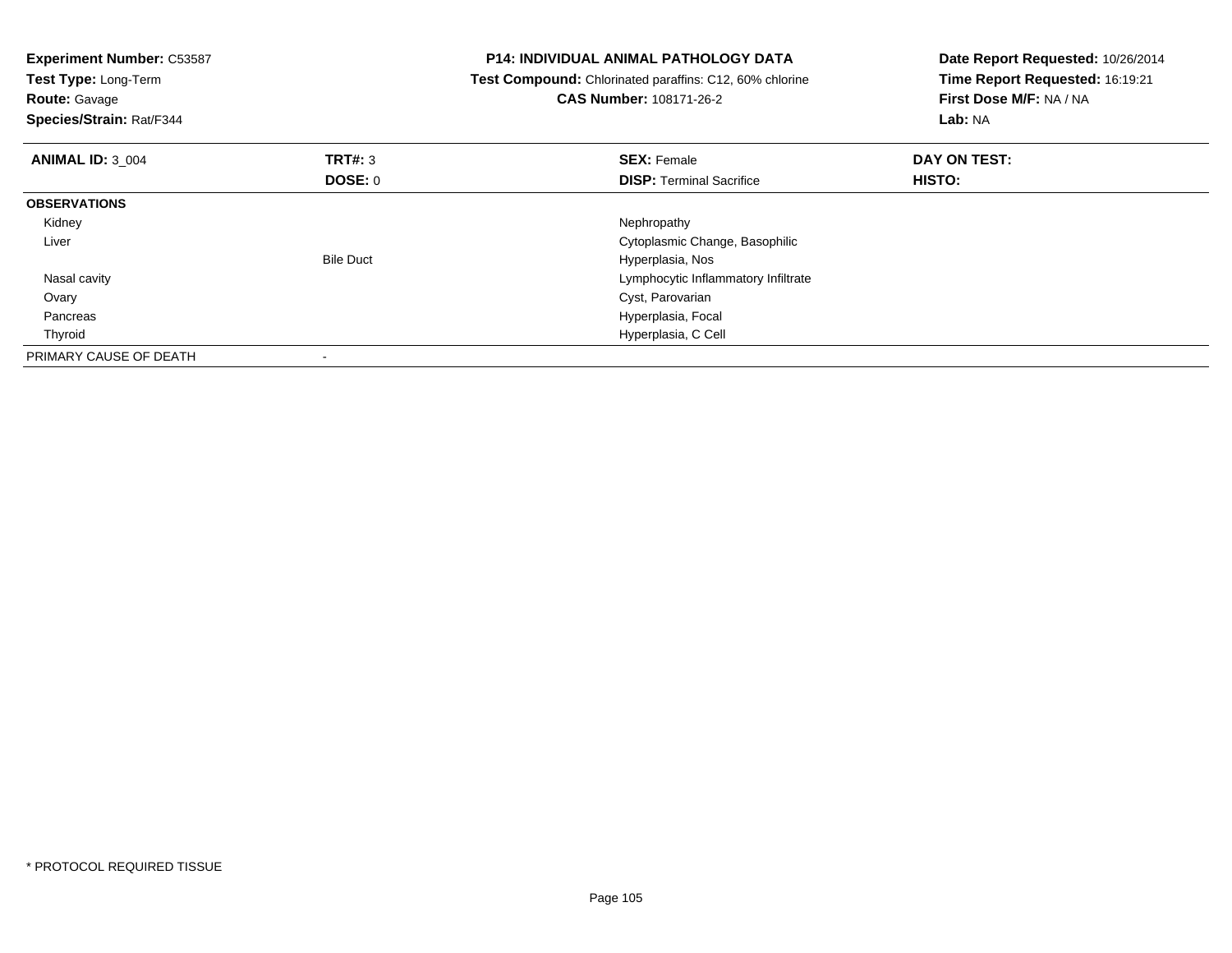**Test Type:** Long-Term

**Route:** Gavage

**Species/Strain:** Rat/F344

#### **P14: INDIVIDUAL ANIMAL PATHOLOGY DATA**

 **Test Compound:** Chlorinated paraffins: C12, 60% chlorine**CAS Number:** 108171-26-2

| <b>ANIMAL ID: 3_005</b> | TRT#: 3                   | <b>SEX: Female</b>                  | DAY ON TEST: |  |
|-------------------------|---------------------------|-------------------------------------|--------------|--|
|                         | <b>DOSE: 0</b>            | <b>DISP: Natural Death</b>          | HISTO:       |  |
| <b>OBSERVATIONS</b>     |                           |                                     |              |  |
| Harderian gland         | Hardarian Gland           | Lymphocytic Inflammatory Infiltrate |              |  |
| Heart                   |                           | Fibrosis, Multifocal                |              |  |
| Kidney                  |                           | Nephropathy                         |              |  |
| Liver                   |                           | Cytoplasmic Change, Basophilic      |              |  |
|                         | <b>Bile Duct</b>          | Hyperplasia, Nos                    |              |  |
| Lung                    |                           | Congestion, Nos                     |              |  |
| Mammary gland           |                           | <b>Cystic Ducts</b>                 |              |  |
| Pituitary gland         | <b>Anterior Pituitary</b> | Adenoma, Nos                        |              |  |
|                         | <b>Anterior Pituitary</b> | Angiectasis                         |              |  |
|                         | <b>Anterior Pituitary</b> | Cyst, Nos                           |              |  |
|                         | <b>Anterior Pituitary</b> | Hemorrhage                          |              |  |
| Uterus                  |                           | <b>Endometrial Stromal Polyp</b>    |              |  |
| PRIMARY CAUSE OF DEATH  |                           |                                     |              |  |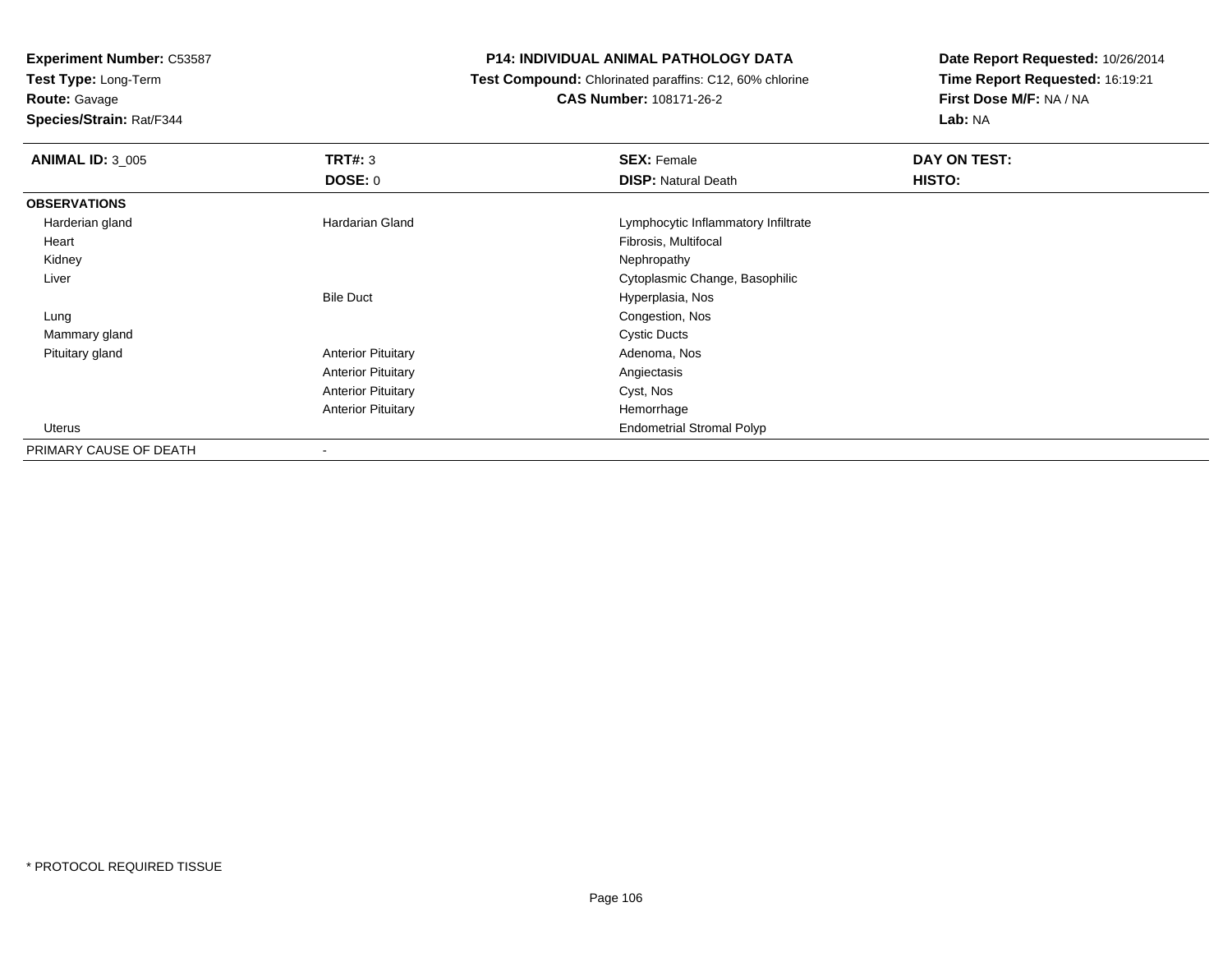| <b>Experiment Number: C53587</b><br>Test Type: Long-Term<br><b>Route: Gavage</b><br>Species/Strain: Rat/F344 |                           | <b>P14: INDIVIDUAL ANIMAL PATHOLOGY DATA</b><br>Test Compound: Chlorinated paraffins: C12, 60% chlorine<br><b>CAS Number: 108171-26-2</b> | Date Report Requested: 10/26/2014<br>Time Report Requested: 16:19:21<br>First Dose M/F: NA / NA<br>Lab: NA |
|--------------------------------------------------------------------------------------------------------------|---------------------------|-------------------------------------------------------------------------------------------------------------------------------------------|------------------------------------------------------------------------------------------------------------|
| <b>ANIMAL ID: 3 006</b>                                                                                      | <b>TRT#: 3</b><br>DOSE: 0 | <b>SEX: Female</b><br><b>DISP:</b> Terminal Sacrifice                                                                                     | DAY ON TEST:<br>HISTO:                                                                                     |
| <b>OBSERVATIONS</b>                                                                                          |                           |                                                                                                                                           |                                                                                                            |
| Adrenal gland                                                                                                |                           | Cortical Adenoma                                                                                                                          |                                                                                                            |
| Kidney                                                                                                       |                           | Nephropathy                                                                                                                               |                                                                                                            |
| Liver                                                                                                        |                           | Cytoplasmic Change, Basophilic                                                                                                            |                                                                                                            |
| Mammary gland                                                                                                |                           | Adenosis                                                                                                                                  |                                                                                                            |
|                                                                                                              |                           | <b>Cystic Ducts</b>                                                                                                                       |                                                                                                            |
| Thyroid                                                                                                      |                           | Hyperplasia, C Cell                                                                                                                       |                                                                                                            |
| Uterus                                                                                                       |                           | Hydrometra                                                                                                                                |                                                                                                            |
| PRIMARY CAUSE OF DEATH                                                                                       |                           |                                                                                                                                           |                                                                                                            |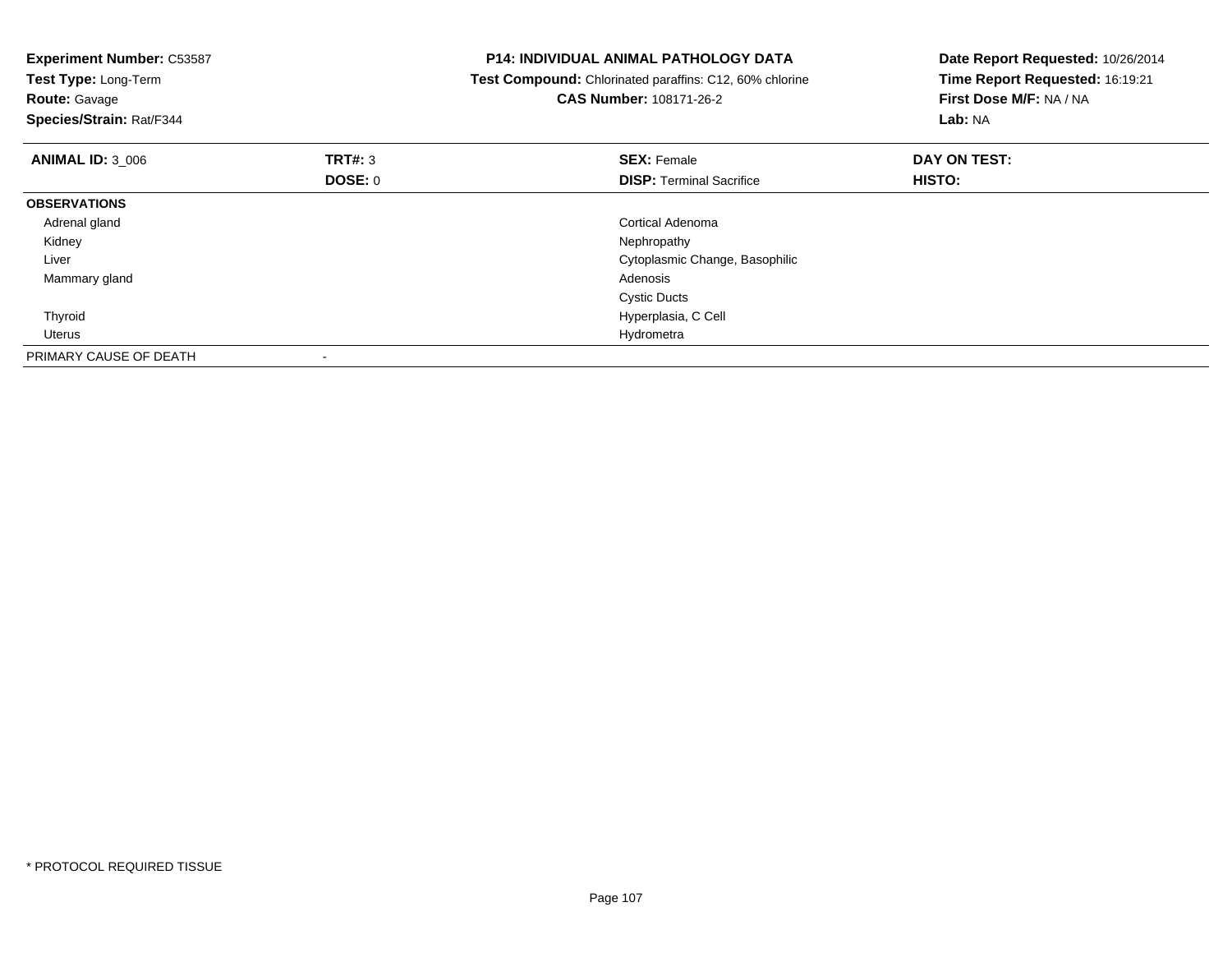| <b>Experiment Number: C53587</b><br><b>Test Type: Long-Term</b><br><b>Route: Gavage</b><br>Species/Strain: Rat/F344 |                           | <b>P14: INDIVIDUAL ANIMAL PATHOLOGY DATA</b><br><b>Test Compound:</b> Chlorinated paraffins: C12, 60% chlorine<br><b>CAS Number: 108171-26-2</b> | Date Report Requested: 10/26/2014<br>Time Report Requested: 16:19:21<br>First Dose M/F: NA / NA<br><b>Lab: NA</b> |
|---------------------------------------------------------------------------------------------------------------------|---------------------------|--------------------------------------------------------------------------------------------------------------------------------------------------|-------------------------------------------------------------------------------------------------------------------|
| <b>ANIMAL ID: 3_007</b>                                                                                             | <b>TRT#: 3</b>            | <b>SEX: Female</b>                                                                                                                               | DAY ON TEST:                                                                                                      |
|                                                                                                                     | DOSE: 0                   | <b>DISP:</b> Terminal Sacrifice                                                                                                                  | <b>HISTO:</b>                                                                                                     |
| <b>OBSERVATIONS</b>                                                                                                 |                           |                                                                                                                                                  |                                                                                                                   |
| Heart                                                                                                               |                           | Fibrosis, Multifocal                                                                                                                             |                                                                                                                   |
| Kidney                                                                                                              |                           | Nephropathy                                                                                                                                      |                                                                                                                   |
| Liver                                                                                                               |                           | Cytoplasmic Change, Basophilic                                                                                                                   |                                                                                                                   |
| Mammary gland                                                                                                       |                           | <b>Cystic Ducts</b>                                                                                                                              |                                                                                                                   |
| Nasal cavity                                                                                                        |                           | Infection, Fungal                                                                                                                                |                                                                                                                   |
|                                                                                                                     |                           | Inflammation, Acute Suppurative                                                                                                                  |                                                                                                                   |
|                                                                                                                     |                           | Lymphocytic Inflammatory Infiltrate                                                                                                              |                                                                                                                   |
| Pituitary gland                                                                                                     | <b>Anterior Pituitary</b> | Adenoma, Nos                                                                                                                                     |                                                                                                                   |
|                                                                                                                     | <b>Anterior Pituitary</b> | Angiectasis                                                                                                                                      |                                                                                                                   |
| PRIMARY CAUSE OF DEATH                                                                                              | ۰                         |                                                                                                                                                  |                                                                                                                   |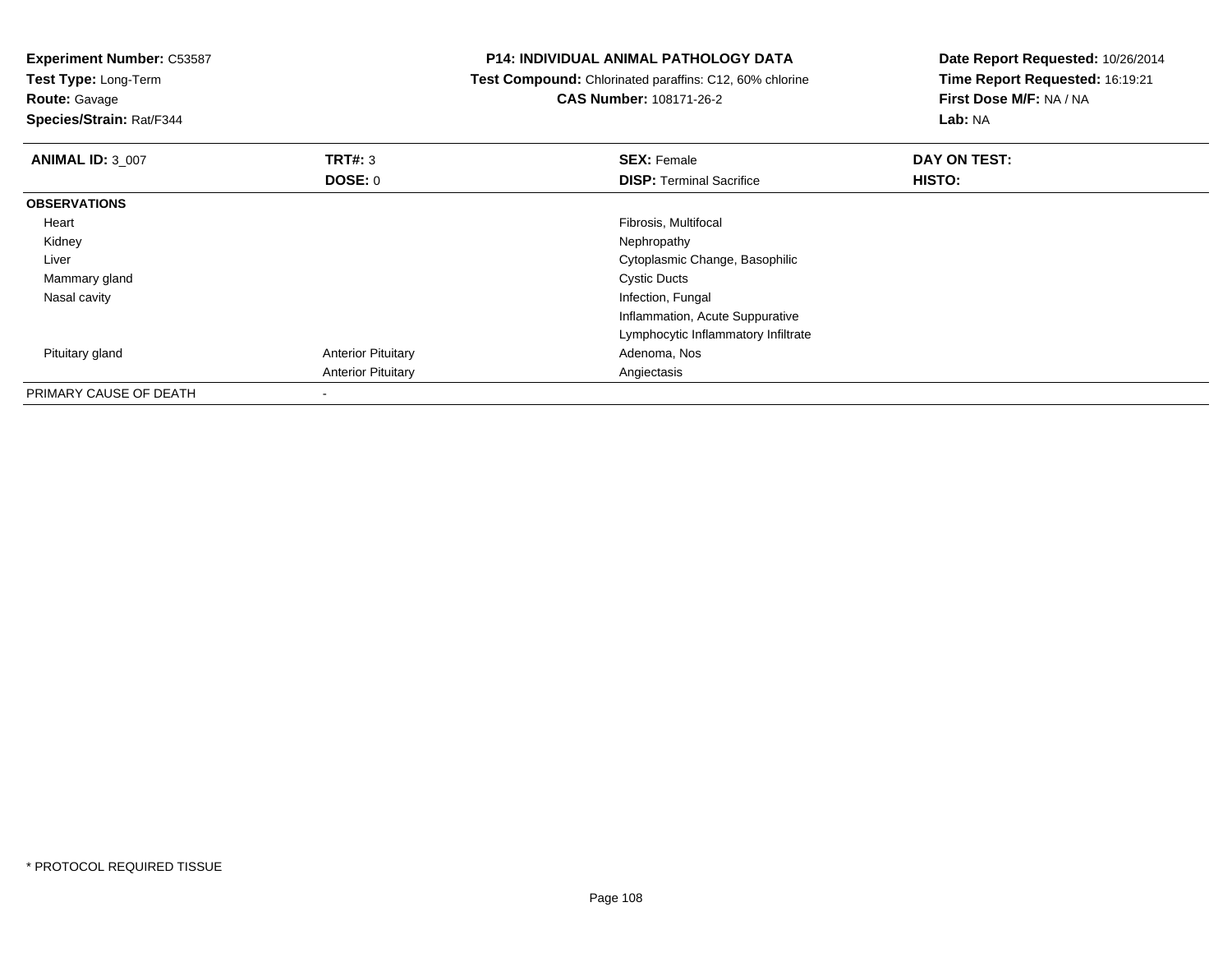**Test Type:** Long-Term

**Route:** Gavage

**Species/Strain:** Rat/F344

#### **P14: INDIVIDUAL ANIMAL PATHOLOGY DATA**

 **Test Compound:** Chlorinated paraffins: C12, 60% chlorine**CAS Number:** 108171-26-2

| <b>ANIMAL ID: 3 008</b> | <b>TRT#: 3</b>            | <b>SEX: Female</b>                  | DAY ON TEST:  |  |
|-------------------------|---------------------------|-------------------------------------|---------------|--|
|                         | DOSE: 0                   | <b>DISP: Terminal Sacrifice</b>     | <b>HISTO:</b> |  |
| <b>OBSERVATIONS</b>     |                           |                                     |               |  |
| Adrenal gland           | Cortex Nos                | Degeneration, Lipoid                |               |  |
| Heart                   |                           | Fibrosis, Multifocal                |               |  |
| Kidney                  |                           | Nephropathy                         |               |  |
| Liver                   |                           | Cytoplasmic Change, Basophilic      |               |  |
| Mammary gland           |                           | Adenocarcinoma, Nos                 |               |  |
|                         |                           | <b>Cystic Ducts</b>                 |               |  |
| Nasal cavity            |                           | Lymphocytic Inflammatory Infiltrate |               |  |
| Pituitary gland         | <b>Anterior Pituitary</b> | Adenoma, Nos                        |               |  |
|                         | <b>Anterior Pituitary</b> | Angiectasis                         |               |  |
|                         | <b>Anterior Pituitary</b> | Hemosiderosis                       |               |  |
| PRIMARY CAUSE OF DEATH  | ۰                         |                                     |               |  |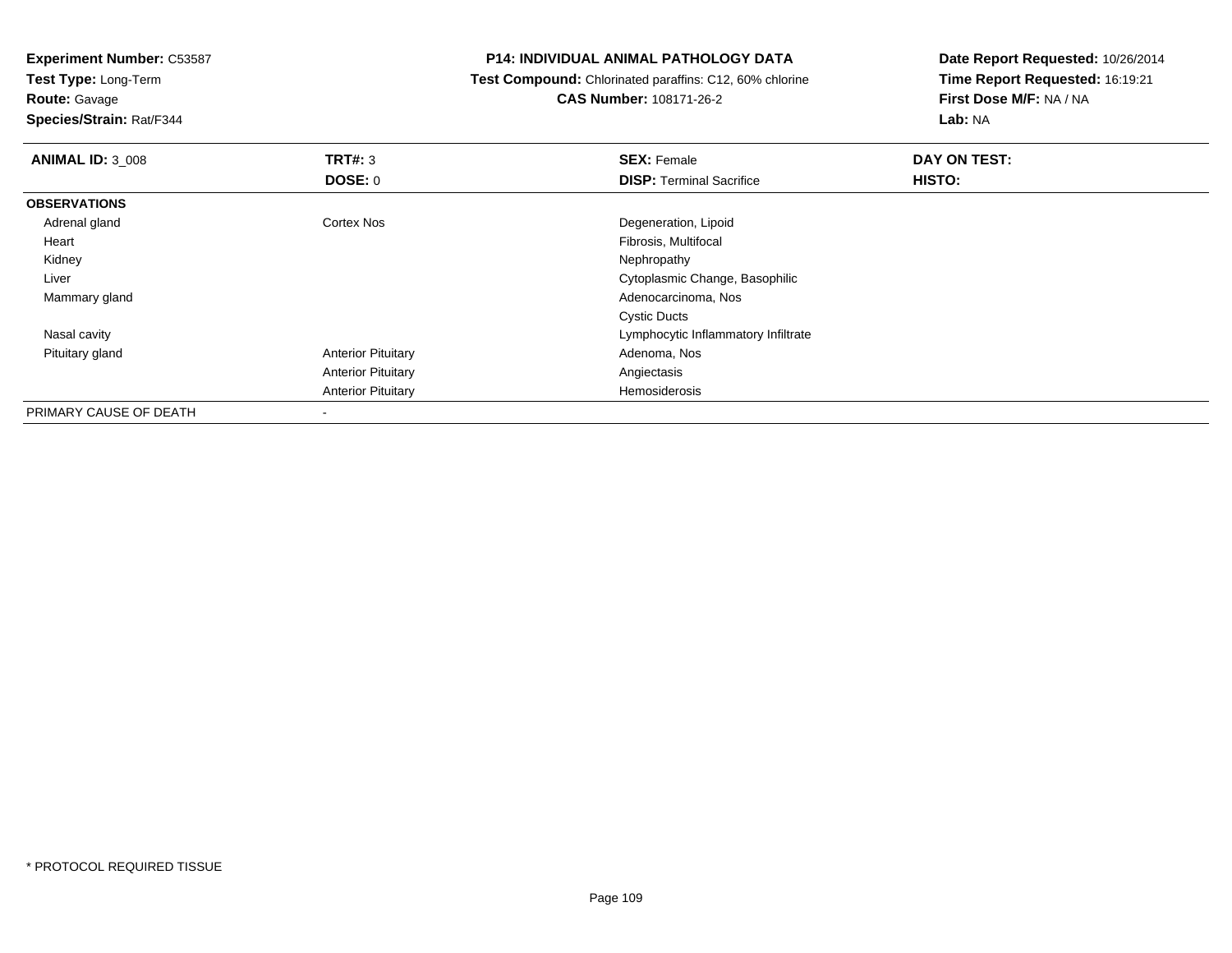**Test Type:** Long-Term

**Route:** Gavage

**Species/Strain:** Rat/F344

#### **P14: INDIVIDUAL ANIMAL PATHOLOGY DATA**

 **Test Compound:** Chlorinated paraffins: C12, 60% chlorine**CAS Number:** 108171-26-2

| <b>ANIMAL ID: 3_009</b> | <b>TRT#: 3</b>            | <b>SEX: Female</b>                  | <b>DAY ON TEST:</b> |
|-------------------------|---------------------------|-------------------------------------|---------------------|
|                         | <b>DOSE: 0</b>            | <b>DISP:</b> Moribund Sacrifice     | HISTO:              |
| <b>OBSERVATIONS</b>     |                           |                                     |                     |
| Adrenal gland           | Cortex Nos                | <b>Accessory Structure</b>          |                     |
|                         | Cortex Nos                | Degeneration, Lipoid                |                     |
|                         | Medulla                   | Hematopoiesis                       |                     |
| Clitoral gland          |                           | Atrophy, Nos                        |                     |
| Heart                   |                           | Fibrosis, Multifocal                |                     |
| Kidney                  |                           | Nephropathy                         |                     |
| Liver                   |                           | Cytoplasmic Change, Basophilic      |                     |
|                         | <b>Bile Duct</b>          | Hyperplasia, Nos                    |                     |
| Lung                    |                           | Carcinoma, Nos, Metastatic          |                     |
| Mammary gland           |                           | <b>Cystic Ducts</b>                 |                     |
| Nasal cavity            |                           | Lymphocytic Inflammatory Infiltrate |                     |
| Pituitary gland         | <b>Anterior Pituitary</b> | Angiectasis                         |                     |
|                         | <b>Anterior Pituitary</b> | Carcinoma, Nos                      |                     |
|                         | <b>Anterior Pituitary</b> | Hemosiderosis                       |                     |
| Spleen                  |                           | Hematopoiesis                       |                     |
| PRIMARY CAUSE OF DEATH  | $\overline{\phantom{a}}$  |                                     |                     |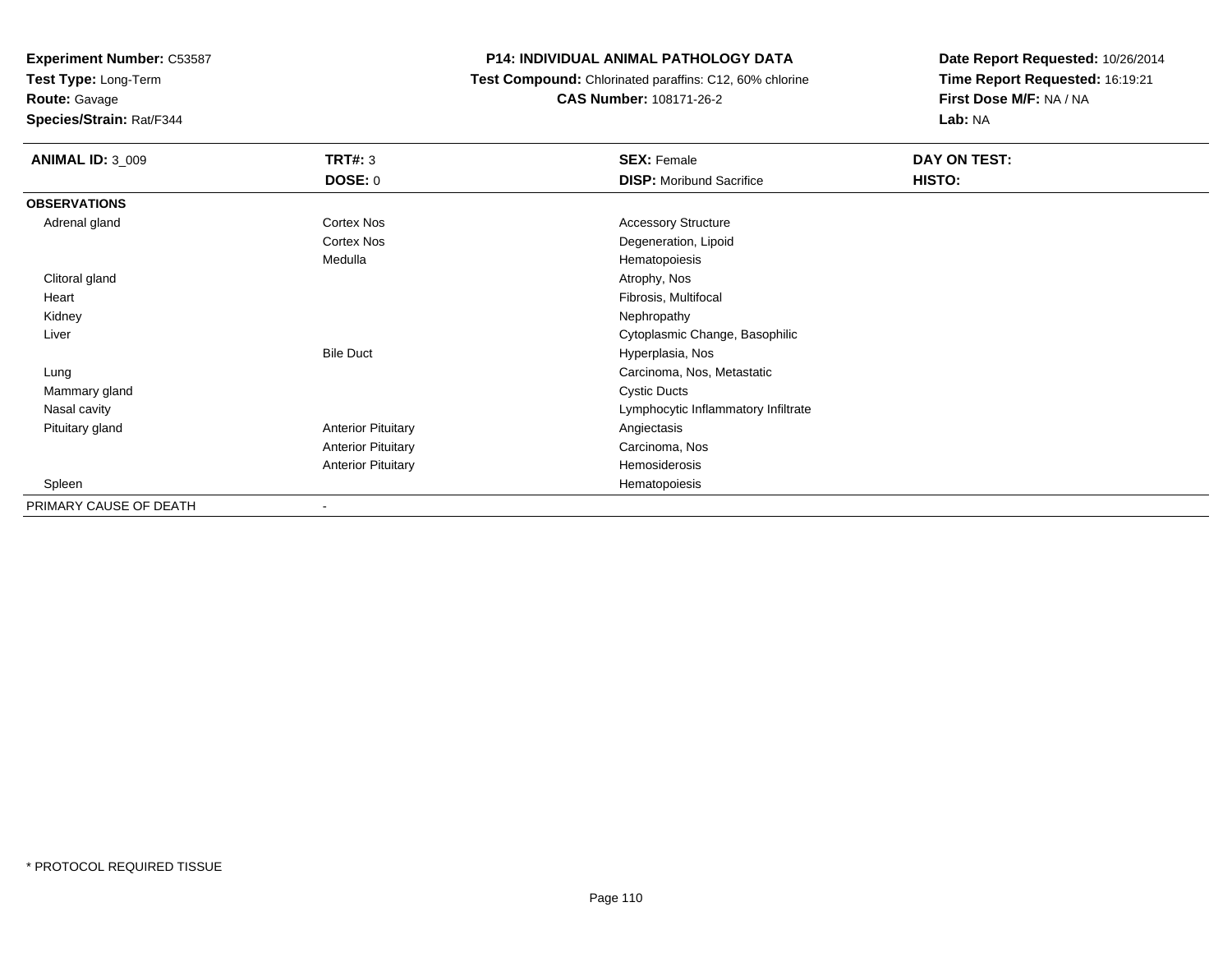**Test Type:** Long-Term

**Route:** Gavage

**Species/Strain:** Rat/F344

### **P14: INDIVIDUAL ANIMAL PATHOLOGY DATA**

 **Test Compound:** Chlorinated paraffins: C12, 60% chlorine**CAS Number:** 108171-26-2

| <b>ANIMAL ID: 3 010</b> | TRT#: 3                   | <b>SEX: Female</b>                  | DAY ON TEST: |  |
|-------------------------|---------------------------|-------------------------------------|--------------|--|
|                         | <b>DOSE: 0</b>            | <b>DISP: Terminal Sacrifice</b>     | HISTO:       |  |
| <b>OBSERVATIONS</b>     |                           |                                     |              |  |
| Clitoral gland          |                           | Atrophy, Nos                        |              |  |
| Heart                   |                           | Fibrosis, Multifocal                |              |  |
| Kidney                  |                           | Nephropathy                         |              |  |
| Liver                   |                           | Cytoplasmic Vacuolization           |              |  |
|                         | <b>Bile Duct</b>          | Hyperplasia, Nos                    |              |  |
|                         |                           | Necrosis, Focal                     |              |  |
| Mammary gland           |                           | <b>Cystic Ducts</b>                 |              |  |
| Nasal cavity            |                           | Lymphocytic Inflammatory Infiltrate |              |  |
| Pancreas                |                           | Atrophy, Focal                      |              |  |
| Pituitary gland         | <b>Anterior Pituitary</b> | Cyst, Nos                           |              |  |
| Unspecified             |                           | Fibrous Histiocytoma, Malignant     |              |  |
|                         | Multiple Organs Nos       | Leukemia, Mononuclear Cell          |              |  |
| PRIMARY CAUSE OF DEATH  |                           |                                     |              |  |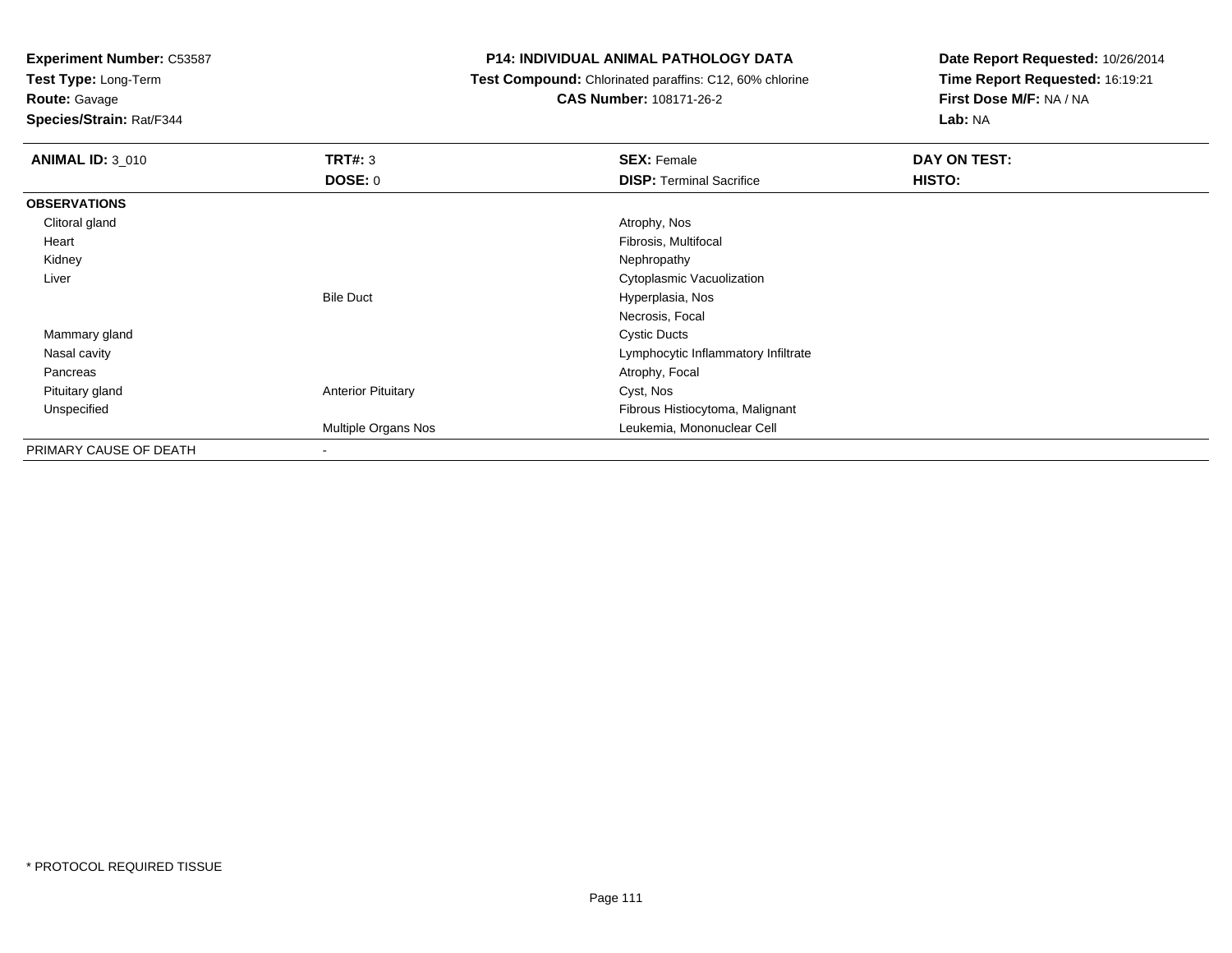**Test Type:** Long-Term

# **Route:** Gavage

**Species/Strain:** Rat/F344

# **P14: INDIVIDUAL ANIMAL PATHOLOGY DATA**

 **Test Compound:** Chlorinated paraffins: C12, 60% chlorine**CAS Number:** 108171-26-2

| <b>ANIMAL ID: 3_011</b> | <b>TRT#: 3</b>            | <b>SEX: Female</b>                  | DAY ON TEST: |  |
|-------------------------|---------------------------|-------------------------------------|--------------|--|
|                         | <b>DOSE: 0</b>            | <b>DISP: Terminal Sacrifice</b>     | HISTO:       |  |
| <b>OBSERVATIONS</b>     |                           |                                     |              |  |
| Clitoral gland          |                           | Atrophy, Nos                        |              |  |
| Heart                   |                           | Fibrosis, Multifocal                |              |  |
| Intestine Large         | Rectum                    | Parasitism                          |              |  |
| <b>Intestine Small</b>  | <b>Mesentery Nos</b>      | Necrosis, Fat                       |              |  |
| Kidney                  |                           | Nephropathy                         |              |  |
| Liver                   |                           | Cytoplasmic Change, Basophilic      |              |  |
|                         | <b>Bile Duct</b>          | Hyperplasia, Nos                    |              |  |
| Mammary gland           |                           | Adenosis                            |              |  |
|                         |                           | <b>Cystic Ducts</b>                 |              |  |
|                         |                           | Fibroadenoma                        |              |  |
| Nasal cavity            |                           | Infection, Fungal                   |              |  |
|                         |                           | Inflammation, Acute Suppurative     |              |  |
|                         |                           | Lymphocytic Inflammatory Infiltrate |              |  |
| Pancreas                |                           | Acinar-Cell Adenoma                 |              |  |
| Pituitary gland         | <b>Anterior Pituitary</b> | Adenoma, Nos                        |              |  |
|                         | <b>Anterior Pituitary</b> | Cyst, Nos                           |              |  |
| Thyroid                 |                           | C-Cell Adenoma                      |              |  |
| PRIMARY CAUSE OF DEATH  |                           |                                     |              |  |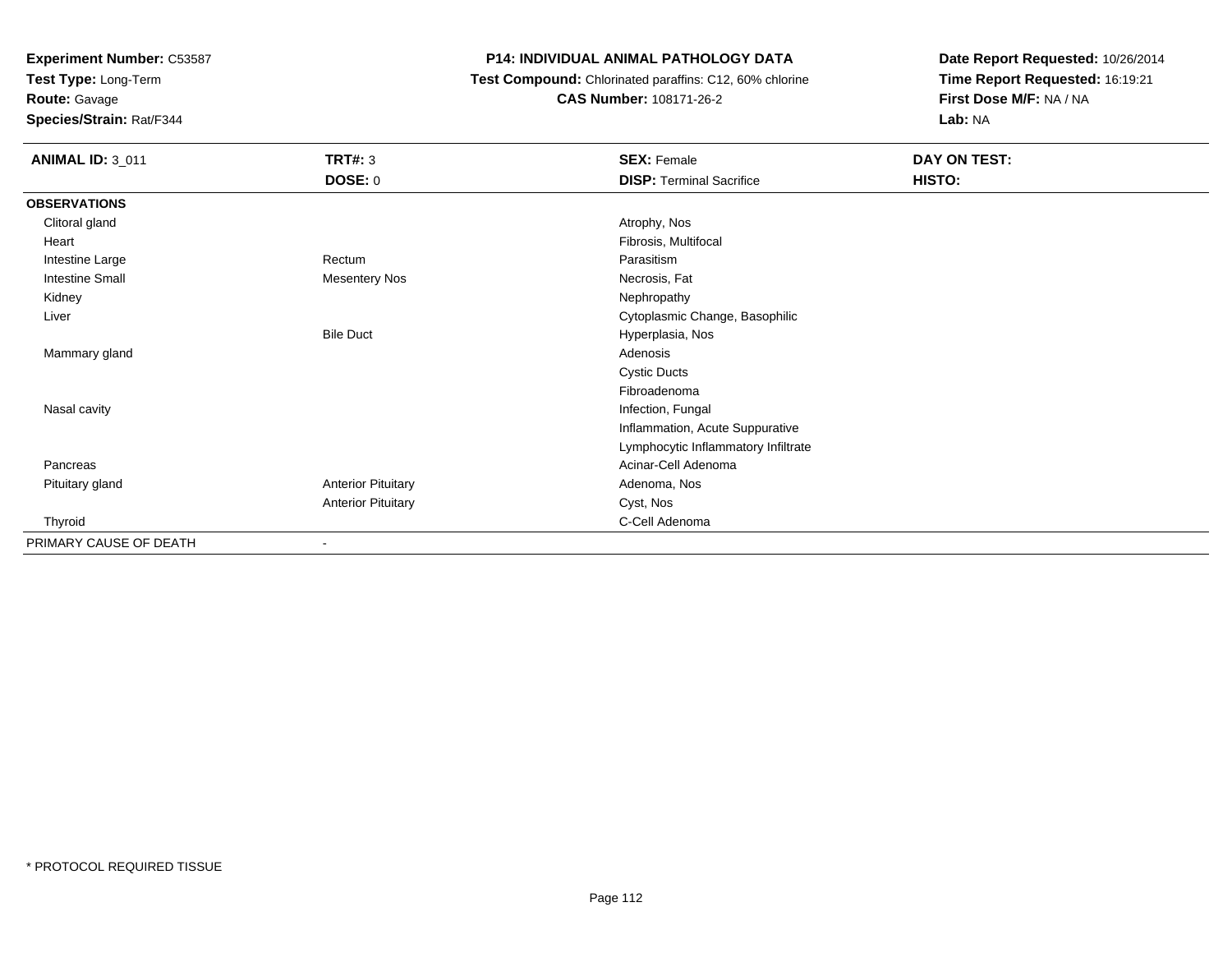**Test Type:** Long-Term

**Route:** Gavage

**Species/Strain:** Rat/F344

### **P14: INDIVIDUAL ANIMAL PATHOLOGY DATA**

 **Test Compound:** Chlorinated paraffins: C12, 60% chlorine**CAS Number:** 108171-26-2

**Date Report Requested:** 10/26/2014**Time Report Requested:** 16:19:21**First Dose M/F:** NA / NA**Lab:** NA

| <b>ANIMAL ID: 3_012</b> | TRT#: 3                   | <b>SEX: Female</b>                  | DAY ON TEST: |  |
|-------------------------|---------------------------|-------------------------------------|--------------|--|
|                         | DOSE: 0                   | <b>DISP: Terminal Sacrifice</b>     | HISTO:       |  |
| <b>OBSERVATIONS</b>     |                           |                                     |              |  |
| Heart                   |                           | Fibrosis, Multifocal                |              |  |
| Kidney                  | Cortex                    | Cyst, Nos                           |              |  |
|                         |                           | Nephropathy                         |              |  |
| Liver                   |                           | Cytoplasmic Change, Basophilic      |              |  |
|                         | <b>Bile Duct</b>          | Hyperplasia, Nos                    |              |  |
| Mammary gland           |                           | <b>Cystic Ducts</b>                 |              |  |
| Nasal cavity            |                           | Lymphocytic Inflammatory Infiltrate |              |  |
| Pituitary gland         | <b>Anterior Pituitary</b> | Adenoma, Nos                        |              |  |
|                         | <b>Anterior Pituitary</b> | Angiectasis                         |              |  |
|                         | <b>Anterior Pituitary</b> | Hemosiderosis                       |              |  |
| Thyroid                 |                           | C-Cell Adenoma                      |              |  |
| PRIMARY CAUSE OF DEATH  | $\,$                      |                                     |              |  |

\* PROTOCOL REQUIRED TISSUE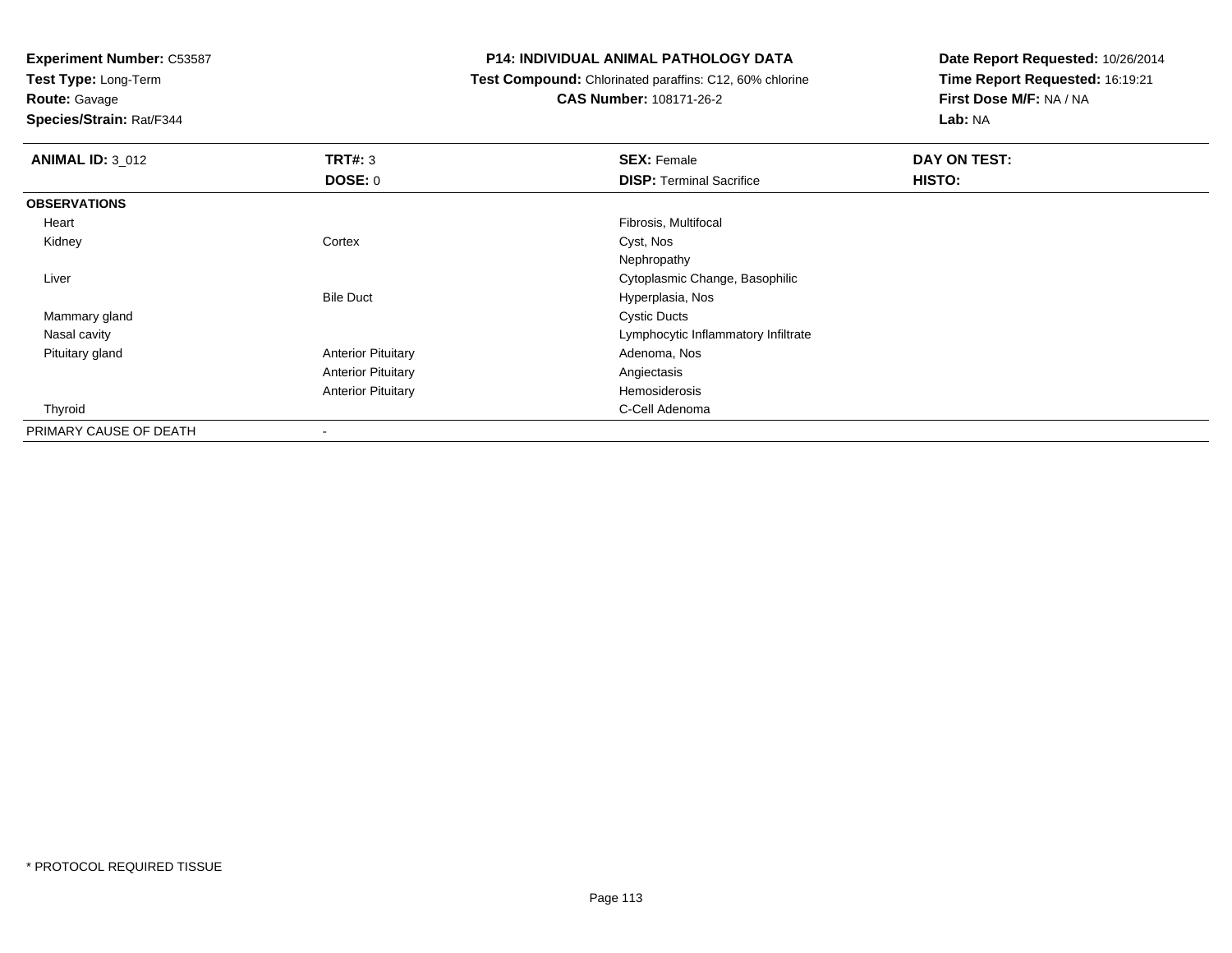**Test Type:** Long-Term

**Route:** Gavage

**Species/Strain:** Rat/F344

### **P14: INDIVIDUAL ANIMAL PATHOLOGY DATA**

**Test Compound:** Chlorinated paraffins: C12, 60% chlorine

**CAS Number:** 108171-26-2

| <b>ANIMAL ID: 3_013</b> | <b>TRT#: 3</b>            | <b>SEX: Female</b>                  | DAY ON TEST: |
|-------------------------|---------------------------|-------------------------------------|--------------|
|                         | <b>DOSE: 0</b>            | <b>DISP: Terminal Sacrifice</b>     | HISTO:       |
| <b>OBSERVATIONS</b>     |                           |                                     |              |
| Clitoral gland          |                           | Inflammation, Granulomatous Focal   |              |
| Heart                   |                           | Fibrosis, Multifocal                |              |
| Kidney                  |                           | Nephropathy                         |              |
| Liver                   |                           | Cytoplasmic Change, Basophilic      |              |
|                         | <b>Bile Duct</b>          | Hyperplasia, Nos                    |              |
| Lung                    |                           | Hyperplasia, Alveolar Epithelium    |              |
| Mammary gland           |                           | <b>Cystic Ducts</b>                 |              |
|                         |                           | Fibroadenoma                        |              |
| Nasal cavity            |                           | Lymphocytic Inflammatory Infiltrate |              |
| Ovary                   |                           | Cyst, Nos                           |              |
| Pituitary gland         | <b>Anterior Pituitary</b> | Angiectasis                         |              |
|                         | <b>Anterior Pituitary</b> | Hyperplasia, Focal                  |              |
| Stomach                 | Forestomach               | Cyst, Nos                           |              |
| Thyroid                 |                           | C-Cell Adenoma                      |              |
| Unspecified             | Multiple Organs Nos       | Leukemia, Mononuclear Cell          |              |
| PRIMARY CAUSE OF DEATH  | -                         |                                     |              |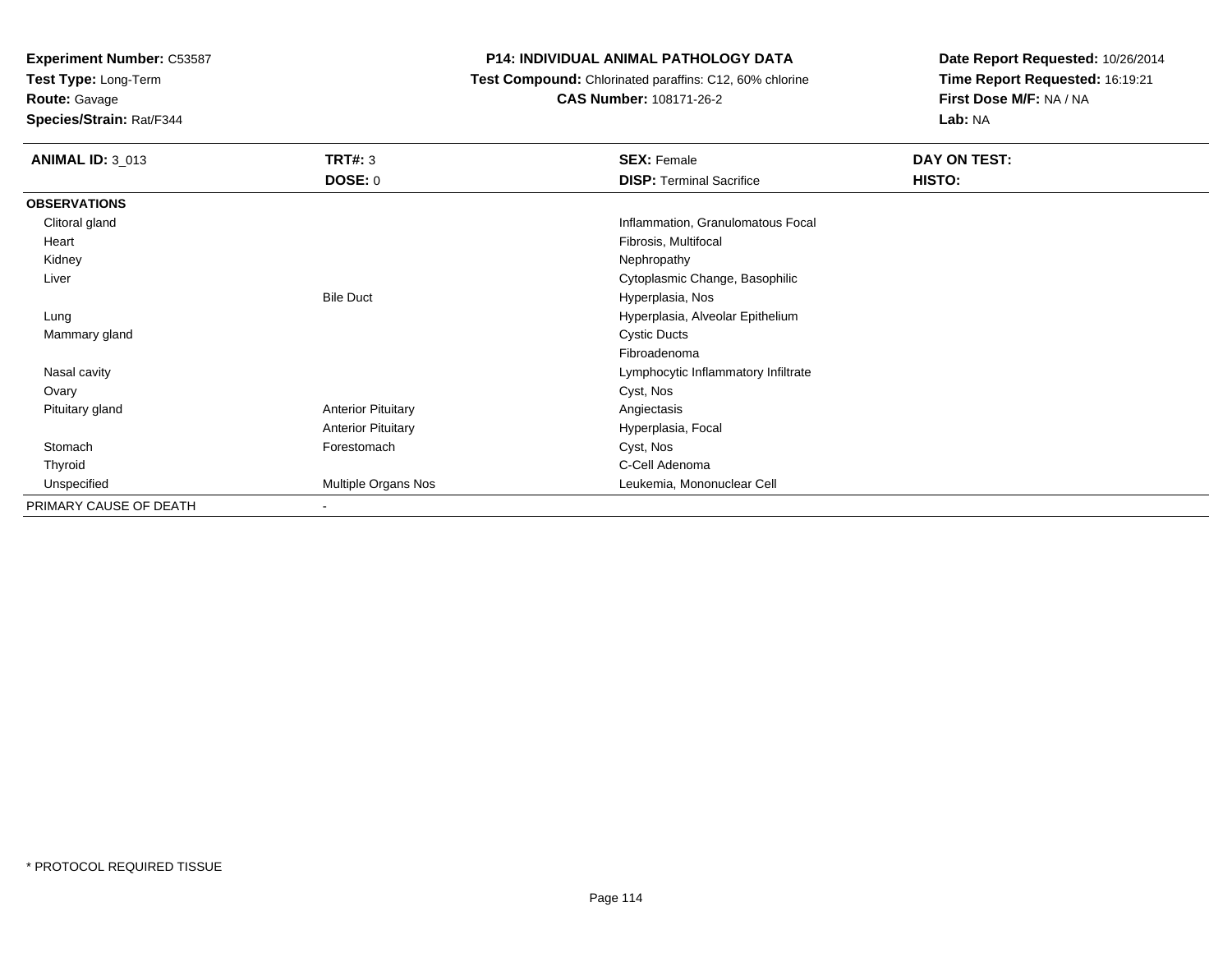**Test Type:** Long-Term

# **Route:** Gavage

**Species/Strain:** Rat/F344

#### **P14: INDIVIDUAL ANIMAL PATHOLOGY DATA**

 **Test Compound:** Chlorinated paraffins: C12, 60% chlorine**CAS Number:** 108171-26-2

| <b>ANIMAL ID: 3_014</b> | <b>TRT#: 3</b>            | <b>SEX: Female</b>                  | DAY ON TEST: |
|-------------------------|---------------------------|-------------------------------------|--------------|
|                         | <b>DOSE: 0</b>            | <b>DISP:</b> Moribund Sacrifice     | HISTO:       |
| <b>OBSERVATIONS</b>     |                           |                                     |              |
| <b>Brain</b>            |                           | Compression, Nos                    |              |
| Intestine Large         | Colon                     | Parasitism                          |              |
| Kidney                  |                           | Nephropathy                         |              |
| Mammary gland           |                           | Adenosis                            |              |
|                         |                           | <b>Cystic Ducts</b>                 |              |
| Nasal cavity            |                           | Lymphocytic Inflammatory Infiltrate |              |
| Pituitary gland         | <b>Anterior Pituitary</b> | Adenoma, Nos                        |              |
|                         | <b>Anterior Pituitary</b> | Angiectasis                         |              |
|                         | <b>Anterior Pituitary</b> | Hemosiderosis                       |              |
| Thyroid                 |                           | Hyperplasia, C Cell                 |              |
| PRIMARY CAUSE OF DEATH  | ٠                         |                                     |              |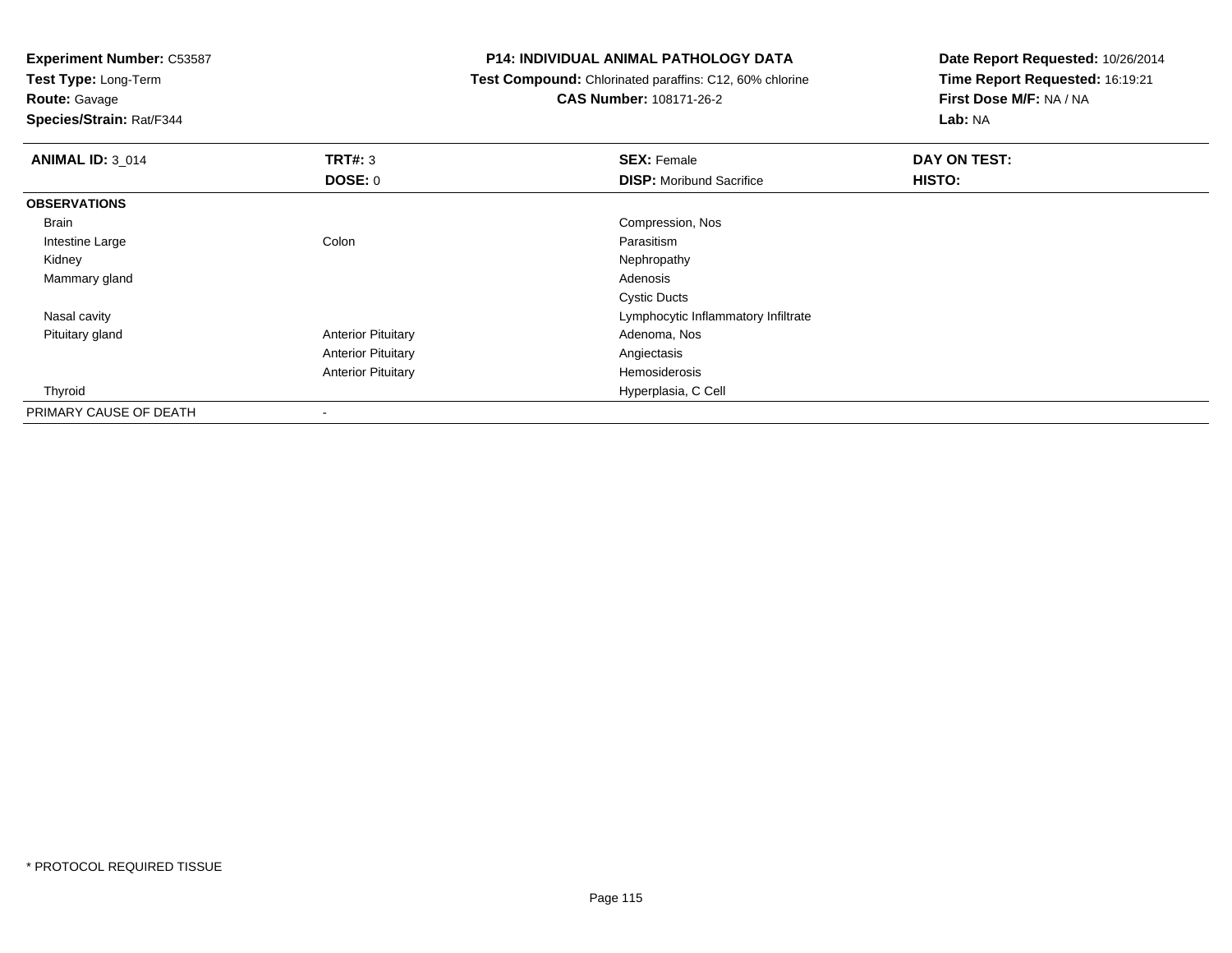**Experiment Number:** C53587**Test Type:** Long-Term**Route:** Gavage **Species/Strain:** Rat/F344**P14: INDIVIDUAL ANIMAL PATHOLOGY DATA Test Compound:** Chlorinated paraffins: C12, 60% chlorine**CAS Number:** 108171-26-2**Date Report Requested:** 10/26/2014**Time Report Requested:** 16:19:21**First Dose M/F:** NA / NA**Lab:** NA**ANIMAL ID: 3 015 TRT#:** <sup>3</sup> **SEX:** Female **DAY ON TEST: DOSE:** 0**DISP:** Terminal Sacrifice **HISTO: OBSERVATIONS** Eyee de la constitución de la constitución de la constitución de la constitución de la constitución de la constitución<br>En el constitución de la constitución de la constitución de la constitución de la constitución de la const Retinopathy**Cytoplasmic Change, Basophilic Change, Basophilic Change, Basophilic Change, Basophilic Change, Basophilic Change, Basophilic Change, Basophilic Change, Basophilic Change, Basophilic Change, Basophilic Change, Basophilic**  LiverBile Duct Hyperplasia, Nos Mammary glandd Cystic Ducts Nasal cavity Lymphocytic Inflammatory Infiltrate Pituitary glandAnterior Pituitary **Adenoma, Nos** Adenoma, Nos Anterior Pituitary Angiectasis SkinBack **Back** Basal-Cell Tumor PRIMARY CAUSE OF DEATH-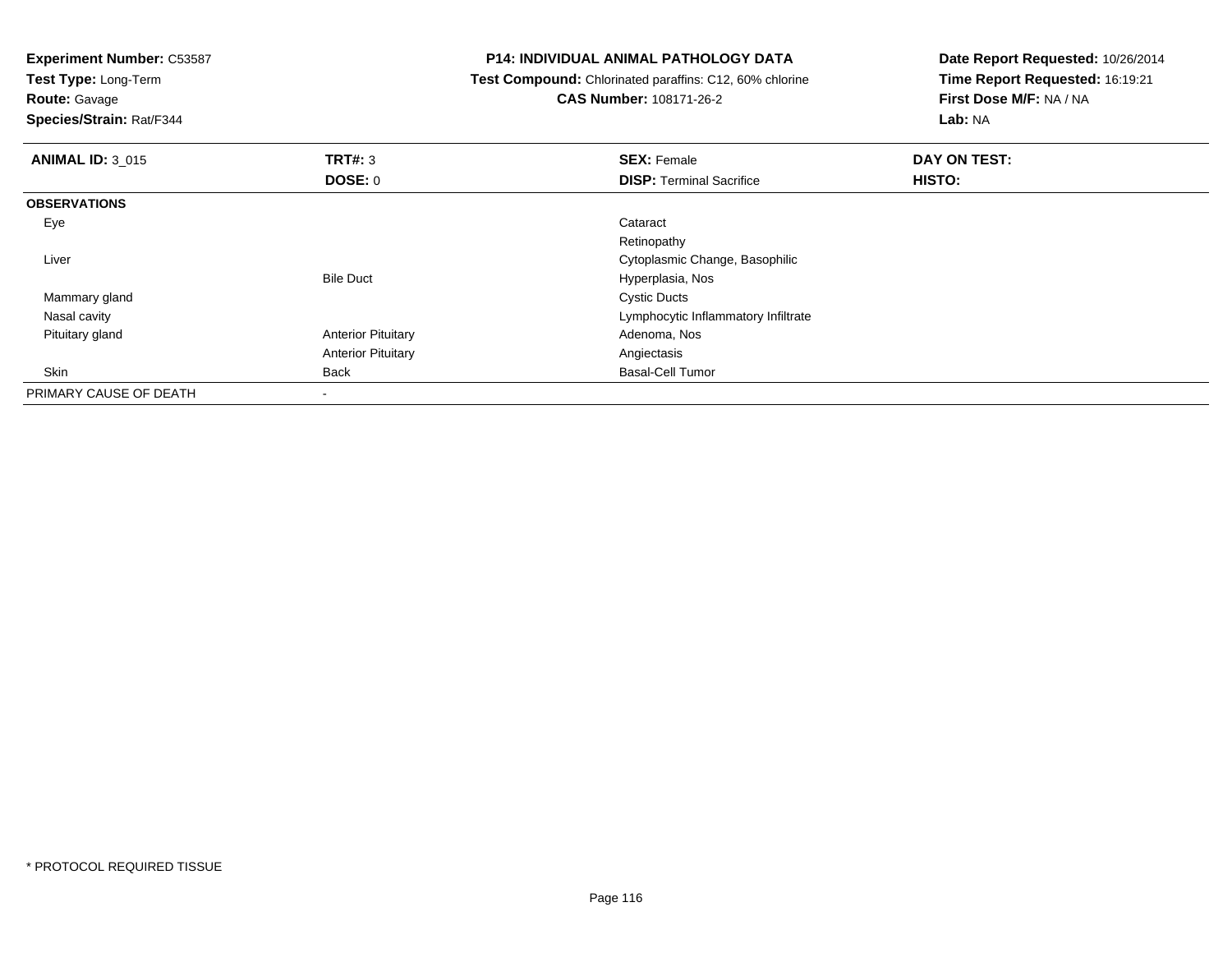**Test Type:** Long-Term

**Route:** Gavage

**Species/Strain:** Rat/F344

#### **P14: INDIVIDUAL ANIMAL PATHOLOGY DATA**

 **Test Compound:** Chlorinated paraffins: C12, 60% chlorine**CAS Number:** 108171-26-2

| <b>ANIMAL ID: 3 016</b> | TRT#: 3                   | <b>SEX: Female</b>                  | DAY ON TEST: |  |
|-------------------------|---------------------------|-------------------------------------|--------------|--|
|                         | DOSE: 0                   | <b>DISP: Terminal Sacrifice</b>     | HISTO:       |  |
| <b>OBSERVATIONS</b>     |                           |                                     |              |  |
| Adrenal gland           | Medulla                   | Hyperplasia, Focal                  |              |  |
| Heart                   |                           | Fibrosis, Multifocal                |              |  |
| Liver                   |                           | Cytoplasmic Change, Basophilic      |              |  |
|                         | <b>Bile Duct</b>          | Hyperplasia, Nos                    |              |  |
|                         |                           | Inflammation, Granulomatous Focal   |              |  |
| Mammary gland           |                           | <b>Cystic Ducts</b>                 |              |  |
| Nasal cavity            |                           | Lymphocytic Inflammatory Infiltrate |              |  |
| Pituitary gland         | <b>Anterior Pituitary</b> | Adenoma, Nos                        |              |  |
|                         | <b>Anterior Pituitary</b> | Angiectasis                         |              |  |
|                         | <b>Anterior Pituitary</b> | Cyst, Nos                           |              |  |
| PRIMARY CAUSE OF DEATH  |                           |                                     |              |  |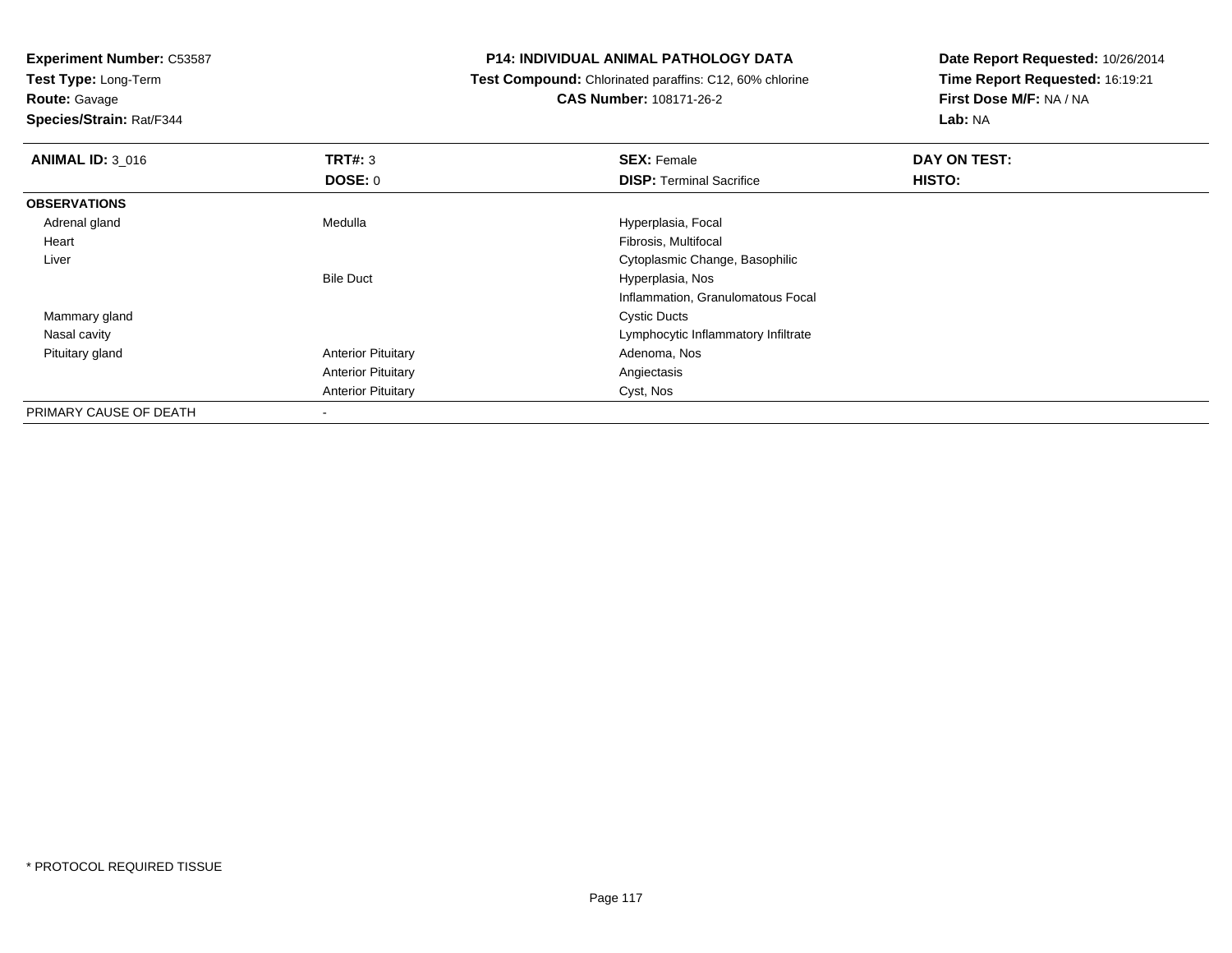**Test Type:** Long-Term

**Route:** Gavage

**Species/Strain:** Rat/F344

### **P14: INDIVIDUAL ANIMAL PATHOLOGY DATA**

 **Test Compound:** Chlorinated paraffins: C12, 60% chlorine**CAS Number:** 108171-26-2

| <b>ANIMAL ID: 3_017</b> | TRT#: 3          | <b>SEX: Female</b>                  | DAY ON TEST: |  |
|-------------------------|------------------|-------------------------------------|--------------|--|
|                         | <b>DOSE: 0</b>   | <b>DISP: Terminal Sacrifice</b>     | HISTO:       |  |
| <b>OBSERVATIONS</b>     |                  |                                     |              |  |
| Intestine Large         | Rectum           | Parasitism                          |              |  |
| Intestine Small         | Mesentery Nos    | Necrosis, Fat                       |              |  |
| Kidney                  |                  | Nephropathy                         |              |  |
| Liver                   |                  | Cytoplasmic Change, Basophilic      |              |  |
|                         | <b>Bile Duct</b> | Hyperplasia, Nos                    |              |  |
|                         |                  | Inflammation, Granulomatous Focal   |              |  |
| Mammary gland           |                  | <b>Cystic Ducts</b>                 |              |  |
| Nasal cavity            |                  | Infection, Fungal                   |              |  |
|                         |                  | Inflammation, Acute Suppurative     |              |  |
|                         |                  | Lymphocytic Inflammatory Infiltrate |              |  |
| Thyroid                 |                  | C-Cell Adenoma                      |              |  |
| PRIMARY CAUSE OF DEATH  | $\,$             |                                     |              |  |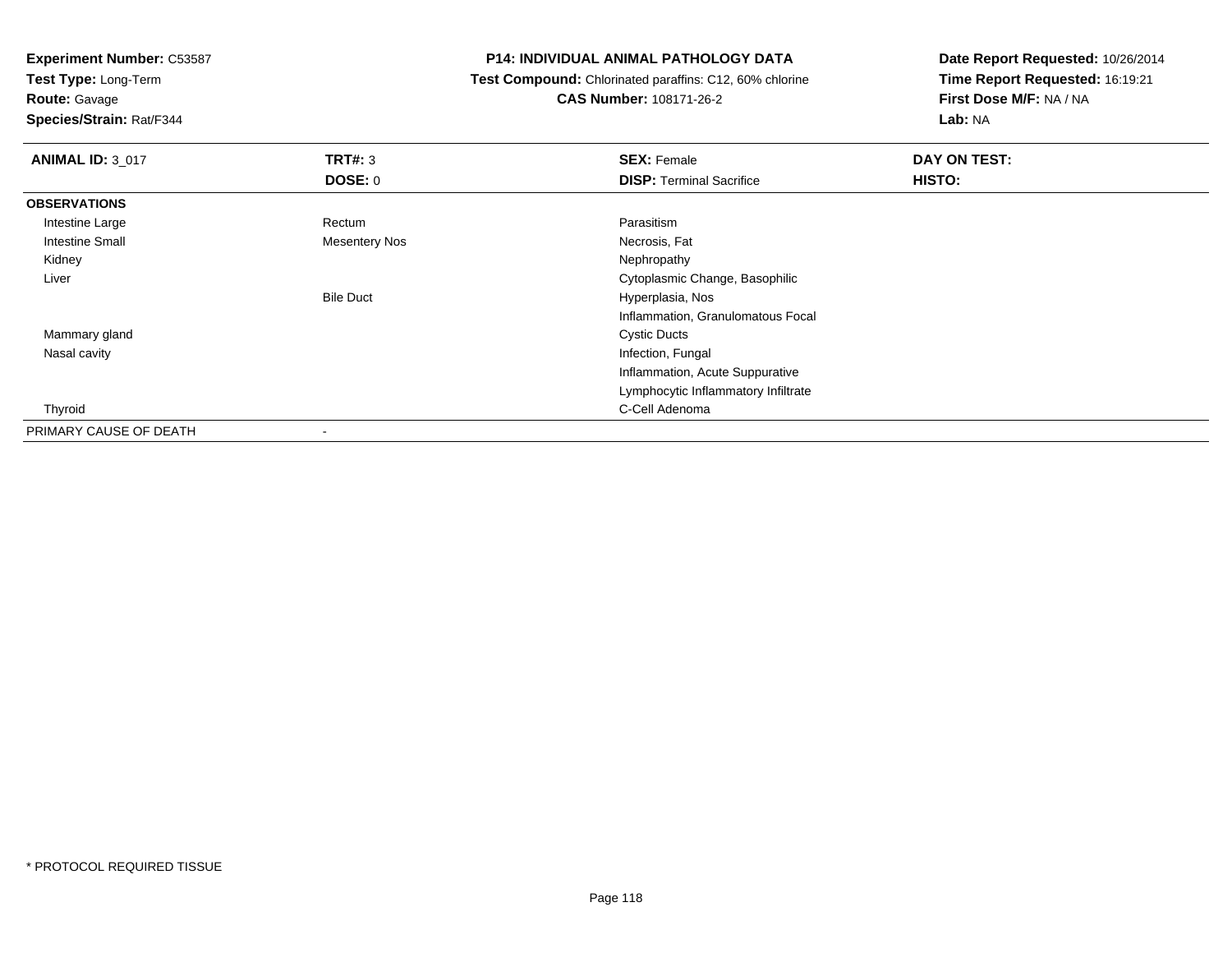| <b>Experiment Number: C53587</b><br>Test Type: Long-Term<br><b>Route: Gavage</b><br>Species/Strain: Rat/F344 |                | <b>P14: INDIVIDUAL ANIMAL PATHOLOGY DATA</b><br>Test Compound: Chlorinated paraffins: C12, 60% chlorine<br>CAS Number: 108171-26-2 | Date Report Requested: 10/26/2014<br>Time Report Requested: 16:19:21<br>First Dose M/F: NA / NA<br>Lab: NA |
|--------------------------------------------------------------------------------------------------------------|----------------|------------------------------------------------------------------------------------------------------------------------------------|------------------------------------------------------------------------------------------------------------|
| <b>ANIMAL ID: 3 018</b>                                                                                      | TRT#: 3        | <b>SEX: Female</b>                                                                                                                 | DAY ON TEST:                                                                                               |
|                                                                                                              | <b>DOSE: 0</b> | <b>DISP:</b> Moribund Sacrifice                                                                                                    | HISTO:                                                                                                     |
| <b>OBSERVATIONS</b>                                                                                          |                |                                                                                                                                    |                                                                                                            |
| Liver                                                                                                        |                | Cytoplasmic Change, Basophilic                                                                                                     |                                                                                                            |
| Mammary gland                                                                                                |                | Fibroadenoma                                                                                                                       |                                                                                                            |
| Pancreas                                                                                                     |                | Atrophy, Focal                                                                                                                     |                                                                                                            |
| PRIMARY CAUSE OF DEATH                                                                                       |                |                                                                                                                                    |                                                                                                            |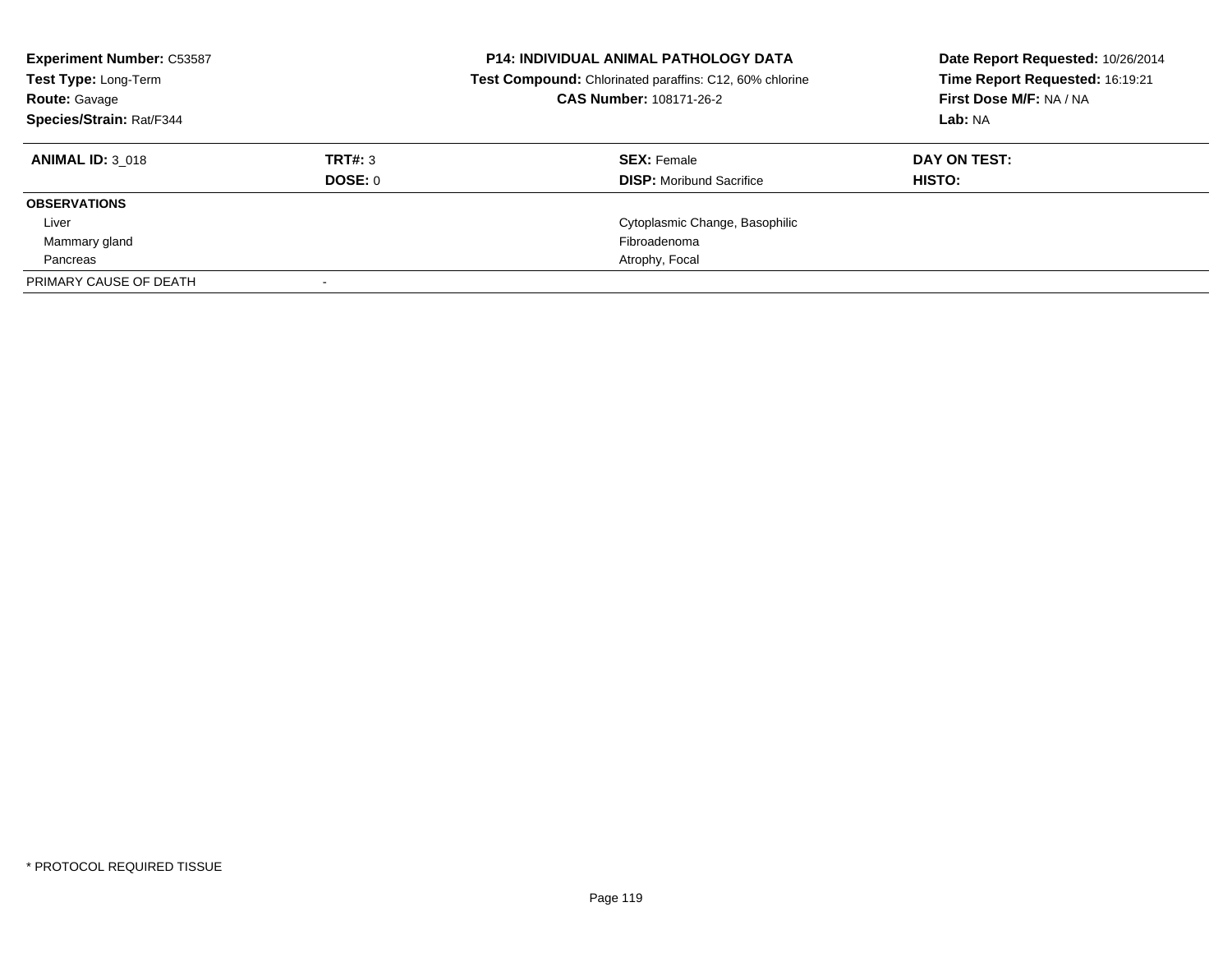**Test Type:** Long-Term

**Route:** Gavage

**Species/Strain:** Rat/F344

# **P14: INDIVIDUAL ANIMAL PATHOLOGY DATA**

 **Test Compound:** Chlorinated paraffins: C12, 60% chlorine**CAS Number:** 108171-26-2

| <b>ANIMAL ID: 3 019</b> | TRT#: 3                   | <b>SEX: Female</b>              | DAY ON TEST: |
|-------------------------|---------------------------|---------------------------------|--------------|
|                         | <b>DOSE: 0</b>            | <b>DISP:</b> Moribund Sacrifice | HISTO:       |
| <b>OBSERVATIONS</b>     |                           |                                 |              |
| Adrenal gland           | <b>Cortex Nos</b>         | Hypertrophy, Focal              |              |
| Brain                   |                           | Compression, Nos                |              |
| Kidney                  |                           | Nephropathy                     |              |
| Liver                   | <b>Bile Duct</b>          | Hyperplasia, Nos                |              |
|                         |                           | Necrosis, Nos                   |              |
| Mammary gland           |                           | <b>Cystic Ducts</b>             |              |
| Pituitary gland         | <b>Anterior Pituitary</b> | Angiectasis                     |              |
|                         | <b>Anterior Pituitary</b> | Carcinoma, Nos                  |              |
| Stomach                 | Forestomach               | Hyperkeratosis                  |              |
|                         | Forestomach               | Hyperplasia, Epithelial         |              |
|                         | Forestomach               | Inflammation, Chronic Focal     |              |
| Thyroid                 |                           | Hyperplasia, C Cell             |              |
| Unspecified             | Multiple Organs Nos       | Leukemia, Mononuclear Cell      |              |
| PRIMARY CAUSE OF DEATH  | $\overline{\phantom{a}}$  |                                 |              |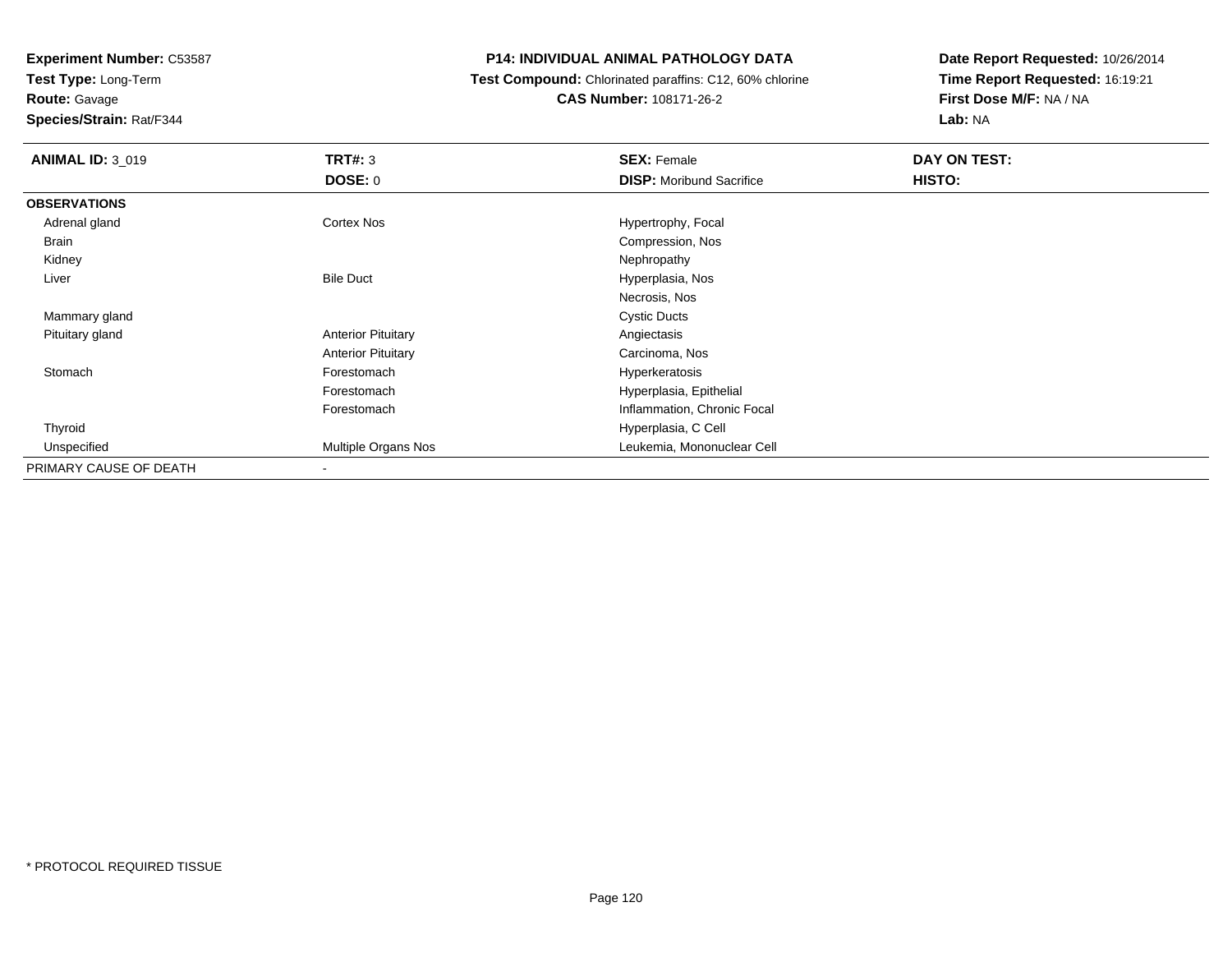**Test Type:** Long-Term

**Route:** Gavage

**Species/Strain:** Rat/F344

### **P14: INDIVIDUAL ANIMAL PATHOLOGY DATA**

 **Test Compound:** Chlorinated paraffins: C12, 60% chlorine**CAS Number:** 108171-26-2

| <b>ANIMAL ID: 3 020</b> | TRT#: 3              | <b>SEX: Female</b>                  | <b>DAY ON TEST:</b> |
|-------------------------|----------------------|-------------------------------------|---------------------|
|                         | <b>DOSE: 0</b>       | <b>DISP: Terminal Sacrifice</b>     | HISTO:              |
| <b>OBSERVATIONS</b>     |                      |                                     |                     |
| Adrenal gland           | Medulla              | Pheochromocytoma                    |                     |
| Clitoral gland          |                      | Atrophy, Nos                        |                     |
| Eye                     |                      | Cataract                            |                     |
|                         |                      | Retinopathy                         |                     |
| Heart                   |                      | Fibrosis, Multifocal                |                     |
| <b>Intestine Small</b>  | <b>Mesentery Nos</b> | Necrosis, Fat                       |                     |
| Kidney                  |                      | Nephropathy                         |                     |
| Liver                   |                      | Cytoplasmic Change, Basophilic      |                     |
|                         | <b>Bile Duct</b>     | Hyperplasia, Nos                    |                     |
| Mammary gland           |                      | <b>Cystic Ducts</b>                 |                     |
| Nasal cavity            |                      | Lymphocytic Inflammatory Infiltrate |                     |
| Thyroid                 |                      | <b>Cystic Follicles</b>             |                     |
| PRIMARY CAUSE OF DEATH  |                      |                                     |                     |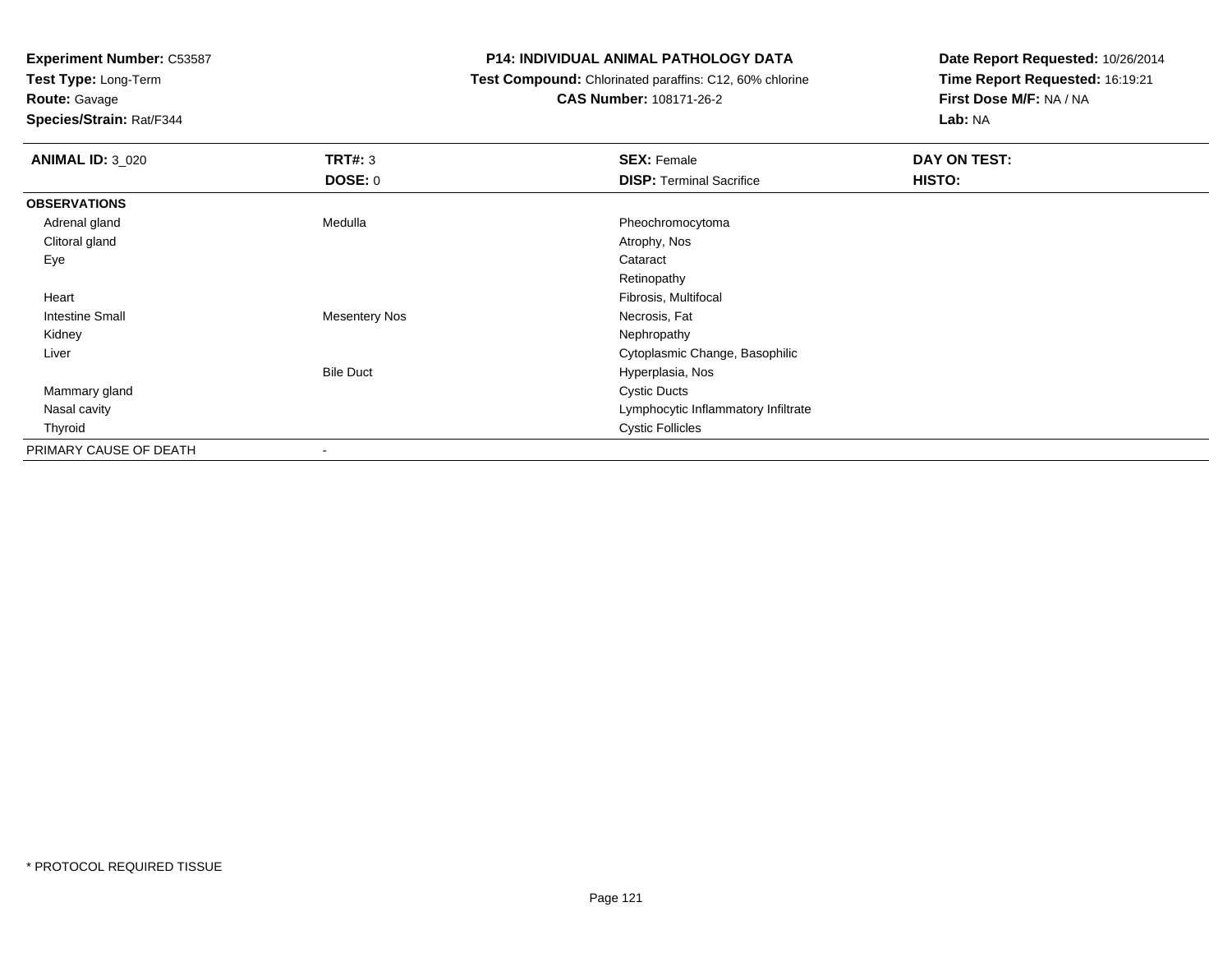**Test Type:** Long-Term

**Route:** Gavage

**Species/Strain:** Rat/F344

#### **P14: INDIVIDUAL ANIMAL PATHOLOGY DATA**

**Test Compound:** Chlorinated paraffins: C12, 60% chlorine

**CAS Number:** 108171-26-2

| <b>ANIMAL ID: 3 021</b> | TRT#: 3                   | <b>SEX: Female</b>                  | <b>DAY ON TEST:</b> |
|-------------------------|---------------------------|-------------------------------------|---------------------|
|                         | <b>DOSE: 0</b>            | <b>DISP: Terminal Sacrifice</b>     | HISTO:              |
| <b>OBSERVATIONS</b>     |                           |                                     |                     |
| Adrenal gland           |                           | Cortical Adenoma                    |                     |
| Heart                   |                           | Fibrosis, Multifocal                |                     |
| Intestine Large         | Rectum                    | Parasitism                          |                     |
| Kidney                  |                           | Nephropathy                         |                     |
| Liver                   |                           | Inflammation, Granulomatous Focal   |                     |
| Mammary gland           |                           | Adenocarcinoma, Nos                 |                     |
|                         |                           | <b>Cystic Ducts</b>                 |                     |
| Nasal cavity            |                           | Lymphocytic Inflammatory Infiltrate |                     |
| Pituitary gland         | <b>Anterior Pituitary</b> | Adenoma, Nos                        |                     |
|                         | <b>Anterior Pituitary</b> | Angiectasis                         |                     |
| Skin                    | Nose                      | Inflammation, Acute Suppurative     |                     |
| Spleen                  |                           | Hematopoiesis                       |                     |
| PRIMARY CAUSE OF DEATH  |                           |                                     |                     |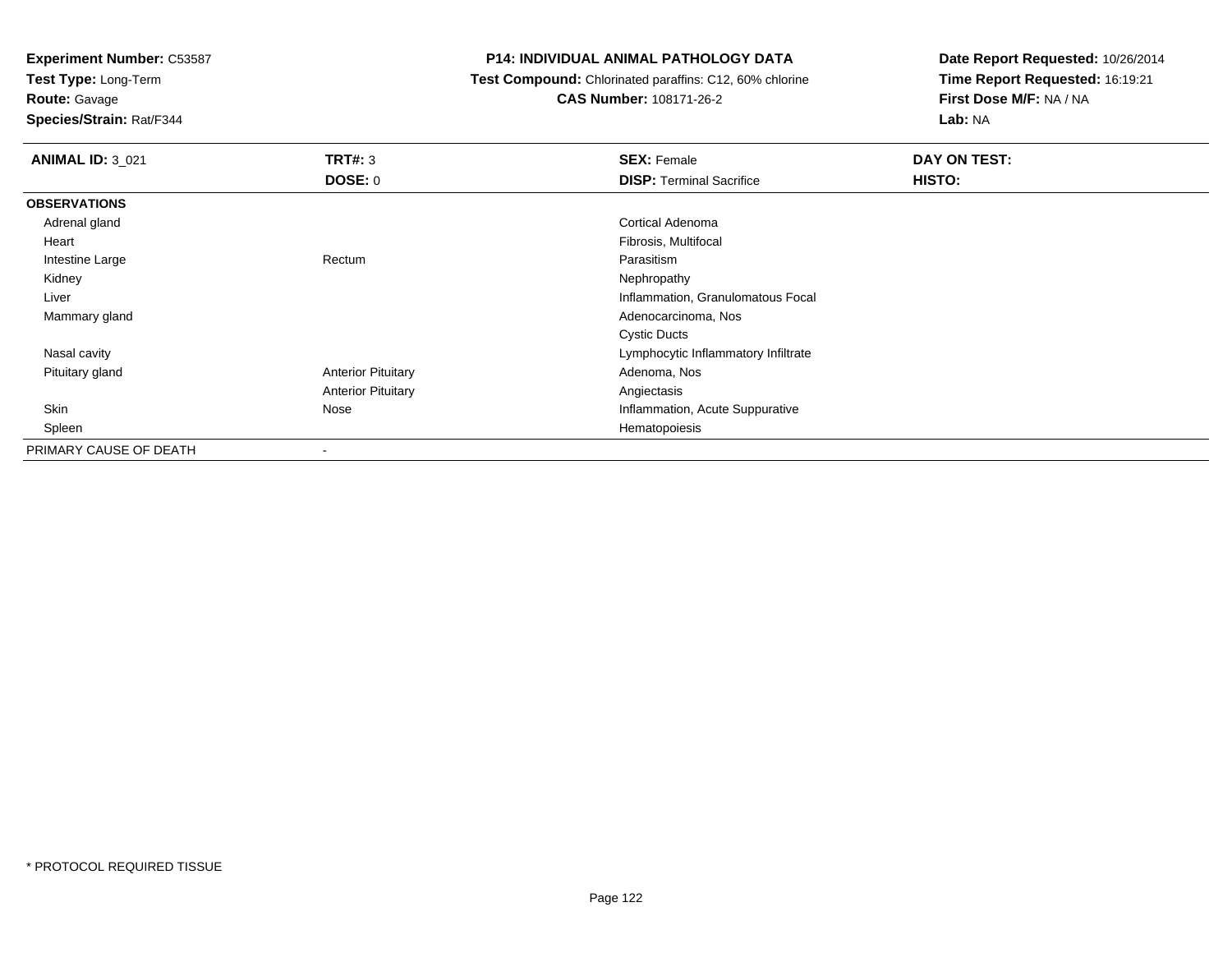**Test Type:** Long-Term

# **Route:** Gavage

**Species/Strain:** Rat/F344

#### **P14: INDIVIDUAL ANIMAL PATHOLOGY DATA**

 **Test Compound:** Chlorinated paraffins: C12, 60% chlorine**CAS Number:** 108171-26-2

| <b>ANIMAL ID: 3_022</b> | TRT#: 3                   | <b>SEX: Female</b>                  | DAY ON TEST: |
|-------------------------|---------------------------|-------------------------------------|--------------|
|                         | DOSE: 0                   | <b>DISP: Terminal Sacrifice</b>     | HISTO:       |
| <b>OBSERVATIONS</b>     |                           |                                     |              |
| Adrenal gland           | Cortex Nos                | Hyperplasia, Focal                  |              |
| Heart                   |                           | Fibrosis, Multifocal                |              |
| Kidney                  |                           | Nephropathy                         |              |
| Liver                   |                           | Cytoplasmic Change, Basophilic      |              |
|                         | <b>Bile Duct</b>          | Hyperplasia, Nos                    |              |
| Mammary gland           |                           | <b>Cystic Ducts</b>                 |              |
|                         |                           | Fibroadenoma                        |              |
| Nasal cavity            |                           | Lymphocytic Inflammatory Infiltrate |              |
| Pituitary gland         | <b>Anterior Pituitary</b> | Adenoma, Nos                        |              |
|                         | <b>Anterior Pituitary</b> | Angiectasis                         |              |
| Uterus                  |                           | <b>Endometrial Stromal Polyp</b>    |              |
| PRIMARY CAUSE OF DEATH  | $\overline{\phantom{a}}$  |                                     |              |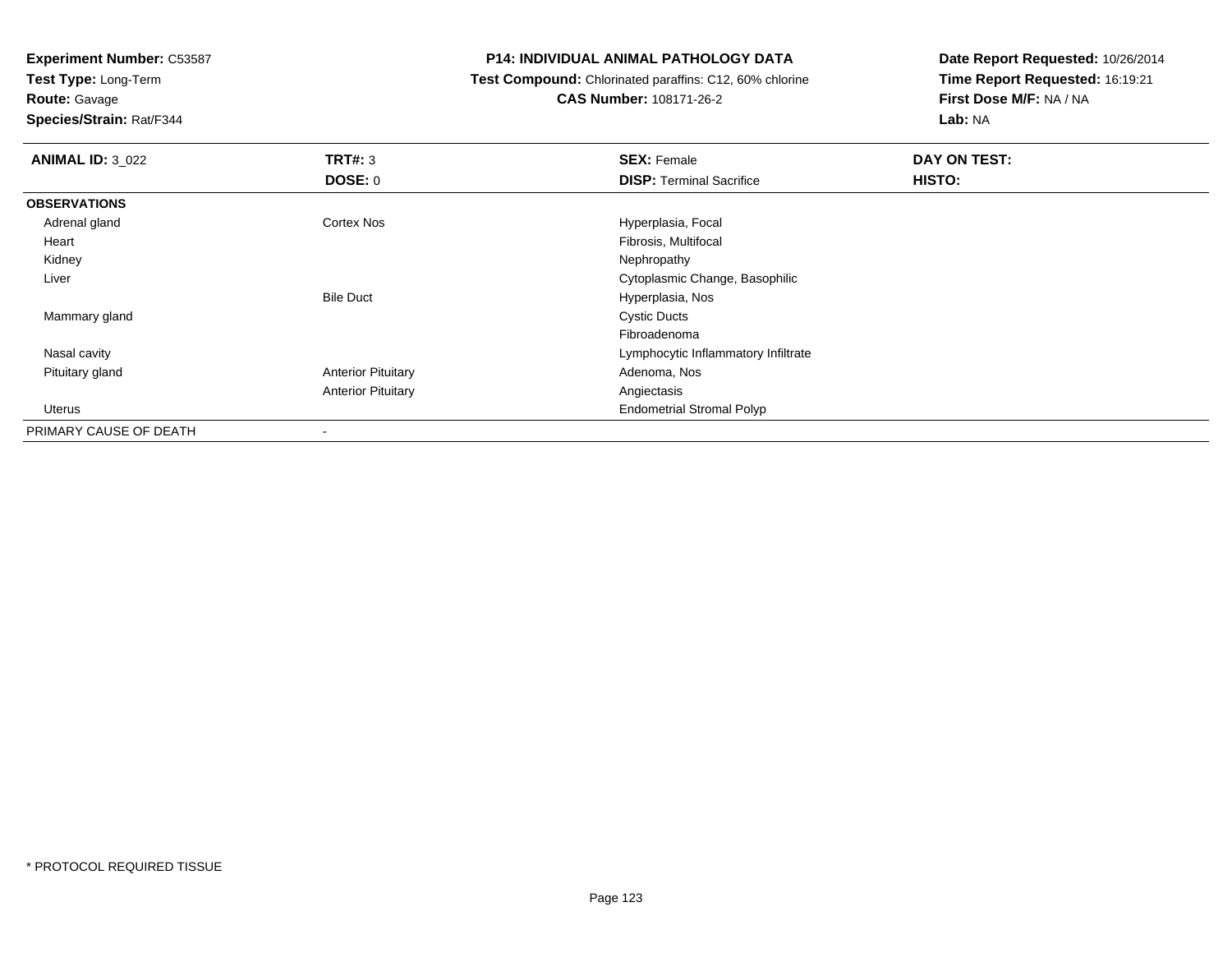**Test Type:** Long-Term

**Route:** Gavage

**Species/Strain:** Rat/F344

#### **P14: INDIVIDUAL ANIMAL PATHOLOGY DATA**

 **Test Compound:** Chlorinated paraffins: C12, 60% chlorine**CAS Number:** 108171-26-2

| <b>ANIMAL ID: 3 023</b> | TRT#: 3                   | <b>SEX: Female</b>                  | DAY ON TEST: |
|-------------------------|---------------------------|-------------------------------------|--------------|
|                         | <b>DOSE: 0</b>            | <b>DISP: Terminal Sacrifice</b>     | HISTO:       |
| <b>OBSERVATIONS</b>     |                           |                                     |              |
| Intestine Large         | Rectum                    | Parasitism                          |              |
| Kidney                  |                           | Nephropathy                         |              |
| Liver                   |                           | Cytoplasmic Change, Basophilic      |              |
|                         | <b>Bile Duct</b>          | Hyperplasia, Nos                    |              |
|                         |                           | Inflammation, Granulomatous Focal   |              |
| Mammary gland           |                           | Adenosis                            |              |
|                         |                           | <b>Cystic Ducts</b>                 |              |
|                         |                           | Fibroadenoma                        |              |
| Nasal cavity            |                           | Lymphocytic Inflammatory Infiltrate |              |
| Pituitary gland         | <b>Anterior Pituitary</b> | Adenoma, Nos                        |              |
|                         | <b>Anterior Pituitary</b> | Angiectasis                         |              |
| PRIMARY CAUSE OF DEATH  | $\blacksquare$            |                                     |              |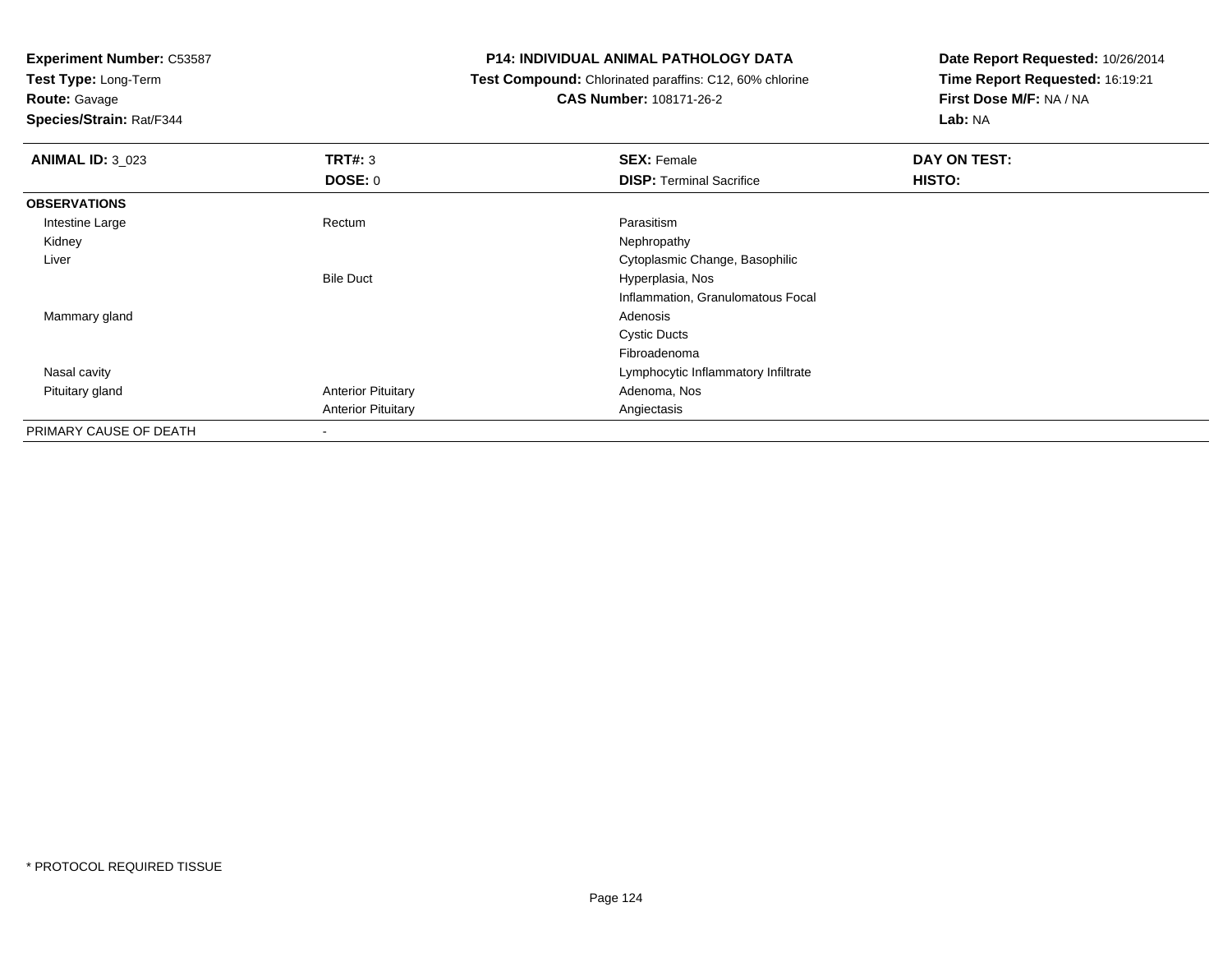**Test Type:** Long-Term**Route:** Gavage

**Species/Strain:** Rat/F344

### **P14: INDIVIDUAL ANIMAL PATHOLOGY DATA**

 **Test Compound:** Chlorinated paraffins: C12, 60% chlorine**CAS Number:** 108171-26-2

| <b>ANIMAL ID: 3 024</b> | TRT#: 3                    | <b>SEX: Female</b>                  | DAY ON TEST: |
|-------------------------|----------------------------|-------------------------------------|--------------|
|                         | <b>DOSE: 0</b>             | <b>DISP: Terminal Sacrifice</b>     | HISTO:       |
| <b>OBSERVATIONS</b>     |                            |                                     |              |
| Eye                     | Nasolacrimal Duct          | Dilatation, Nos                     |              |
| Heart                   |                            | Fibrosis, Multifocal                |              |
| <b>Intestine Small</b>  | <b>Mesentery Nos</b>       | Necrosis, Fat                       |              |
| Kidney                  |                            | Nephropathy                         |              |
| Liver                   |                            | Cytoplasmic Change, Basophilic      |              |
|                         | <b>Bile Duct</b>           | Hyperplasia, Nos                    |              |
| Mammary gland           |                            | <b>Cystic Ducts</b>                 |              |
| Nasal cavity            |                            | Lymphocytic Inflammatory Infiltrate |              |
| Pituitary gland         | <b>Anterior Pituitary</b>  | Angiectasis                         |              |
|                         | <b>Anterior Pituitary</b>  | Cyst, Nos                           |              |
| Thyroid                 |                            | C-Cell Adenoma                      |              |
| Unspecified             | <b>Multiple Organs Nos</b> | Leukemia, Mononuclear Cell          |              |
| PRIMARY CAUSE OF DEATH  | $\overline{\phantom{a}}$   |                                     |              |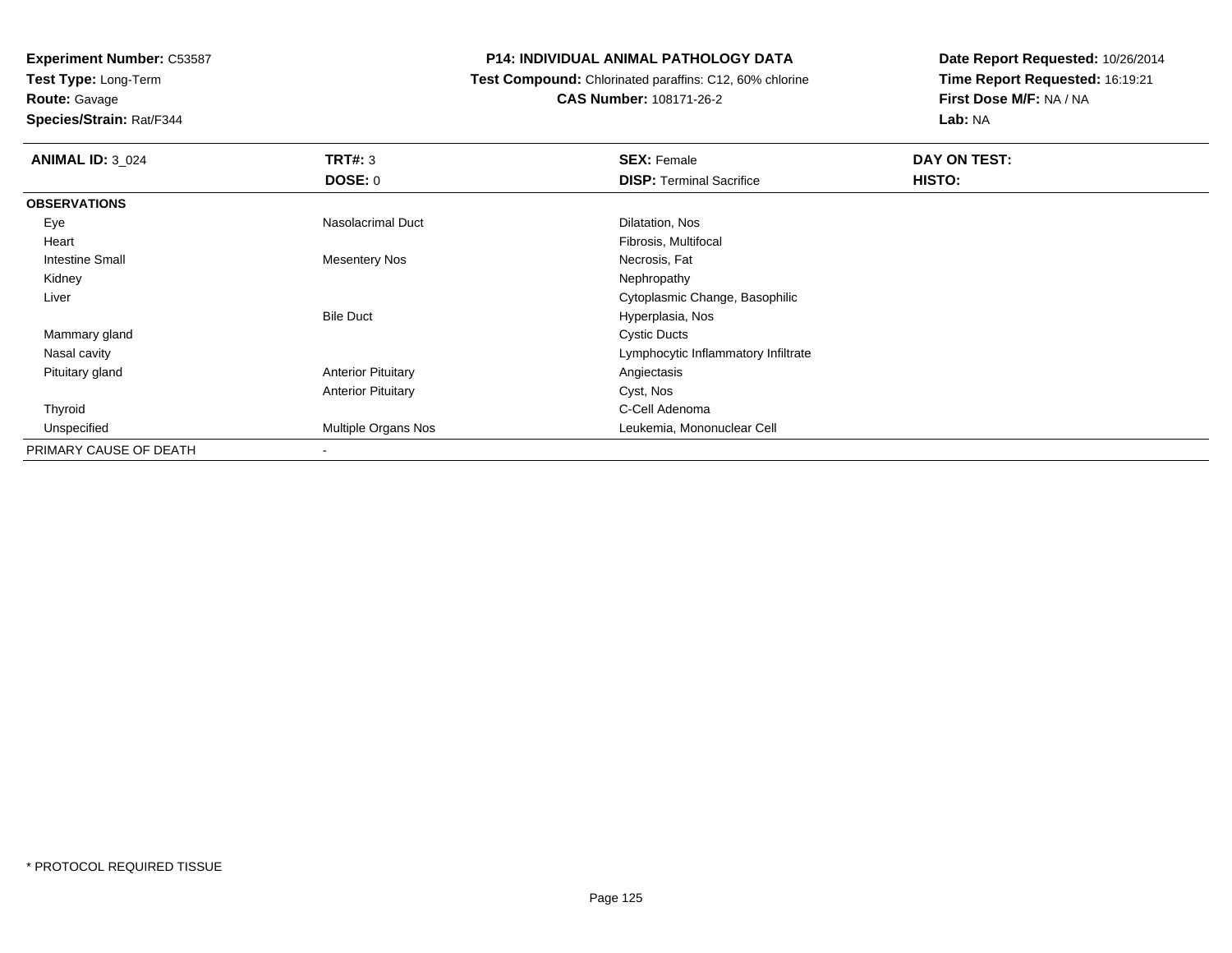| <b>Experiment Number: C53587</b><br><b>Test Type: Long-Term</b><br><b>Route: Gavage</b><br>Species/Strain: Rat/F344 |                            | <b>P14: INDIVIDUAL ANIMAL PATHOLOGY DATA</b><br>Date Report Requested: 10/26/2014<br>Time Report Requested: 16:19:21<br><b>Test Compound:</b> Chlorinated paraffins: C12, 60% chlorine<br>First Dose M/F: NA / NA<br><b>CAS Number: 108171-26-2</b><br>Lab: NA |                               |
|---------------------------------------------------------------------------------------------------------------------|----------------------------|----------------------------------------------------------------------------------------------------------------------------------------------------------------------------------------------------------------------------------------------------------------|-------------------------------|
| <b>ANIMAL ID: 3 025</b>                                                                                             | TRT#: 3<br>DOSE: 0         | <b>SEX: Female</b><br><b>DISP:</b> Moribund Sacrifice                                                                                                                                                                                                          | DAY ON TEST:<br><b>HISTO:</b> |
|                                                                                                                     |                            |                                                                                                                                                                                                                                                                |                               |
| <b>OBSERVATIONS</b>                                                                                                 |                            |                                                                                                                                                                                                                                                                |                               |
| Mammary gland                                                                                                       |                            | <b>Cystic Ducts</b>                                                                                                                                                                                                                                            |                               |
| Nasal cavity                                                                                                        |                            | Lymphocytic Inflammatory Infiltrate                                                                                                                                                                                                                            |                               |
| Spleen                                                                                                              |                            | Hematopoiesis                                                                                                                                                                                                                                                  |                               |
| Unspecified                                                                                                         | <b>Multiple Organs Nos</b> | Mesothelioma, Malignant                                                                                                                                                                                                                                        |                               |
| PRIMARY CAUSE OF DEATH                                                                                              |                            |                                                                                                                                                                                                                                                                |                               |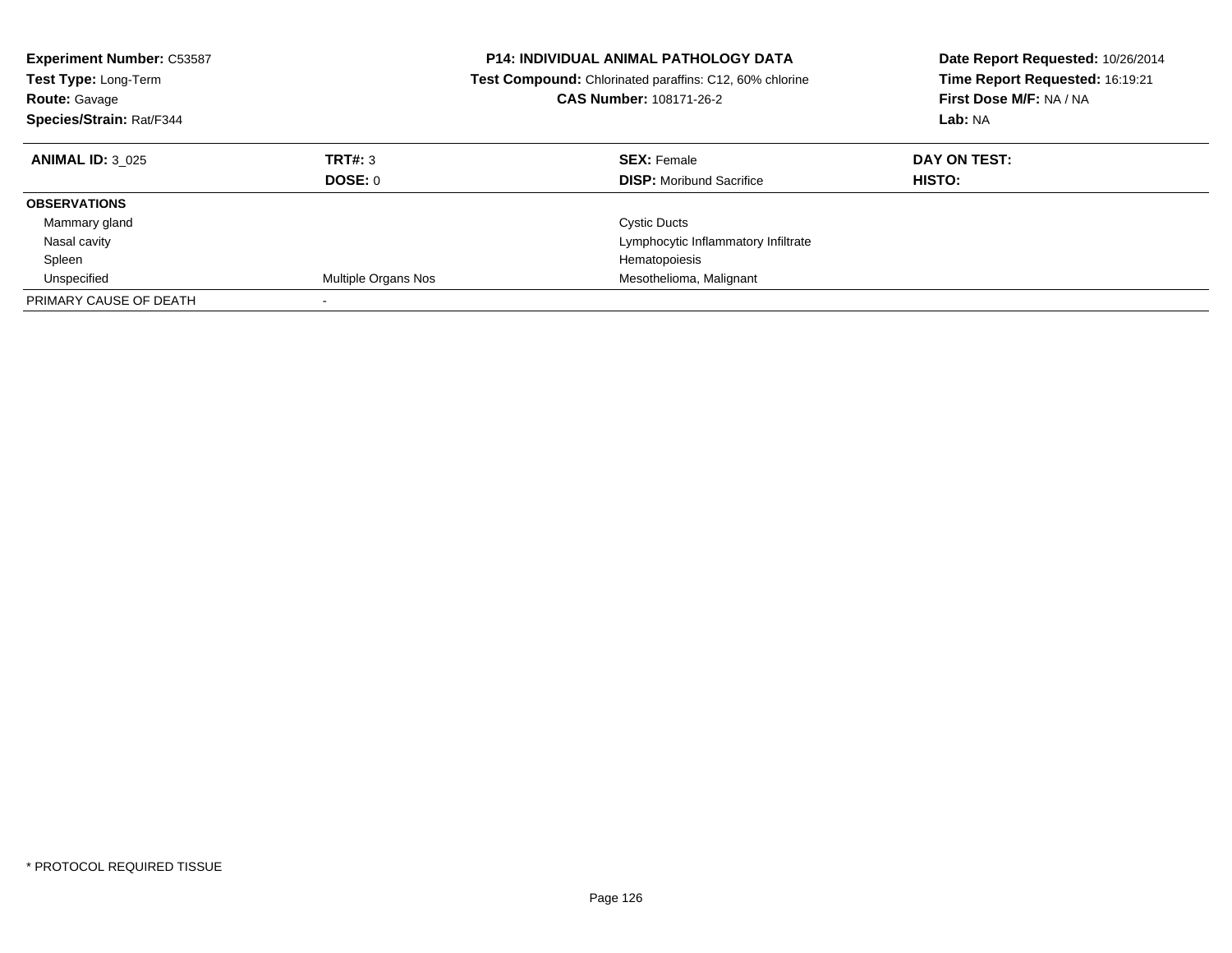**Test Type:** Long-Term

# **Route:** Gavage

**Species/Strain:** Rat/F344

### **P14: INDIVIDUAL ANIMAL PATHOLOGY DATA**

 **Test Compound:** Chlorinated paraffins: C12, 60% chlorine**CAS Number:** 108171-26-2

| <b>ANIMAL ID: 3 026</b> | TRT#: 3                   | <b>SEX: Female</b>                  | DAY ON TEST:  |
|-------------------------|---------------------------|-------------------------------------|---------------|
|                         | DOSE: 0                   | <b>DISP:</b> Moribund Sacrifice     | <b>HISTO:</b> |
| <b>OBSERVATIONS</b>     |                           |                                     |               |
| Adrenal gland           | <b>Cortex Nos</b>         | Degeneration, Lipoid                |               |
| Brain                   |                           | Granular-Cell Tumor, Nos            |               |
| Clitoral gland          |                           | <b>Cystic Ducts</b>                 |               |
| Eye                     | Nasolacrimal Duct         | Inflammation, Acute Suppurative     |               |
| Heart                   |                           | Fibrosis, Multifocal                |               |
| Kidney                  |                           | Nephropathy                         |               |
| Liver                   |                           | Cytoplasmic Change, Basophilic      |               |
|                         | <b>Bile Duct</b>          | Hyperplasia, Nos                    |               |
| Mammary gland           |                           | <b>Cystic Ducts</b>                 |               |
|                         |                           | Fibroadenoma                        |               |
| Nasal cavity            |                           | Lymphocytic Inflammatory Infiltrate |               |
| Pituitary gland         | <b>Anterior Pituitary</b> | Cyst, Nos                           |               |
| PRIMARY CAUSE OF DEATH  | $\overline{\phantom{a}}$  |                                     |               |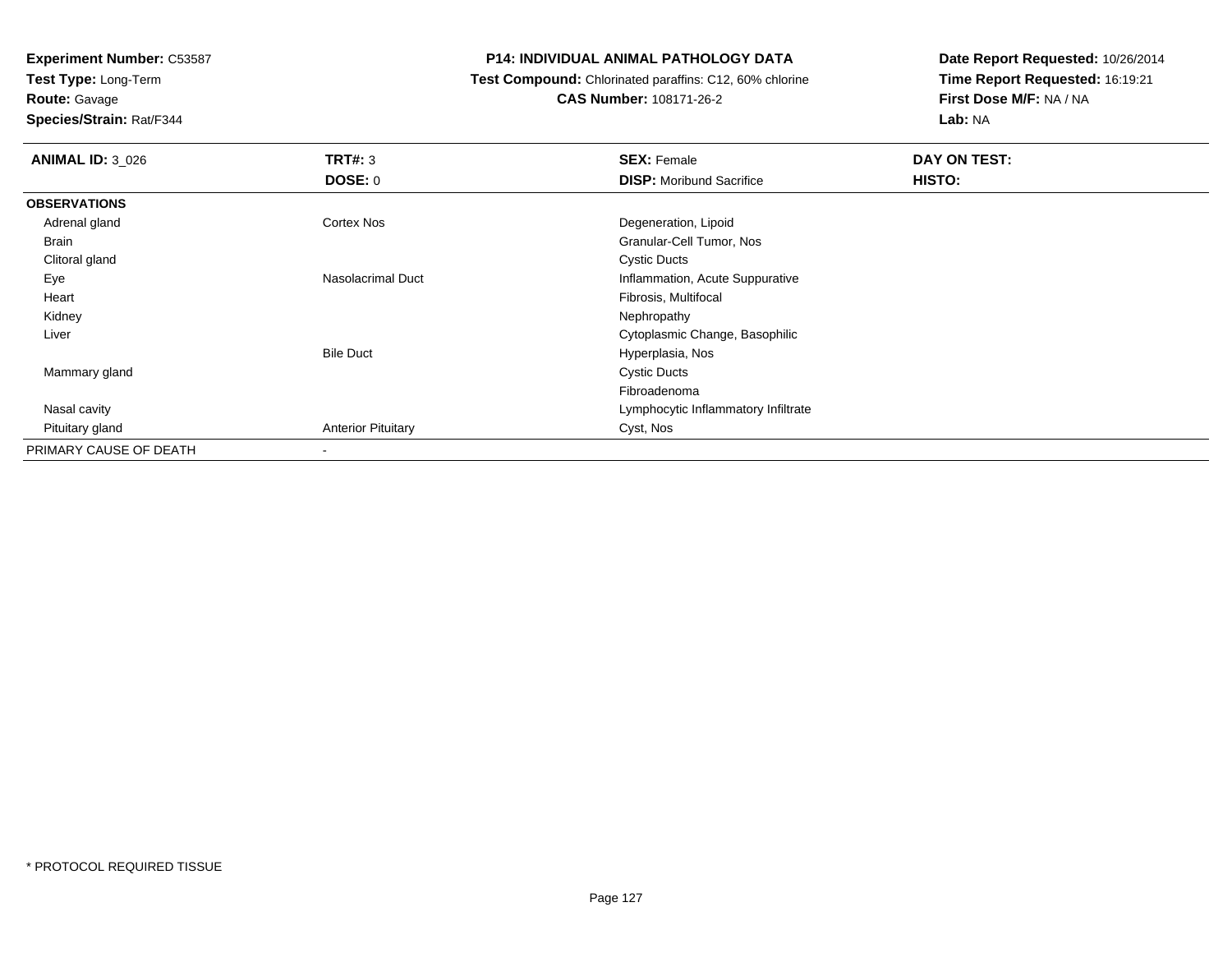**Test Type:** Long-Term

**Route:** Gavage

**Species/Strain:** Rat/F344

# **P14: INDIVIDUAL ANIMAL PATHOLOGY DATA**

 **Test Compound:** Chlorinated paraffins: C12, 60% chlorine**CAS Number:** 108171-26-2

| <b>ANIMAL ID: 3_027</b> | <b>TRT#: 3</b>            | <b>SEX: Female</b>                  | DAY ON TEST: |
|-------------------------|---------------------------|-------------------------------------|--------------|
|                         | DOSE: 0                   | <b>DISP:</b> Moribund Sacrifice     | HISTO:       |
| <b>OBSERVATIONS</b>     |                           |                                     |              |
| <b>Brain</b>            |                           | Compression, Nos                    |              |
| Eye                     | <b>Nasolacrimal Duct</b>  | Dilatation, Nos                     |              |
|                         | Nasolacrimal Duct         | Inflammation, Acute Suppurative     |              |
| Heart                   |                           | Fibrosis, Multifocal                |              |
| Kidney                  |                           | Nephropathy                         |              |
| Liver                   |                           | Cytoplasmic Change, Basophilic      |              |
|                         | <b>Bile Duct</b>          | Hyperplasia, Nos                    |              |
|                         |                           | Necrosis, Focal                     |              |
| Mammary gland           |                           | <b>Cystic Ducts</b>                 |              |
| Nasal cavity            |                           | Lymphocytic Inflammatory Infiltrate |              |
| Pituitary gland         | <b>Anterior Pituitary</b> | Adenoma, Nos                        |              |
|                         | <b>Anterior Pituitary</b> | Angiectasis                         |              |
|                         | <b>Anterior Pituitary</b> | Hemosiderosis                       |              |
| Stomach                 | Forestomach               | Foreign Body, Nos                   |              |
|                         | Forestomach               | Hyperkeratosis                      |              |
|                         | Forestomach               | Hyperplasia, Epithelial             |              |
|                         | Forestomach               | Inflammation, Granulomatous Focal   |              |
|                         | Forestomach               | Mineralization                      |              |
| Thyroid                 |                           | C-Cell Adenoma                      |              |
| PRIMARY CAUSE OF DEATH  |                           |                                     |              |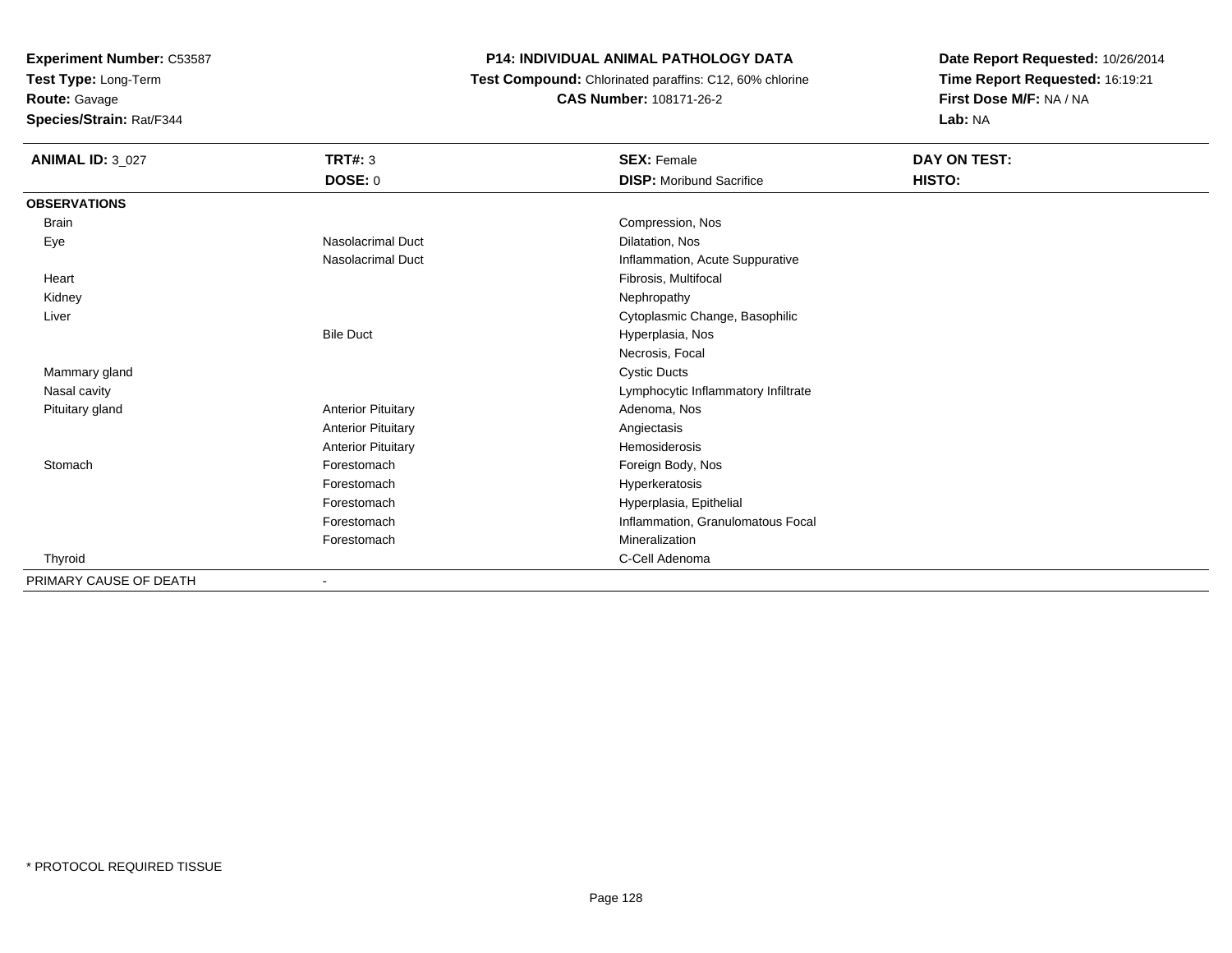| <b>Experiment Number: C53587</b><br>Test Type: Long-Term<br><b>Route: Gavage</b><br>Species/Strain: Rat/F344 |                     | <b>P14: INDIVIDUAL ANIMAL PATHOLOGY DATA</b><br>Test Compound: Chlorinated paraffins: C12, 60% chlorine<br><b>CAS Number: 108171-26-2</b> | Date Report Requested: 10/26/2014<br>Time Report Requested: 16:19:21<br>First Dose M/F: NA / NA<br>Lab: NA |  |
|--------------------------------------------------------------------------------------------------------------|---------------------|-------------------------------------------------------------------------------------------------------------------------------------------|------------------------------------------------------------------------------------------------------------|--|
| <b>ANIMAL ID: 3 028</b>                                                                                      | TRT#: 3             | <b>SEX:</b> Female                                                                                                                        | DAY ON TEST:                                                                                               |  |
| <b>OBSERVATIONS</b>                                                                                          | DOSE: 0             | <b>DISP:</b> Moribund Sacrifice                                                                                                           | <b>HISTO:</b>                                                                                              |  |
| Unspecified                                                                                                  | Multiple Organs Nos | Leukemia, Mononuclear Cell                                                                                                                |                                                                                                            |  |
| PRIMARY CAUSE OF DEATH                                                                                       |                     |                                                                                                                                           |                                                                                                            |  |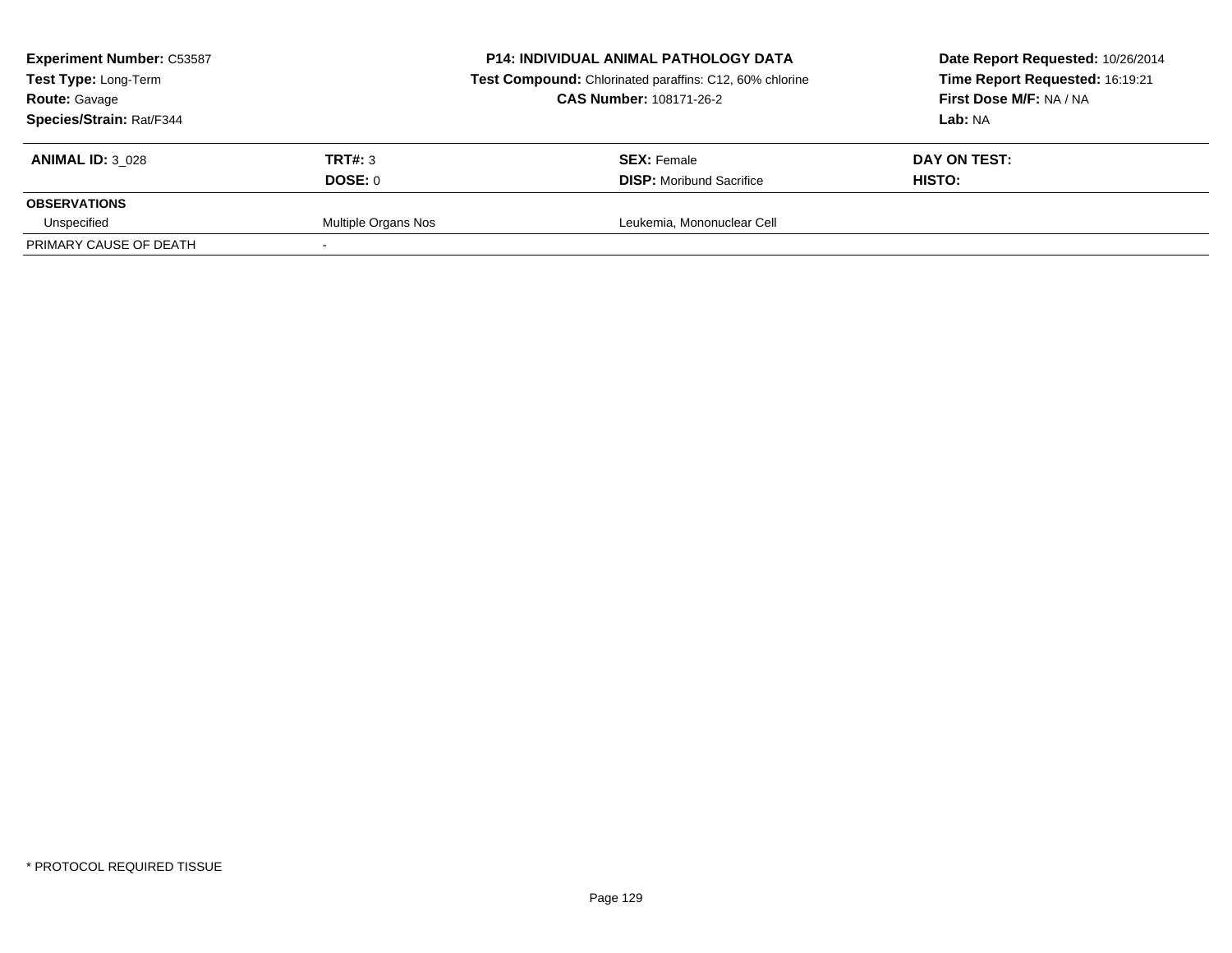**Test Type:** Long-Term

**Route:** Gavage

**Species/Strain:** Rat/F344

#### **P14: INDIVIDUAL ANIMAL PATHOLOGY DATA**

 **Test Compound:** Chlorinated paraffins: C12, 60% chlorine**CAS Number:** 108171-26-2

| <b>ANIMAL ID: 3_029</b> | <b>TRT#: 3</b>            | <b>SEX: Female</b>                  | DAY ON TEST: |
|-------------------------|---------------------------|-------------------------------------|--------------|
|                         | <b>DOSE: 0</b>            | <b>DISP: Terminal Sacrifice</b>     | HISTO:       |
| <b>OBSERVATIONS</b>     |                           |                                     |              |
| Clitoral gland          |                           | Adenoma, Nos                        |              |
|                         |                           | <b>Cystic Ducts</b>                 |              |
| Heart                   |                           | Fibrosis, Multifocal                |              |
| Kidney                  |                           | Nephropathy                         |              |
| Liver                   |                           | Cytoplasmic Change, Basophilic      |              |
|                         |                           | Necrosis, Focal                     |              |
| Mammary gland           |                           | <b>Cystic Ducts</b>                 |              |
|                         |                           | Fibroadenoma                        |              |
| Nasal cavity            |                           | Lymphocytic Inflammatory Infiltrate |              |
| Pituitary gland         | <b>Anterior Pituitary</b> | Adenoma, Nos                        |              |
|                         | <b>Anterior Pituitary</b> | Angiectasis                         |              |
| Skin                    |                           | Inflammation, Acute/Chronic         |              |
| Thyroid                 |                           | C-Cell Adenoma                      |              |
| Uterus                  |                           | <b>Endometrial Stromal Polyp</b>    |              |
| PRIMARY CAUSE OF DEATH  | $\,$                      |                                     |              |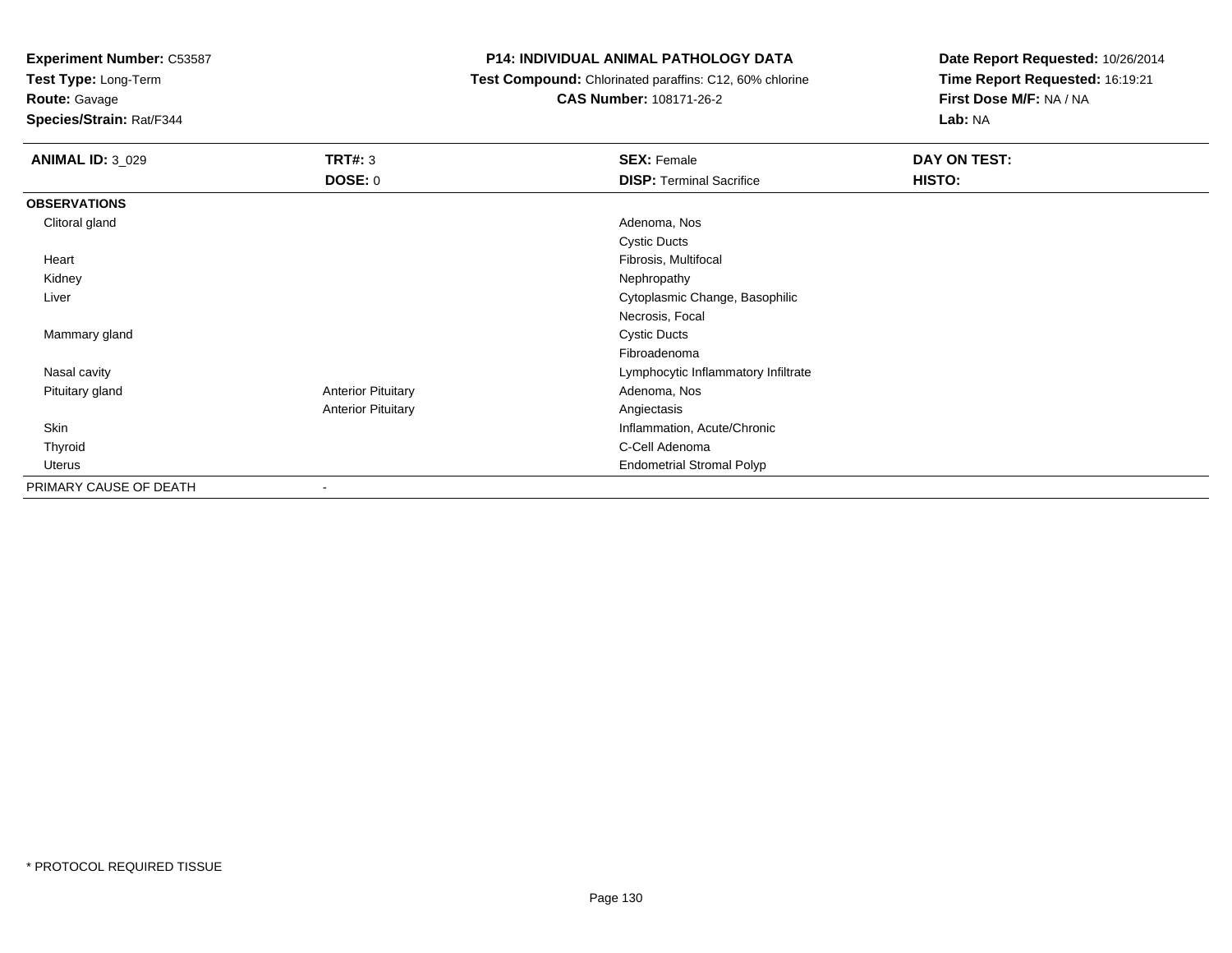**Test Type:** Long-Term

**Route:** Gavage

**Species/Strain:** Rat/F344

#### **P14: INDIVIDUAL ANIMAL PATHOLOGY DATA**

 **Test Compound:** Chlorinated paraffins: C12, 60% chlorine**CAS Number:** 108171-26-2

| <b>ANIMAL ID: 3 030</b> | TRT#: 3                   | <b>SEX: Female</b>                  | DAY ON TEST: |  |
|-------------------------|---------------------------|-------------------------------------|--------------|--|
|                         | <b>DOSE: 0</b>            | <b>DISP: Terminal Sacrifice</b>     | HISTO:       |  |
| <b>OBSERVATIONS</b>     |                           |                                     |              |  |
| Adrenal gland           |                           | Cortical Adenoma                    |              |  |
| Clitoral gland          |                           | Inflammation, Acute Suppurative     |              |  |
| Heart                   |                           | Fibrosis, Multifocal                |              |  |
| Kidney                  |                           | Nephropathy                         |              |  |
| Liver                   |                           | Cytoplasmic Change, Basophilic      |              |  |
|                         | <b>Bile Duct</b>          | Hyperplasia, Nos                    |              |  |
| Mammary gland           |                           | <b>Cystic Ducts</b>                 |              |  |
|                         |                           | Fibroadenoma                        |              |  |
| Nasal cavity            |                           | Lymphocytic Inflammatory Infiltrate |              |  |
| Pituitary gland         | <b>Anterior Pituitary</b> | Cyst, Nos                           |              |  |
| Stomach                 | <b>Glandular Stomach</b>  | Mineralization                      |              |  |
| PRIMARY CAUSE OF DEATH  | $\,$                      |                                     |              |  |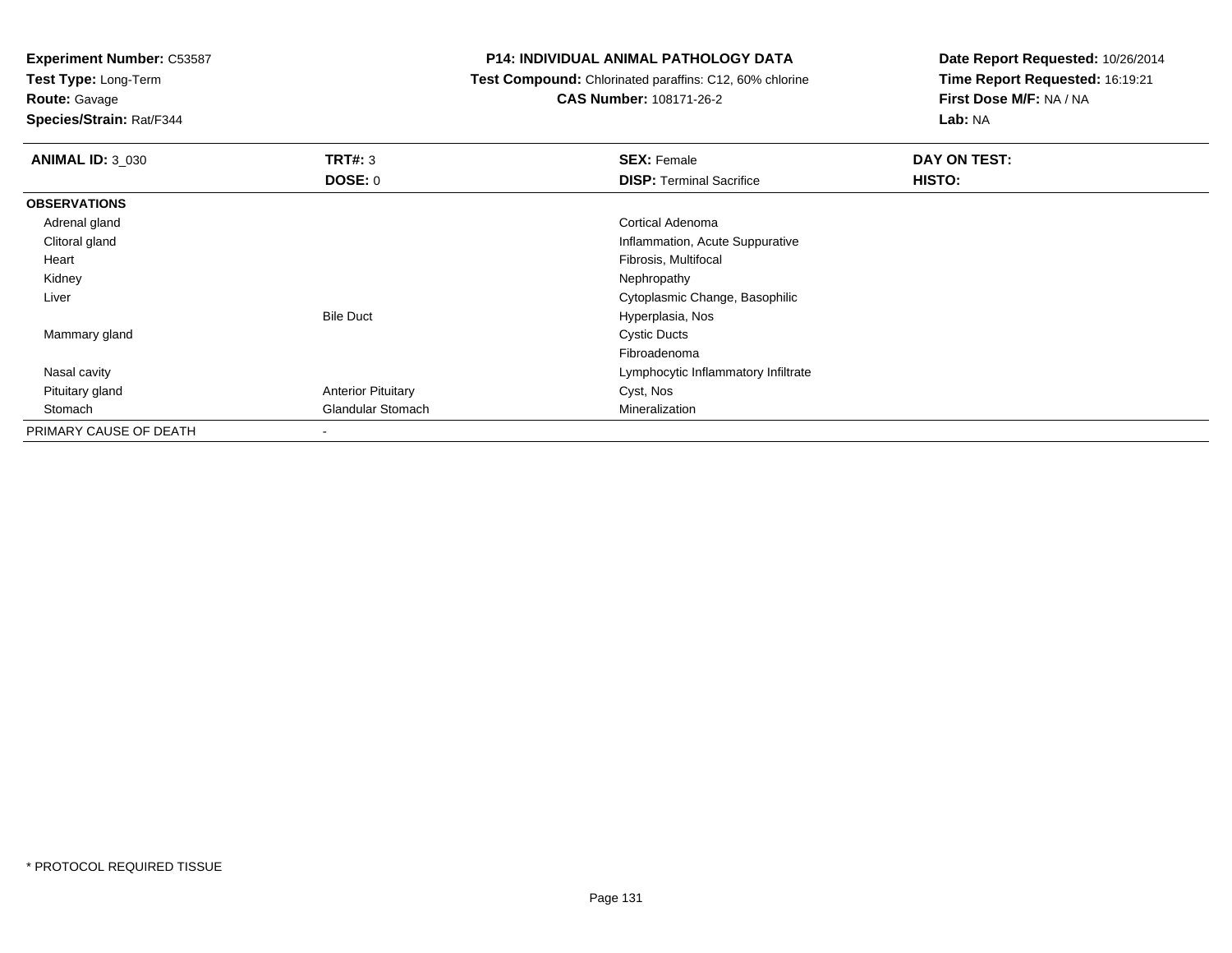**Test Type:** Long-Term

**Route:** Gavage

**Species/Strain:** Rat/F344

### **P14: INDIVIDUAL ANIMAL PATHOLOGY DATA**

**Test Compound:** Chlorinated paraffins: C12, 60% chlorine

**CAS Number:** 108171-26-2

| <b>ANIMAL ID: 3_031</b> | <b>TRT#: 3</b>            | <b>SEX: Female</b>                 | <b>DAY ON TEST:</b> |
|-------------------------|---------------------------|------------------------------------|---------------------|
|                         | <b>DOSE: 0</b>            | <b>DISP:</b> Moribund Sacrifice    | HISTO:              |
| <b>OBSERVATIONS</b>     |                           |                                    |                     |
| Eye                     |                           | Cataract                           |                     |
|                         |                           | Retinopathy                        |                     |
| Intestine Large         | Cecum, Colon              | Ulcer, Nos                         |                     |
| Kidney                  |                           | Nephropathy                        |                     |
| Liver                   |                           | Malposition, Nos                   |                     |
| Mammary gland           |                           | Adenosis                           |                     |
|                         |                           | <b>Cystic Ducts</b>                |                     |
|                         |                           | Fibroadenoma                       |                     |
| Pituitary gland         | <b>Anterior Pituitary</b> | Adenoma, Nos                       |                     |
| Stomach                 | <b>Glandular Stomach</b>  | Ulcer, Nos                         |                     |
| Thyroid                 |                           | C-Cell Adenoma                     |                     |
| Urinary bladder         |                           | Calculus, Gross Observation Only   |                     |
| Uterus                  |                           | <b>Endometrial Stromal Sarcoma</b> |                     |
| PRIMARY CAUSE OF DEATH  | $\overline{\phantom{a}}$  |                                    |                     |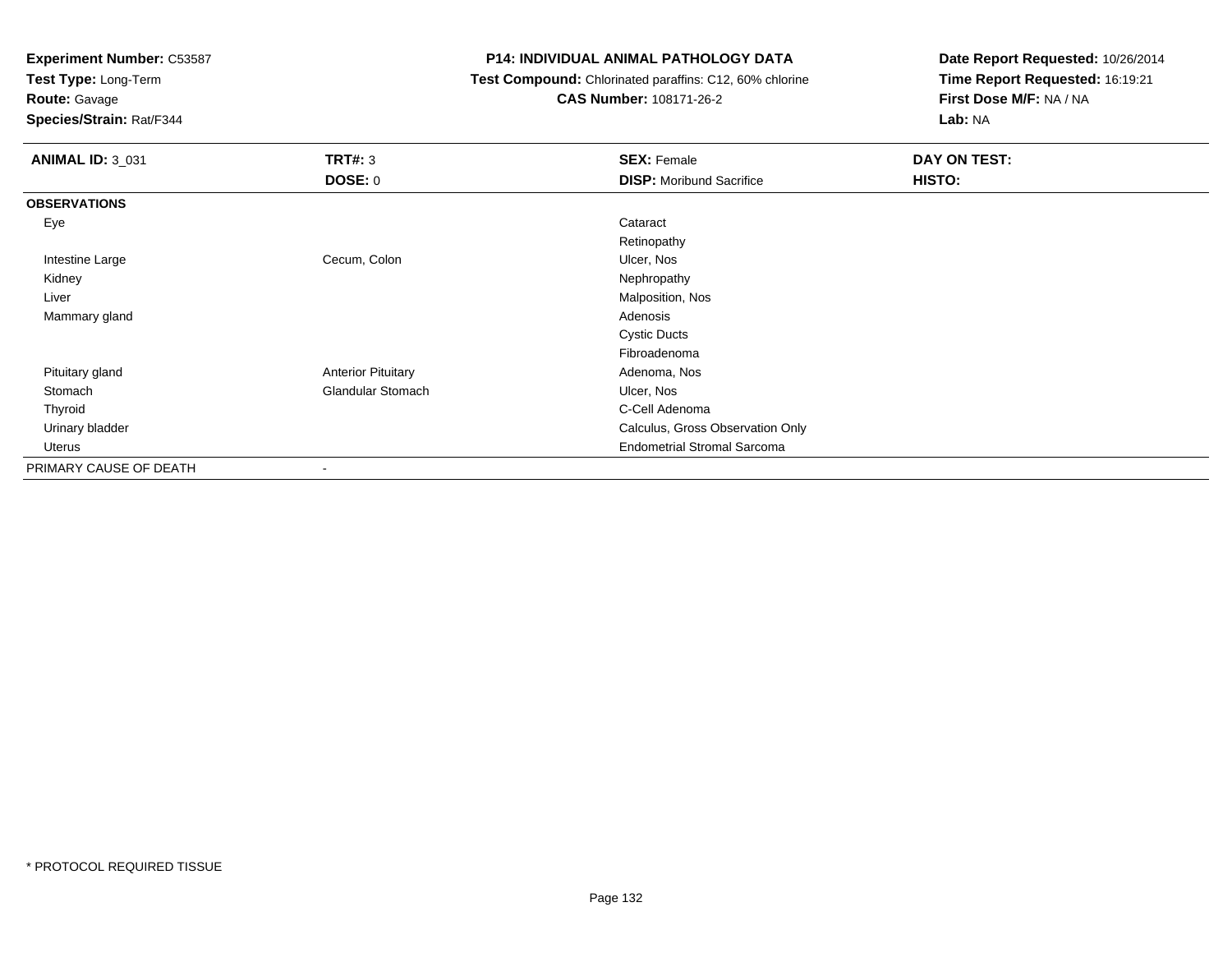**Test Type:** Long-Term

**Route:** Gavage

**Species/Strain:** Rat/F344

### **P14: INDIVIDUAL ANIMAL PATHOLOGY DATA**

 **Test Compound:** Chlorinated paraffins: C12, 60% chlorine**CAS Number:** 108171-26-2

| <b>ANIMAL ID: 3_032</b> | TRT#: 3                   | <b>SEX: Female</b>              | DAY ON TEST: |  |
|-------------------------|---------------------------|---------------------------------|--------------|--|
|                         | <b>DOSE: 0</b>            | <b>DISP: Terminal Sacrifice</b> | HISTO:       |  |
| <b>OBSERVATIONS</b>     |                           |                                 |              |  |
| Adrenal gland           | Cortex Nos                | Hyperplasia, Focal              |              |  |
| Eye                     | Nasolacrimal Duct         | Dilatation, Nos                 |              |  |
|                         | Nasolacrimal Duct         | Inflammation, Acute Suppurative |              |  |
| Heart                   |                           | Fibrosis, Multifocal            |              |  |
| Kidney                  |                           | Nephropathy                     |              |  |
| Liver                   |                           | Cytoplasmic Change, Basophilic  |              |  |
| Mammary gland           |                           | Adenosis                        |              |  |
|                         |                           | <b>Cystic Ducts</b>             |              |  |
|                         |                           | Fibroadenoma                    |              |  |
| Pancreas                |                           | Atrophy, Focal                  |              |  |
| Pituitary gland         | <b>Anterior Pituitary</b> | Adenoma, Nos                    |              |  |
|                         | <b>Anterior Pituitary</b> | Angiectasis                     |              |  |
|                         | <b>Anterior Pituitary</b> | Hemosiderosis                   |              |  |
| PRIMARY CAUSE OF DEATH  |                           |                                 |              |  |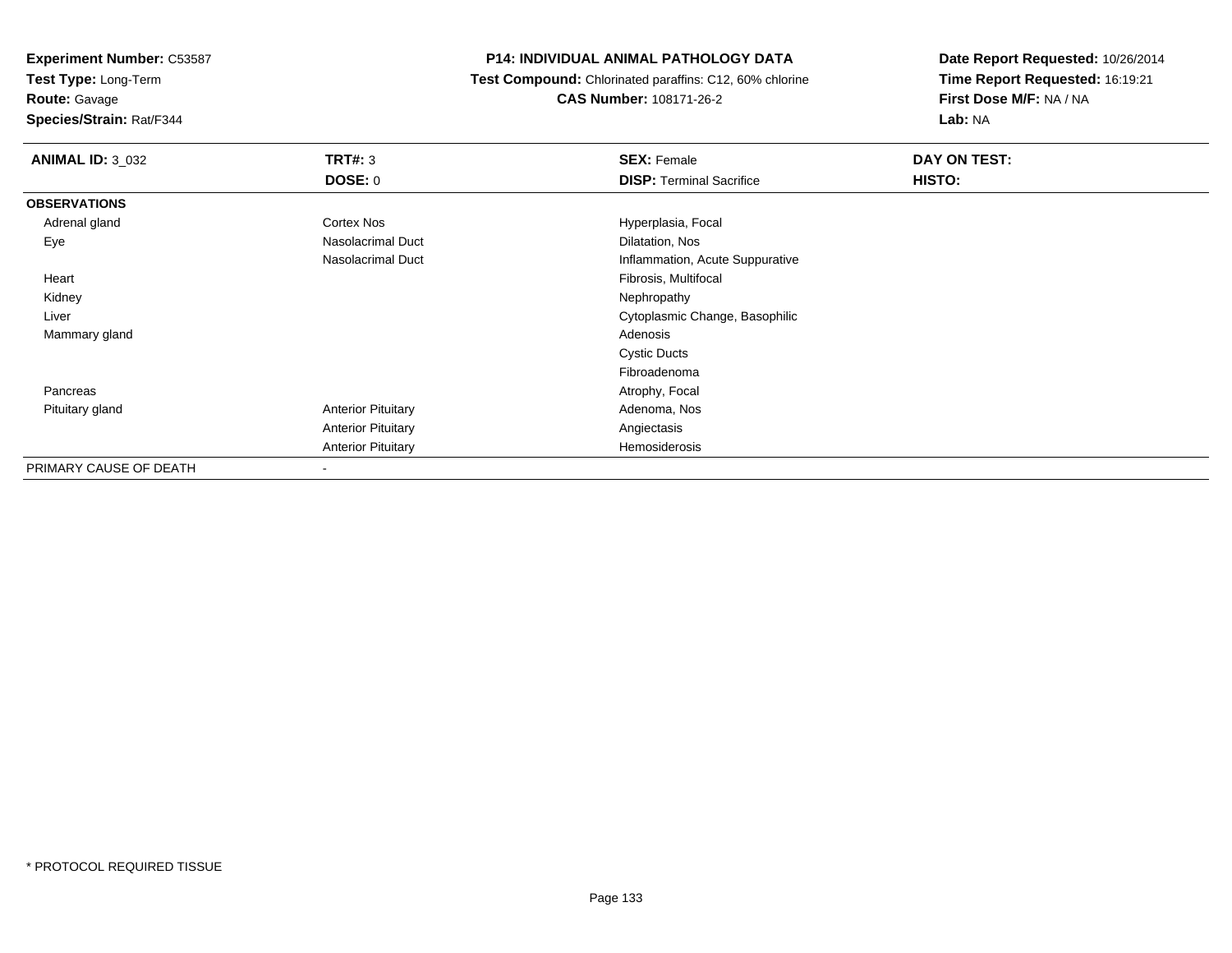**Experiment Number:** C53587**Test Type:** Long-Term**Route:** Gavage **Species/Strain:** Rat/F344**P14: INDIVIDUAL ANIMAL PATHOLOGY DATA Test Compound:** Chlorinated paraffins: C12, 60% chlorine**CAS Number:** 108171-26-2**Date Report Requested:** 10/26/2014**Time Report Requested:** 16:19:21**First Dose M/F:** NA / NA**Lab:** NA**ANIMAL ID:** 3\_033**TRT#:** 3 **SEX:** Female **DAY ON TEST: DOSE:** 0**DISP:** Terminal Sacrifice **HISTO: OBSERVATIONS** Clitoral glandd and the control of the control of the control of the control of the control of the control of the control of the control of the control of the control of the control of the control of the control of the control of the co Kidneyy the control of the control of the control of the control of the control of the control of the control of the control of the control of the control of the control of the control of the control of the control of the contro LiverBile Duct **Hyperplasia**, Nos Mammary glandd Cystic Ducts Nasal cavity Lymphocytic Inflammatory Infiltrate Pituitary glandAnterior Pituitary **Cyst, Nos** Anterior Pituitary Hyperplasia, Focal Thyroid C-Cell Adenoma PRIMARY CAUSE OF DEATH-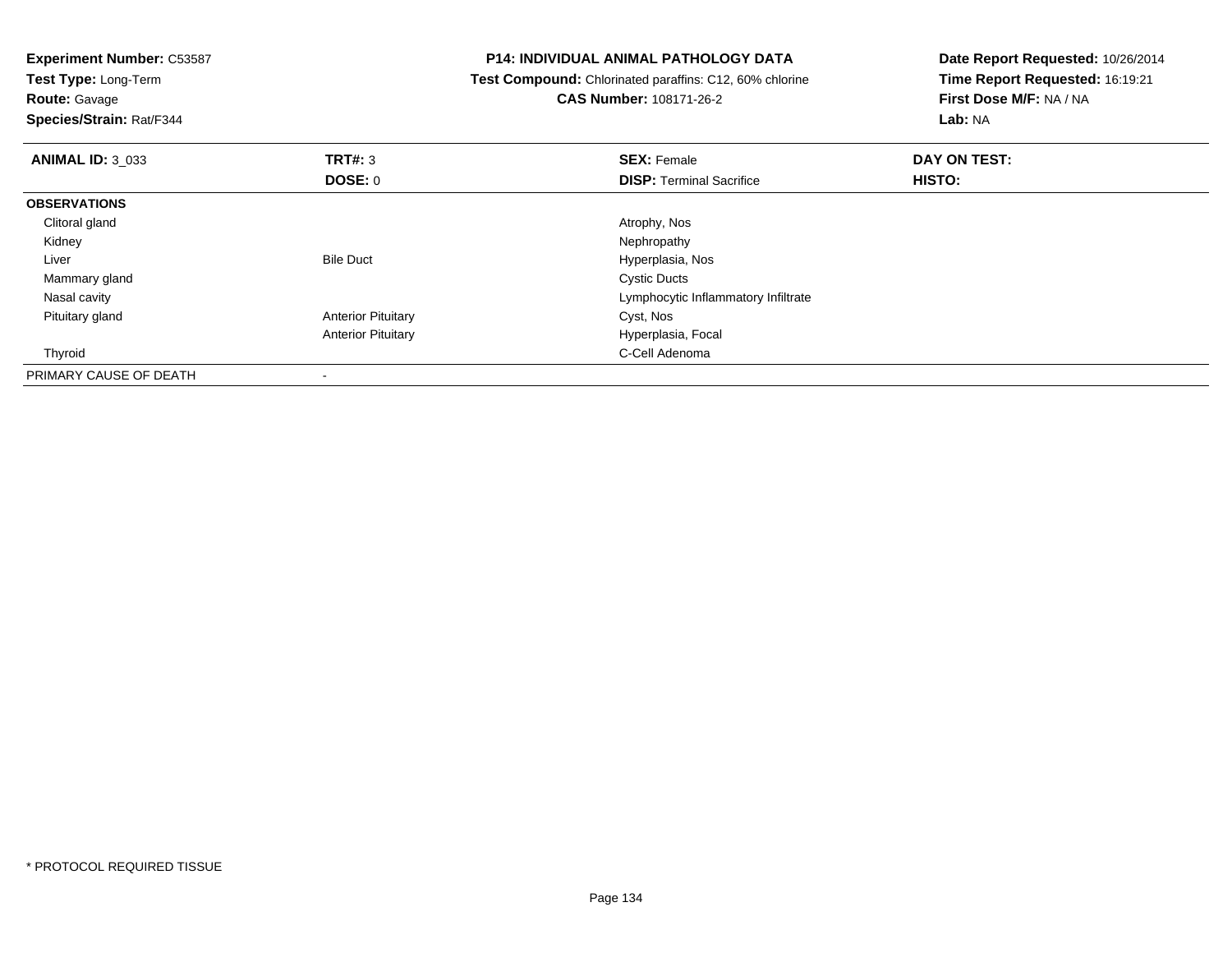| <b>Experiment Number: C53587</b><br>Test Type: Long-Term<br><b>Route: Gavage</b><br>Species/Strain: Rat/F344 |                           | <b>P14: INDIVIDUAL ANIMAL PATHOLOGY DATA</b><br><b>Test Compound:</b> Chlorinated paraffins: C12, 60% chlorine<br><b>CAS Number: 108171-26-2</b> | Date Report Requested: 10/26/2014<br>Time Report Requested: 16:19:21<br>First Dose M/F: NA / NA<br>Lab: NA |
|--------------------------------------------------------------------------------------------------------------|---------------------------|--------------------------------------------------------------------------------------------------------------------------------------------------|------------------------------------------------------------------------------------------------------------|
| <b>ANIMAL ID: 3 034</b>                                                                                      | <b>TRT#: 3</b>            | <b>SEX: Female</b>                                                                                                                               | DAY ON TEST:                                                                                               |
|                                                                                                              | <b>DOSE: 0</b>            | <b>DISP:</b> Terminal Sacrifice                                                                                                                  | HISTO:                                                                                                     |
| <b>OBSERVATIONS</b>                                                                                          |                           |                                                                                                                                                  |                                                                                                            |
| Clitoral gland                                                                                               |                           | Atrophy, Nos                                                                                                                                     |                                                                                                            |
| Eye                                                                                                          | Nasolacrimal Duct         | Dilatation, Nos                                                                                                                                  |                                                                                                            |
|                                                                                                              | Nasolacrimal Duct         | Inflammation, Acute Suppurative                                                                                                                  |                                                                                                            |
| Liver                                                                                                        |                           | Cytoplasmic Change, Basophilic                                                                                                                   |                                                                                                            |
| Nasal cavity                                                                                                 |                           | Lymphocytic Inflammatory Infiltrate                                                                                                              |                                                                                                            |
| Pituitary gland                                                                                              | <b>Anterior Pituitary</b> | Cyst, Nos                                                                                                                                        |                                                                                                            |
| PRIMARY CAUSE OF DEATH                                                                                       |                           |                                                                                                                                                  |                                                                                                            |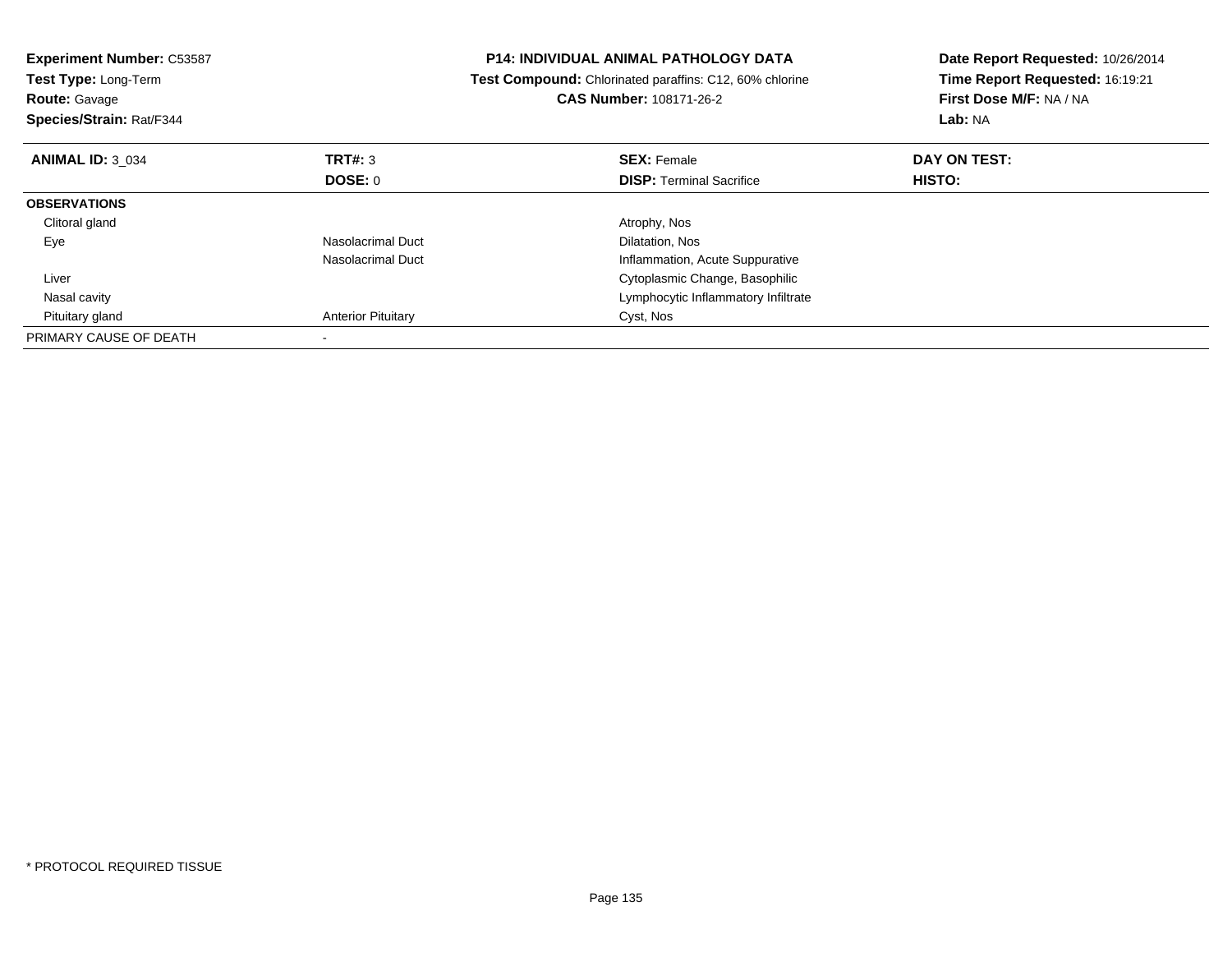| <b>Experiment Number: C53587</b><br><b>Test Type: Long-Term</b> |                           | <b>P14: INDIVIDUAL ANIMAL PATHOLOGY DATA</b>                   | Date Report Requested: 10/26/2014<br>Time Report Requested: 16:19:21 |  |
|-----------------------------------------------------------------|---------------------------|----------------------------------------------------------------|----------------------------------------------------------------------|--|
|                                                                 |                           | <b>Test Compound:</b> Chlorinated paraffins: C12, 60% chlorine |                                                                      |  |
| <b>Route: Gavage</b>                                            |                           | <b>CAS Number: 108171-26-2</b>                                 | First Dose M/F: NA / NA                                              |  |
| <b>Species/Strain: Rat/F344</b>                                 |                           |                                                                | Lab: NA                                                              |  |
| <b>ANIMAL ID: 3_035</b>                                         | <b>TRT#: 3</b>            | <b>SEX: Female</b>                                             | DAY ON TEST:                                                         |  |
|                                                                 | <b>DOSE: 0</b>            | <b>DISP:</b> Terminal Sacrifice                                | <b>HISTO:</b>                                                        |  |
| <b>OBSERVATIONS</b>                                             |                           |                                                                |                                                                      |  |
| Intestine Large                                                 | Rectum                    | Parasitism                                                     |                                                                      |  |
| Kidney                                                          |                           | Nephropathy                                                    |                                                                      |  |
| Liver                                                           |                           | Cytoplasmic Change, Basophilic                                 |                                                                      |  |
|                                                                 |                           | Inflammation, Granulomatous Focal                              |                                                                      |  |
| Mammary gland                                                   |                           | <b>Cystic Ducts</b>                                            |                                                                      |  |
|                                                                 |                           | Fibroadenoma                                                   |                                                                      |  |
| Nasal cavity                                                    |                           | Lymphocytic Inflammatory Infiltrate                            |                                                                      |  |
| Pituitary gland                                                 | <b>Anterior Pituitary</b> | Adenoma, Nos                                                   |                                                                      |  |
|                                                                 | <b>Anterior Pituitary</b> | Angiectasis                                                    |                                                                      |  |
| PRIMARY CAUSE OF DEATH                                          | $\,$                      |                                                                |                                                                      |  |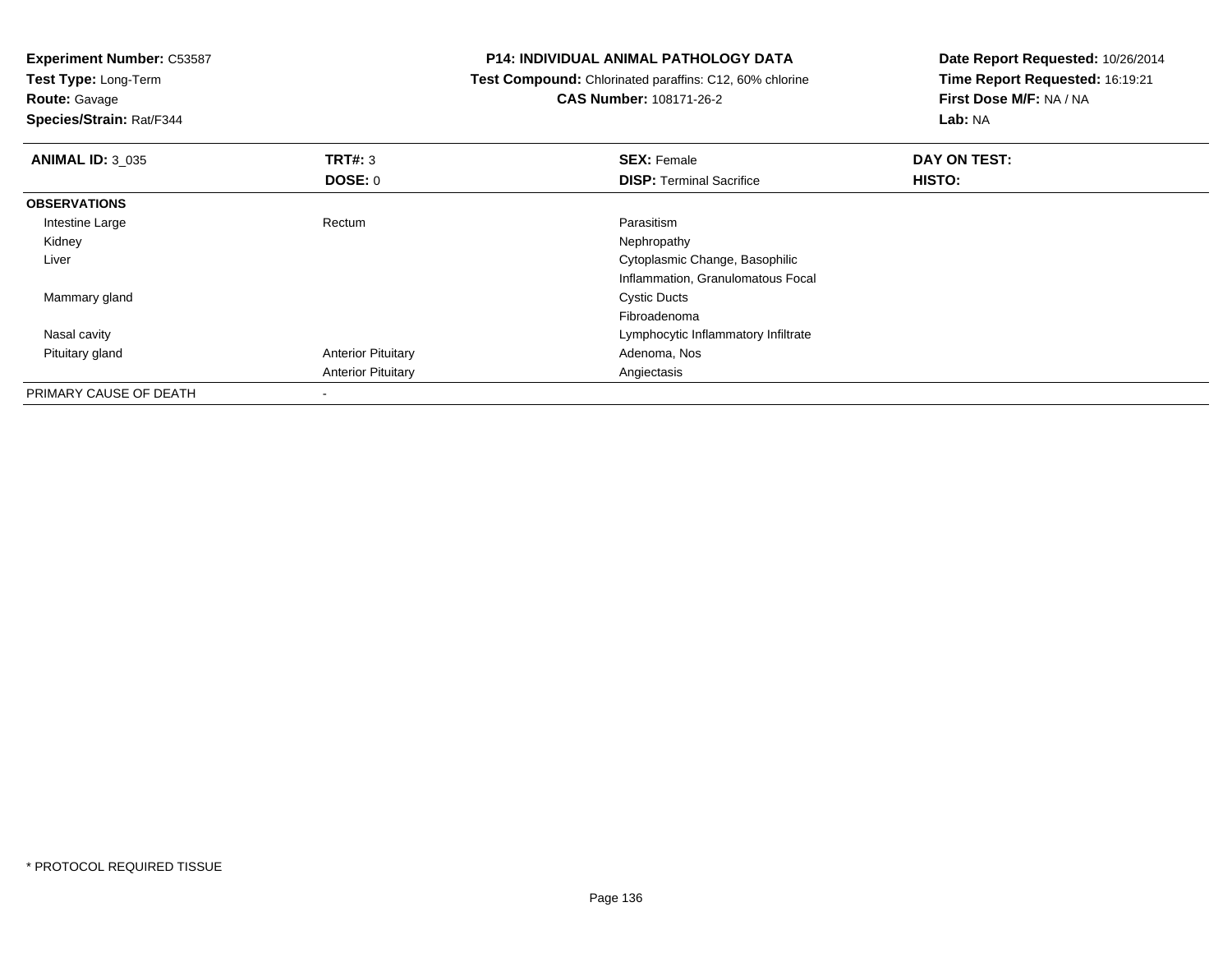**Test Type:** Long-Term

**Route:** Gavage

**Species/Strain:** Rat/F344

### **P14: INDIVIDUAL ANIMAL PATHOLOGY DATA**

 **Test Compound:** Chlorinated paraffins: C12, 60% chlorine**CAS Number:** 108171-26-2

| <b>ANIMAL ID: 3_036</b> | TRT#: 3                   | <b>SEX: Female</b>                  | DAY ON TEST: |  |
|-------------------------|---------------------------|-------------------------------------|--------------|--|
|                         | <b>DOSE: 0</b>            | <b>DISP:</b> Moribund Sacrifice     | HISTO:       |  |
| <b>OBSERVATIONS</b>     |                           |                                     |              |  |
| Clitoral gland          |                           | Atrophy, Nos                        |              |  |
| Liver                   |                           | Cytoplasmic Change, Basophilic      |              |  |
|                         | <b>Bile Duct</b>          | Hyperplasia, Nos                    |              |  |
| Mammary gland           |                           | <b>Cystic Ducts</b>                 |              |  |
| Nasal cavity            |                           | Lymphocytic Inflammatory Infiltrate |              |  |
| Pituitary gland         | <b>Anterior Pituitary</b> | Adenoma, Nos                        |              |  |
|                         | <b>Anterior Pituitary</b> | Angiectasis                         |              |  |
| Spleen                  |                           | Hematopoiesis                       |              |  |
| Stomach                 | Forestomach               | Hyperkeratosis                      |              |  |
|                         | Forestomach               | Hyperplasia, Epithelial             |              |  |
|                         | Forestomach               | Ulcer, Nos                          |              |  |
| Unspecified             | Multiple Organs Nos       | Sarcoma, Nos                        |              |  |
| PRIMARY CAUSE OF DEATH  |                           |                                     |              |  |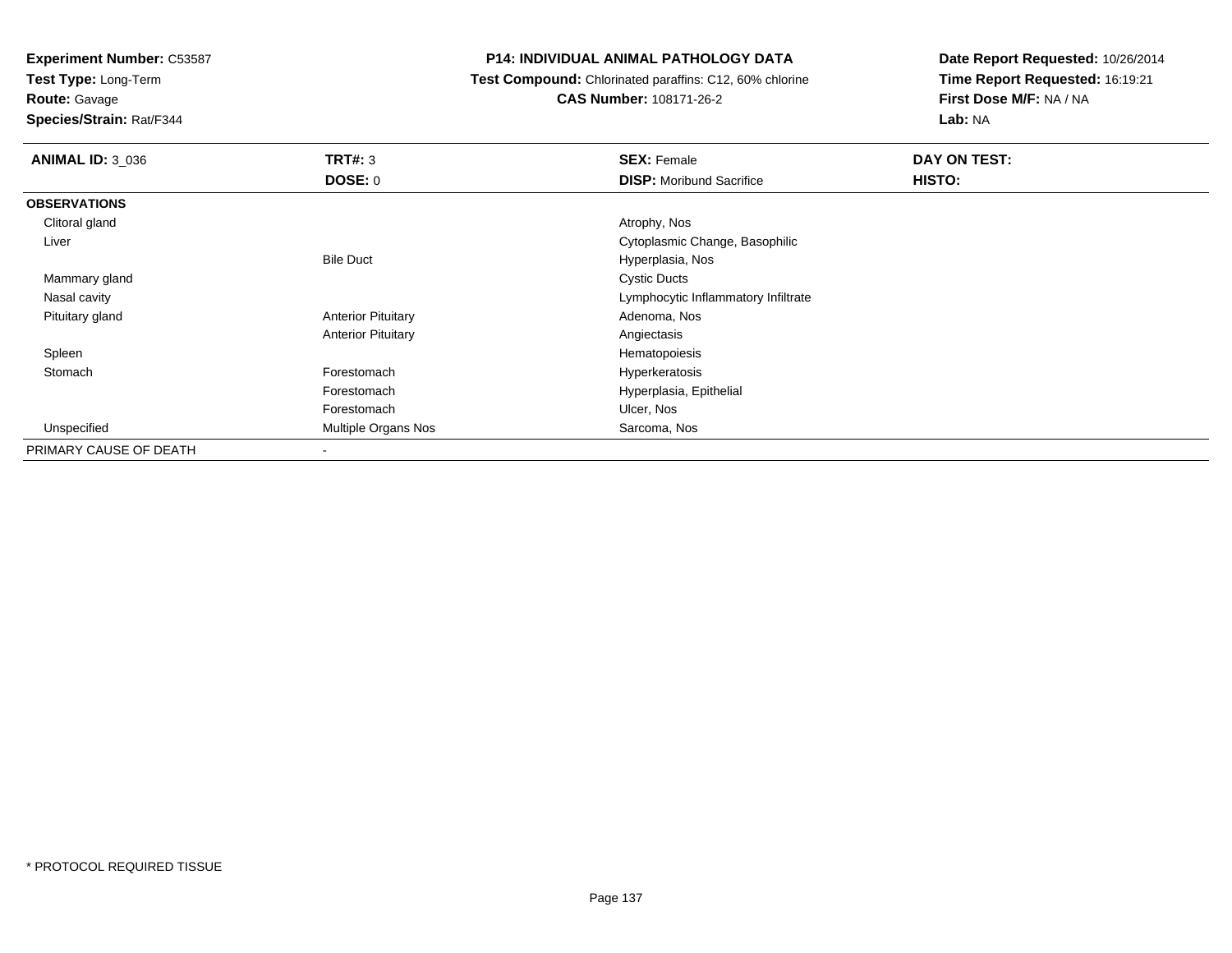**Test Type:** Long-Term

**Route:** Gavage

**Species/Strain:** Rat/F344

# **P14: INDIVIDUAL ANIMAL PATHOLOGY DATA**

 **Test Compound:** Chlorinated paraffins: C12, 60% chlorine**CAS Number:** 108171-26-2

| <b>ANIMAL ID: 3_037</b> | <b>TRT#: 3</b>            | <b>SEX: Female</b>                  | <b>DAY ON TEST:</b> |  |
|-------------------------|---------------------------|-------------------------------------|---------------------|--|
|                         | DOSE: 0                   | <b>DISP: Terminal Sacrifice</b>     | HISTO:              |  |
| <b>OBSERVATIONS</b>     |                           |                                     |                     |  |
| Clitoral gland          |                           | <b>Cystic Ducts</b>                 |                     |  |
| Harderian gland         | <b>Hardarian Gland</b>    | Lymphocytic Inflammatory Infiltrate |                     |  |
| Heart                   |                           | Inflammation, Chronic Focal         |                     |  |
| Intestine Large         | Colon                     | Parasitism                          |                     |  |
| Liver                   |                           | Cytoplasmic Change, Basophilic      |                     |  |
|                         | <b>Bile Duct</b>          | Hyperplasia, Nos                    |                     |  |
| Mammary gland           |                           | <b>Cystic Ducts</b>                 |                     |  |
|                         |                           | Fibroadenoma                        |                     |  |
| Ovary                   |                           | Cyst, Nos                           |                     |  |
| Pituitary gland         | <b>Anterior Pituitary</b> | Adenoma, Nos                        |                     |  |
|                         | <b>Anterior Pituitary</b> | Angiectasis                         |                     |  |
|                         | <b>Anterior Pituitary</b> | Hemosiderosis                       |                     |  |
| Spleen                  |                           | Hematopoiesis                       |                     |  |
| <b>Uterus</b>           |                           | <b>Endometrial Stromal Polyp</b>    |                     |  |
| PRIMARY CAUSE OF DEATH  | $\overline{\phantom{a}}$  |                                     |                     |  |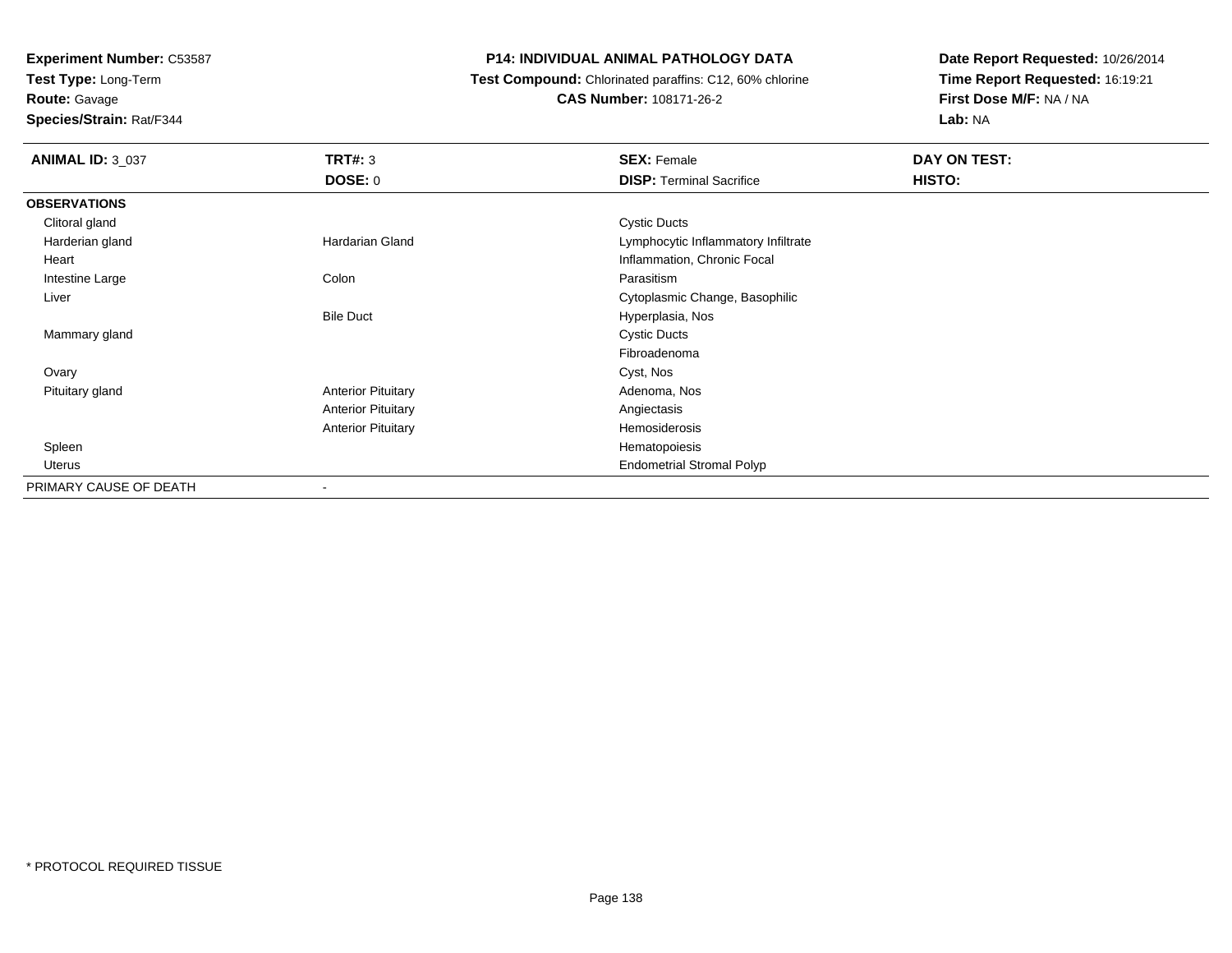| <b>Experiment Number: C53587</b><br>Test Type: Long-Term<br><b>Route: Gavage</b><br>Species/Strain: Rat/F344 |                           | <b>P14: INDIVIDUAL ANIMAL PATHOLOGY DATA</b><br>Test Compound: Chlorinated paraffins: C12, 60% chlorine<br><b>CAS Number: 108171-26-2</b> | Date Report Requested: 10/26/2014<br>Time Report Requested: 16:19:21<br>First Dose M/F: NA / NA<br>Lab: NA |
|--------------------------------------------------------------------------------------------------------------|---------------------------|-------------------------------------------------------------------------------------------------------------------------------------------|------------------------------------------------------------------------------------------------------------|
| <b>ANIMAL ID: 3 038</b>                                                                                      | <b>TRT#: 3</b>            | <b>SEX: Female</b>                                                                                                                        | DAY ON TEST:                                                                                               |
|                                                                                                              | DOSE: 0                   | <b>DISP:</b> Terminal Sacrifice                                                                                                           | <b>HISTO:</b>                                                                                              |
| <b>OBSERVATIONS</b>                                                                                          |                           |                                                                                                                                           |                                                                                                            |
| Clitoral gland                                                                                               |                           | Atrophy, Nos                                                                                                                              |                                                                                                            |
| Intestine Small                                                                                              | Ileum, Ileum              | Neurilemoma                                                                                                                               |                                                                                                            |
| Liver                                                                                                        |                           | Cytoplasmic Change, Basophilic                                                                                                            |                                                                                                            |
| Mammary gland                                                                                                |                           | <b>Cystic Ducts</b>                                                                                                                       |                                                                                                            |
| Nasal cavity                                                                                                 |                           | Lymphocytic Inflammatory Infiltrate                                                                                                       |                                                                                                            |
| Nerve, peripheral                                                                                            | Paraganglion Nos          | Paraganglioma, Nos                                                                                                                        |                                                                                                            |
| Pituitary gland                                                                                              | <b>Anterior Pituitary</b> | Cyst, Nos                                                                                                                                 |                                                                                                            |
| PRIMARY CAUSE OF DEATH                                                                                       |                           |                                                                                                                                           |                                                                                                            |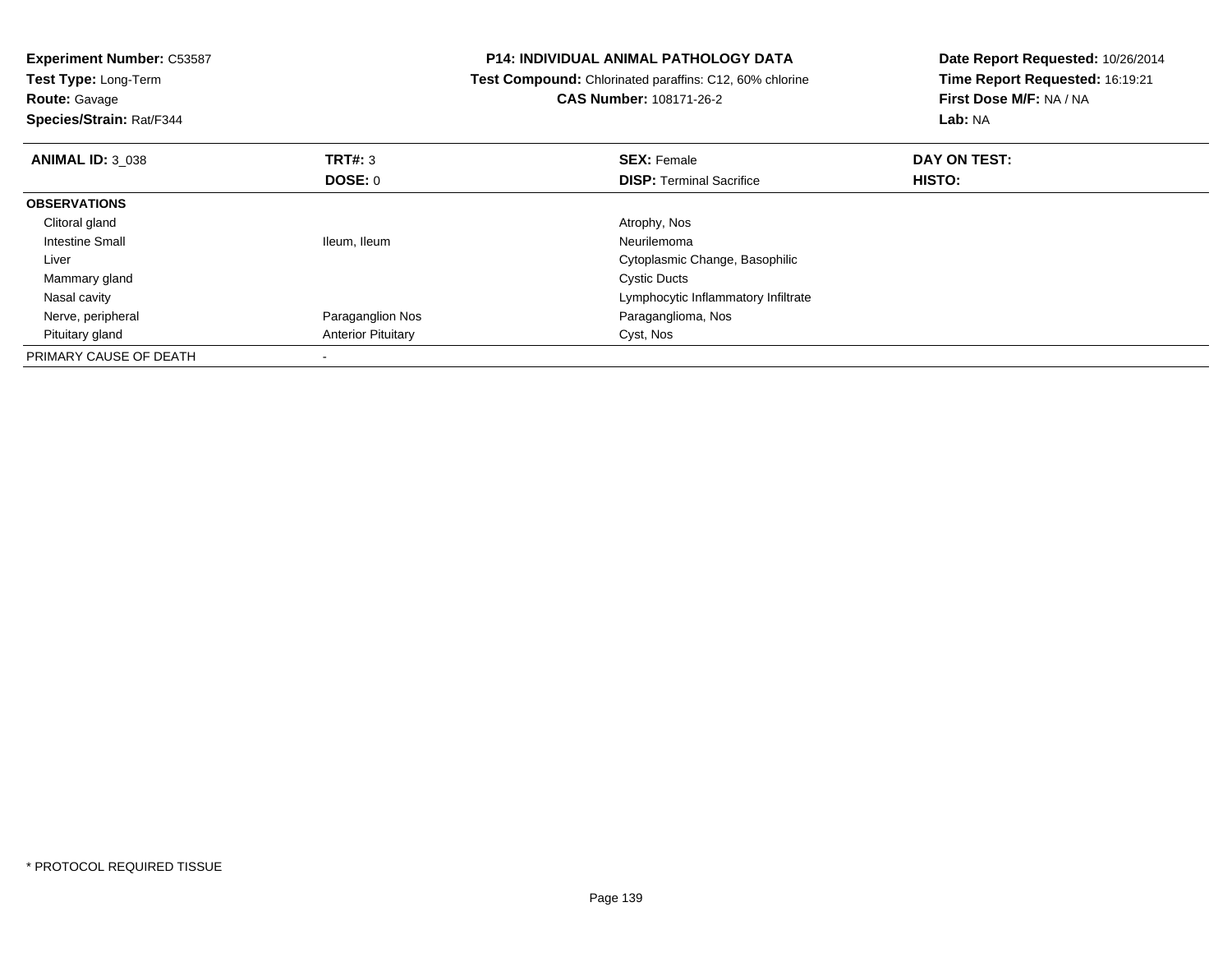**Experiment Number:** C53587**Test Type:** Long-Term**Route:** Gavage **Species/Strain:** Rat/F344**P14: INDIVIDUAL ANIMAL PATHOLOGY DATA Test Compound:** Chlorinated paraffins: C12, 60% chlorine**CAS Number:** 108171-26-2**Date Report Requested:** 10/26/2014**Time Report Requested:** 16:19:21**First Dose M/F:** NA / NA**Lab:** NA**ANIMAL ID: 3 039 TRT#:** 3 **SEX:** Female **DAY ON TEST: DOSE:** 0**DISP:** Natural Death **HISTO: OBSERVATIONS** Heart Fibrosis, Focal Liver Cytoplasmic VacuolizationBile Duct Hyperplasia, Nos Mammary glandd Cystic Ducts **Stomach** Forestomach **Hyperkeratosis** Forestomach Hyperplasia, Epithelial ForestomachForestomach **Forestomach** Perforation, Inflammatory<br>
Multiple Organs Nos **Forest Contract Contract Channel Contract Channel Channel Channel Channel Channel Channel C**  UnspecifiedLeukemia, Mononuclear Cell Uterus Endometrial Stromal PolypPRIMARY CAUSE OF DEATH

\* PROTOCOL REQUIRED TISSUE

-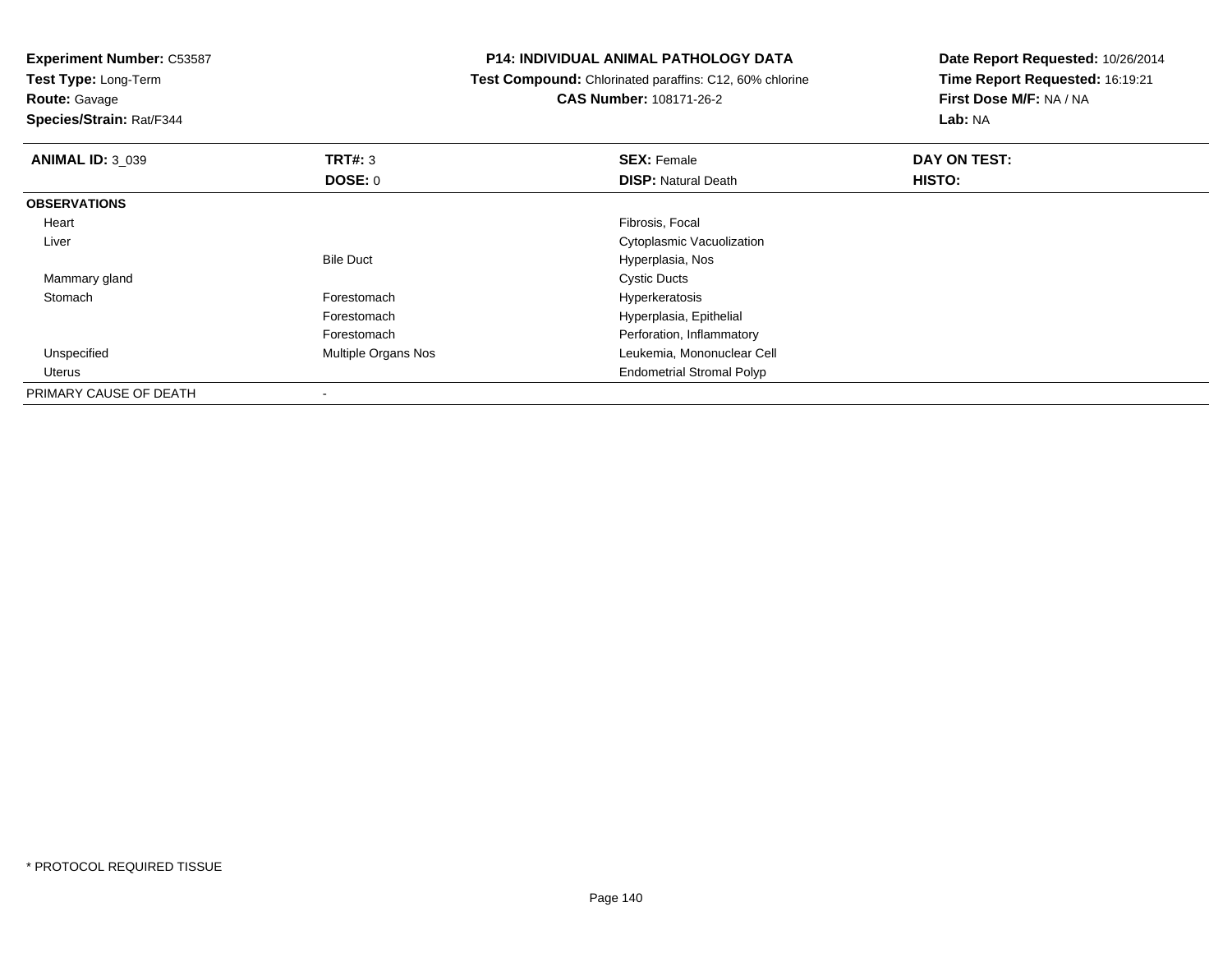**Test Type:** Long-Term

**Route:** Gavage

**Species/Strain:** Rat/F344

#### **P14: INDIVIDUAL ANIMAL PATHOLOGY DATA**

 **Test Compound:** Chlorinated paraffins: C12, 60% chlorine**CAS Number:** 108171-26-2

| <b>ANIMAL ID: 3_040</b> | TRT#: 3                   | <b>SEX: Female</b>                  | DAY ON TEST: |  |
|-------------------------|---------------------------|-------------------------------------|--------------|--|
|                         | <b>DOSE: 0</b>            | <b>DISP: Terminal Sacrifice</b>     | HISTO:       |  |
| <b>OBSERVATIONS</b>     |                           |                                     |              |  |
| Heart                   |                           | Fibrosis, Multifocal                |              |  |
| Kidney                  |                           | Nephropathy                         |              |  |
| Liver                   |                           | Cytoplasmic Change, Basophilic      |              |  |
|                         |                           | Inflammation, Granulomatous Focal   |              |  |
| Mammary gland           |                           | <b>Cystic Ducts</b>                 |              |  |
|                         |                           | Fibroadenoma                        |              |  |
| Nasal cavity            |                           | Lymphocytic Inflammatory Infiltrate |              |  |
| Pancreas                |                           | Hyperplasia, Focal                  |              |  |
| Pituitary gland         | <b>Anterior Pituitary</b> | Adenoma, Nos                        |              |  |
|                         | <b>Anterior Pituitary</b> | Angiectasis                         |              |  |
| Thyroid                 |                           | C-Cell Adenoma                      |              |  |
| PRIMARY CAUSE OF DEATH  | $\overline{\phantom{a}}$  |                                     |              |  |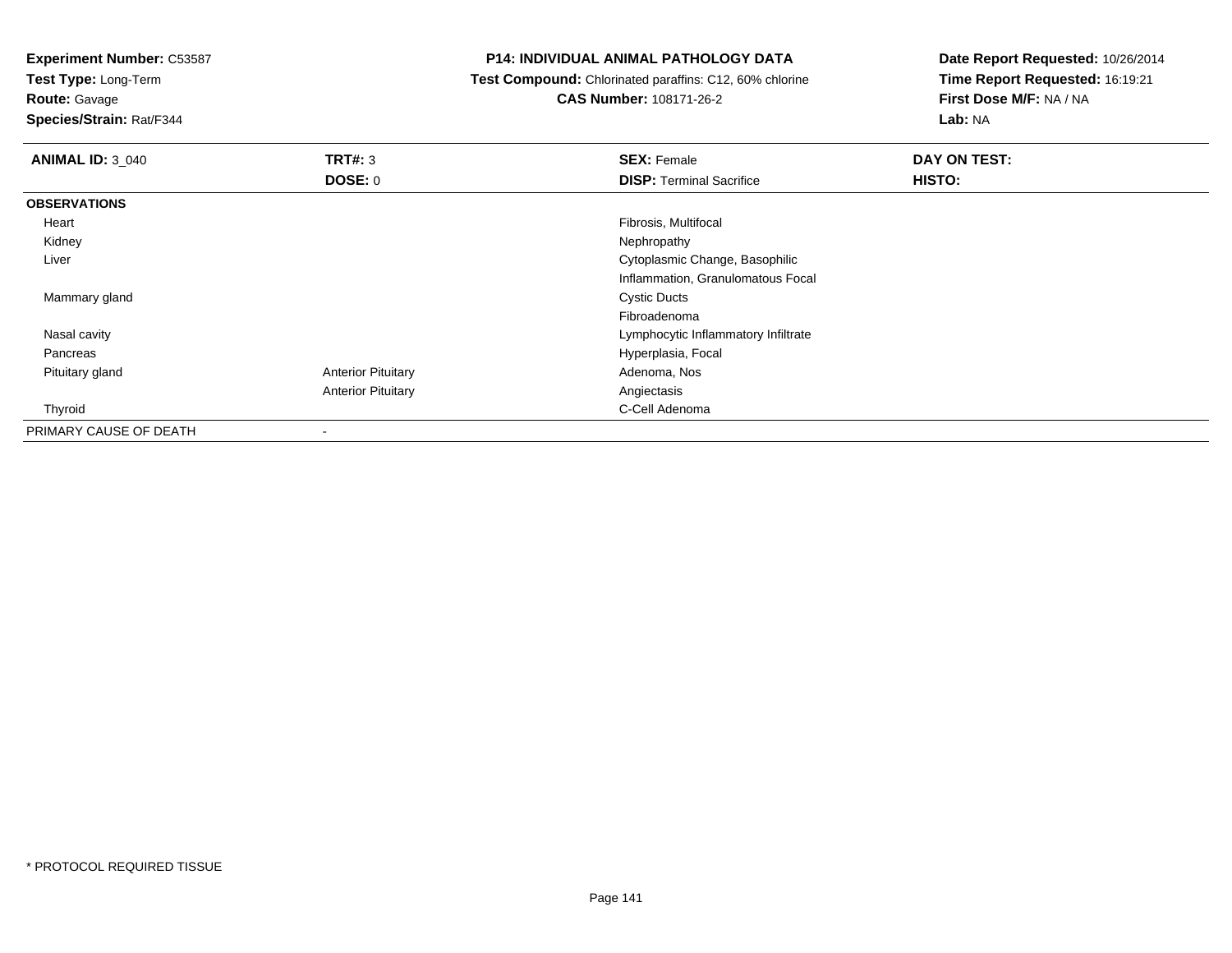**Test Type:** Long-Term

**Route:** Gavage

**Species/Strain:** Rat/F344

# **P14: INDIVIDUAL ANIMAL PATHOLOGY DATA**

 **Test Compound:** Chlorinated paraffins: C12, 60% chlorine**CAS Number:** 108171-26-2

| <b>ANIMAL ID: 3_041</b> | TRT#: 3                   | <b>SEX: Female</b>                  | DAY ON TEST: |  |
|-------------------------|---------------------------|-------------------------------------|--------------|--|
|                         | DOSE: 0                   | <b>DISP: Terminal Sacrifice</b>     | HISTO:       |  |
| <b>OBSERVATIONS</b>     |                           |                                     |              |  |
| Brain                   |                           | Carcinoma, Nos, Invasive            |              |  |
| Eye                     | <b>Nasolacrimal Duct</b>  | Dilatation, Nos                     |              |  |
|                         | <b>Nasolacrimal Duct</b>  | Inflammation, Acute Suppurative     |              |  |
| Heart                   |                           | Fibrosis, Multifocal                |              |  |
| Kidney                  |                           | Nephropathy                         |              |  |
| Liver                   |                           | Cytoplasmic Change, Basophilic      |              |  |
|                         | <b>Bile Duct</b>          | Hyperplasia, Nos                    |              |  |
| Mammary gland           |                           | <b>Cystic Ducts</b>                 |              |  |
| Nasal cavity            |                           | Lymphocytic Inflammatory Infiltrate |              |  |
| Pituitary gland         | <b>Anterior Pituitary</b> | Angiectasis                         |              |  |
|                         | <b>Anterior Pituitary</b> | Carcinoma, Nos                      |              |  |
| Thyroid                 |                           | C-Cell Adenoma                      |              |  |
| PRIMARY CAUSE OF DEATH  |                           |                                     |              |  |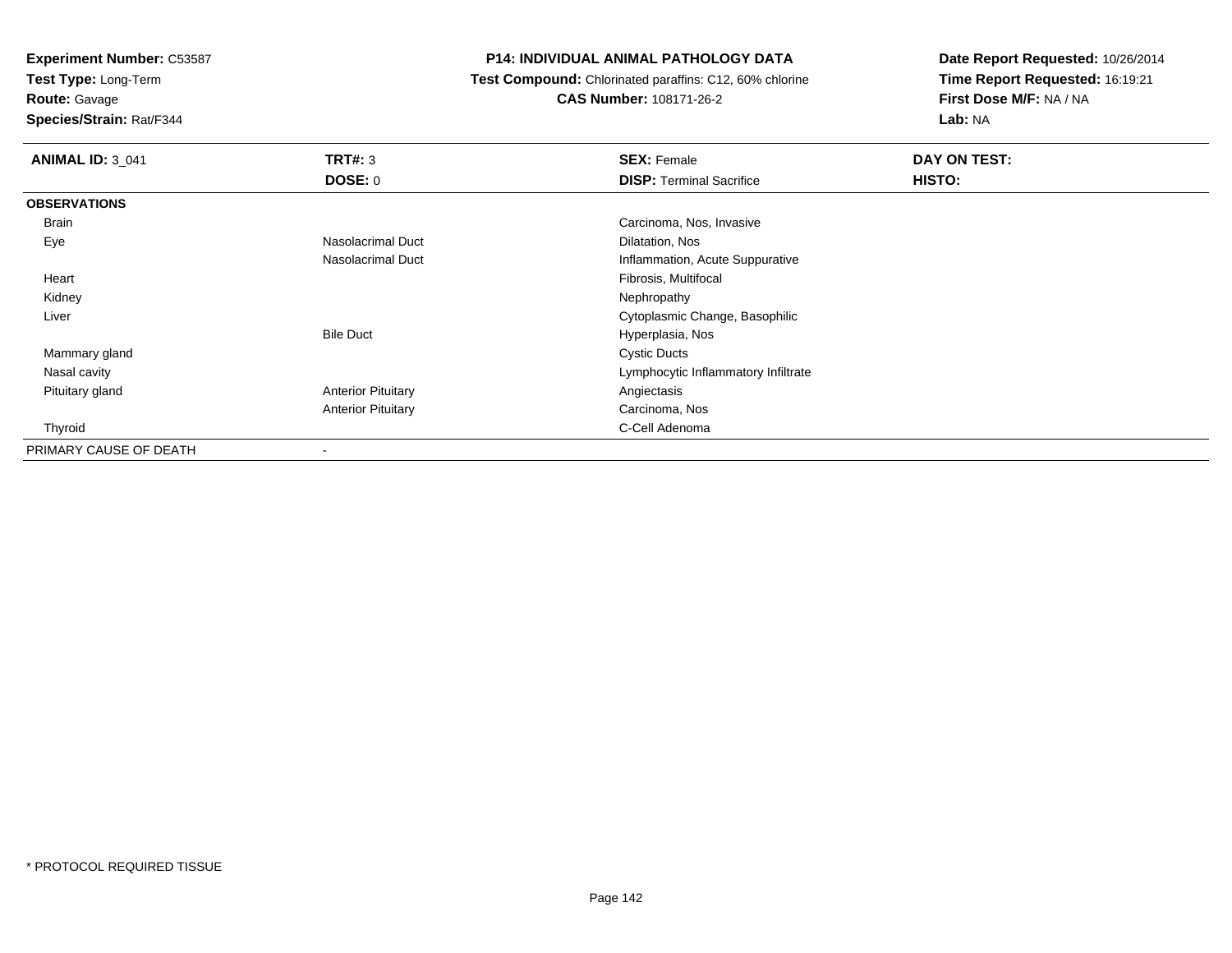**Test Type:** Long-Term

**Route:** Gavage

**Species/Strain:** Rat/F344

#### **P14: INDIVIDUAL ANIMAL PATHOLOGY DATA**

 **Test Compound:** Chlorinated paraffins: C12, 60% chlorine**CAS Number:** 108171-26-2

| <b>ANIMAL ID: 3_042</b> | <b>TRT#: 3</b>            | <b>SEX: Female</b>                  | DAY ON TEST: |  |
|-------------------------|---------------------------|-------------------------------------|--------------|--|
|                         | DOSE: 0                   | <b>DISP: Terminal Sacrifice</b>     | HISTO:       |  |
| <b>OBSERVATIONS</b>     |                           |                                     |              |  |
| Adrenal gland           | Cortex Nos                | Hyperplasia, Focal                  |              |  |
| Clitoral gland          |                           | Atrophy, Nos                        |              |  |
| Liver                   |                           | Cytoplasmic Change, Basophilic      |              |  |
|                         | <b>Bile Duct</b>          | Hyperplasia, Nos                    |              |  |
| Mammary gland           |                           | <b>Cystic Ducts</b>                 |              |  |
|                         |                           | Fibroadenoma                        |              |  |
| Nasal cavity            |                           | Lymphocytic Inflammatory Infiltrate |              |  |
| Pancreas                |                           | Atrophy, Focal                      |              |  |
| Pituitary gland         | <b>Anterior Pituitary</b> | Adenoma, Nos                        |              |  |
|                         | <b>Anterior Pituitary</b> | Angiectasis                         |              |  |
|                         | <b>Anterior Pituitary</b> | Cyst, Nos                           |              |  |
| Unspecified             | Multiple Organs Nos       | Leukemia, Mononuclear Cell          |              |  |
| Uterus                  |                           | Cyst, Nos                           |              |  |
| PRIMARY CAUSE OF DEATH  | $\overline{\phantom{a}}$  |                                     |              |  |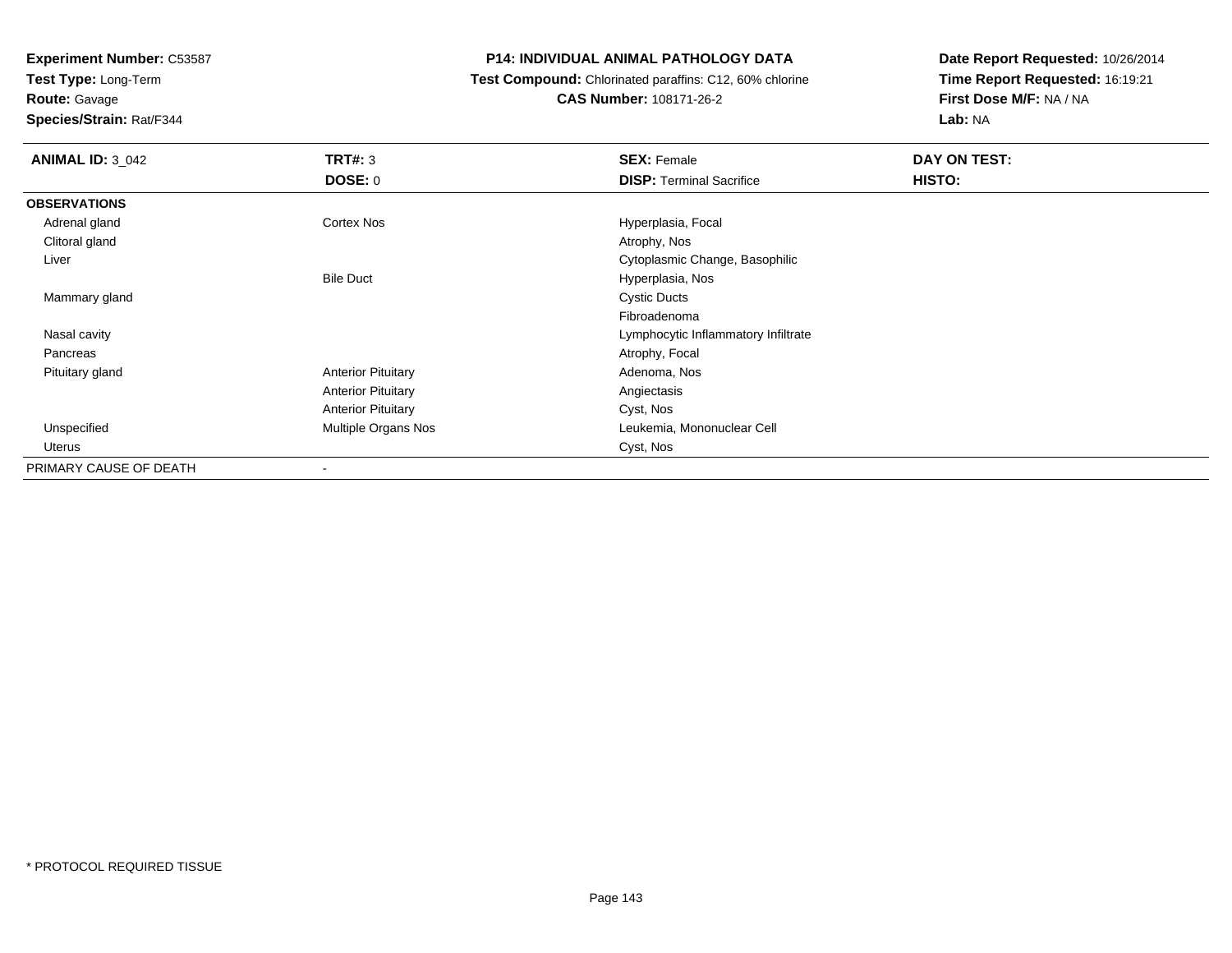**Test Type:** Long-Term

**Route:** Gavage

**Species/Strain:** Rat/F344

#### **P14: INDIVIDUAL ANIMAL PATHOLOGY DATA**

 **Test Compound:** Chlorinated paraffins: C12, 60% chlorine**CAS Number:** 108171-26-2

| <b>ANIMAL ID: 3_043</b> | TRT#: 3                   | <b>SEX: Female</b>                  | DAY ON TEST:  |  |
|-------------------------|---------------------------|-------------------------------------|---------------|--|
|                         | DOSE: 0                   | <b>DISP: Terminal Sacrifice</b>     | <b>HISTO:</b> |  |
| <b>OBSERVATIONS</b>     |                           |                                     |               |  |
| Brain                   |                           | Compression, Nos                    |               |  |
| Clitoral gland          |                           | Atrophy, Nos                        |               |  |
| Kidney                  |                           | Nephropathy                         |               |  |
| Liver                   |                           | Cytoplasmic Change, Basophilic      |               |  |
| Lung                    |                           | Hyperplasia, Alveolar Epithelium    |               |  |
| Mammary gland           |                           | <b>Cystic Ducts</b>                 |               |  |
| Nasal cavity            |                           | Lymphocytic Inflammatory Infiltrate |               |  |
| Pituitary gland         | <b>Anterior Pituitary</b> | Adenoma, Nos                        |               |  |
|                         | <b>Anterior Pituitary</b> | Angiectasis                         |               |  |
| Thyroid                 |                           | C-Cell Adenoma                      |               |  |
| PRIMARY CAUSE OF DEATH  | $\overline{\phantom{a}}$  |                                     |               |  |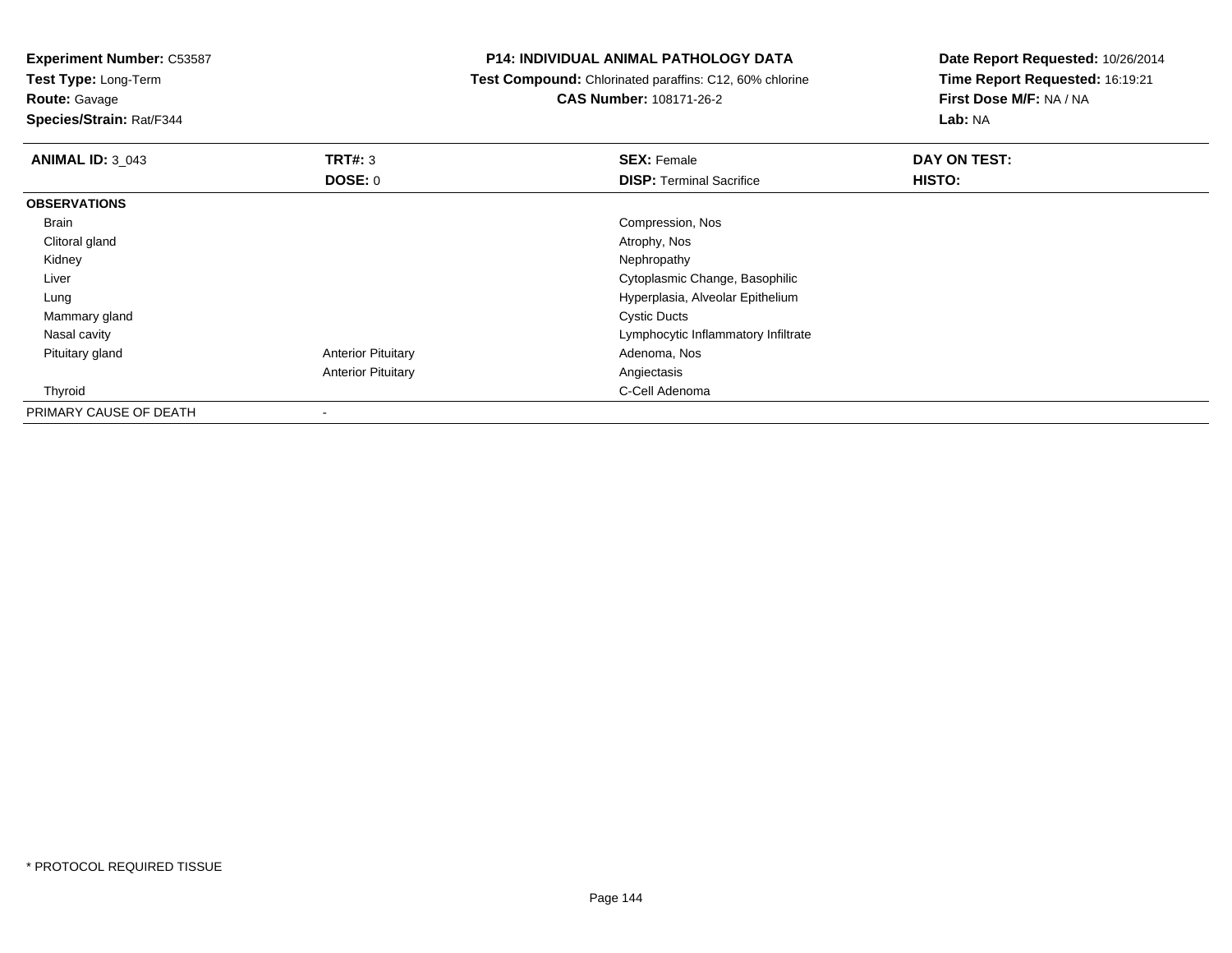**Test Type:** Long-Term

**Route:** Gavage

**Species/Strain:** Rat/F344

#### **P14: INDIVIDUAL ANIMAL PATHOLOGY DATA**

 **Test Compound:** Chlorinated paraffins: C12, 60% chlorine**CAS Number:** 108171-26-2

**Date Report Requested:** 10/26/2014**Time Report Requested:** 16:19:21**First Dose M/F:** NA / NA**Lab:** NA

| <b>ANIMAL ID: 3_044</b> | TRT#: 3                   | <b>SEX: Female</b>                  | DAY ON TEST: |  |
|-------------------------|---------------------------|-------------------------------------|--------------|--|
|                         | <b>DOSE: 0</b>            | <b>DISP: Terminal Sacrifice</b>     | HISTO:       |  |
| <b>OBSERVATIONS</b>     |                           |                                     |              |  |
| Adrenal gland           | Medulla                   | Pheochromocytoma, Malignant         |              |  |
| Clitoral gland          |                           | Atrophy, Nos                        |              |  |
| Heart                   |                           | Fibrosis, Multifocal                |              |  |
| Kidney                  |                           | Nephropathy                         |              |  |
| Liver                   |                           | Cytoplasmic Change, Basophilic      |              |  |
|                         |                           | Cytoplasmic Vacuolization           |              |  |
|                         |                           | Hypertrophy, Nos                    |              |  |
|                         |                           | <b>Mitotic Alteration</b>           |              |  |
| Mammary gland           |                           | <b>Cystic Ducts</b>                 |              |  |
|                         |                           | Fibroadenoma                        |              |  |
| Nasal cavity            |                           | Lymphocytic Inflammatory Infiltrate |              |  |
| Pituitary gland         | <b>Anterior Pituitary</b> | Adenoma, Nos                        |              |  |
|                         | <b>Anterior Pituitary</b> | Angiectasis                         |              |  |
| PRIMARY CAUSE OF DEATH  |                           |                                     |              |  |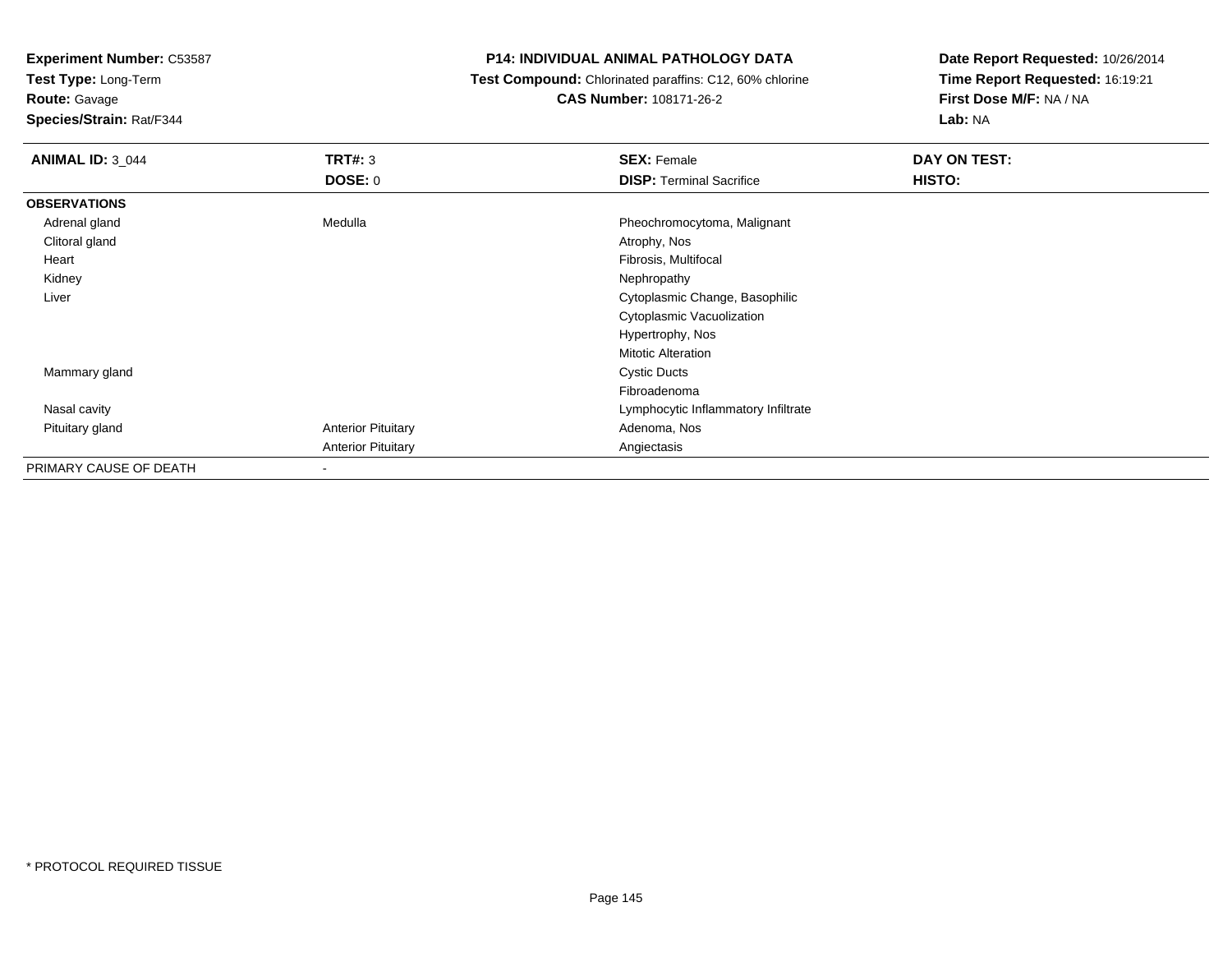**Test Type:** Long-Term

# **Route:** Gavage

**Species/Strain:** Rat/F344

### **P14: INDIVIDUAL ANIMAL PATHOLOGY DATA**

 **Test Compound:** Chlorinated paraffins: C12, 60% chlorine**CAS Number:** 108171-26-2

**Date Report Requested:** 10/26/2014**Time Report Requested:** 16:19:21**First Dose M/F:** NA / NA**Lab:** NA

| <b>ANIMAL ID: 3_045</b> | <b>TRT#: 3</b>            | <b>SEX: Female</b>                  | DAY ON TEST: |  |
|-------------------------|---------------------------|-------------------------------------|--------------|--|
|                         | DOSE: 0                   | <b>DISP: Terminal Sacrifice</b>     | HISTO:       |  |
| <b>OBSERVATIONS</b>     |                           |                                     |              |  |
| Brain                   |                           | Compression, Nos                    |              |  |
| Clitoral gland          |                           | Atrophy, Nos                        |              |  |
| Kidney                  |                           | Nephropathy                         |              |  |
| Liver                   |                           | Cytoplasmic Change, Basophilic      |              |  |
|                         | <b>Bile Duct</b>          | Hyperplasia, Nos                    |              |  |
|                         |                           | Inflammation, Granulomatous Focal   |              |  |
| Mammary gland           |                           | <b>Cystic Ducts</b>                 |              |  |
|                         |                           | Fibroadenoma                        |              |  |
| Nasal cavity            |                           | Lymphocytic Inflammatory Infiltrate |              |  |
| Pituitary gland         | <b>Anterior Pituitary</b> | Adenoma, Nos                        |              |  |
|                         | <b>Anterior Pituitary</b> | Angiectasis                         |              |  |
|                         | <b>Anterior Pituitary</b> | Cyst, Nos                           |              |  |
| Thyroid                 |                           | C-Cell Adenoma                      |              |  |
| PRIMARY CAUSE OF DEATH  | $\overline{\phantom{a}}$  |                                     |              |  |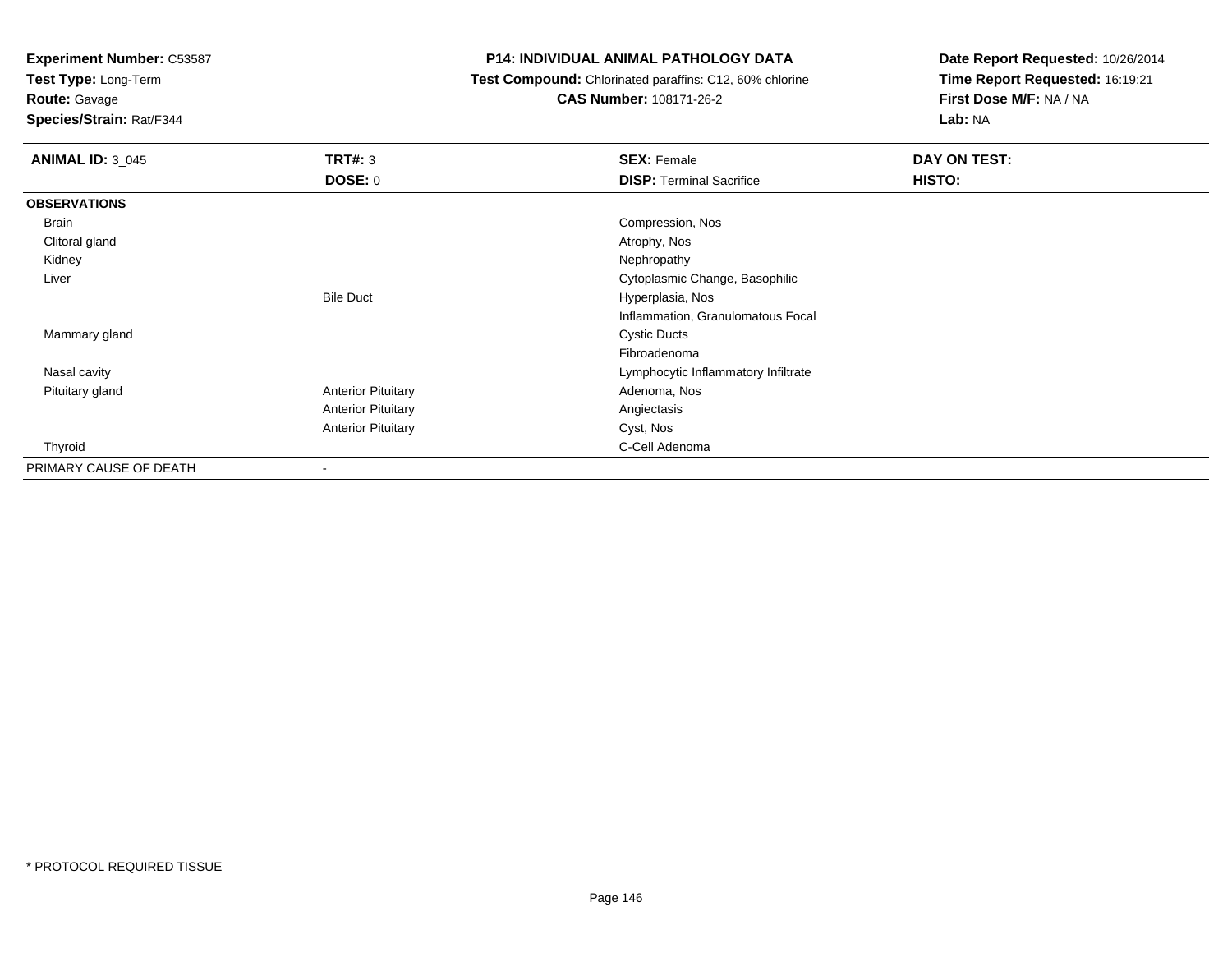| <b>Experiment Number: C53587</b><br>Test Type: Long-Term<br><b>Route: Gavage</b><br>Species/Strain: Rat/F344 |                           | <b>P14: INDIVIDUAL ANIMAL PATHOLOGY DATA</b><br>Test Compound: Chlorinated paraffins: C12, 60% chlorine<br>CAS Number: 108171-26-2 | Date Report Requested: 10/26/2014<br>Time Report Requested: 16:19:21<br>First Dose M/F: NA / NA<br>Lab: NA |  |
|--------------------------------------------------------------------------------------------------------------|---------------------------|------------------------------------------------------------------------------------------------------------------------------------|------------------------------------------------------------------------------------------------------------|--|
| <b>ANIMAL ID: 3 046</b>                                                                                      | TRT#: 3                   | <b>SEX: Female</b>                                                                                                                 | DAY ON TEST:                                                                                               |  |
|                                                                                                              | DOSE: 0                   | <b>DISP:</b> Terminal Sacrifice                                                                                                    | HISTO:                                                                                                     |  |
| <b>OBSERVATIONS</b>                                                                                          |                           |                                                                                                                                    |                                                                                                            |  |
| Heart                                                                                                        |                           | Fibrosis, Multifocal                                                                                                               |                                                                                                            |  |
| Mammary gland                                                                                                |                           | Adenosis                                                                                                                           |                                                                                                            |  |
|                                                                                                              |                           | <b>Cystic Ducts</b>                                                                                                                |                                                                                                            |  |
|                                                                                                              |                           | Fibroadenoma                                                                                                                       |                                                                                                            |  |
| Nasal cavity                                                                                                 |                           | Lymphocytic Inflammatory Infiltrate                                                                                                |                                                                                                            |  |
| Pituitary gland                                                                                              | <b>Anterior Pituitary</b> | Adenoma, Nos                                                                                                                       |                                                                                                            |  |
|                                                                                                              | <b>Anterior Pituitary</b> | Angiectasis                                                                                                                        |                                                                                                            |  |
|                                                                                                              | <b>Anterior Pituitary</b> | Cyst, Nos                                                                                                                          |                                                                                                            |  |
| PRIMARY CAUSE OF DEATH                                                                                       |                           |                                                                                                                                    |                                                                                                            |  |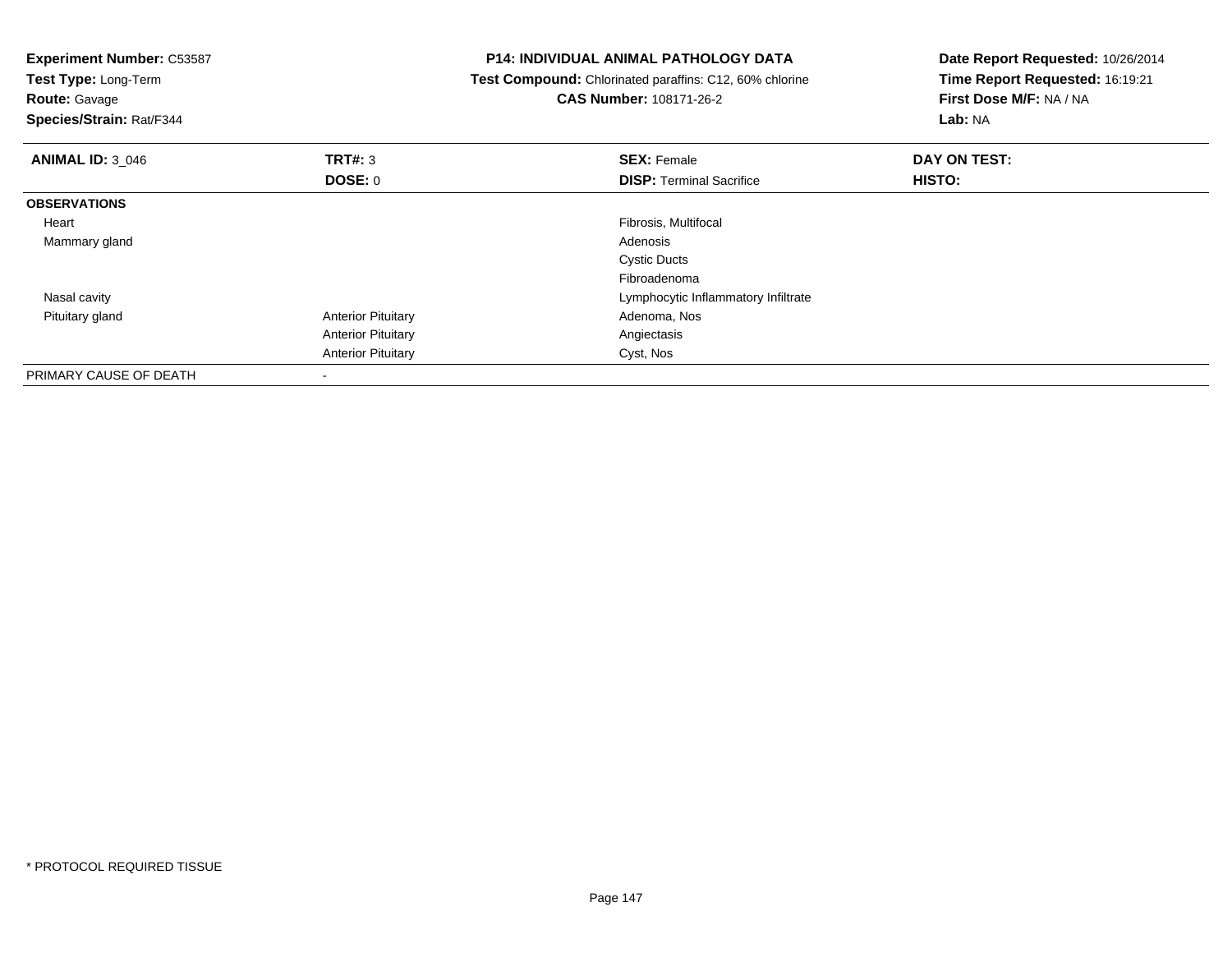**Test Type:** Long-Term

**Route:** Gavage

**Species/Strain:** Rat/F344

## **P14: INDIVIDUAL ANIMAL PATHOLOGY DATA**

 **Test Compound:** Chlorinated paraffins: C12, 60% chlorine**CAS Number:** 108171-26-2

**Date Report Requested:** 10/26/2014**Time Report Requested:** 16:19:21**First Dose M/F:** NA / NA**Lab:** NA

| <b>ANIMAL ID: 3_047</b> | TRT#: 3                   | <b>SEX: Female</b>              | DAY ON TEST: |  |
|-------------------------|---------------------------|---------------------------------|--------------|--|
|                         | DOSE: 0                   | <b>DISP:</b> Moribund Sacrifice | HISTO:       |  |
| <b>OBSERVATIONS</b>     |                           |                                 |              |  |
| Intestine Small         | <b>Mesentery Nos</b>      | Necrosis, Fat                   |              |  |
| Liver                   |                           | Cytoplasmic Vacuolization       |              |  |
|                         | <b>Bile Duct</b>          | Hyperplasia, Nos                |              |  |
|                         |                           | Necrosis, Nos                   |              |  |
| Lymph node              | Mandibular Lymph Node     | Lymphangiectasis                |              |  |
| Mammary gland           |                           | <b>Cystic Ducts</b>             |              |  |
| Pituitary gland         | <b>Anterior Pituitary</b> | Cyst, Nos                       |              |  |
| Thyroid                 |                           | <b>Cystic Follicles</b>         |              |  |
| Unspecified             | Multiple Organs Nos       | Leukemia, Mononuclear Cell      |              |  |
| Uterus                  |                           | Cyst, Nos                       |              |  |
| PRIMARY CAUSE OF DEATH  |                           |                                 |              |  |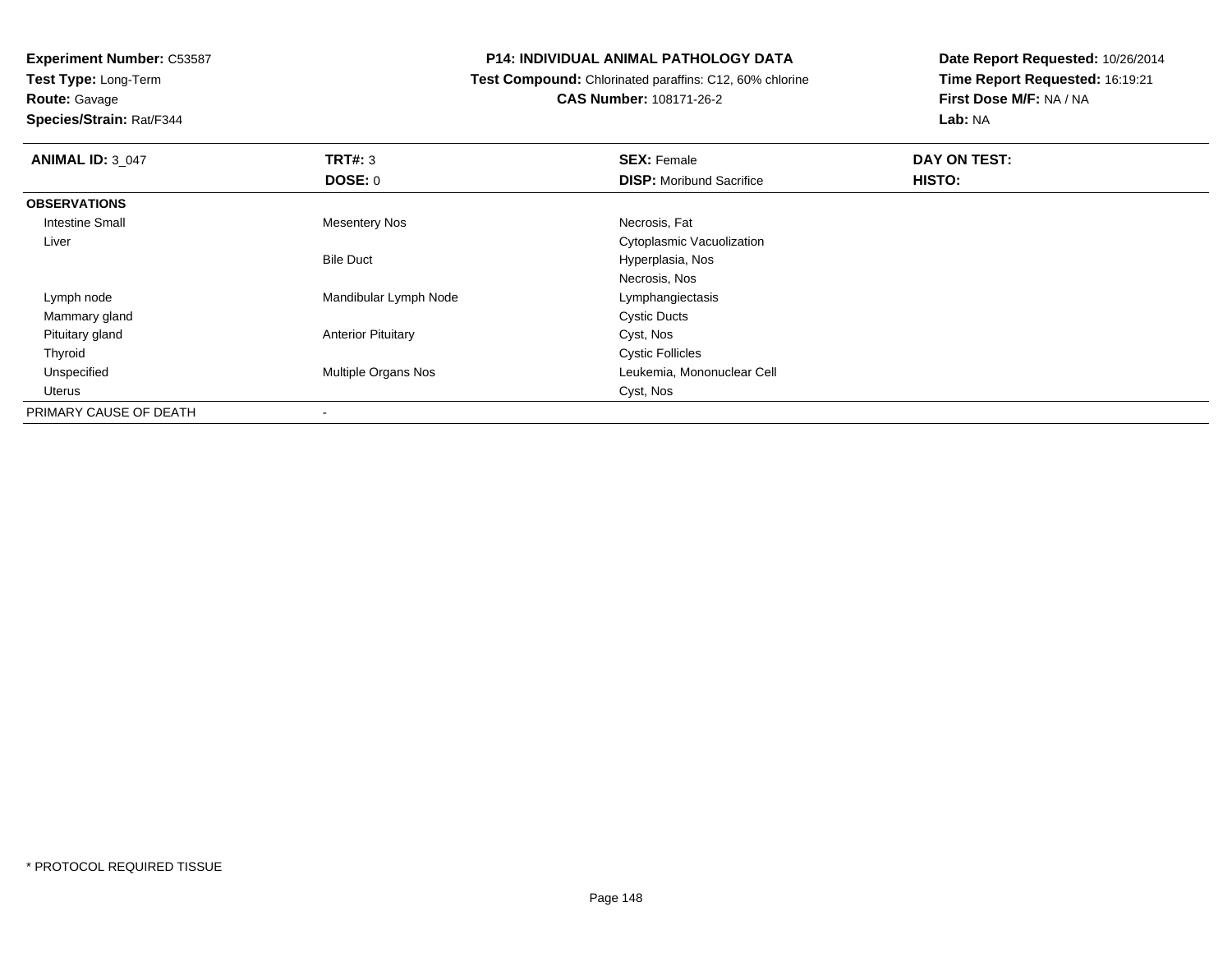| <b>Experiment Number: C53587</b><br>Test Type: Long-Term<br><b>Route: Gavage</b><br>Species/Strain: Rat/F344 |                     | <b>P14: INDIVIDUAL ANIMAL PATHOLOGY DATA</b><br><b>Test Compound:</b> Chlorinated paraffins: C12, 60% chlorine | Date Report Requested: 10/26/2014<br>Time Report Requested: 16:19:21<br>First Dose M/F: NA / NA<br>Lab: NA |  |
|--------------------------------------------------------------------------------------------------------------|---------------------|----------------------------------------------------------------------------------------------------------------|------------------------------------------------------------------------------------------------------------|--|
|                                                                                                              |                     | <b>CAS Number: 108171-26-2</b>                                                                                 |                                                                                                            |  |
| <b>ANIMAL ID: 3 048</b>                                                                                      | <b>TRT#:</b> 3      | <b>SEX: Female</b>                                                                                             | DAY ON TEST:                                                                                               |  |
|                                                                                                              | <b>DOSE: 0</b>      | <b>DISP:</b> Natural Death                                                                                     | HISTO:                                                                                                     |  |
| <b>OBSERVATIONS</b>                                                                                          |                     |                                                                                                                |                                                                                                            |  |
| Adrenal gland                                                                                                | Cortex Nos          | Necrosis, Focal                                                                                                |                                                                                                            |  |
| Clitoral gland                                                                                               |                     | Atrophy, Nos                                                                                                   |                                                                                                            |  |
| Liver                                                                                                        | <b>Bile Duct</b>    | Hyperplasia, Nos                                                                                               |                                                                                                            |  |
|                                                                                                              |                     | Necrosis, Zonal                                                                                                |                                                                                                            |  |
| Nasal cavity                                                                                                 |                     | Lymphocytic Inflammatory Infiltrate                                                                            |                                                                                                            |  |
| Pancreas                                                                                                     | <b>Islets</b>       | Islet-Cell Adenoma                                                                                             |                                                                                                            |  |
| Unspecified                                                                                                  | Multiple Organs Nos | Leukemia, Mononuclear Cell                                                                                     |                                                                                                            |  |
| PRIMARY CAUSE OF DEATH                                                                                       |                     |                                                                                                                |                                                                                                            |  |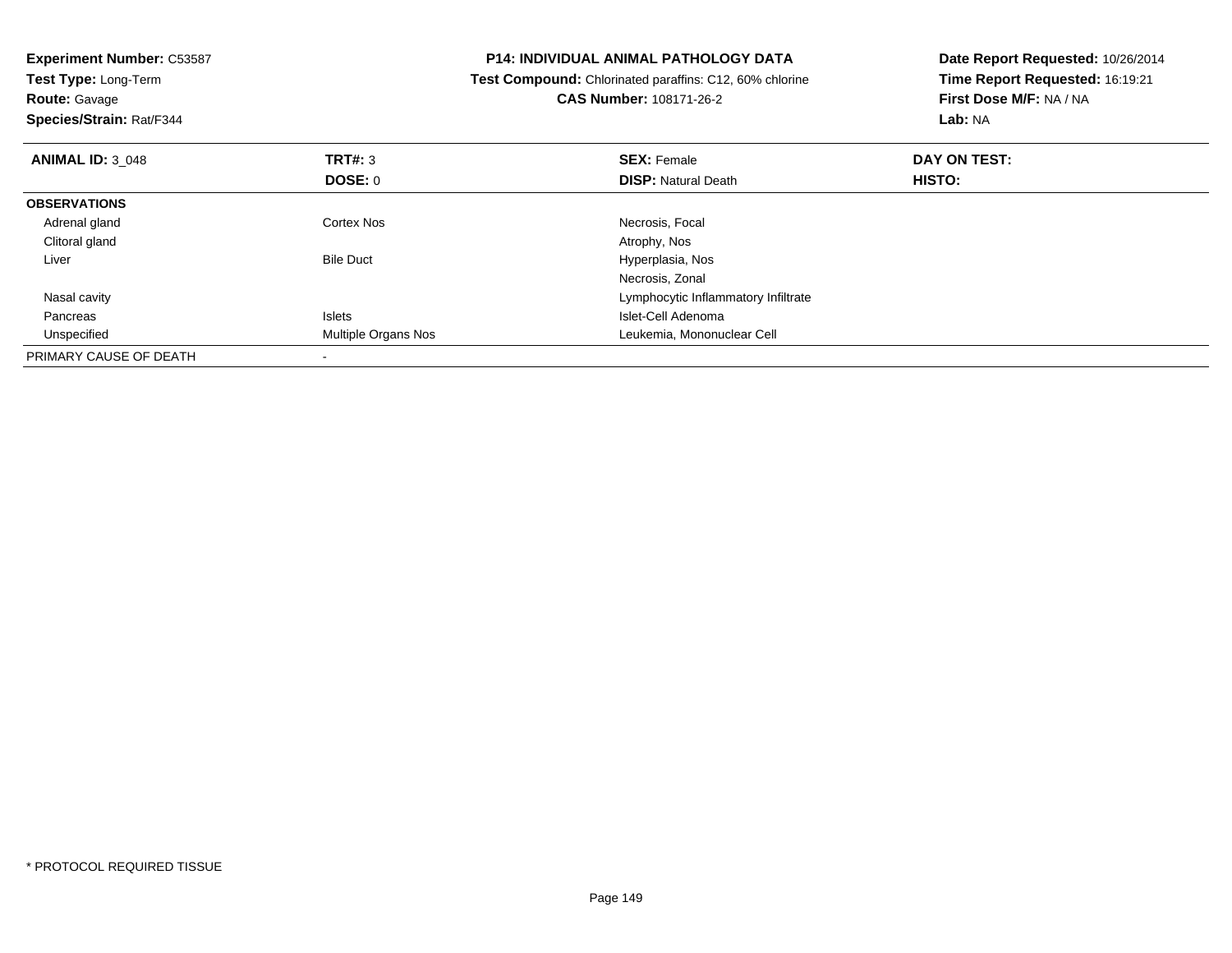**Experiment Number:** C53587**Test Type:** Long-Term**Route:** Gavage **Species/Strain:** Rat/F344**P14: INDIVIDUAL ANIMAL PATHOLOGY DATA Test Compound:** Chlorinated paraffins: C12, 60% chlorine**CAS Number:** 108171-26-2**Date Report Requested:** 10/26/2014**Time Report Requested:** 16:19:21**First Dose M/F:** NA / NA**Lab:** NA**ANIMAL ID:** 3\_049**TRT#:** 3 **SEX:** Female **DAY ON TEST: DOSE:** 0**DISP:** Moribund Sacrifice **HISTO: OBSERVATIONS** Clitoral glandd and the control of the control of the control of the control of the control of the control of the control of the control of the control of the control of the control of the control of the control of the control of the co Heart Fibrosis, Multifocal LiverBile Duct **Hyperplasia**, Nos Necrosis, Zonal Nasal cavity Lymphocytic Inflammatory Infiltrate Pituitary glandAnterior Pituitary **Anterior Pituitary Angiectasis** Anterior Pituitary Hemorrhaged **Multiple Organs Nos Leukemia, Mononuclear Cell**  UnspecifiedPRIMARY CAUSE OF DEATH-